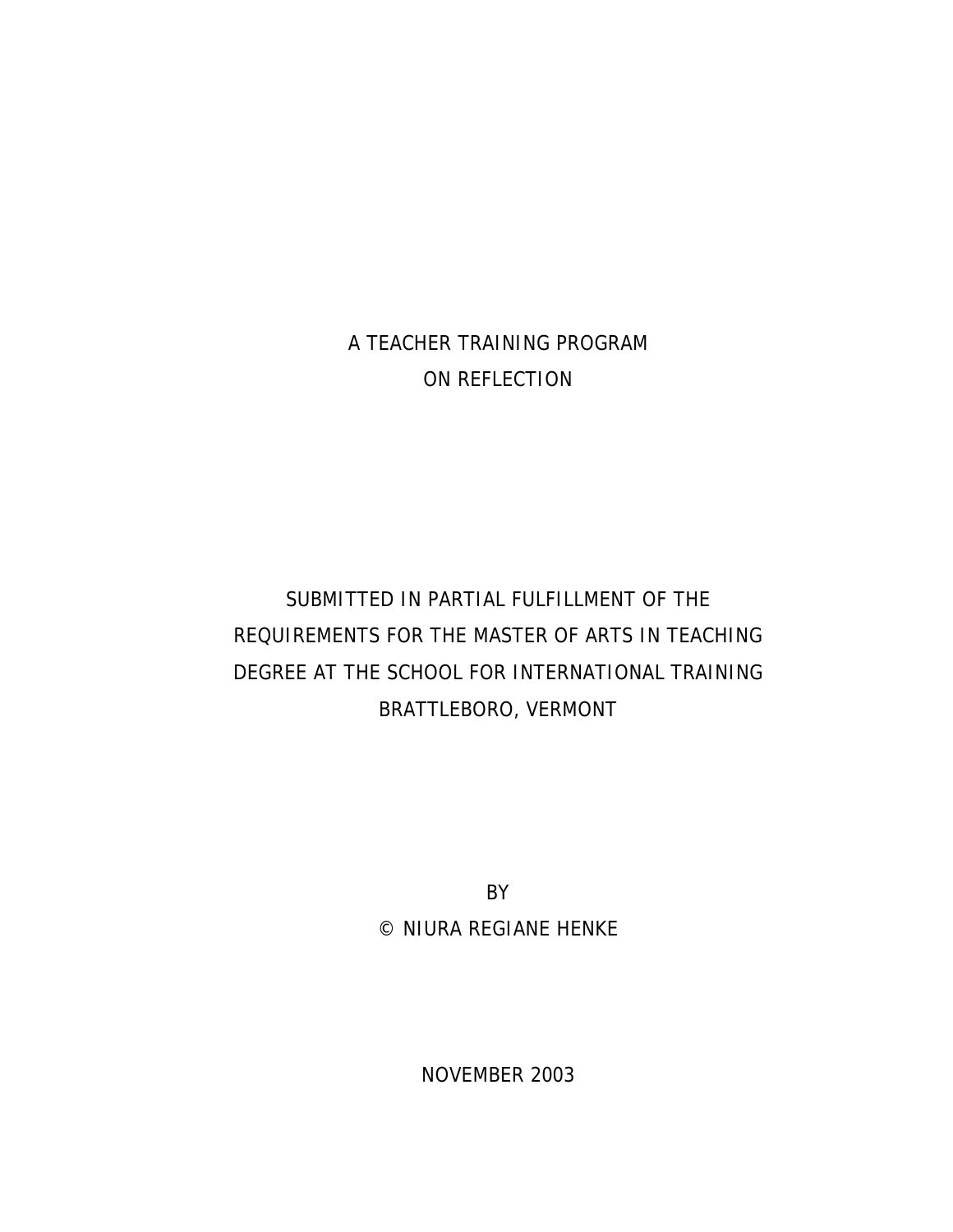This project by Niura Regiane Henke is accepted in its present form.

Date \_\_\_\_\_\_\_\_\_\_\_\_\_\_\_\_\_\_\_\_\_\_\_\_\_\_\_\_\_\_\_\_\_\_\_\_\_\_\_\_\_\_\_\_\_\_\_\_\_\_\_\_\_

Project Advisor \_\_\_\_\_\_\_\_\_\_\_\_\_\_\_\_\_\_\_\_\_\_\_\_\_\_\_\_\_\_\_\_\_\_\_\_\_\_\_\_\_\_\_\_\_

Project Reader \_\_\_\_\_\_\_\_\_\_\_\_\_\_\_\_\_\_\_\_\_\_\_\_\_\_\_\_\_\_\_\_\_\_\_\_\_\_\_\_\_\_\_\_\_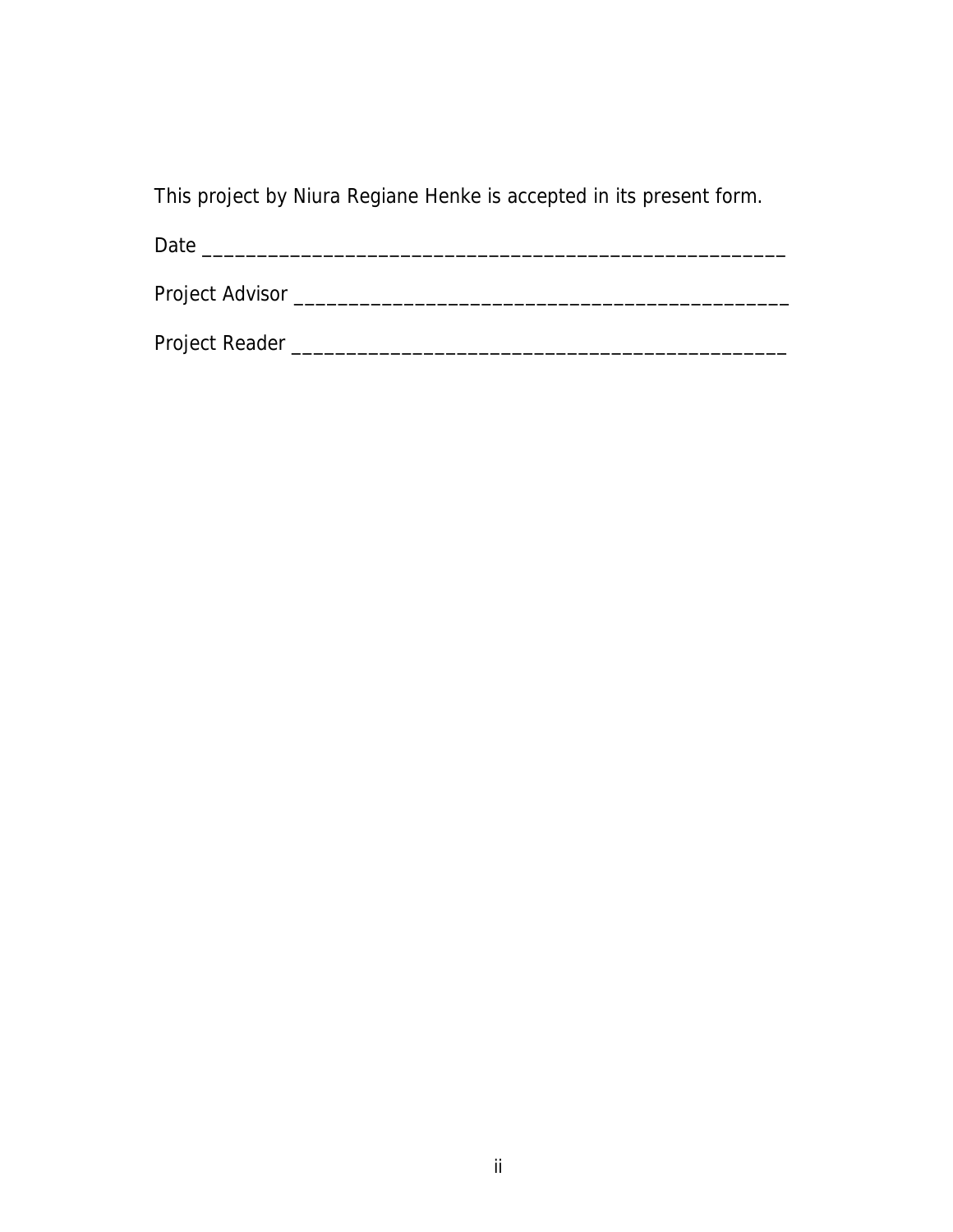#### ABSTRACT

This paper reports the teacher training program I developed and conducted to introduce student teachers to the practice of reflection. The paper is based on the lesson plans, participants' reactions and observations, and personal reflections on how the program evolved. The data collected in my research draws on relevant materials published in the literature of this area. As a final conclusion, I analyze the program as a whole. From this analysis I derive conclusions which might be useful to other teachers and teacher trainers interested in the reflective practice.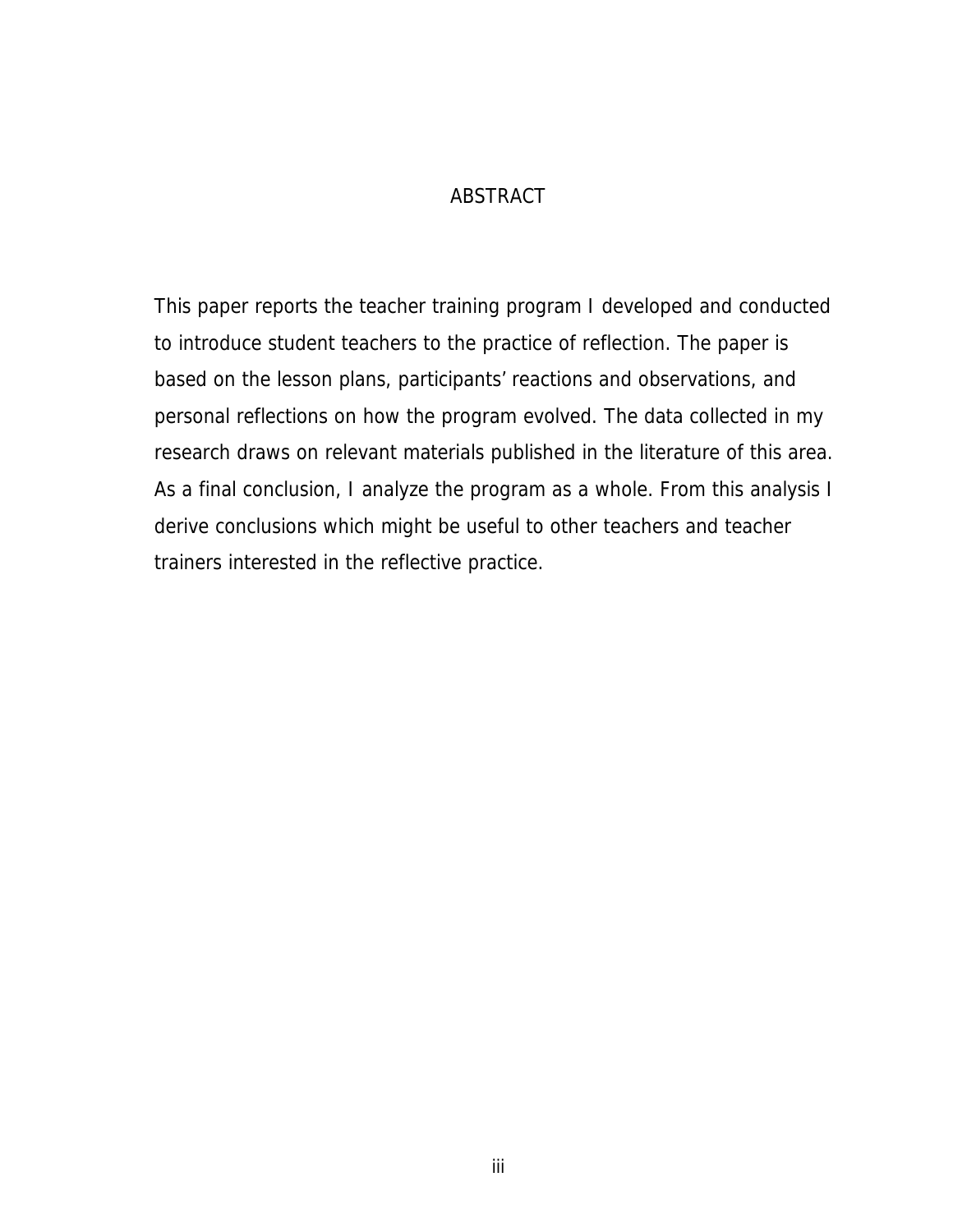#### ACKNOWLEDGMENTS

 My first thanks go to all those without whose support and encouragement this paper would not have been possible: João and Marlene, Paulinha, Carlos, my friends have been enormously patient and helpful not only while I was writing this paper, but also in the stages that preceded it. I am aware of how much they resigned so that I could have the time and peace of mind to do it. Many times when I thought I had no strength left to continue with it to the end, they were there to offer their unfailing helping hand, warm hug, and tender but firm words.

 I am especially thankful to Paul Levasseur – my teacher and IPP advisor – for his invaluable comments as well as his motivating, insightful, caring words. In addition to Paul as my advisor, teachers at SIT were all a huge source of inspiration, namely Bonnie, Paul, Claire, Carol and Jack.

 I am also grateful to the student teachers that believed in the project I had designed and participated in it giving unaccountable feedback.

 And finally, I wish to express my gratitude for the touch of the Lord's hand.

Niura Regiane Henke, November 2003.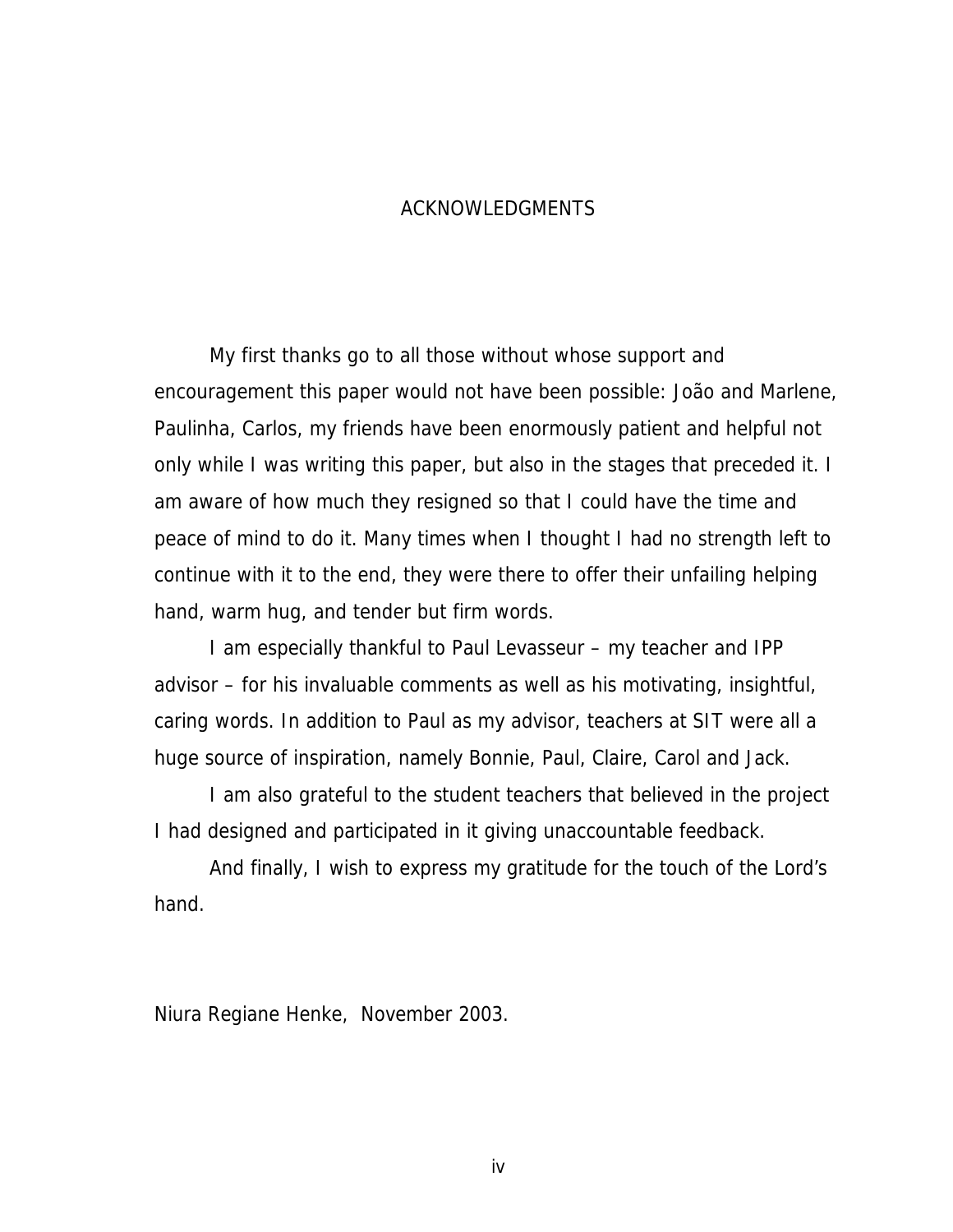## TABLE OF CONTENTS

| <b>ACKNOWLEDGMENTS</b>                                       | iv  |
|--------------------------------------------------------------|-----|
| Chapter                                                      |     |
|                                                              | 1   |
|                                                              | 9   |
|                                                              |     |
| 4. The Teacher Development Program on Reflection ________ 24 |     |
|                                                              | 73  |
|                                                              | 78  |
| 7. Sources Consulted                                         | 112 |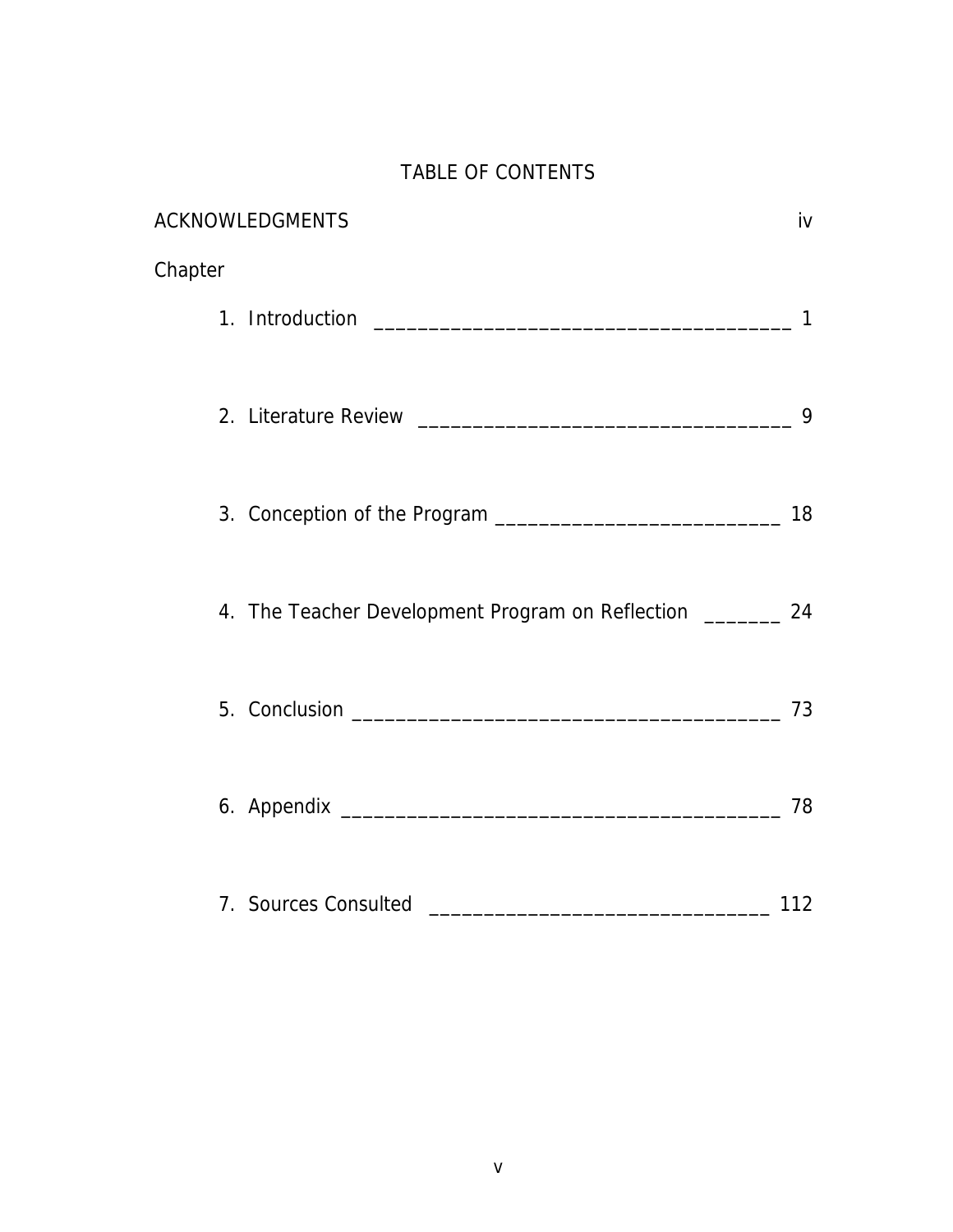#### CHAPTER 1 **INTRODUCTION**

"The ideal teachers are those who make bridges out of themselves, inviting the learners to cross them, and afterwards, having made the crossing possible, fall apart with joy, encouraging the learners to create their own bridges."

Nikos Kazantzaski (in Living, Loving and Learning)

My history as a student as well as a teacher of English as a foreign language for about 19 years includes a noticeable variety of approaches I was exposed to along the way. I was a student of English under the Audio Lingual Method domain for over four years in the mid-seventies. As an EFL teacher in language institutes, I was intensively trained to teach in light of the Communicative Approach in its golden years in Brazil. My training as a teacher included being here and there exposed to some Community Language Learning, Suggestopedia and the Natural Approach techniques. Bombarded with lists of Do's and Don'ts in teaching from several shortterm teacher training programs and feeling deeply guilty when applying a technique that did not conform to the Communicative Approach principles (at least the interpretation they were given here in Brazil), I was feeling uneasy and ungrounded about my teaching. The diversity of approaches I had been presented with was causing conflicts in my mind, which made me understand I needed to redefine my own beliefs.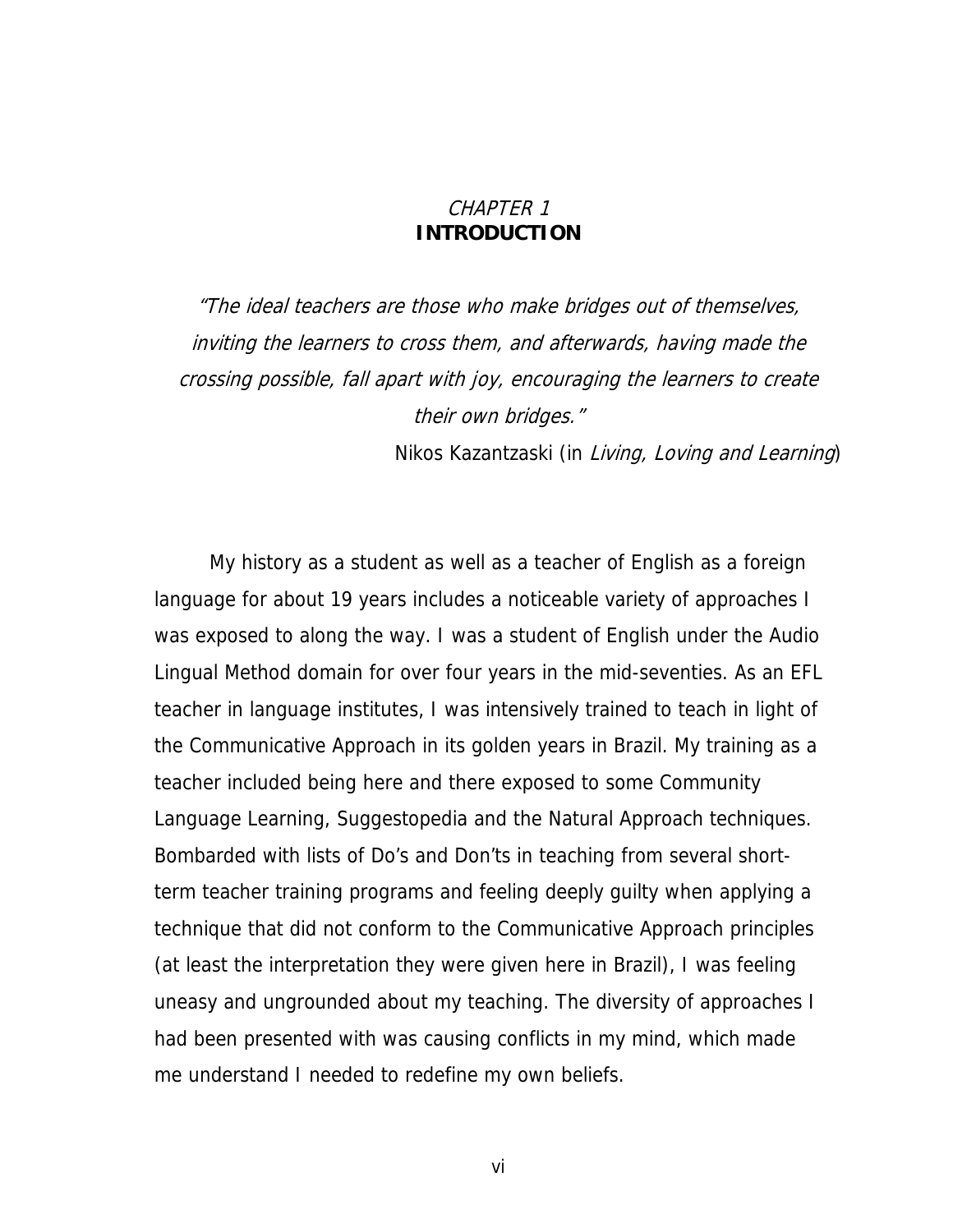After a couple of years of unstructured inner debate over the matter I realized I would not be able to put all the pieces together by myself. I needed to hear voices from the outside. To this end I applied to the graduate program at the School for International Training, in Brattleboro, Vermont, USA.

When the program started I had my mind filled up with questions, such as:

❖ Which approach do I follow in my teaching? What do I believe in?

 $\cdot \cdot$  Is it the best approach I can apply in my classes?

❖ How can I be a better teacher?

• What connections and discrepancies are there between what I preach and my practice?

❖ Am I aware of what is going on in my classes?

❖ How can I analyze myself as a teacher?

❖ How can I analyze my classes in order to see if WHAT I am doing really leads to the intended goals? And this list could go on and on endlessly.

As I read back one of my first Approaches Class response papers, I see the biggest question of all for me was WHAT IS THE BEST TEACHING METHOD?. Claire Stanley, my approaches teacher, answered it saying that was something I would have to decide or devise myself. Her reply to my question made me feel even more unsettled than at first. I needed somebody to give me that answer. I then realized the only possible way out was to engage totally in the program, not losing sight of my search. To that end, little by little we were reminded to let go of judgment, and stop reacting defensively. I forced myself to question my own beliefs to the

vii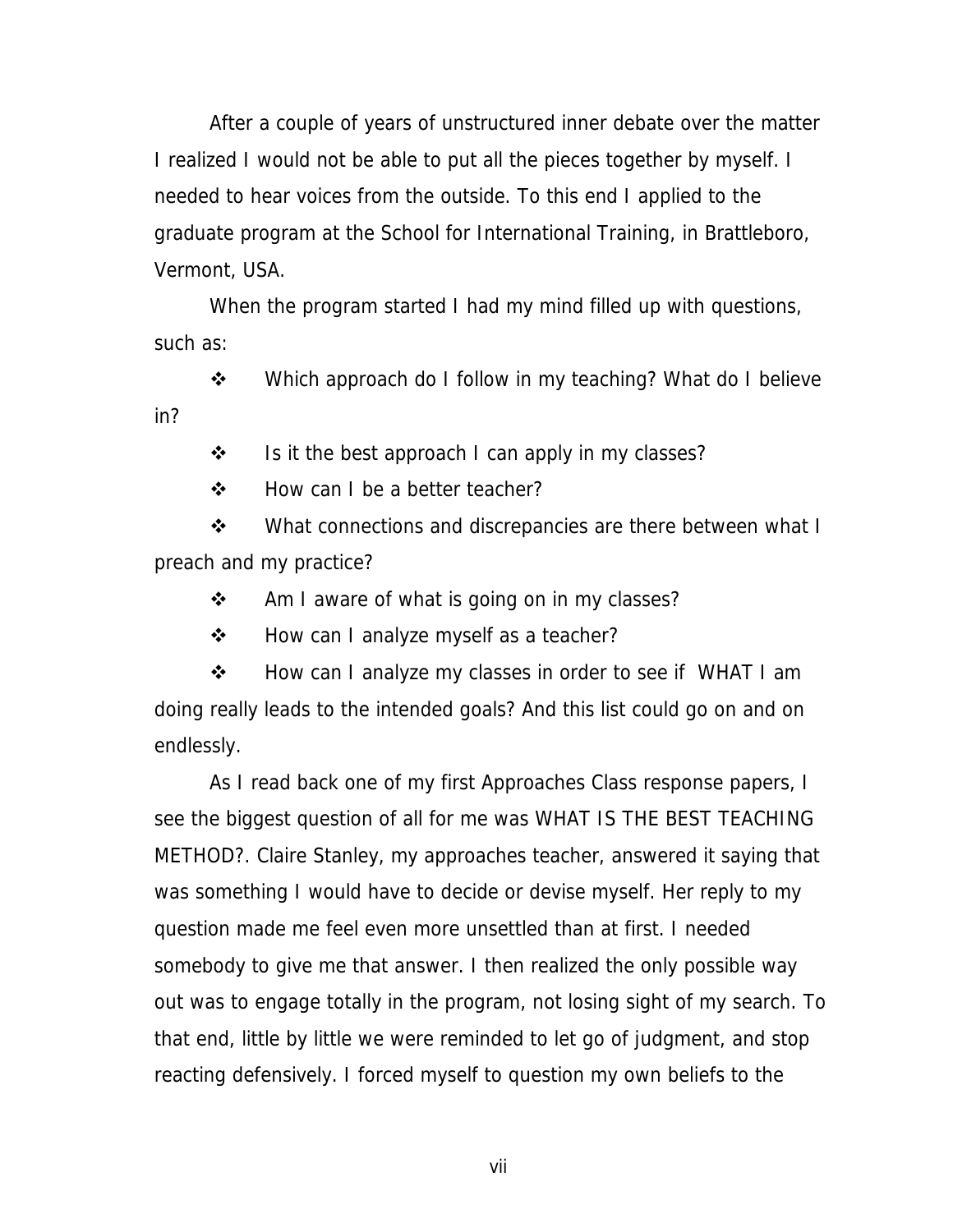same extent I inquired about all methods presented in our classes. This non-judgmental, open attitude allowed me to consider a range of different techniques without feeling guilty for not keeping faithful to only one method. It turned out to be a very freeing process, one which shuffled all teaching cards in my mind, though the questioning on what the best teaching method was still remained unanswered.

The three different phases of the program I went through each had its own importance for the growing awareness they triggered. Throughout all first summer we were challenged to engage in reflecting on our experiences (learning and teaching ones), and sharing them with others. This first stage was key to raise questions about my own beliefs, at the same time it helped me understand that what I was doing and the way I was doing things in class was closely related to the different learning experiences I had had as a learner myself.

The interim year teaching practicum made it possible for me to try out different principles I had developed in Summer I with my groups, which I learned a lot from. It became crystal clear to me that the teaching experiences would not have been so remarkable and serve as fertile soil to grow on if it had not been for the reflections I did on them. By reflecting not only on WHAT I and my students were doing, but also on HOW and WHY we were doing this or that, I started picking up a couple of cards that made sense together. It was a growing process. The more I did it, the more I felt good about it, and the more it became meaningful to me. Still during the interim year teaching practicum, the visit of my supervisor added structure, challenge and different perspectives to my reflections. Bonnie Mennell, my supervisor, showed me how questions are of key importance in this unveiling process, regardless of finding an answer to

viii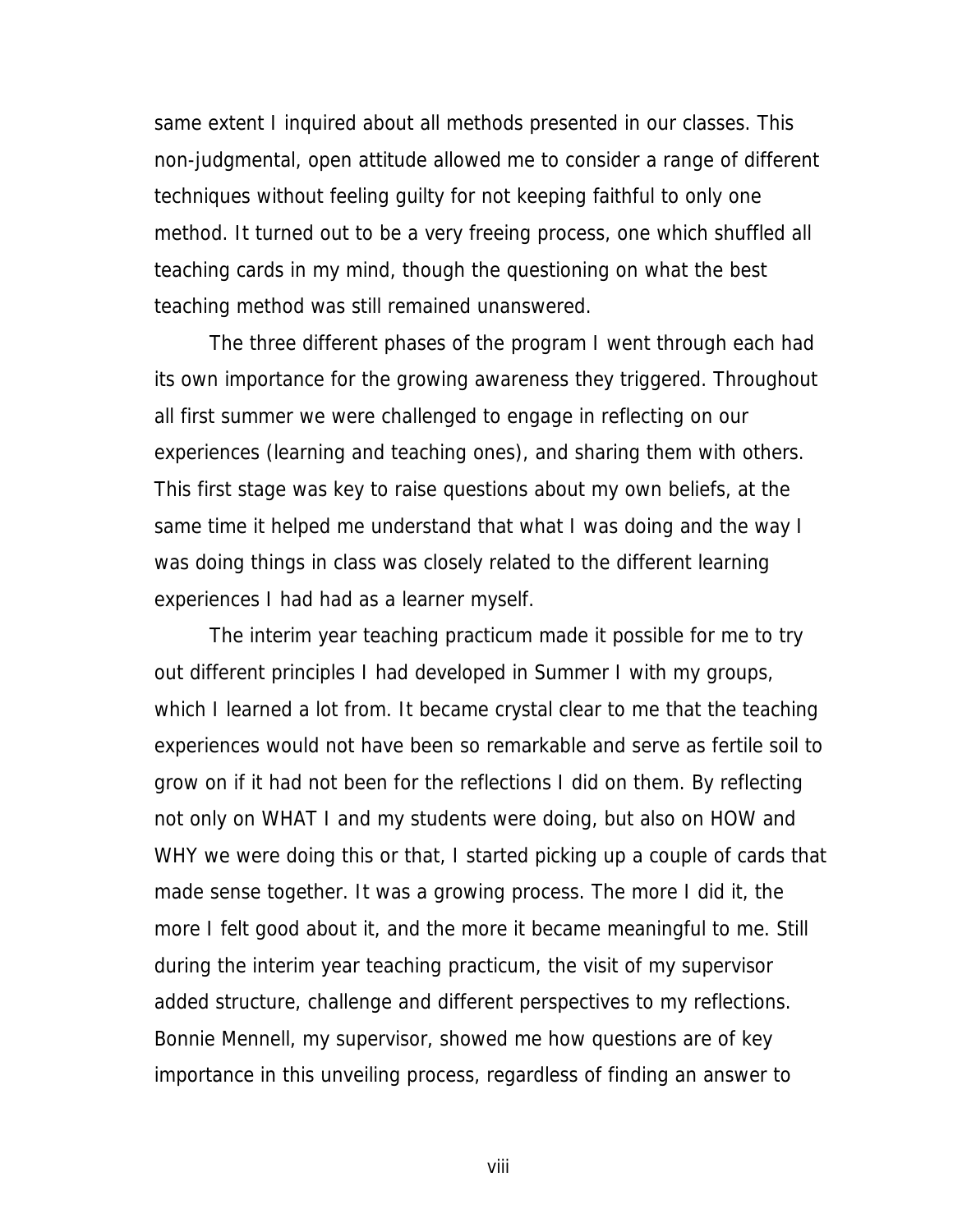them or not. Her visit made it clear for me that a reflection partner, someone you can trust, feel supported by and still be challenged by, can make the process much more fruitful and engaging. A partner can help you see facts from different perspectives and challenge you to move from superficial reflections to a deeper level of inquiry. Thus, the interim year was a phase of getting into the habit of reflecting while trying out old as well as new techniques based on principles as I developed my own approach to teaching, learning to appreciate the questions more than the answers, and learning that a partner can add richness to the process of reflection.

The second summer at SIT was a very settling, driving-the-pointhome experience. It was very reassuring to see how much we had developed as a group, how much maturity we were able to add to our teaching, how resourceful we had all become. Above all, learning that it was OK to be eclectic in my teaching, provided that the techniques and procedures I selected made sense in light of my beliefs was the most valuable accomplishment. That is what I refer to as a principled eclecticism. This grounding stage was key to help me move ahead in my search for the best way (or ways) to teach, now knowing one method does not contain all truths of all individuals' learning in itself.

Undoubtedly sticking to one only method to teaching might have made things easier as one can even imagine classroom procedures in a package, or in form of a recipe. So, why my personal choice for a principled eclecticism? For the simple fact that it covers both sides of my needs as a teacher: the first need being of *freedom* in making choices not limited to one only method; the second need being of *security* in making sound choices. Being eclectic and still conform to principles is not an easy

ix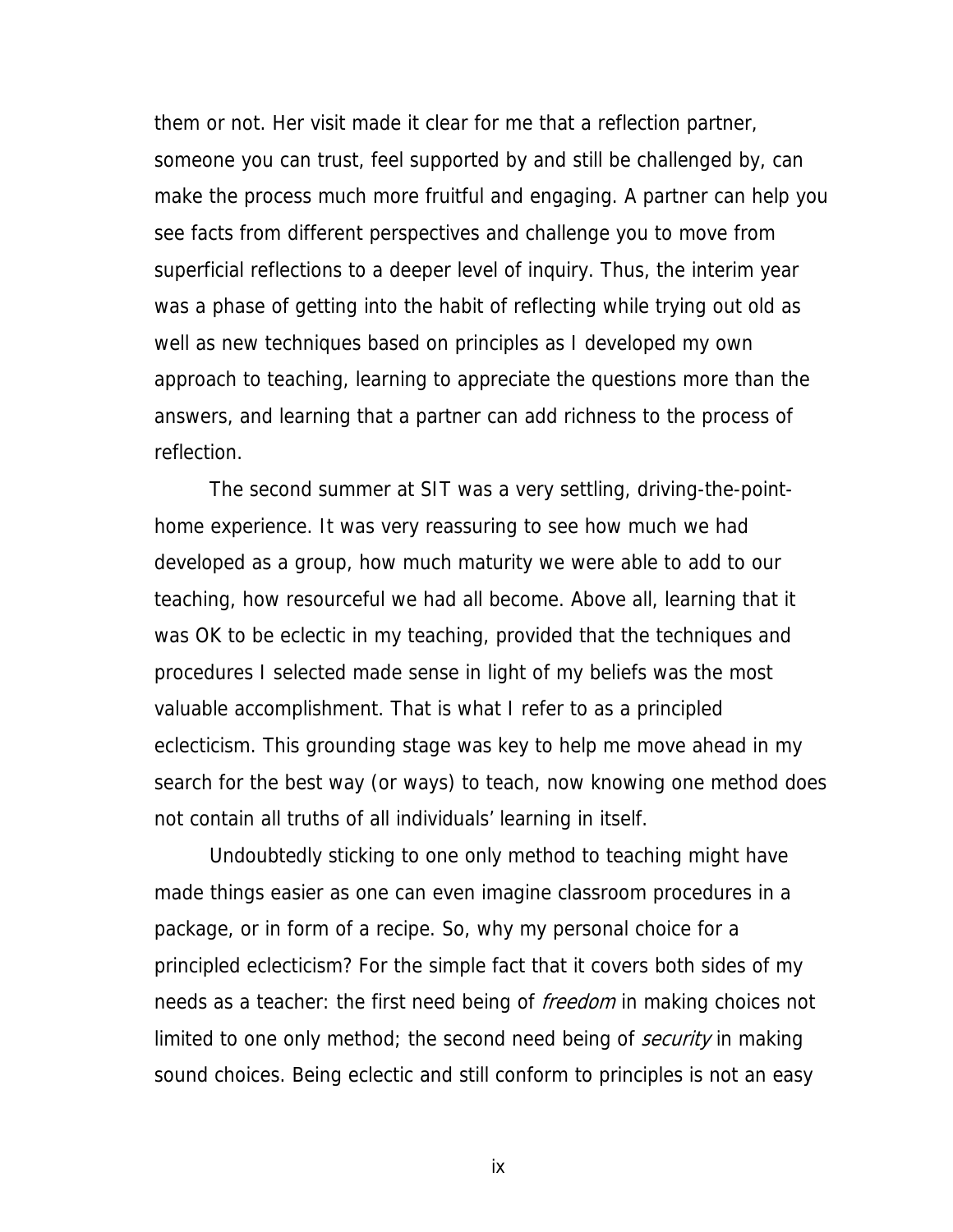task as it demands maturity and awareness on the part of the teacher, but it certainly is the most rewarding one for me.

In my opinion, it is unquestionable that this maturity and awareness can only be achieved through getting involved in the process of searching for one's own principled approach, in which observing, describing, questioning and therefore reflecting on play central role. Only this way is it possible for me to sort out cards in sets that make sense together. For example, for one task in the interim year practicum I had to video part of a lesson, and then describe what was going on, report my observations and students' reactions. I knew there was something I did not feel good about in the way I conducted the lesson but it was blurred to me as to exactly what the problem was. At this point of an intense wrestling, guided by questions my supervisor, Bonnie Mennel, posed to me I could realize the mismatch between what I wanted to get out of that lesson and the techniques I was employing. At the same time I wanted my students to express their personal feelings, I got them engaged in a very mechanical drill, which led to totally impersonal (though accurate) remarks. In this aspect my choice of activity was inappropriate. When I acknowledged this fact I understood what Claire Stanley meant by *devising my own approach* to teaching. I learned I can do it by reflecting on a regular, integral, structured basis. I also learned that it is a never ending process, one step taking to a next one, one realization bringing up a different investigation, one finding leading to re-exploring an old trailed path, and so on. Reflection is to teaching what a psychiatrist is to his patient: the one that helps build knowledge, open new vistas, question long existing beliefs, and find out discrepancies between beliefs and practice.

x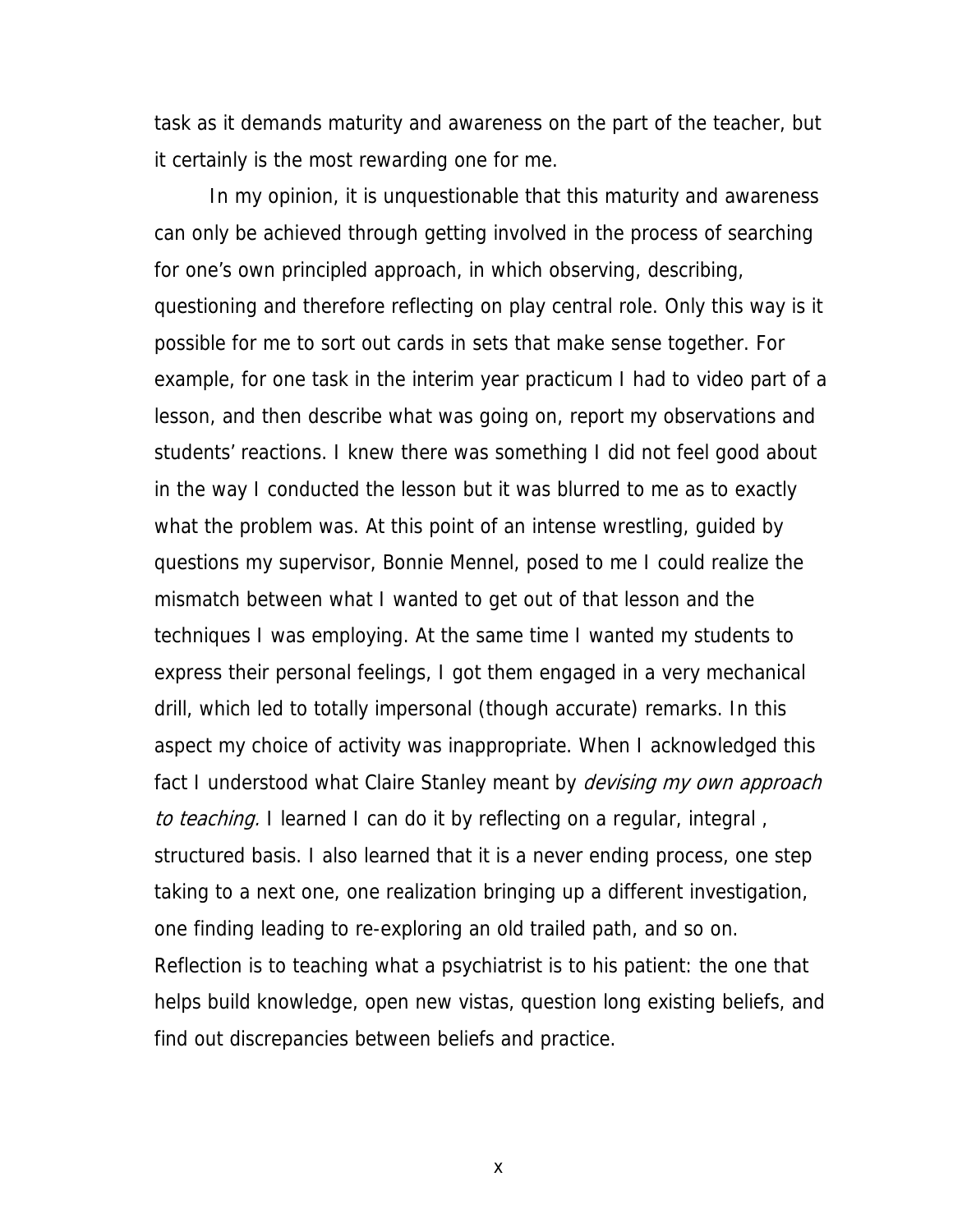Looking back at my history as a teacher up to this point, I can see two distinct stages. I categorize all I had been exposed to before the graduate program at SIT as my teacher training period, one in which I learned how to be a technician of the language. All the process during and following the program I classify as my professional (as well as personal) development. Dialoguing with myself, my own ideas and attitudes has made me more mature through a bigger awareness of the world outside and inside myself. I have growingly become less judgmental as to what is right and what is wrong, and instead I have been giving way to concentrating my energy on what *works* and what *does not work* and for whom. It has made me less anxious as a teacher because I know I am not the one in charge of *constructing answers*. The answers are there, and it is my responsibility to dig the what-happened soil to find them. Once again I emphasize that can only be possible through reflection.

Reflecting on my teaching has been since then an immensely rewarding practice. I have been feeling way more confident about my lessons and how to deal with problems that arise regularly since I got into the discipline of describing what happened, how I felt, how students reacted on a daily basis. I have felt that my load of concern and frustration as a teacher can be lightened if I do not pile up problems or unsettling feelings until they surmount to a frustrating stage, but instead I face them as they come up. At times it can be a painful practice for I may have to face the fact that I have chosen the least appropriate path, the least suitable tools for the most adequate learning situation. I remember one day when I finished a lesson I had prepared so carefully that nothing could possibly go wrong, and yet a strange feeling took over me as soon as I dismissed the class. I immediately started journaling on the lesson that

xi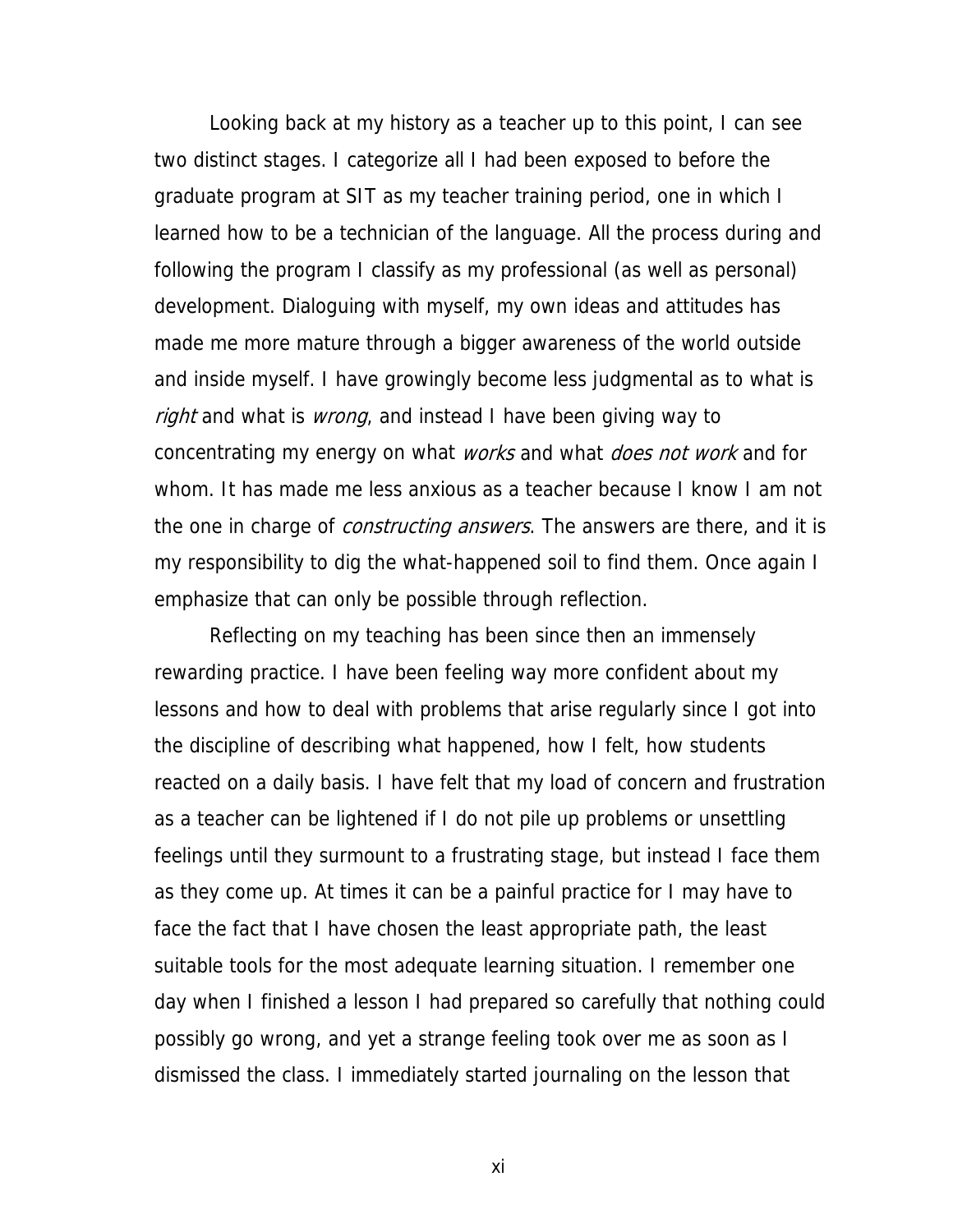had been planned to be a success and that was in fact causing disturbing feelings. After some free writing describing it, I realized that I was so attached to my lesson plan and following my agenda, that I neglected how my students were doing in terms of my timing of the activities. Through my reflections I felt they probably had needed some more practice time. Still unsure about the answers I got to in my questioning, I decided to ask the students about it the following class. They confirmed my wonderings and said that somehow it interfered with their taking in of the items we were working on. This reflection taught me two lessons. One being that if I had resorted to reflection-in-action I could have spotted what was going on during class and in this way I would have been able to act on that immediately. The other lesson was that learning involves several aspects and that I certainly do not *own* all truths in all aspects, and being humble enough to invite my students to help me find the answers not only gives me more precise observations, but also in no way makes them lose confidence in me as their teacher. On the contrary, I noticed that they felt acknowledged as a very important part in my planning, which has also improved our connections at a personal level, and that they have a role to perform in their own learning. As I keep on saying, the rewards which spring from the challenge of practicing reflection have contributed to my development as a professional and as a person.

Given the fact that I am also a teacher trainer in my working set (a language institute in Brazil), I decided to offer the teachers in my school a program to initiate them in the challenging art of reflecting. I thought others might benefit from reflection as I did, and cross the language teaching desert of shifting sands and changing winds in a more secure caravan, learning to find their own ways through greater awareness, by

xii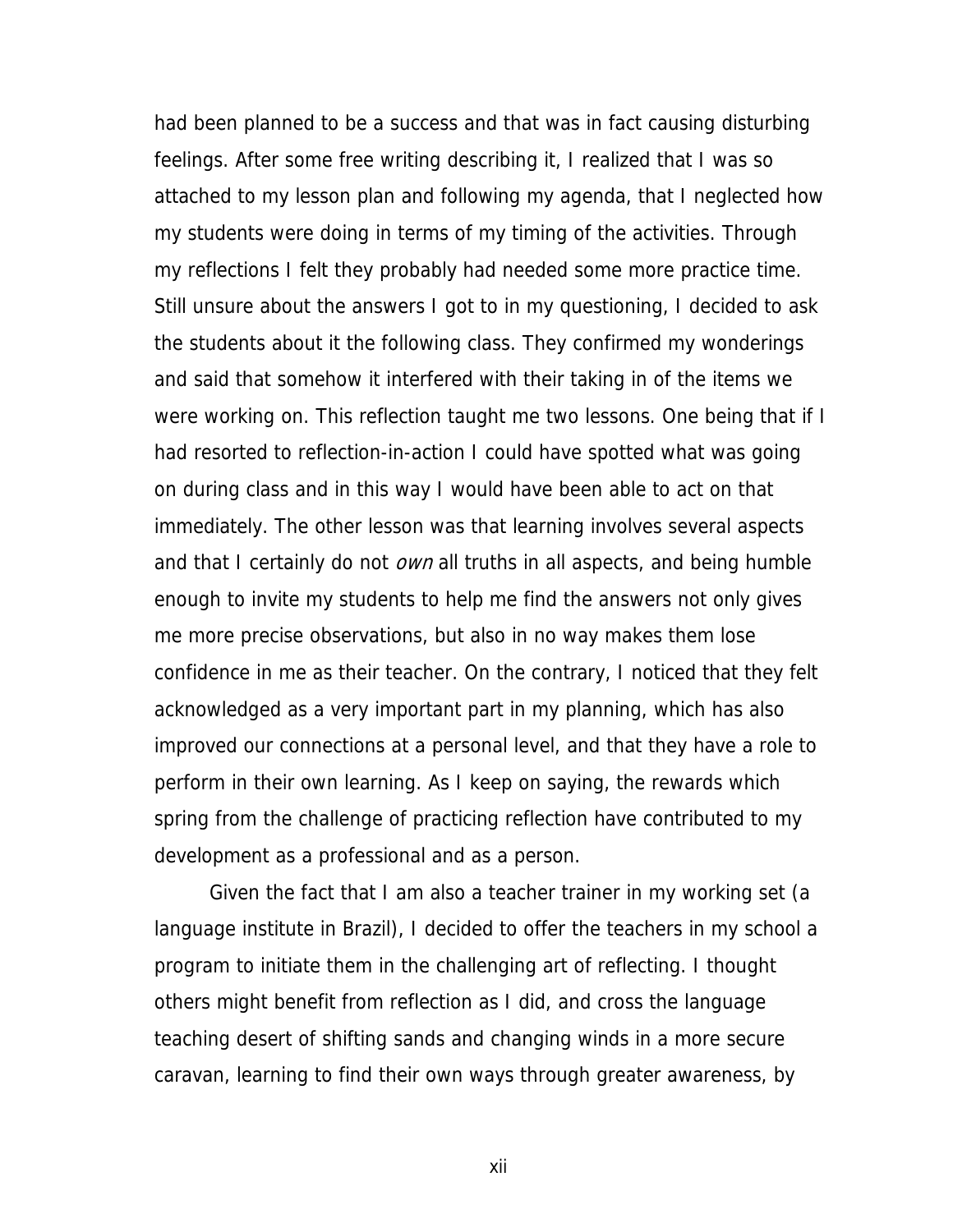being more able to tell fashionable and misleading paths from those worth consideration. Having this thought in mind, I designed a teacher development program focusing on introducing teachers to reflective teaching and reflection tools, which I carried out with a group of teachers in my language institute.

Inspired by Nikos Kazantzakski, I believe not only can I be a bridge for my students' learning, but also a bridge to other professionals interested in investigating their own teaching. This is the seed that germinated and produced this paper, which I hope other professionals in the ELT area will benefit from.

Following this chapter, which describes the sparkles that started bringing life to the Teacher Development Program on Reflection, the thesis comprises four subsequent chapters.

Chapter 2 provides the literature review about the roots of Reflective Teaching, and contributions from well-known authors about aspects to be considered in the reflection practice. This literature has served as the foundations for the Teacher Development Program on Reflection.

Chapter 3 is a description of how the Teacher Development Program on Reflection took shape, its conception steps, and a few thoughts on what led to the aspects selected to underpin the program.

Chapter 4 describes the Teacher Development Program on Reflection as a whole. Not only there is a description of all activities held in each of the meetings and their corresponding analyses, but also a section dedicated to possible alternatives I generated in light of my analyses.

Chapter 5 presents a conclusion of the whole process.

xiii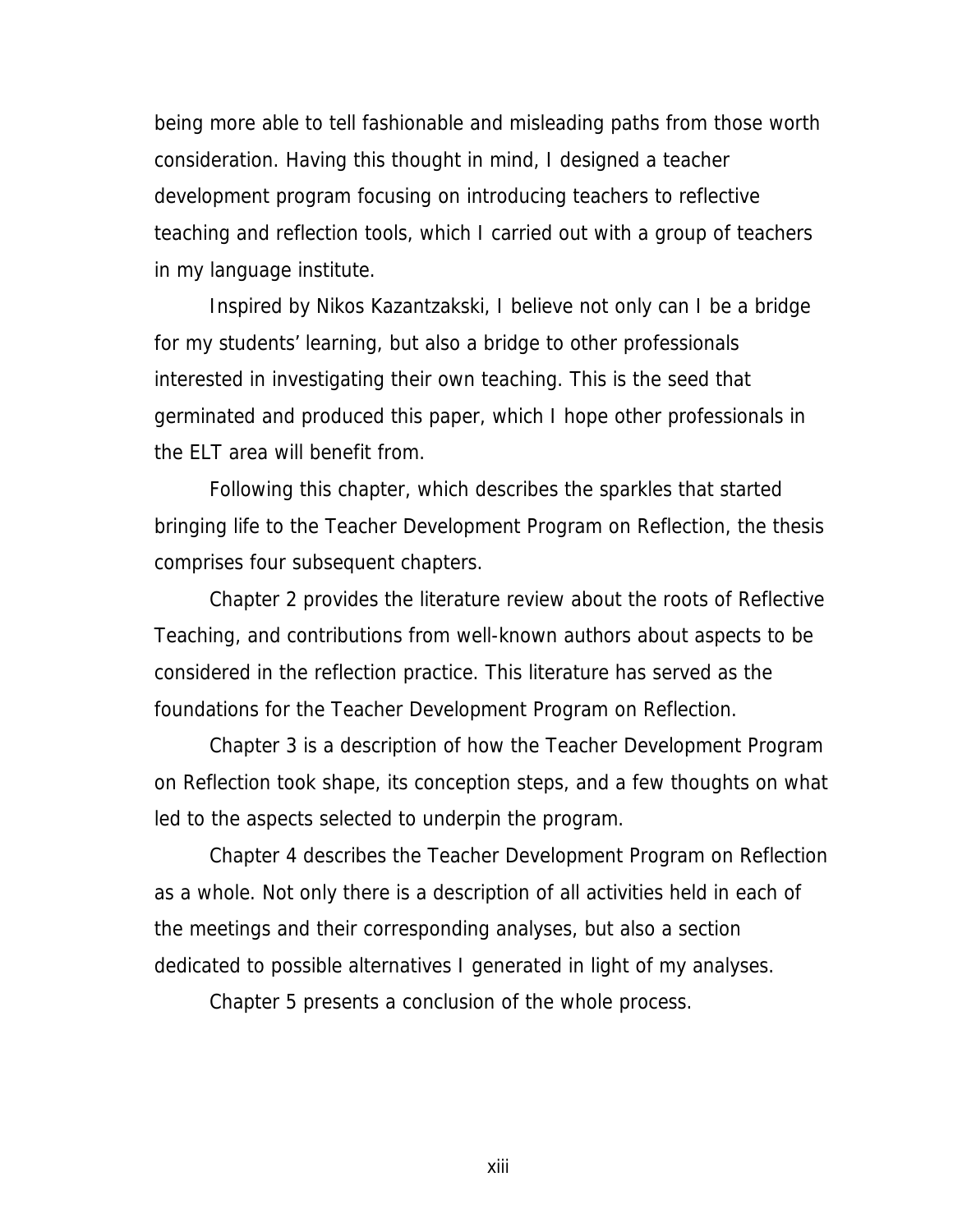#### CHAPTER 2 **LITERATURE REVIEW**

In order to better understand what Reflective Teaching is, I find of utmost relevance to travel back in time and discover the treasures granted to us by illuminated minds.

One of the first educational theorists to attribute a more participatory role to teachers in the educational system in the United States was John Dewey, an early 20<sup>th</sup> century educational philosopher. He brought into perspective the concept of teachers as reflective practitioners. Dewey defined reflective action as "that which involves active, persistent, and careful consideration of any belief or practice in light of the reasons that support it and the further consequences to which it leads" (Zeichner and Liston, 1996, p. 9).

 Dewey's definition depicts reflection as the investigation of assumptions or practice in a threefold way: the fact itself, what is behind it, and the outcome produced by it. Action and reflection must go hand-inhand in a well-thought and consistent way.

His concept of reflection involves intuition, emotion and passion for it is more than a logical and rational problem-solving process (Zeichner and Liston, 1996, p.9). The act of reflection takes more than activating our reasoning skills. In fact, our emotional insights, our capacity to perceive the invisible cannot be divorced from the concrete in the reflection process. Otherwise, reflection turns out to be no more than a superficial account of facts, which reveals no more than the surface.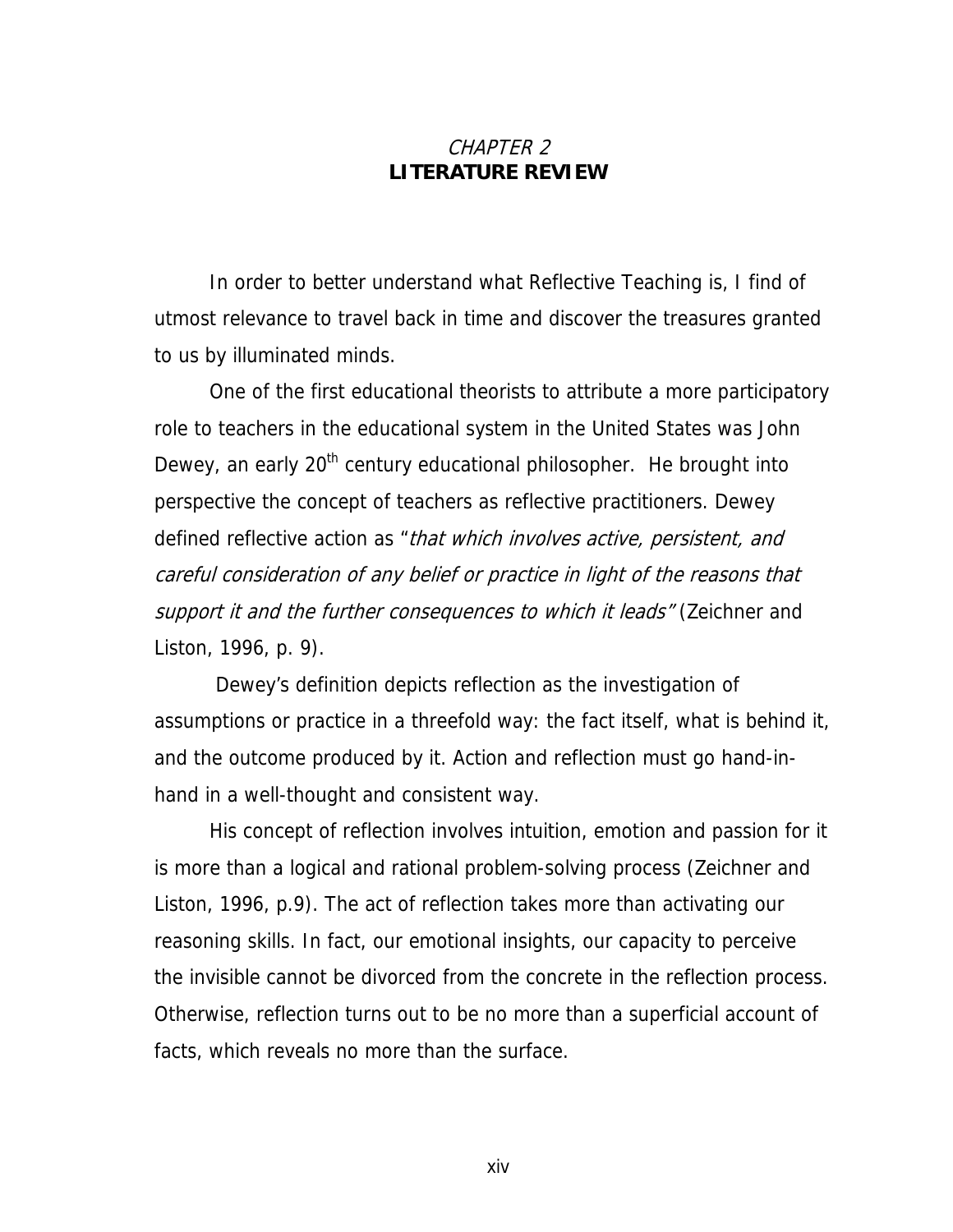For Dewey (1933) integral to reflective action are attitudes of openmindedness, responsibility, and whole-heartedness.

An attitude of *open-mindedness* entails critical believers, those who are willing to unveil the other side of the coin, not for the futile purpose of refuting it afterwards, but because they treasure the continuing transformation of reality. To this end they are capable of acknowledging that opposing points of view have the power of either strengthening or demystifying their own beliefs.

Responsibility, also obligatory in the reflective action, encompasses taking full attention to the consequences of one's own teaching in personal, academic, and socio-political spheres and more. "Reflective teachers" evaluate their teaching by asking broader questions, "are the results good, for whom and in what ways," not merely "have my objectives been met?"" (Zeichner and Liston, 1996, p.11)

The third component, *wholeheartedness*, implies that the teacher must be committed to the process of reflection on a regular basis and develop a non-defensive attitude. He must keep his mind free of judgment, approach situations in a way that is open, involved, and do it regularly.

 The attitudes mentioned above are compulsory in leading teachers to explore, examine, question their own and others' beliefs and practices in light of different prisms.

Dewey provided us with the basis for understanding the concept of reflective teaching. After him, others have also helped guide the large community of teachers towards how we can implement a reflective approach to teaching in our daily work lives. Speaking to this, another great contributor to the reflective practice movement has been Schön of the Massachusetts Institute of Technology (MIT).

xv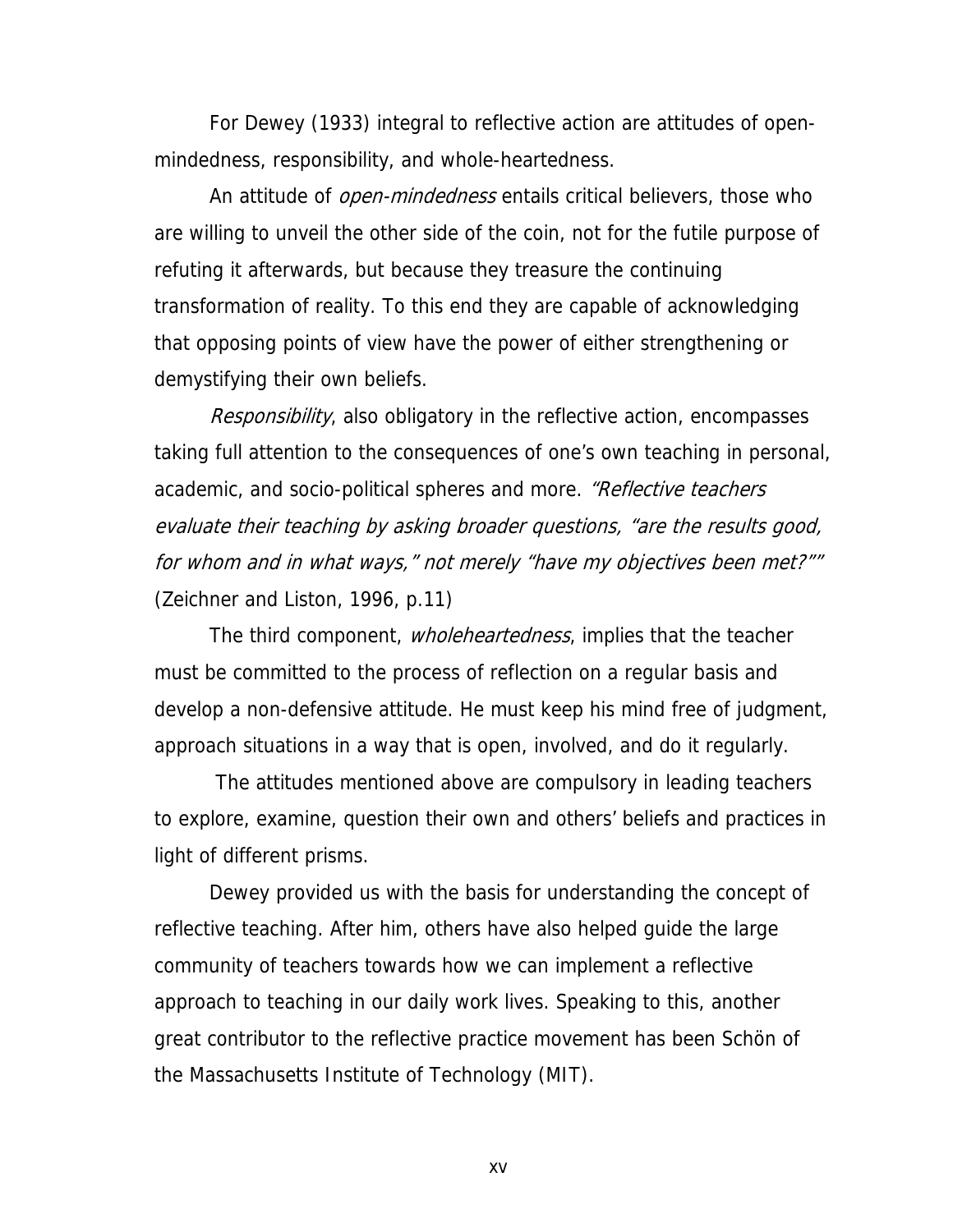In his understanding of the reflective practice, Schön sees reflection occurring in two time frames. He has called *reflection-on-action* the kind that is done before action (when planning a lesson, for example) and after action (evaluating, considering, describing, etc after the teaching situation). Whereas that is essential to teaching, it is also well known to everyone that teachers too often have to make on-the-spot decisions. Unexpected problems or reactions may call for a "right-here-right-now" adjustment of instruction to the newly faced situation. This instantaneous dialogue with the situation in search of naming the problem and finding the best solution to it is what Schön has called *reflection-in-action*.

Frequently teachers find themselves doing things automatically, without an awareness of what has originated their attitudes. By carrying out both kinds of reflection will teachers be able to surface actions, understandings, and judgments that they hold with them spontaneously. When those are brought to a conscious level, they can then be criticized, analyzed, and improved.

Schön emphasizes that this unveiling of problems must be done using information collected in teachers' own work settings. They can this way create knowledge, develop and learn from their own experience.

Perrone (1989) and Duckworth (1987) raised the question that the more practice with reflection-on-action a teacher has the more skilled in reflection-in-action she will be. In this way, she will make better informed choices for she will have developed a greater awareness of her teaching (Stanley, 1998).

Schön's conception of reflection-in and on-action and the continuous cycle of appreciation, action, and reappreciation have added much to the matter (see the Reflective Practitioner, Schön (1983)). Nevertheless, his

xvi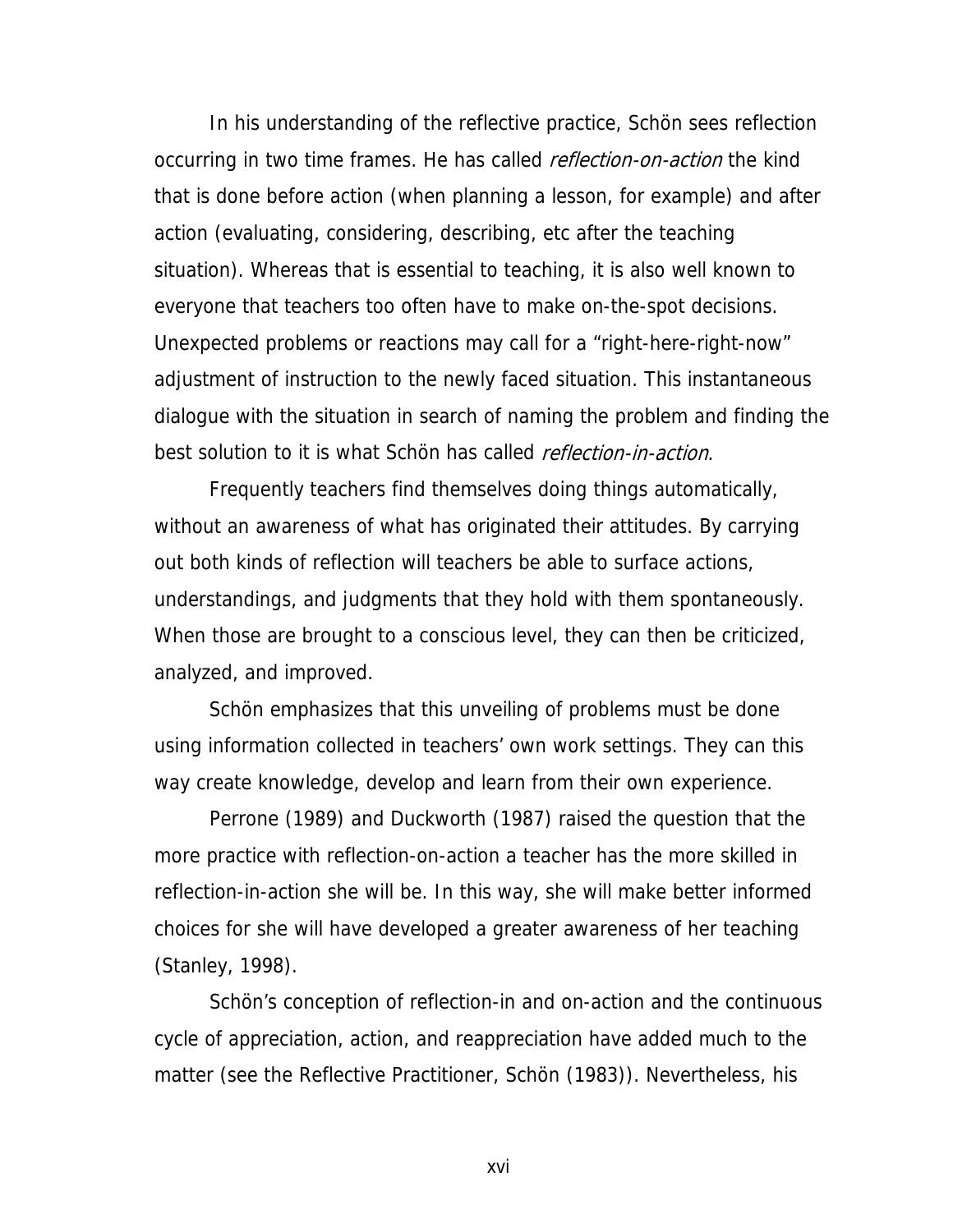description of teaching reflectively gained him a lot of criticism especially with respect to his neglecting the dialogical dimension of teacher learning. He approaches it as a solitary process, rather than as a social one.

This social aspect of reflection has been greatly stressed in recent work. Although it can be a lonely endeavor, the consistent support of a colleague brings light to one's quest. Someone who is sympathetic, attentive, and willing to have a heart and mind wide open to share the task with another teacher learner will doubtlessly enrich the experience. For this process, reflective practitioners need someone they trust to share their objectives with, to critique their plans or actions, and to encourage them to try and try again. This mutual support is what keeps things going and growing. (Hubbard and Power, 1993, 131)

Jack Richards and Charles Lockhart have also given valuable contributions to learning how to become a reflective practitioner. They introduce their book entitled Reflective Teaching in Second Language Classrooms (Cambridge University Press, 1996, p. 3 & 4) by pointing out the assumptions that underlie the book, which I quote below for they reflect the fact that teachers can only discover if what they are doing in class is conducive to students' learning through reflection:

1. An informed teacher has an extensive knowledge base about teaching.

2. Much can be learned about teaching through self-inquiry.

3. Much of what happens in teaching is unknown to the teacher.

4. Experience is insufficient as a basis for development.

5. Critical reflection can trigger a deeper understanding of

teaching.

xvii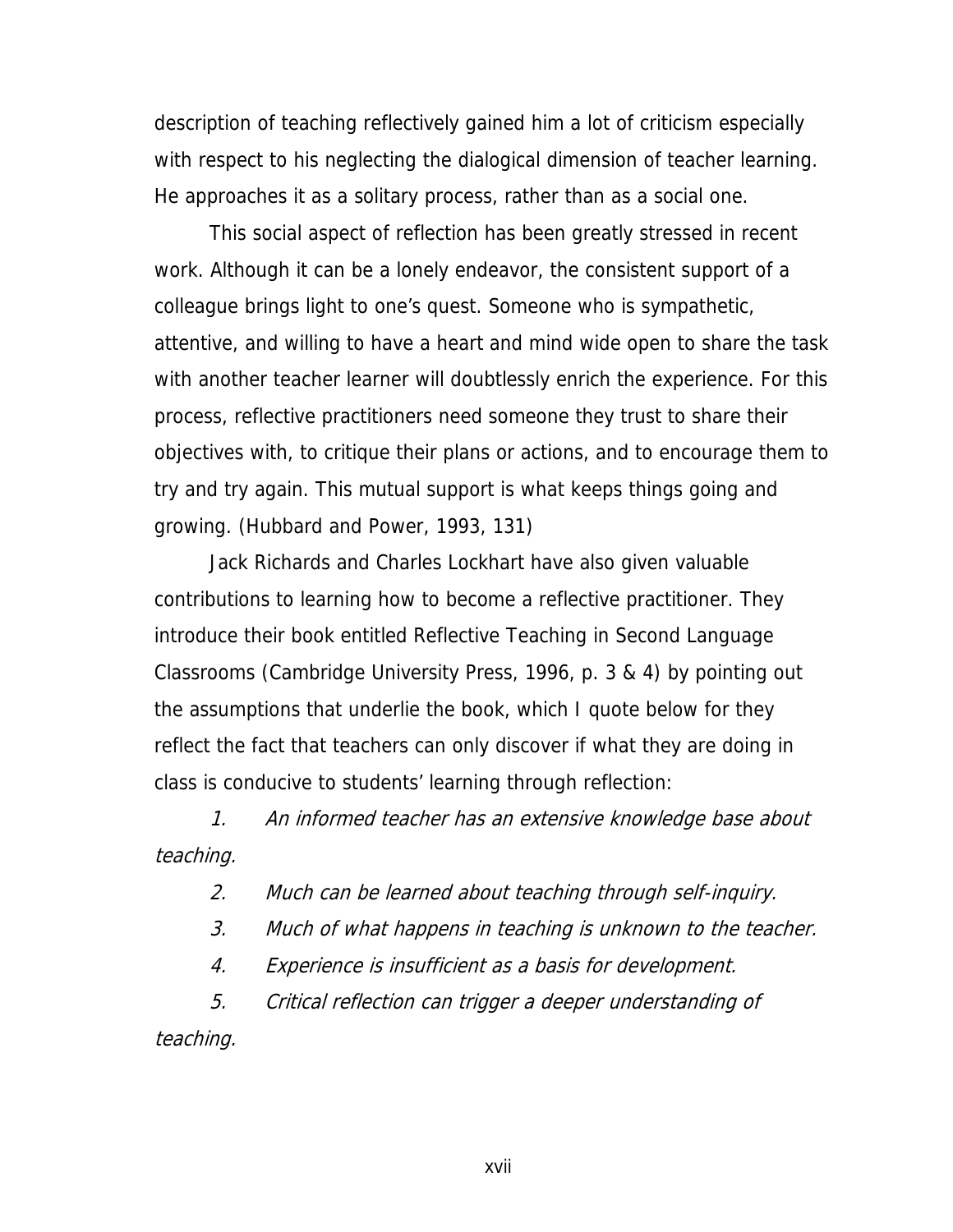More recently, Dr. Claire Stanley, a teacher educator at the School for International Training, published A Framework for Teacher Reflectivity (TESOL Quarterly, Fall 1998). Based on her research, she found five different phases in the process of developing a reflective teaching practice, which are:

#### 1. Engaging with reflection

Willingness to get into the process is not in itself the green card to enter this stage. Even when contextual and professional factors favor this engagement, there may be personal issues that surface and may inhibit it, if these are not overcome. As Stanley puts it, "it takes a healthy degree of ego development to put oneself and one's work under the microscope."

#### 2. Thinking reflectively

Learning to go beyond the think-back, describe-what-happened, describe-how-you-felt triad of initial reflection is a goal at this stage.

#### 3. Using reflection

At this stage teachers begin to have a clearer sense of what works better for them because they understand what reflection is and how to think reflectively. They are mostly engaged with reflection-on-action, but try a few steps into reflection-in-action with greater awareness.

#### 4. Sustaining reflection

This is a very critical point in that a lot of what we deny or do not know about our teaching and our inner selves is unmasked. Emotional reactions may arise and teachers may want to give up. It is important, though, to stay in touch with reflection through other means such as readings, workshops, etc, until this distancing and new input gotten from other sources can help them overcome difficulties. These "safe practices"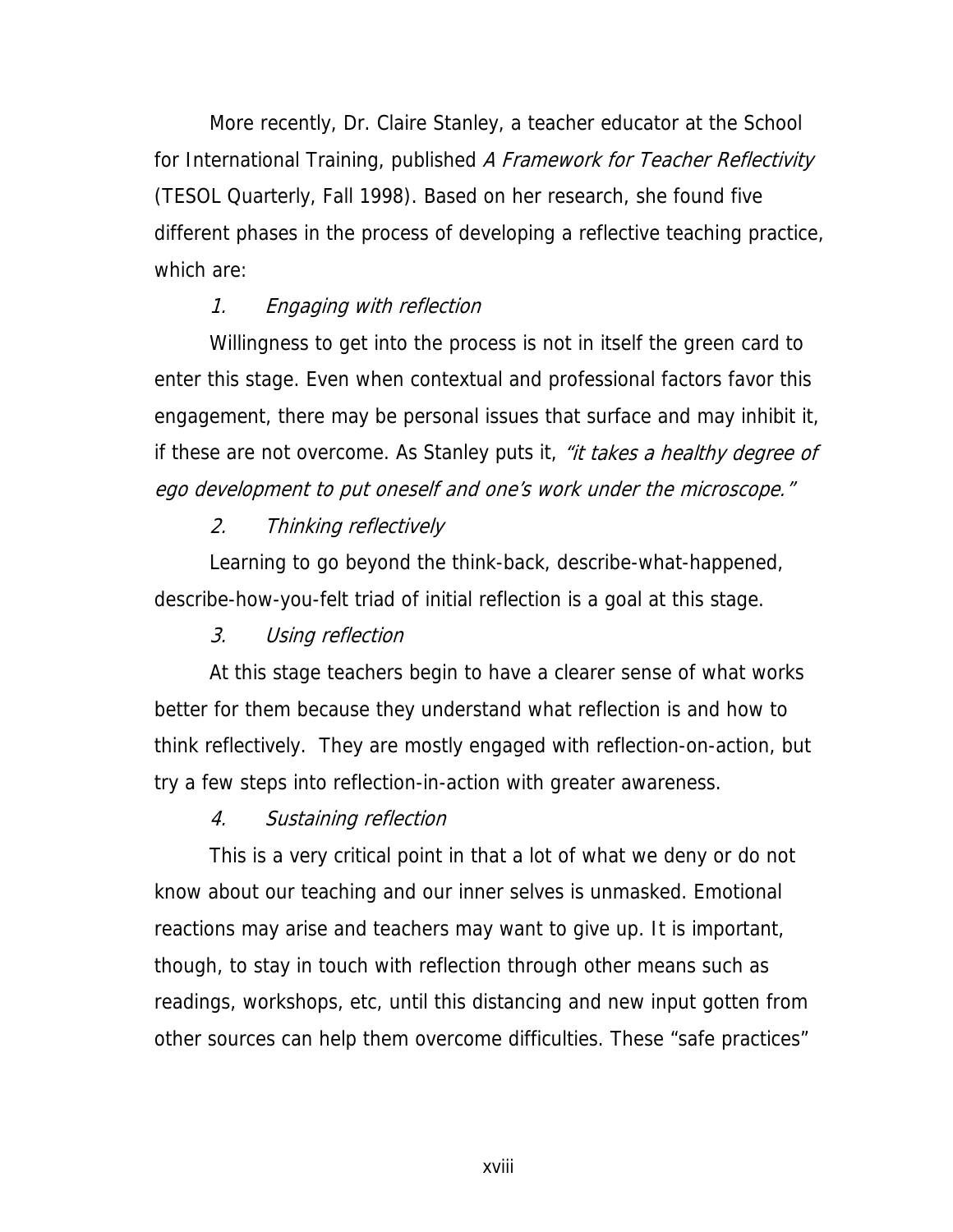will maintain the link and make it possible to go back to the commitment of investigating one's teaching thoroughly.

### 5. Practicing reflection

Reflection at this stage becomes integral to one's teaching practice. Once teachers at this point already know a great deal about the stuff of reflection, they start devising reflection procedures which are most useful for them and that will help them move from thinking reflectively to acting reflectively in their classrooms.

The table below is extracted from A Framework for Teacher Reflectivity, by Claire Stanley (Tesol Quarterly, Fall 1998). It serves as a point of reference for the phases.

| <b>Engaging</b>   | <b>Thinking</b>     | <b>Using</b>      | <b>Sustaining</b> | Practicing        |
|-------------------|---------------------|-------------------|-------------------|-------------------|
| with              | <b>Reflectively</b> | <b>Reflection</b> | <b>Reflection</b> | <b>Reflection</b> |
| <b>Reflection</b> |                     |                   |                   |                   |
| interest,         | initially           | clarity of        | uncovering        | strategies in     |
| psychological     | descriptive         | reflective        | problematic       | place for         |
| strength, and     | thinking and        | thinking which    | pedagogical       | dealing with      |
| contextual        | feeling             | can be done       | or political      | difficult         |
| support           | responses           | at will           | <b>issues</b>     | feelings          |
| partial or total  | possible            | mostly            | painful           | easily            |
| lack of skill in  | positivist view     | engaged with      | emotions          | engaged with      |
| reflective        | of education        | reflection-on-    | triggered as a    | both              |
| thinking          |                     | action            | result of         | reflection-on-    |
|                   |                     |                   | investigation     | action and        |
|                   |                     |                   |                   | reflection-in-    |
|                   |                     |                   |                   | action            |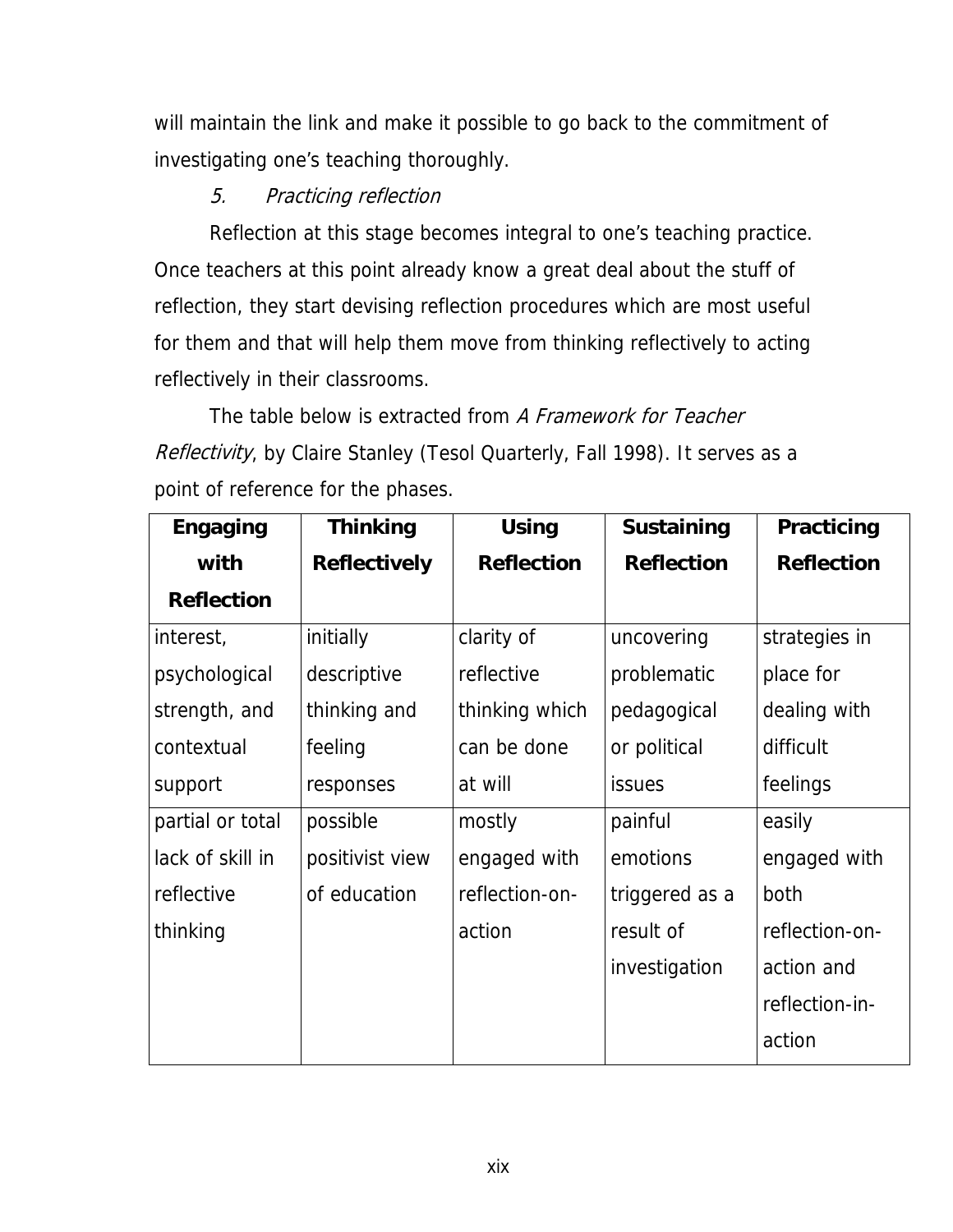| lack of clarity | ability to     | finding ways | precision of   |
|-----------------|----------------|--------------|----------------|
| as to what      | generate       | to sustain   | data in the    |
| reflective      | multiple       | reflection   | moment or      |
| thinking is     | reasons for    | from other   | later          |
| and isn't       | actions        | perspectives |                |
| reflective      | greater        |              | multiple       |
| thinking        | precision of   |              | reasons and    |
| seemingly       | data           |              | responses      |
| random          |                |              | generated in   |
|                 |                |              | the moment     |
|                 |                |              | and later      |
| struggling to   | greater        |              | systems in     |
| find time to    | awareness of   |              | place for      |
| reflect         | moments of     |              | consistent     |
|                 | reflection-in- |              | reflection-on- |
|                 | action         |              | action         |
|                 | able to make   |              | reflection-on- |
|                 | time for       |              | action         |
|                 | consistent     |              | includes       |
|                 | reflection-on- |              | analysis of    |
|                 | action         |              | both           |
|                 |                |              | pedagogical    |
|                 |                |              | and political  |
|                 |                |              | dimensions of  |
|                 |                |              | teaching       |
|                 | able to        |              | use of         |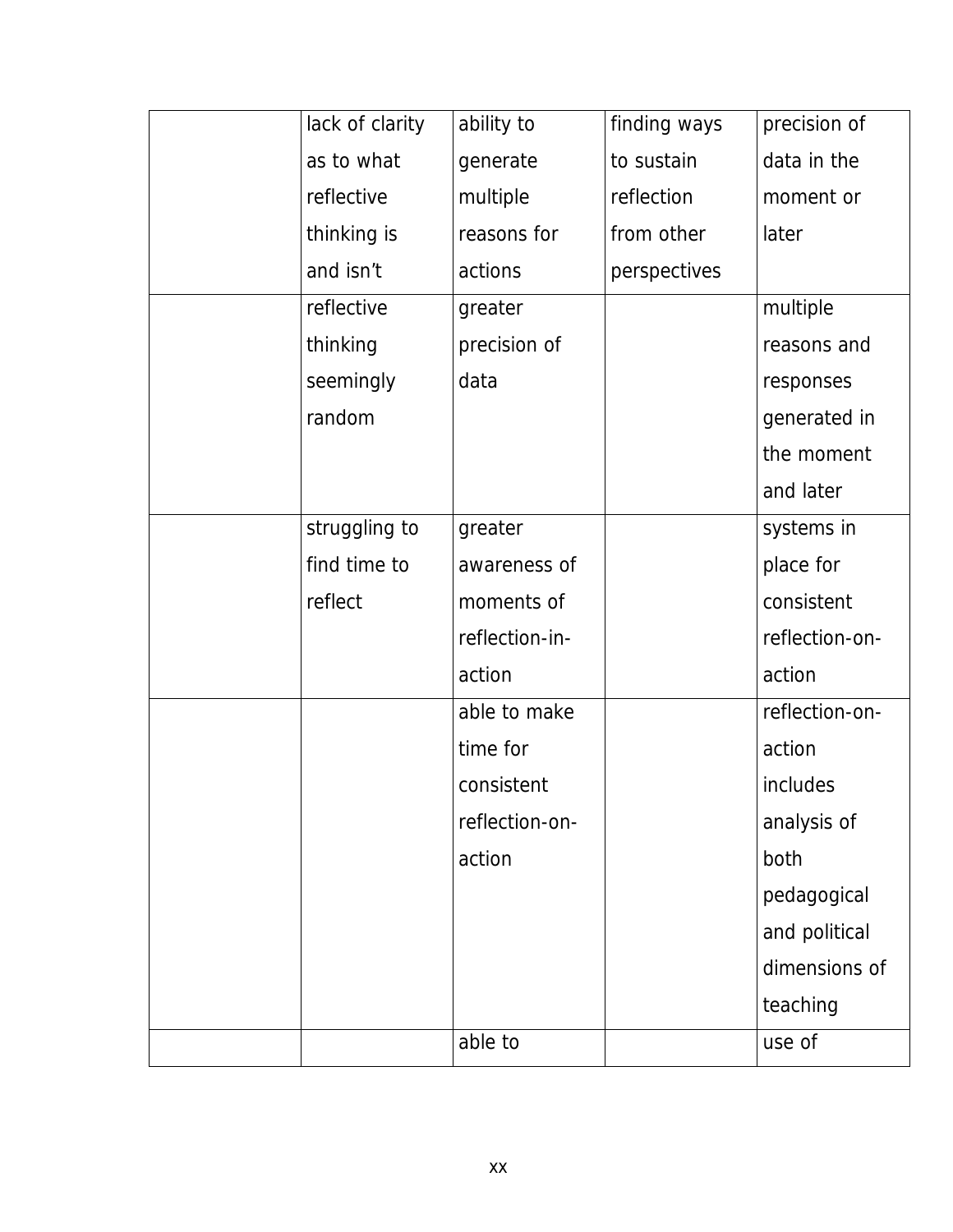| examine        | frameworks      |
|----------------|-----------------|
| larger         | for analysis    |
| systemic       | bring broader   |
| issues as well | interpretations |
| as classroom   |                 |
| realities      |                 |
| responses to   | actions taken   |
| situations     | after           |
| reflected on   | reflection      |
| are creative   | involves both   |
| and            | students and    |
| appropriate    | the broader     |
|                | educational     |
|                | community       |

Understanding these phases has helped me as a reflective practitioner as well as a teacher trainer assess my own and my trainees' development along the way. It is important to note that Stanley's framework of the phases does not represent a rigid sequence to be followed, "but rather moments in time and particular experiences which constitute a particular phase." (Stanley, 1998)

From the foundations built by Dewey, the walls erected by Schön, the finishings provided by so many other teacher educators among whom the contributions of Hubbard and Power, Richards and Lockhart, and Stanley stand out, reflective teaching has come to aid the community of teachers interested in growing and developing personally and professionally. This development can only be achieved by using the wealth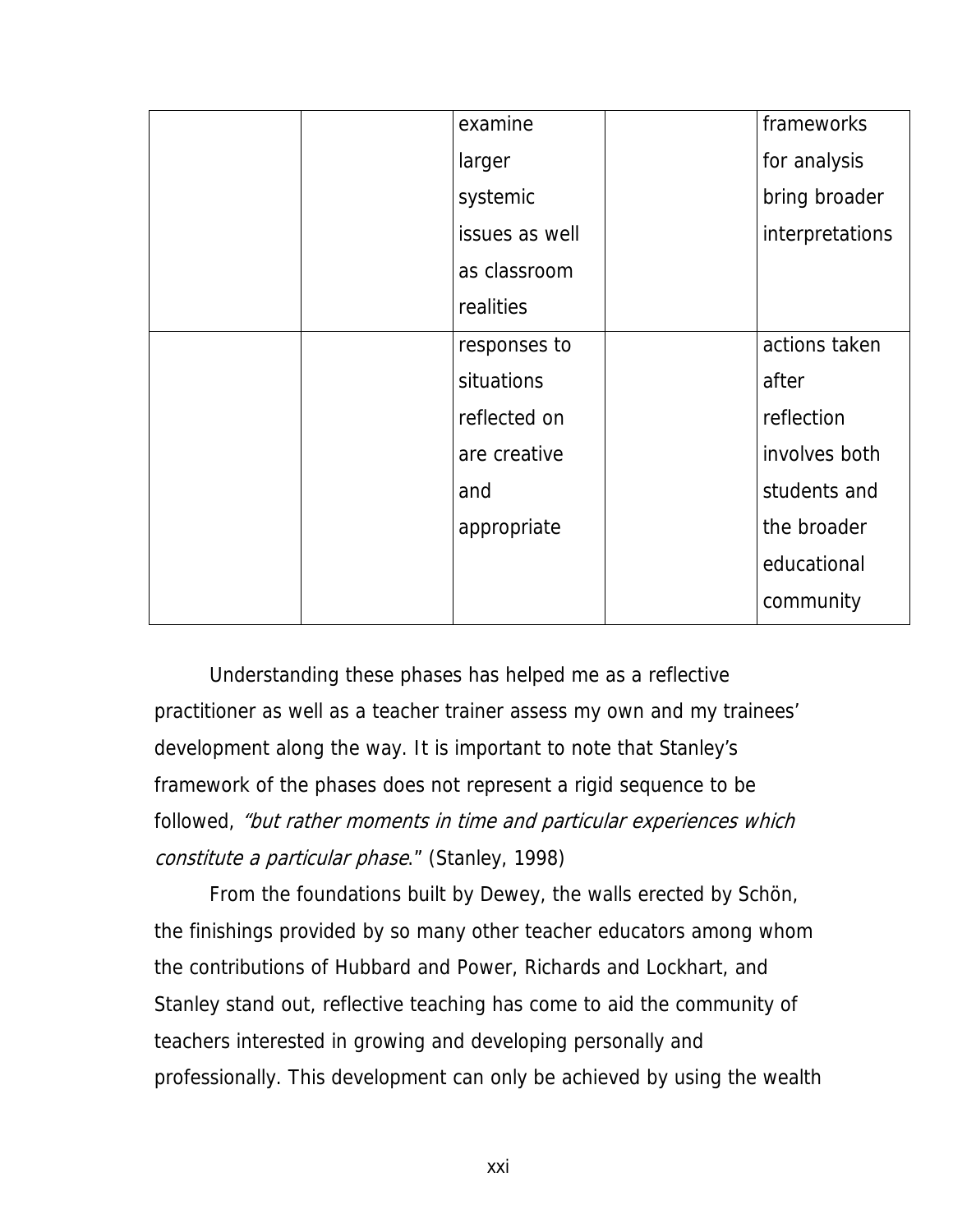of opportunities a teacher has on a daily basis to systematically explore, question, frame, re-frame, challenge herself and her own teaching under a holistic view in order to make well–grounded interpretations and then be able to make informed choices.

As Jack Richards (1997) puts it, reflective teaching is quite an endeavor if we acknowledge the fact that it cannot be dissociated with critical self-examination.

In the next chapter we will see how the theory presented here was applied to give shape and conceive the Teacher Development Program on Reflection.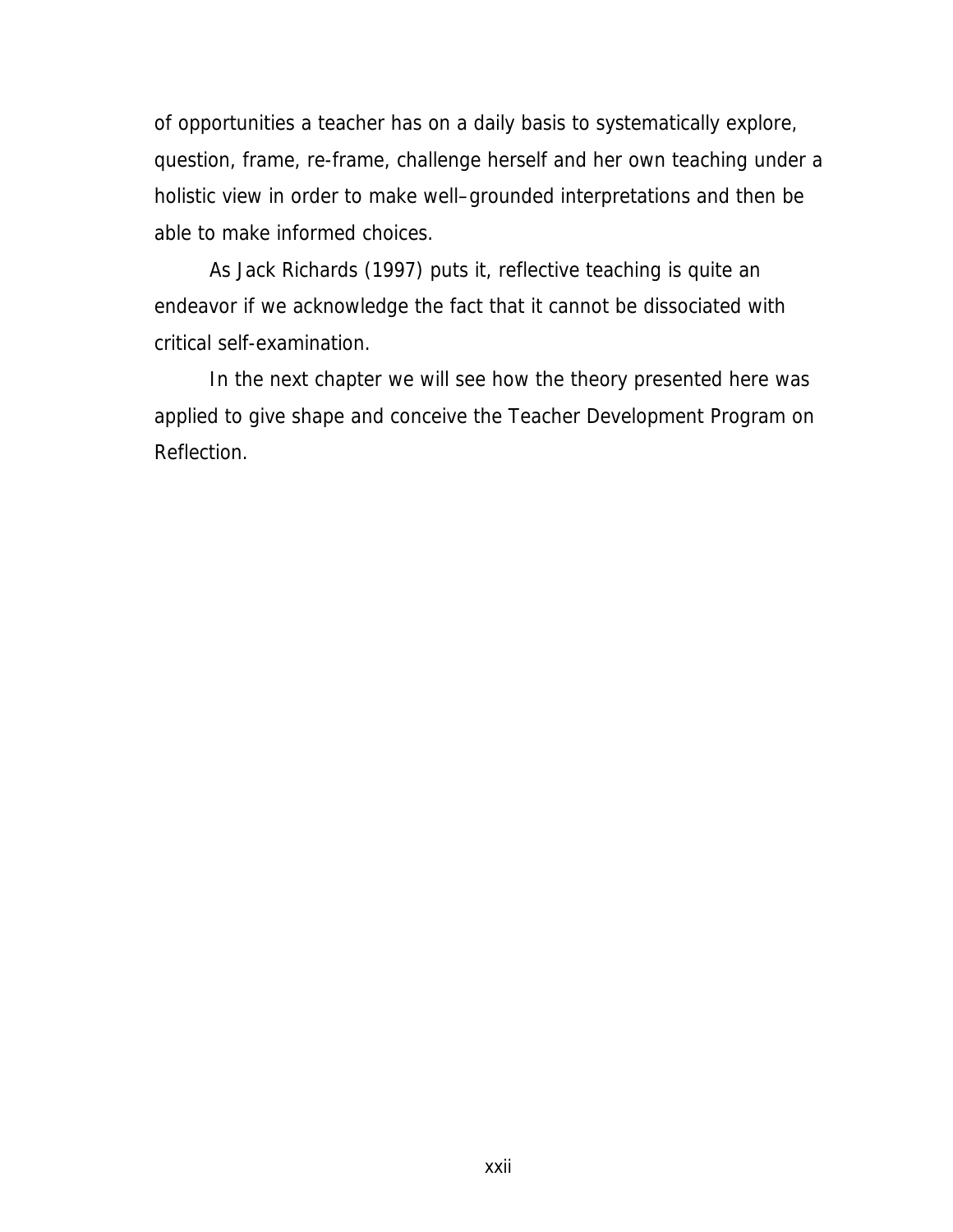#### CHAPTER 3 **CONCEPTION OF THE PROGRAM**

Reflecting on my teaching became so meaningful for me in my development as a teacher for all the questioning that it provokes, that I decided to share it with other professionals in my working set. As a teacher trainer in a language institute in my hometown, I designed an in-service program which I entitled Teacher Development Program on Reflection (hereafter TDPR) with the purpose of introducing to language teachers the general notions and promote initial practice on reflection as a means for them to further develop as professionals.

 Reflection has enabled me to be more aware of myself as a teacher, and as a human being as well – you teach who you are, so the teacher and the person cannot be dissociated. In my search for the "best" method, the "right" way to teach, I found I had the pieces to put this puzzle together in myself, my students, and what we did in the classroom. Thus, reflection has enabled me to be more aware of what goes on in my classes. Awareness of the WHAT's and WHY's is empowering in the sense that if teachers are informed of which grounds they are trekking, they can then experiment with, change or stay with an idea or behavior. By being more aware of the hidden curriculum or agenda in my classes, that is to say, of what is behind the choices I make on a daily basis, I have growingly felt more confident about my teaching. As a result of this, I thought of the other teachers in my language institute, and how they could benefit from the experience as I did. I see the exposure to different approaches and their inherent techniques as part of a first stage in teacher training which, if followed by reflective teaching as a way to enable experienced teachers to make sound choices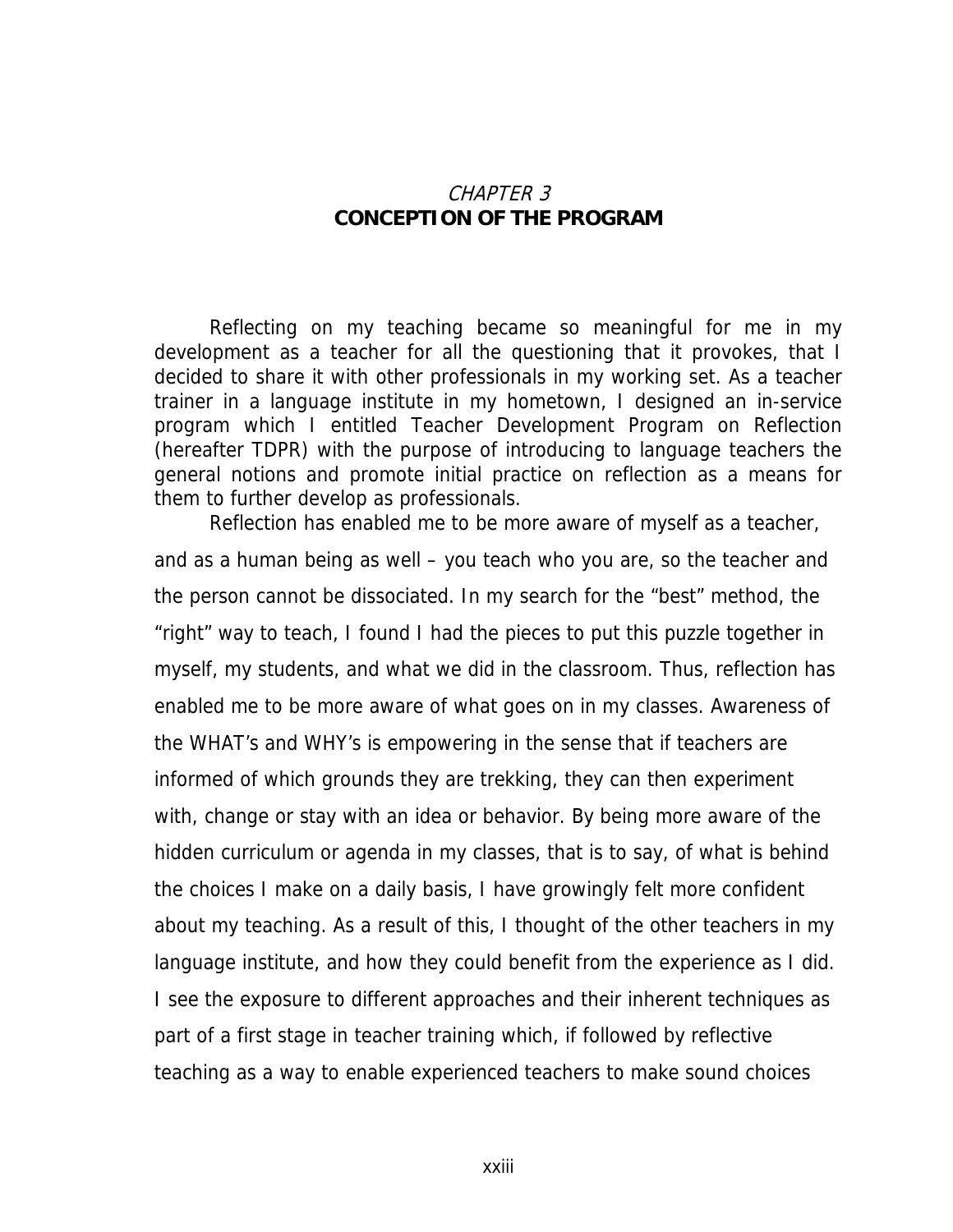among the array they have at their selection, they will have all the necessary tools for their development. Reflective teaching frees teachers from pre-established recipes for good teaching, and makes room for personalized teaching, and consequently learning.

The group was composed by nine colleagues, who had been teaching English as a foreign language in Brazil. Their experience time in this field ranged from two to eight years, having had at least one teacher training course on methods and techniques. Furthermore, all of them showed a genuine willingness to examine their own experience and assumptions in a systematic and nonjudgmental way.

It had to be planned to fit in seven sessions because this was the number of weeks which remained before summer vacation. I wanted them to have a comprehensive continuous experience on the process of reflection, thus it was desirable not to interrupt the course with the summer break. We had our meeting once a week for two hours and a half each throughout seven weeks in a row. Individuals held separate meetings with their support group peers as necessary after the second week.

 We decided to hold the meetings in the institute we all work at for practical reasons such as availability of materials. Nevertheless, I would have preferred to meet somewhere outside the working place. I believe the physical stepping aside makes way for the psychological stepping aside and looking at experiences from a more detached perspective, allowing us to see other truths.

 In order to avoid jumping evasively from one aspect of their teaching to another, I decided it would be important to instruct participants to find a focus for reflection, e.g., interaction in the classroom, how I am dealing with the seven intelligences in my class, etc.

xxiv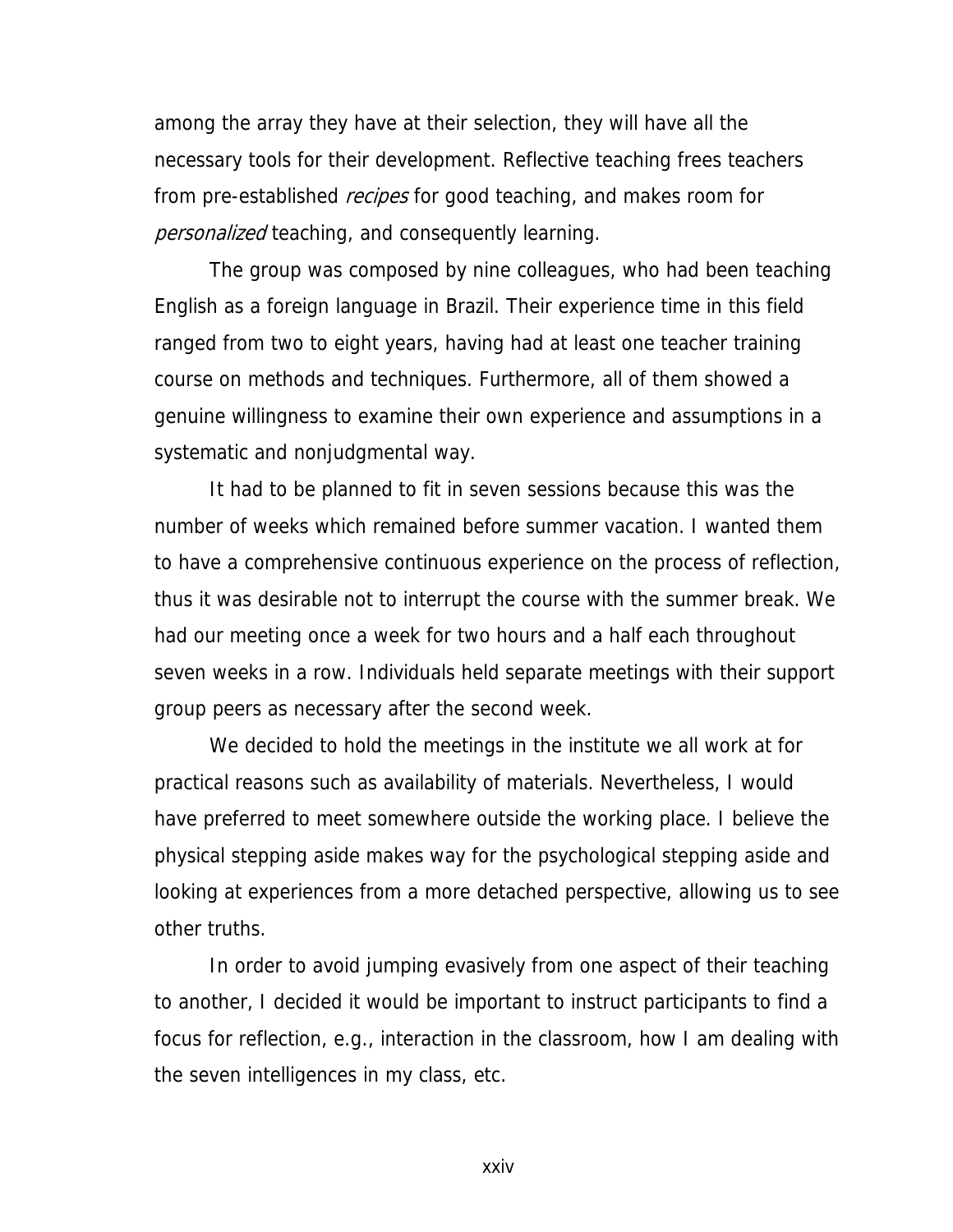Once a focus was identified, a number of tools (adapted from Richards and Lockhart, 1996) are introduced, such as:

- Teaching journals. In the form of written accounts of teaching experiences;
- Lesson reports. Written descriptions of the main features of the lessons;
- Written or recorded feedback. Guided questions student teachers answer that aim at collecting information on a particular aspect of teaching or learning;
- Audio and video recordings. Recordings of a whole lesson or part of a lesson;
- Peer observation sheets. Tasks completed by a teacher visiting a colleague's class;
- Action research. Implementation of an action plan, followed by monitoring of the effects of the innovation.

The data collected is qualitative in nature.

 "Qualitative data consist of records of phenomena which deal with the qualities or characteristics of those phenomena, rather than with measurements, frequencies, scores, or ratings. In recent years qualitative research methods have been adopted by education from anthropology and sociology, and several methodological texts have appeared."

(Barley and Nunan 1996, 2)

In order to analyze data I decided to count on two major agents. The first being the teacher herself by reflecting on her own observation and further questioning. The second, being the reflection partner very important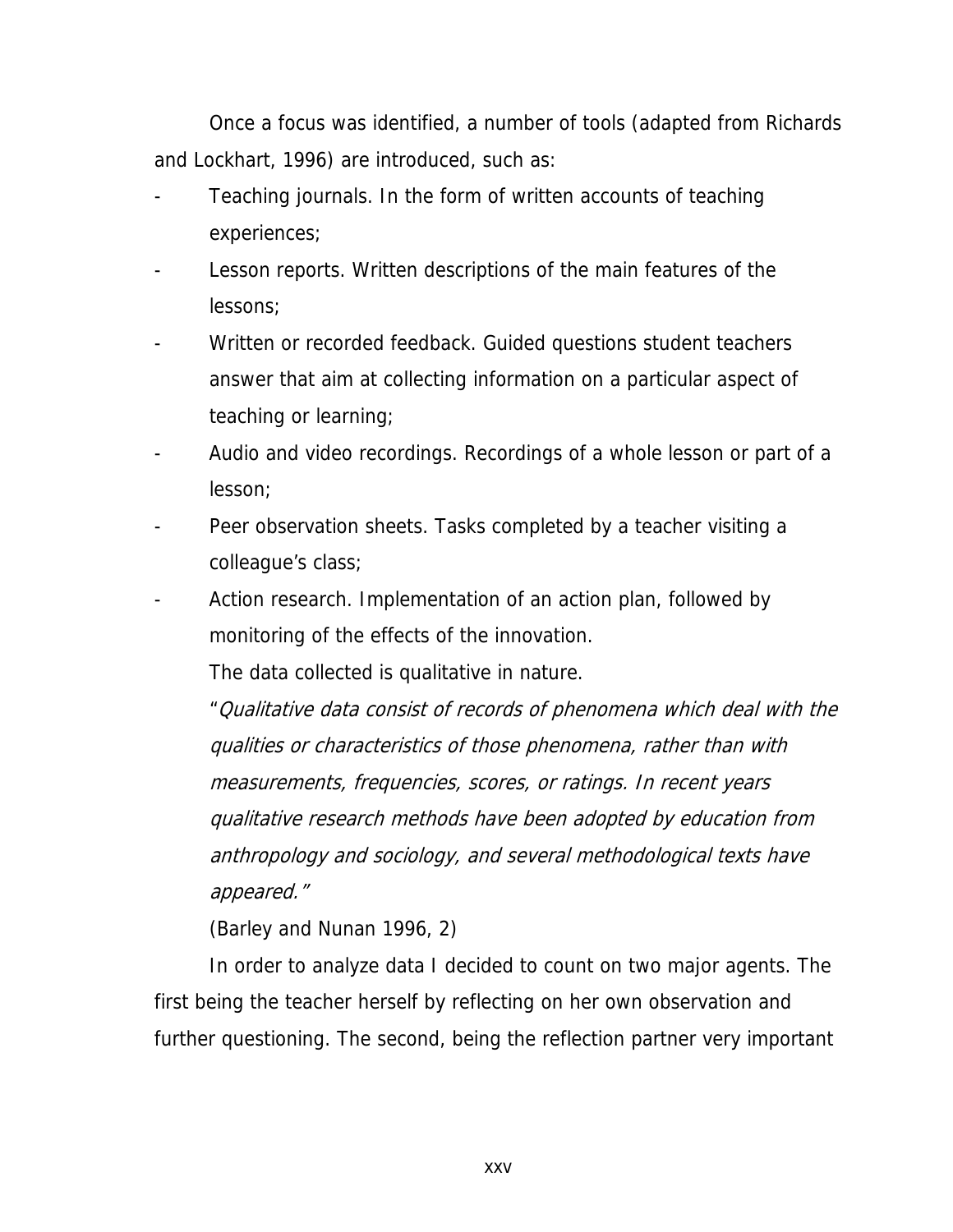in bringing new perspectives to the reflection process, functioning as a mirror that may eventually reflect unseen facets of a given situation.

 Concerning the agenda, I designed the meetings to comprise the following:

- Theoretical Foundations of Reflective Teaching;
- Community Building;
- Support Groups Arrangement and Planning;
- Sharing Learnings and the Experiential Learning Cycle;
- Graded Activities.

I planned to present the theoretical components in the meetings because they serve as an anchor for the process. They provide the needed support and safety as one grounds his or her steps on studies previously carried out by researchers of excellence.

 I believe reflection can be favored and enhanced if one feels he or she is not alone in the task. Thus, there must be a sense of community among all members involved. So that members trust one another, each must gain confidence and respect from the community, at the same time he or she practices trusting and respecting the others in the same community. Working on this aspect also facilitates support group or reflection partner arrangements.

 Participants were encouraged to have one or two reflection partners to work with throughout the program. Together they made plans for class observation, focus of observation, when to meet for reflection and analysis, etc. The frequency of their meetings depended on each group's needs. It is advisable to meet once before class observation in order to work on better focusing observation, and another time immediately after reflection entries are made in the journal (after class is observed).

xxvi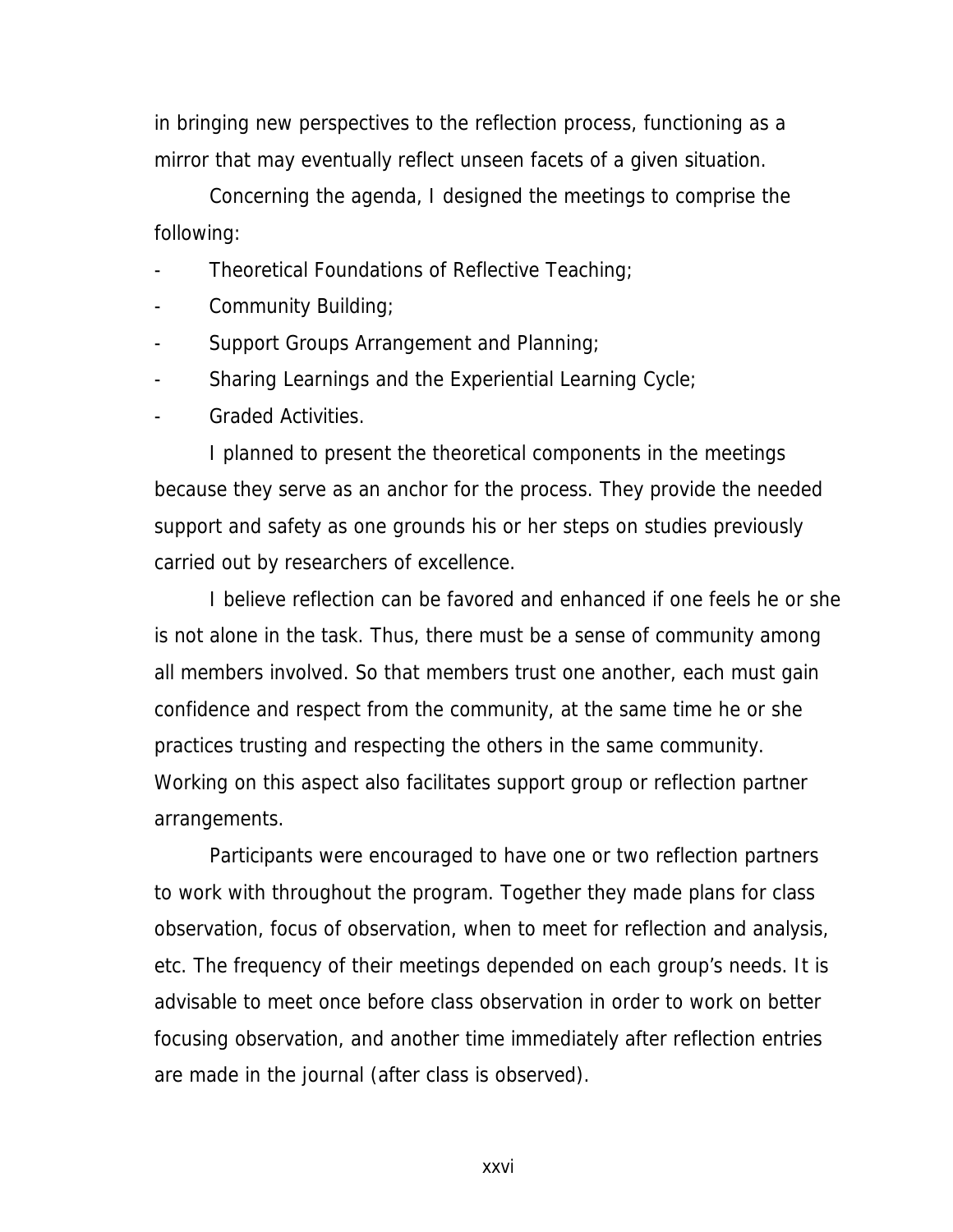Promoting opportunities for teachers to re-think their experiences and learn from them and from others is another important aspect to consider.

Experiential Learning (Kolb, 1984) entails departing from one's own experiences (the known)... "to the new through a process of making sense of some immediate experience, and then going beyond the immediate experience through a process of transformation." (Nunan, 1999, p. 6). I am a follower of the principle that learning is a spiral process. Experiences and findings (what is known) can be better explored and serve the purpose of learning from them if you reflect on what happened, bring voices from the outside, plan on what to do next, try again (the new), and the whole cycle is formed again and again. I believe these steps add richness and substance to learning, and results can be maximized if opportunities for sharing it with others are provided.

 Assigning graded activities aimed to help teachers gradually move from superficial to deeper levels of reflection, as well as experiment with different possibilities for reflection, e.g., using different tools, trying something new, etc.

 It is important to note that I would have been unable to give shape to the program if it were not for the several readings of the literature I refer to in Chapter 2, and the experience I myself went through in the process of becoming a reflective practitioner. I would like to close this chapter recalling the fact that the TDPR I developed was meant to be only a starting point in the process of learning to reflect on one's own teaching. Its purpose is to show trainees ways of finding out more about the treasures hidden in the richest laboratory in the world – the classroom. It also aims at giving participants a taste of the rewards which spring from the experience, not to say the adventure, of questioning oneself and the world around.

xxvii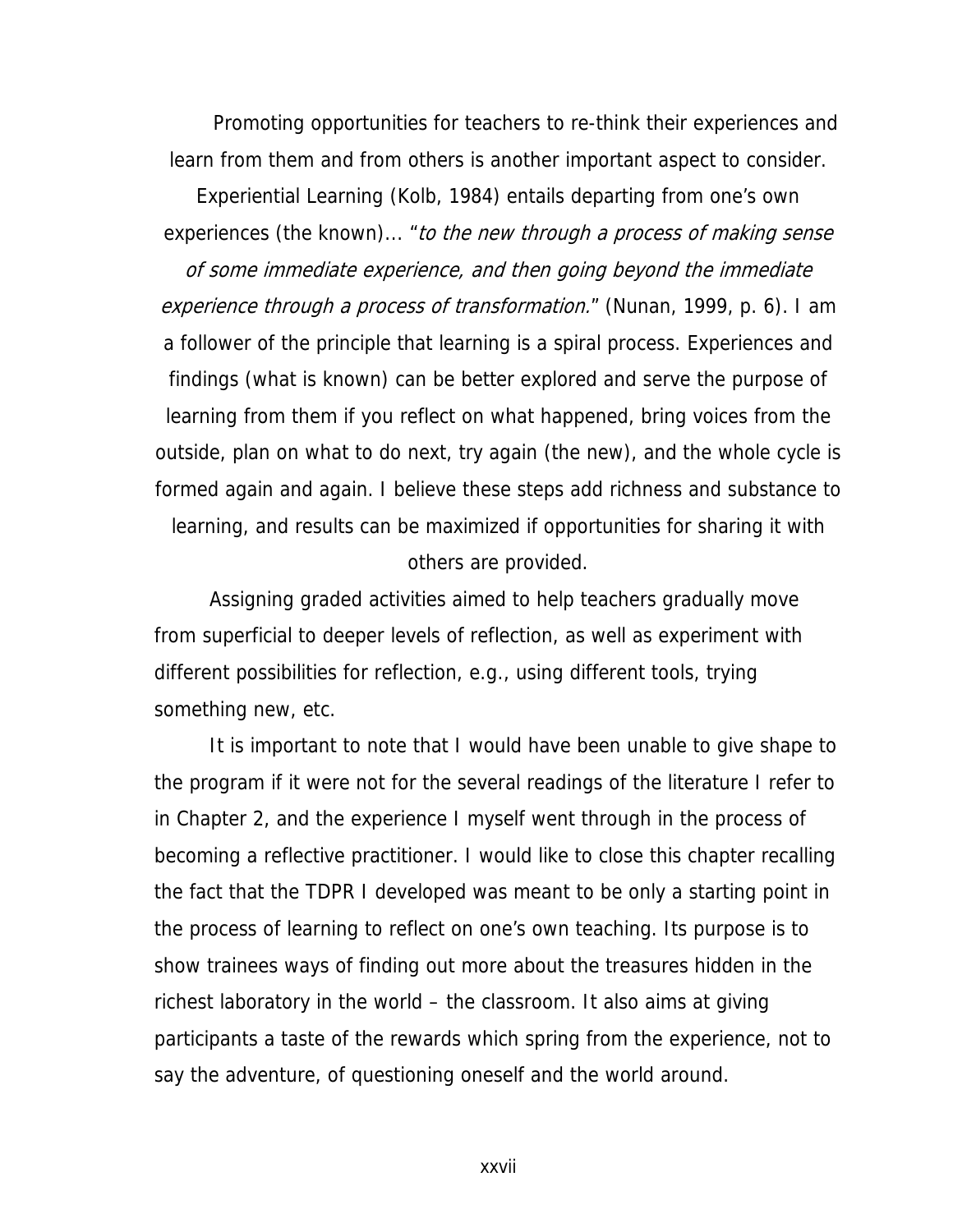#### CHAPTER 4 **THE TEACHER DEVELOPMENT PROGRAM ON REFLECTION**

"Some riddles have no final answers. A few answerless riddles are still worth asking. They are worth asking not for their answers, since they have none, but for what we do in struggling with them." Earl Stevick, A Way and Ways

The Teacher Development Program on Reflection has probably been the most significant experience I have had as a teacher trainer in my language institute. I attribute its relevance first to the fact that through reflection I have developed into a more aware, self-critical teacher with a greater sense of self-direction, and in this way I strongly believed in what I was sharing with the teachers involved in the program, which made me passionate about it since the very first time I sat down to start designing it. Second, it was delightful to observe the way things progressed along the course and the effect they had on each teacher's teaching. I could clearly see that the atmosphere created was effective and comfortable enough to promote positive learning experiences, participants were encouraged to value the knowledge, skills, personalities, learning styles and interests of each member which contributed to enrich the course, and they had the opportunity to develop in areas they were individually interested in. As a result of this, I observed they felt more confident in choosing their own ways in teaching. Moreover, the strong bonds that were created among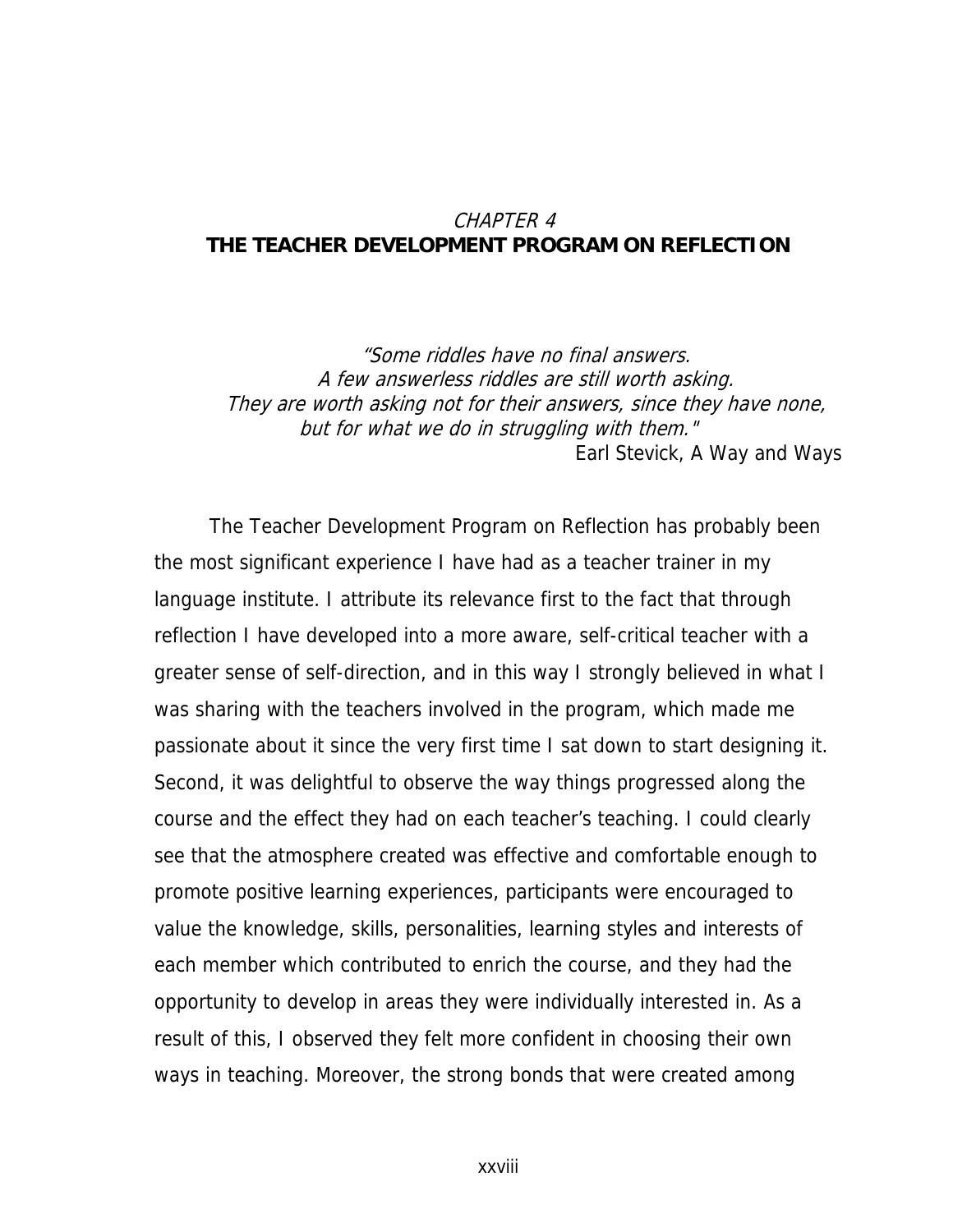members of the group reverberated through the institution as a whole in a very constructive way favoring the process of working in community.

Having the initial phase of conception and recruitment for the program being dealt with, we then moved on to the program itself.

It consisted of seven whole group meetings that lasted two hours and thirty minutes each. These meetings revolved mostly around community building, presentation of the theory on reflective teaching, introducing tasks, presenting results of tasks, and sharing observations and reflections.

Participants held meetings outside of class time with their support group peers to prepare for some of the tasks such as class observation, and to give each other feedback after observation was made.

Feedback questions were an integral part of all meetings. For me as a trainer, the participants' responses helped direct the course as I got a sense of how they were feeling about the tasks I proposed and to what extent they were profiting from them, which informed me of what to stay with as well as what I should look into changing in my plans. For the group as a whole, feedback was a very important and exacting part of class observation by adding new perspectives to the observations.

I find it vital that one's confidence is not shattered during a feedback session. For this reason, I made sure to include only positive elements initially, and in later stages positive points shared room with points for improvement.

Halfway through the course I held a check-in meeting with individuals in order to verify how they were feeling about the program, to what extent their goals were being accomplished, and what suggestions they had for the second part.

xxix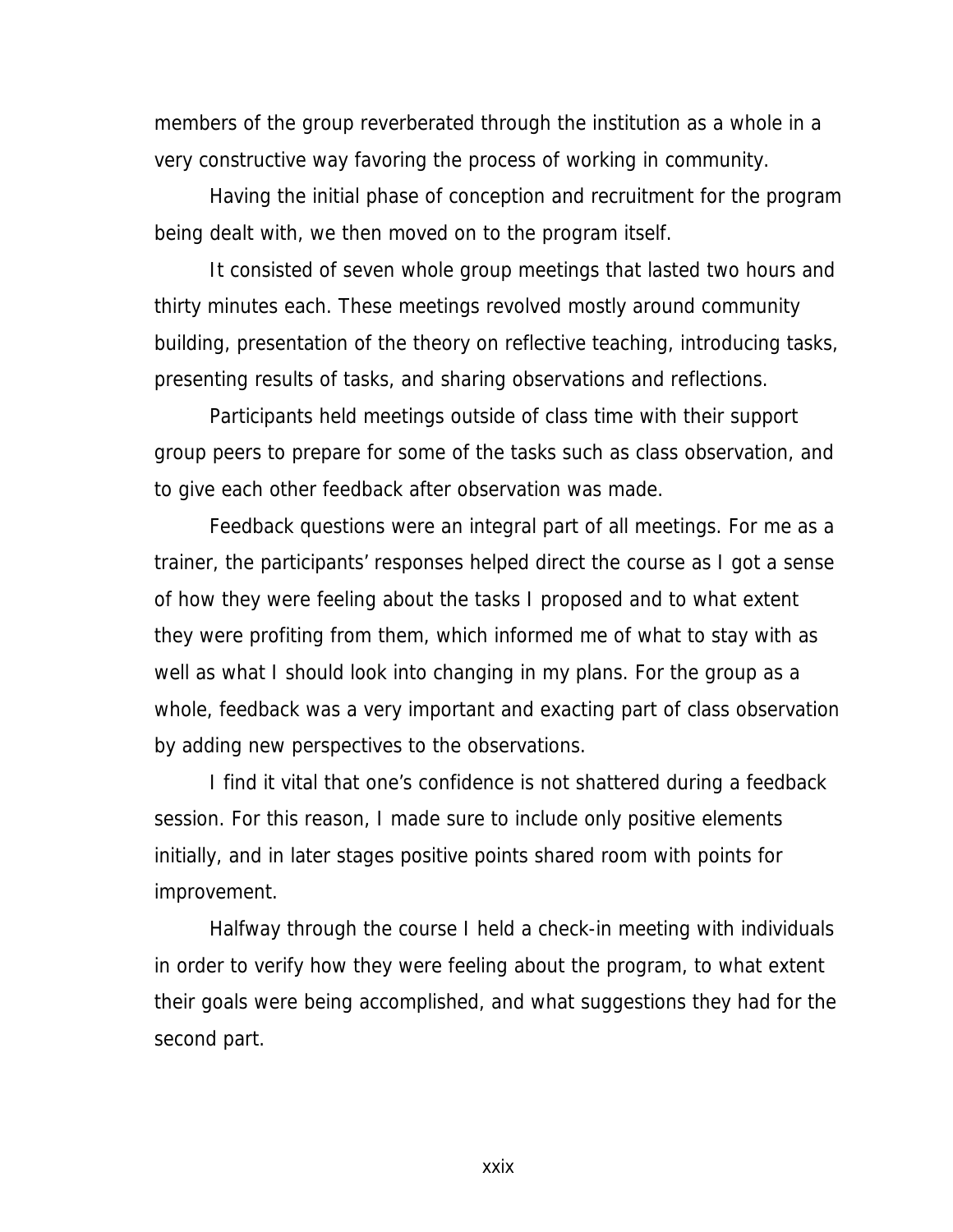In order to be able to make sound suggestions of alternatives to future meetings as well as improvements on the program, I reflected on each day by keeping journal entries. My journaling consisted mainly of my own observations of the participants' responses and what was happening at the time I felt energy to decrease.

Let us now move on to the program itself and how it evolved. First, I will present a *description* on how activities were carried out and a justification for the employment of such activities. Second, I will include a section called *Analysis*, where I make general comments on how the activities proposed or blocked opportunities for student teachers to reach the objectives for the day. Finally, *Alternatives* is a section where I offer suggestions of different ways of working on selected aspects, which is a result of the reflections I made after each class in my reflective journal.

Hereafter, as I refer to a member of the group, I will use the pronoun SHE for the fact that only women teachers participated in the program.

Before the first meeting, I gave student teachers some homework assignment (appendix 01) to be done for the first day.

Day One

Learning is finding out what You already know. Doing is demonstrating that You know it. Teaching is reminding others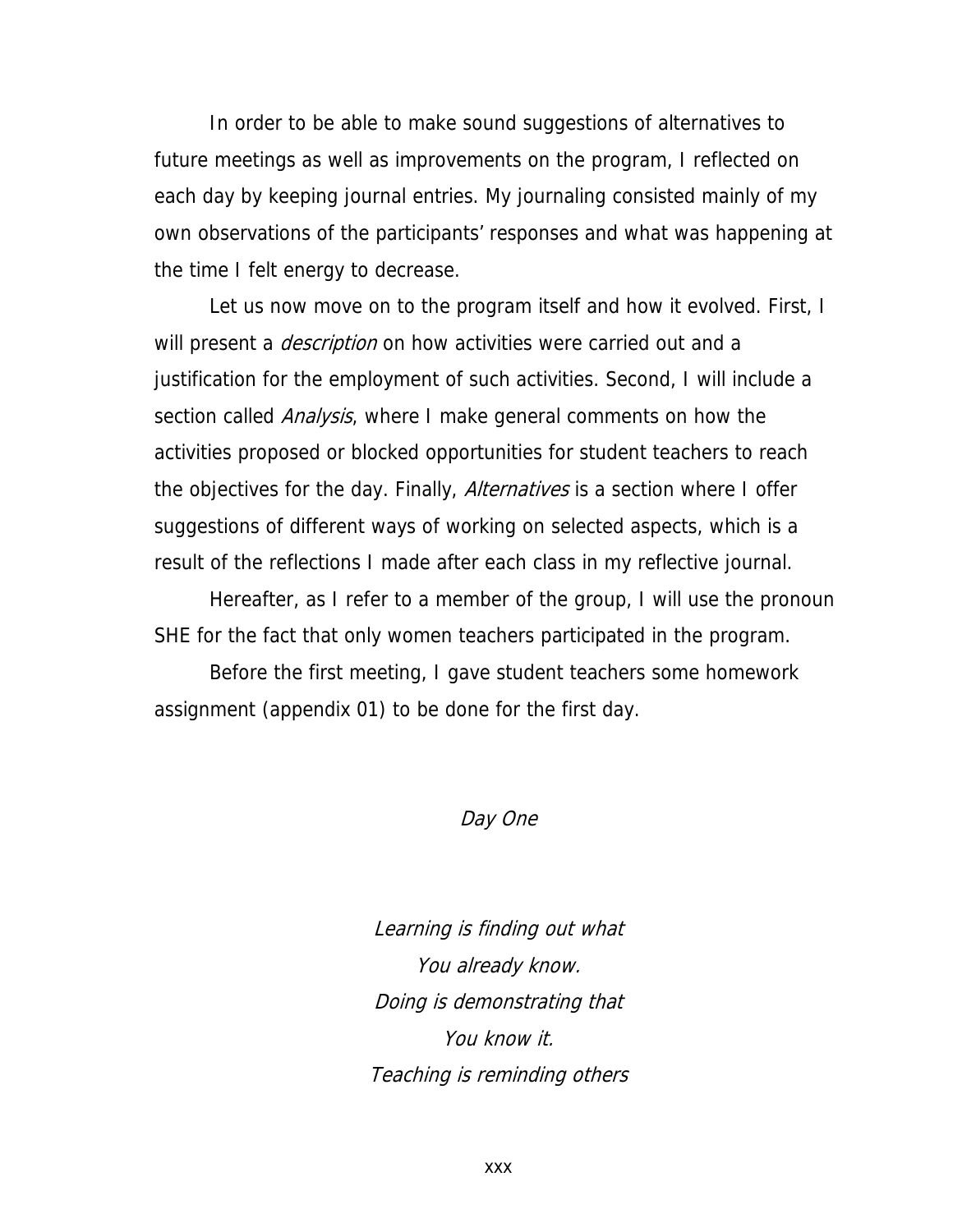That they know it Just as well as you. You are all learners, Doers, teachers. Richard Bach

Description. My main goals for the first day were to develop a sense of community among the group members, have them draw on their own past experiences and observe how these experiences are connected with who they are as teachers now. In addition to this, I also planned to introduce the theory on reflective teaching, the process of reflection and its tools.

To start with the first part about drawing on experiences, I explained to the participants how important it is to really listen to what others are saying in actually getting a message and being totally present, and how energizing it is to feel listened to. To this end, I introduced the practice of active listening, one in which the listener is totally invested in what the speaker is saying, and demonstrates this by saying back to the speaker what he or she just said after small intervals. I emphasized the importance of not adding words, not changing words, and confirming with the speaker if that is exactly what he or she said. Following this brief introduction, I modeled it with one volunteer, and then had them form pairs to apply active listening as they talked about the best vacation of their lives. This worked as an opportunity for them to start practicing listening to one another, and establish closer connections by sharing something which was personal.

Immediately after this activity, I invited them to share with the group what it was like for them. As listeners most of them pointed out a struggle

xxxi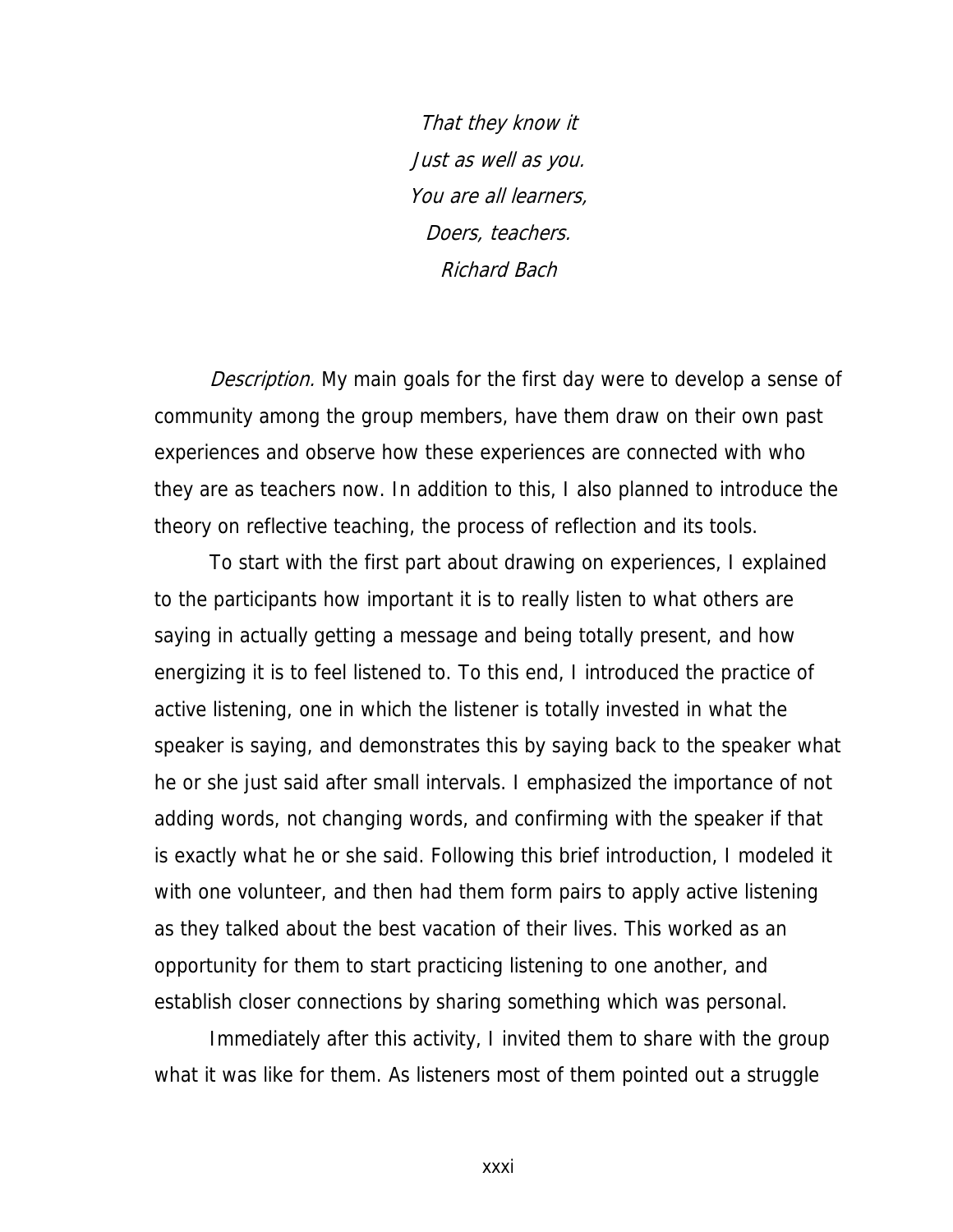to stay tuned in caused by the pressure of having to recall exactly what was said later on. It turned out to be a practice of discipline, and they acknowledged it as positive. As speakers, they reported an appreciation for feeling listened to, which in its turn triggered their self-expression. On the other hand, some of them experimented with negative feelings when the listener showed to have misunderstood them, or not listened at all.

Looking at previous experience as constituting an invaluable element in the analysis of what we do today (see Chapter 2), I instructed them to apply active listening and giving understanding responses this time talking about a *learning experience* which was in some way remarkable to them. Next, I asked them to follow the same process having a *teaching experience* as a focus. I made a group with two other members and participated actively, sharing air time with them.

 When I observed they were ready to move on, I put on some background music and invited them to take some minutes to freewrite into how they see these past experiences have influenced their present teaching.

Sharing these thoughts was a very rich part of the day for we all started making connections between the past and the present. Small sparks of awareness were precious light at this stage: "I hated the anxiety in Mr. Marques' words and gestures. Do I look anxious to my students?" (Sarah); "I'll never forget Mrs. Ferreira's sweet voice. I always try to sound like her." (Alice); "I don't believe ALM works. I scorn drills… and every now and then I find myself using them in class disguised as something else… Is it because I was taught through ALM for some time? (Elisa); "Why is it that I avoid doing listening activities in class? I remember as a teenager … once a classmate of mine making fun of me because I couldn't pick up words in a famous pop song like she could." (Isa); "Like in learning to ride a bike I still tend to give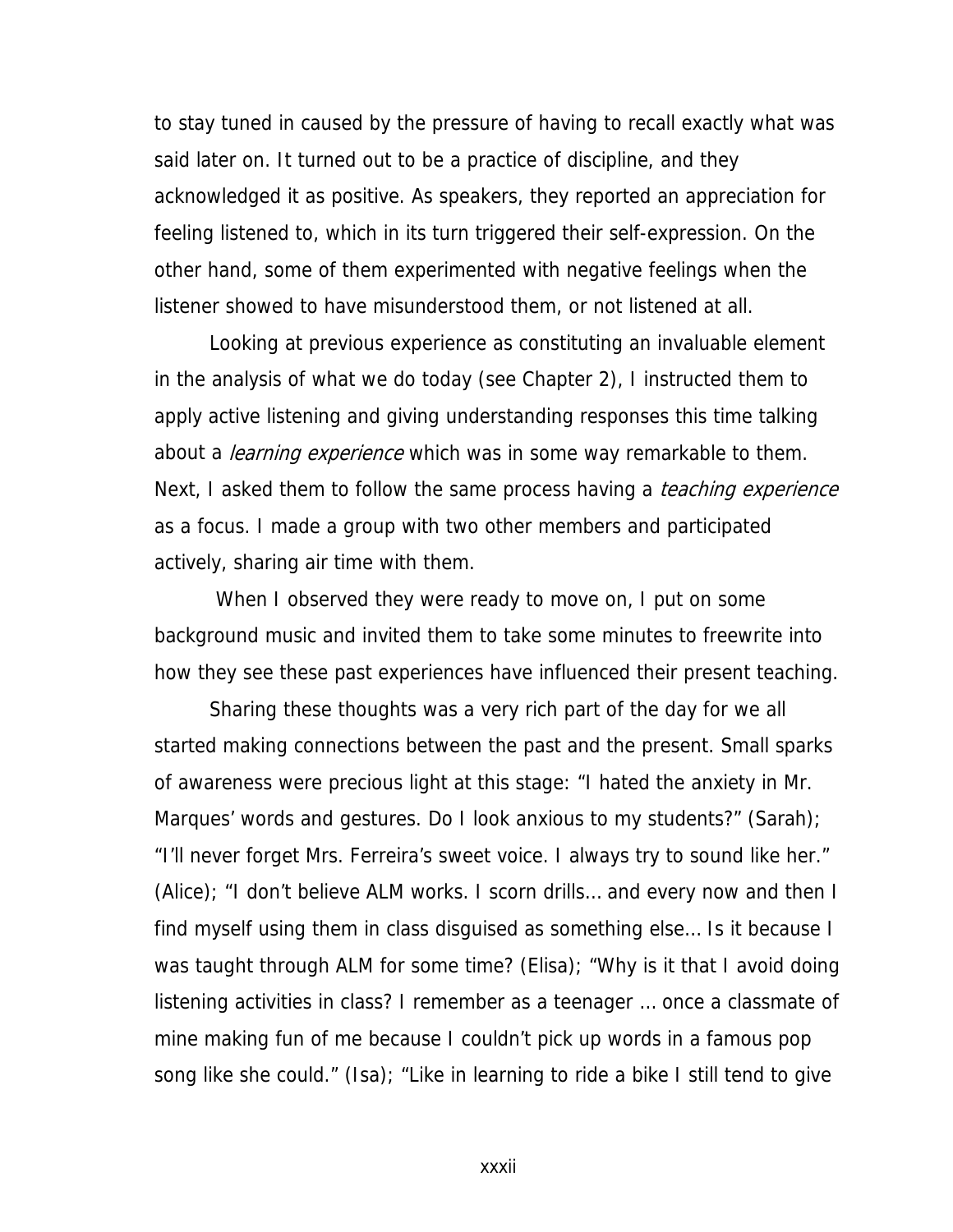up easily when the task is challenging…I am defeated before I try…or try other ways of getting there. In the same way, I think I probably try to make tasks easy enough so that my students don't have to face failure." (Betty).

Now that participants had interacted at a personal level and started making links between their past teaching and learning experiences and their present way of doing things, I led them into trying to word their own assumptions on how learning occurs and what teaching is effective. They shared their ideas with peers first, and then with the whole group.

They seemed to be bound by teaching rules most of the time, as I observed in some remarks, such as: "Listening must preceed the other skills." (Isa); "Don't teach grammar before students know how to produce a certain structure orally." (Alice)

I told them to keep their list of beliefs and observe if and how they changed along the course.

Before going on to another part of the meeting, I asked them to share their feelings about listening actively and giving understanding responses to a peer in the activities that preceded this part. All in all, their remarks were basically the same they reported after the first assessment on this practice, which were feelings of struggling to keep tuned in and that it is a good sensation to feel really listened to. They added that it became a little more natural after some exercise.

Once the goals of interacting with peers and tapping into teaching and learning experiences and assumptions had been dealt with, we went on to work on the next chunk of the meeting, Reflective Teaching.

I got the group started by having them share as a whole group what they had in mind about reflective teaching, and what they expected from the course.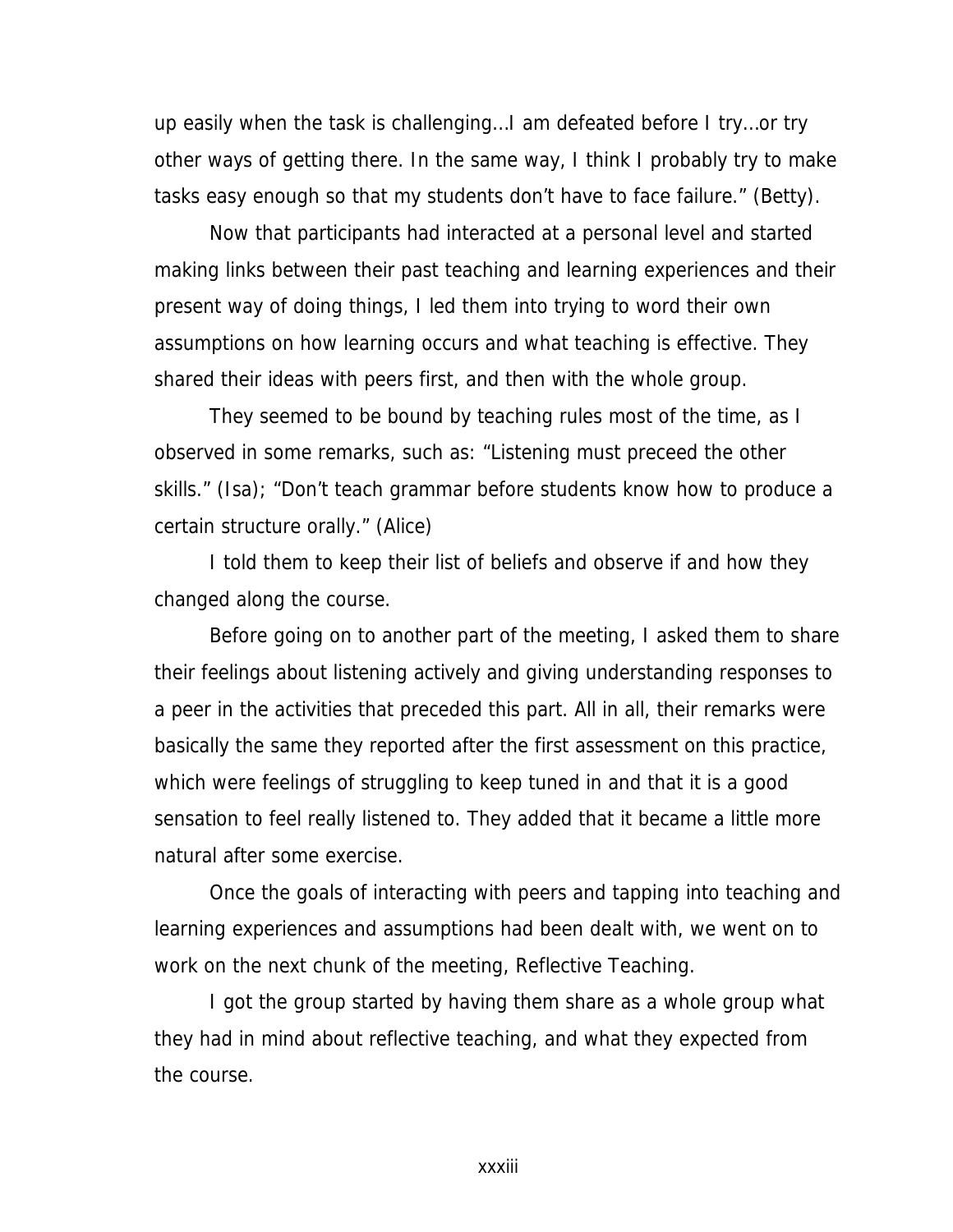Their remarks were rather vague ones, some said it probably was a new approach to teaching with its own set of rules. Others said they had no idea as to what it is. All of them said to be looking forward to the course and their expectations had been heightened by my enthusiasm over the matter and the intriguing title made them want to discover what is behind it. Only one participant said she did not know exactly why she was there. She thought she had already been exposed to enough teaching techniques and did not feel the need for more.

In order to better guide their attention, I asked them to make questions about reflective teaching. Here are some of the questions they came up with: "Is it a new trend in teaching?"; "Will I have to forget about all I've learned so far?"; "Have I been doing the wrong thing all my teaching life?"; "Is it very time consuming?". I told them to keep these questions in mind, and they would have an answer to them along the meetings.

Then I encouraged them to write three goals they wanted to achieve in the TDPR. If you do not know where you are going, how can you possibly get there?

I started introducing Reflective Teaching by recalling a scene in a teacher's room in which one teacher was concentrating all her energy in finding the best way to introduce the Present Perfect Tense to a group of middle-aged professionals, another one was grappling with activities that would be appropriate to a group of housewives who have been away from school for quite a while, on the other end of the table two colleagues were exchanging ideas on how to approach that group of teenagers who seem to be always unstimulated, no matter how teachers approach the subject matter; in the meantime, another teacher entered the room revealing in her face and words her disappointment with the class in which everything went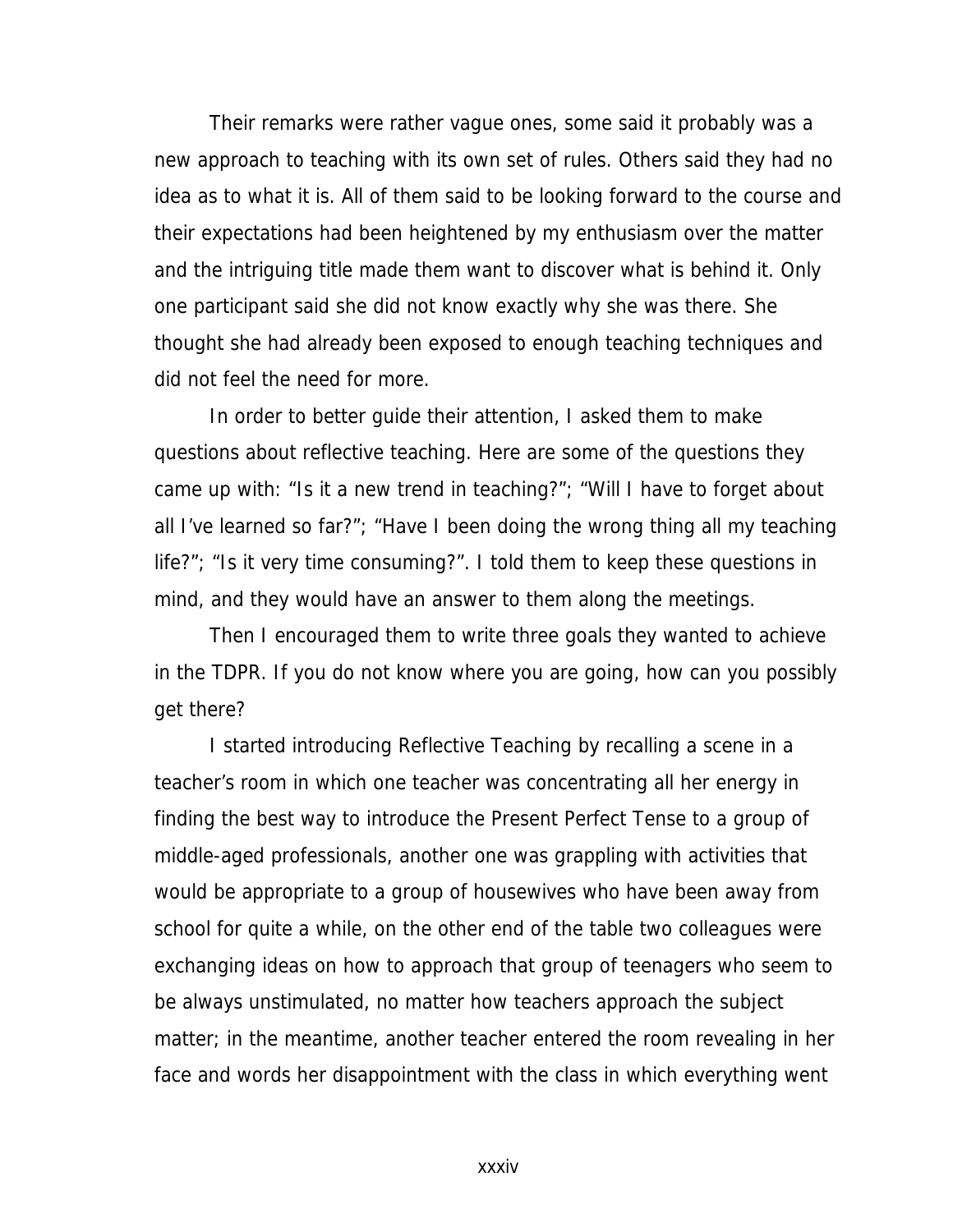wrong: students did not respond in the expected way, activities did not have the desired outcome, etc.

I invited them to recall how many times they have been in one of those teachers' place, and they all seemed to relate to the description. Then, I pointed out that all those teachers were in fact reflecting on their teaching.

At a superficial, initial level of reflection they were somehow getting into the area of reflection. In this way, what we were about to start was not exactly totally new to them. I explained that I was going to help them engage in the process by adding structure, shape, discipline, and consistency to what they had been doing informally.

I then went on to present the roots of reflective teaching in a lecture fashion, aided by the use of flip charts with a skeleton of the explanations.

Next, I briefly presented the process of experiential learning (see Kolb, 1984 and the experiential learning cycle (appendix 4) as a model to help us get the most out of the experience, something we would be drawing on regularly.

> "We shall not cease from exploration And the end of all our exploring Will be to arrive where we started And know the place for the first time."

> > T.S. Eliot

Following this introduction I asked pairs to get together and bring up an experience of their own in which they have applied the experiential learning cycle, though unaware of the fact that they were doing something entitled as such. They were also encouraged to brainstorm possible advantages of adopting the cycle as a routine.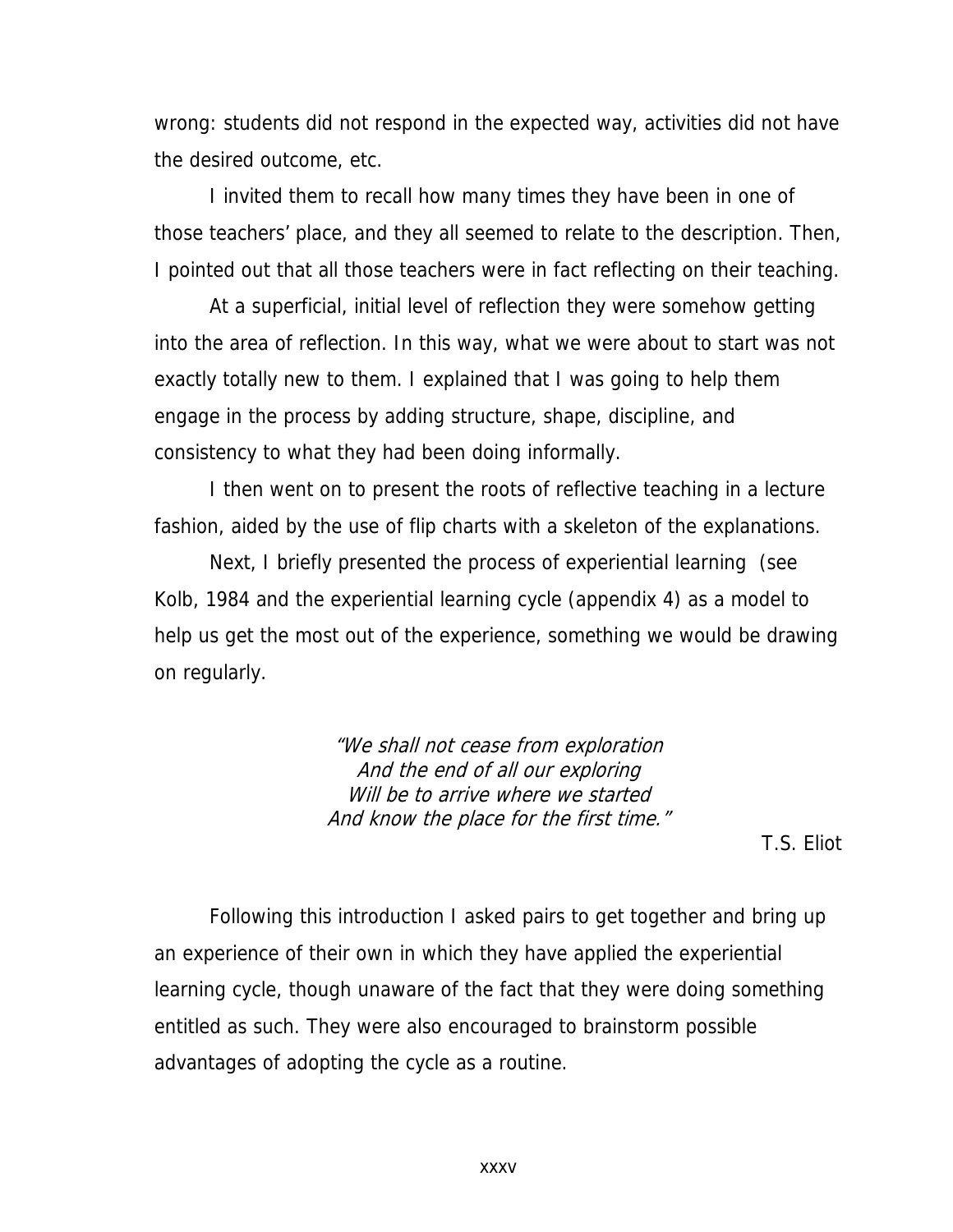As we were running short of time, I handed them the Fundamentals of the Program to be read for the following week (appendix 02), and explained to them the homework assignment.

The purpose behind homework assignment A (bring something you treasure) was to go on building a community in which members interact as a whole, not only professionally. The reading assignment aimed to give them a chance to recycle and deepen the theoretical notions around reflective teaching. I chose to give them an idea of the topic before setting them to read about it probably because this is a technique that works for me. Anyway, it seems to have worked out, according to their feedback after the second meeting.

Interpretation. The choice of aspects to be emphasized in this first meeting was very appropriate to set the tone of the program. Building a community of trust and respect in which members assume a supportive role since the beginning is key to making the most of time and intensity of reflection. This is especially true of a program in which time is a concern or a limiting factor, and thus getting to deeper levels of reflection is a challenge. To this end, active listening seems to be very suitable. The fact that they were discouraged from judging things and people as either good or bad, right or wrong by refraining from adding comments on facts, and staying with what they heard only, I introduced them to setting up a nonjudgmental mind, and thus making room for reality to surface. Active listening is specially important in a context where Latin people have the instinctive behavior to put words into others' mouths, jump to conclusions, cut others short, or do second-storying. I observed they were gradually feeling freer to express themselves as they knew they would get no judgment from their peers. Instead, their listening seemed to activate their

xxxvi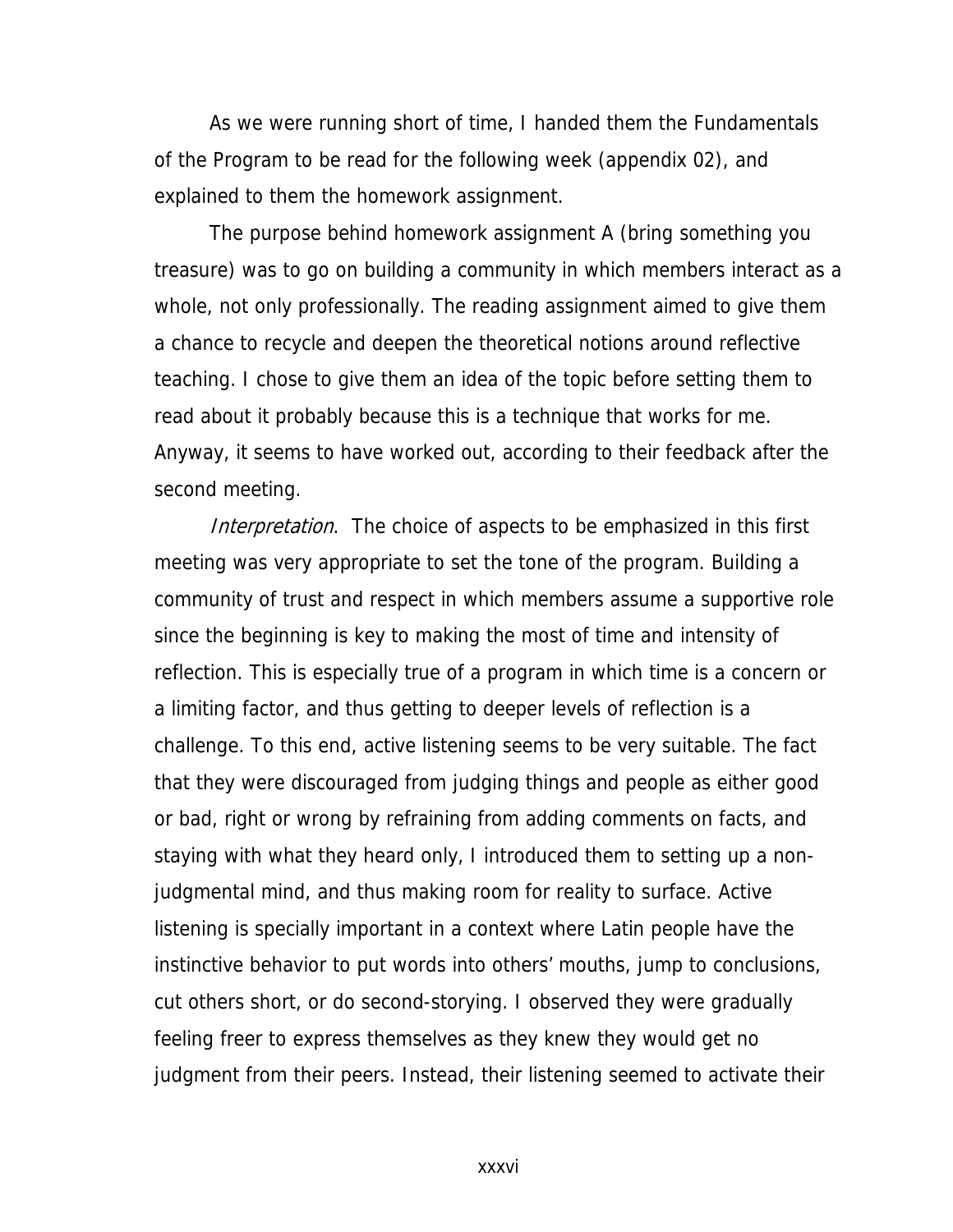peers' thinking fountain which translated into a flow of words and ideas the speakers themselves were surprised at: "Where did all that come from? I didn't know I had it so nicely set in my mind. I like that." (Carol)

I think it worked mostly because the simple act of showing one was LISTENING to the other (as opposed to "hearing") was a two-way street of reward: the one who listened had a better comprehension of what she was told, and thus derived more learnings from the experience: the one who was listened to tasted the joy of factually having the company of the peer whose presence, in the most comprehensive sense of the word, energized her in turn and helped her dig for deeper awareness. They both practiced being totally present without adding judgment to it, but rather simply staying with what was there. "I gradually felt more at ease as I realized my partner not only got my point, but also didn't add her own words and opinion to it. I felt respected.", said Sylvia.

This kind of practice very closely resembles meditation techniques of mindful presence. Activities like this one also serve the purpose of learning to separate reacting and responding. As Jack Millet puts it so well, "A reaction is like a snap of one's finger, an automatic type of response that does not have any assessment or thought to it. What I emphasize is assessing the situation and giving space so that one can respond to really serve the learning rather than serve a need to react." (The Tesol Matters, October/November 1997, p. 20). In this way, active listening and understanding responses were rather effective in serving the learning from the experience by staying with what is, instead of reacting to it.

With respect of the choice of topics, they seemed to have served the purposes I wanted to achieve. Drawing on their own learning and teaching experiences and assumptions provided the basis for the core of the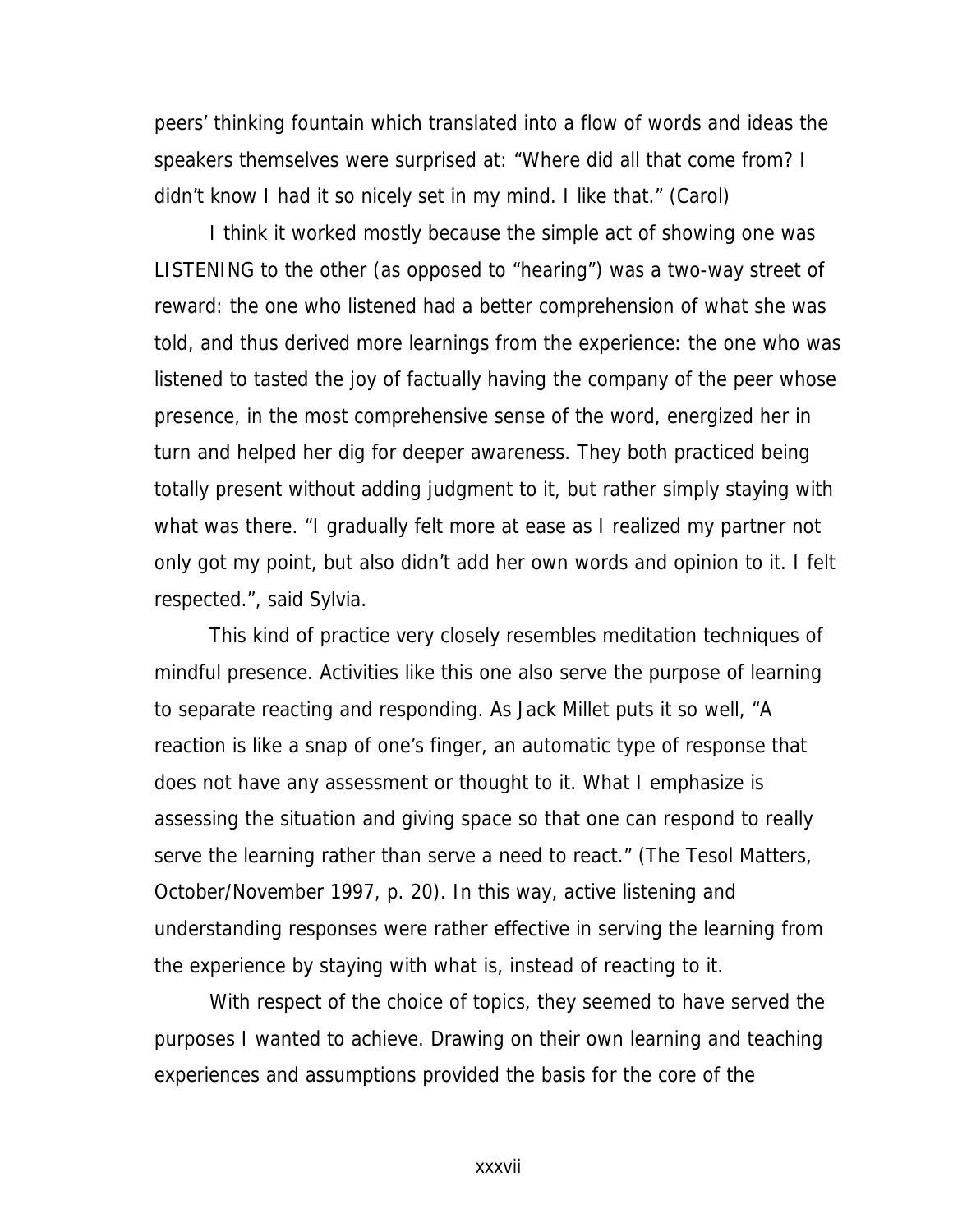program, that of growing from one's own experiences, creating the new from the known. In sharing a personal experience as they talked about the best vacation of their lives, they interacted with a certain detachment from the working context, which brought them closer together: "I never thought you'd plan a vacation like that. I'd love to see your photos and hear more about it. It's something I've always dreamed of doing." (Alice to Elisa)

Surficing their wonderings provided the perfect link to the theory that underlies reflecting on one's own teaching. They were intrigued by the novelty of the idea of designing their own method of teaching, somehow scared to investigate their own procedures but above all wanting to take the challenge.

In this particular first meeting, they gave very positive reactions. Among the strongest points, the following were mentioned:

• experimenting with listening in the real sense of the word;

• interacting with peers at a personal level;

• "discovering" others as knowledgeable people in one area or another (e.g., "I didn't know Isa knew so much about these theories!" );

• initially feeling a misfit, but gradually evidencing that she had a lot to contribute;

• feeling more grounded by the introduction to reflective teaching theory;

• time went by quickly;

• urge to start doing it; feeling of curiosity;

• the supportive role most of them took up.

Some of their responses made me reflect on what I was getting them involved in doing and that made me more aware of the seriousness that it entails. What I mean is that this experience could be a remarkable turning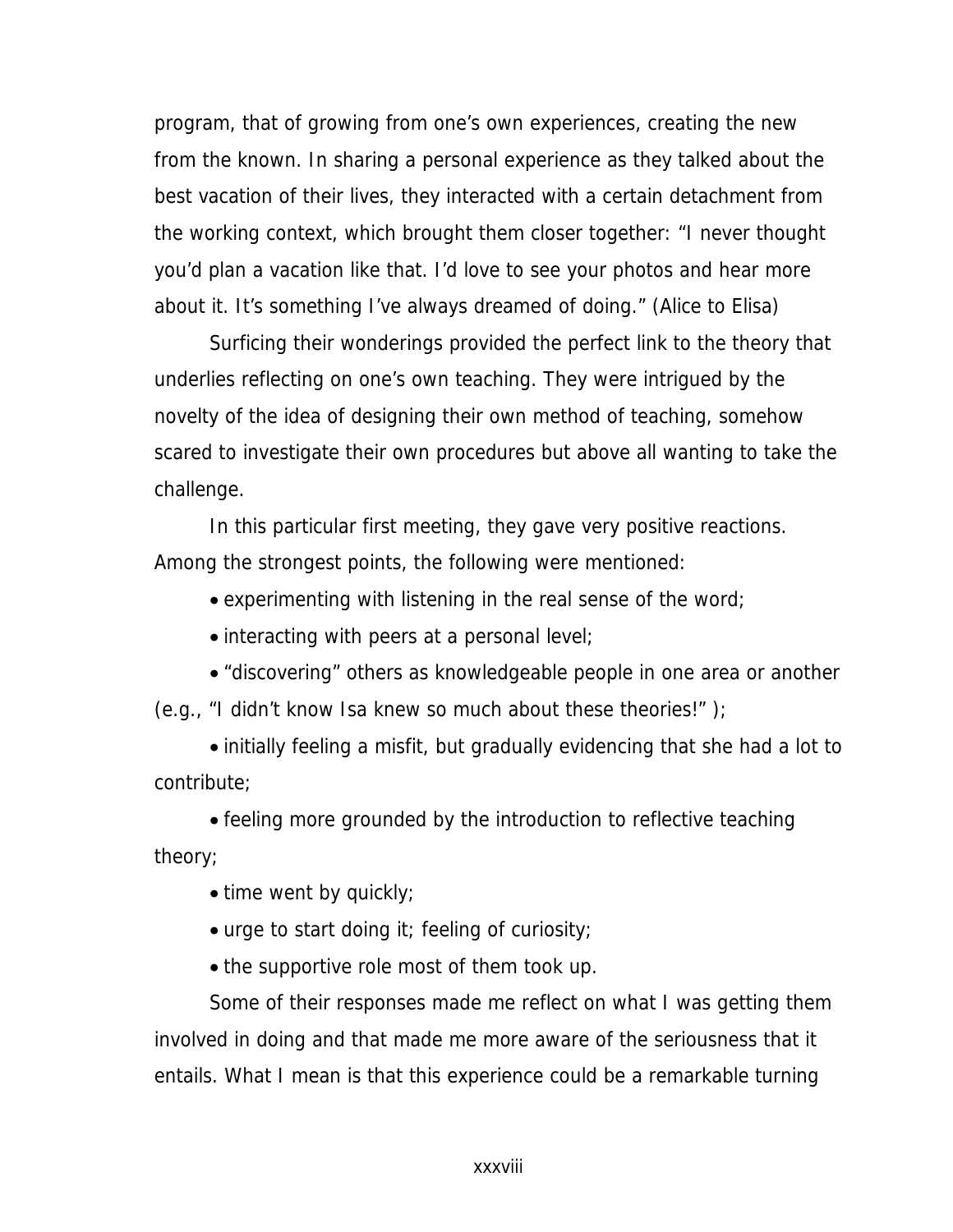point in their professional lives and I was in charge of showing them the way or ways. Words such as "I trust you.", "I'm sure you can help me find the answers to my doubts.", "Are you sure I'm prepared for that (shuffling teaching cards)?", made me rethink my role in the program. At this point I felt even more intensely the weight of the responsibility upon my shoulders and the importance of the process we had just initiated.

I observed different reactions concerning opening their personal side. I noticed one participant resisted to opening up and interacting with others, some felt it was freeing and had their curiosity stimulated, while others simply surrendered to the process and were undoubtedly able to profit more.

Taking these different responses into account I knew I would have to keep my plans for the future meetings open enough so as to make sure everyone would have a choice from a selection of possibilities and pick out what made sense to them, or what best suited their personalities.

Looking back at this first day and how it developed, I see activities were integrated in a consistent way, conducive to the matter at hand.

Alternatives. First, I thought that some extra initial preparation can be of help in getting them to interact with each other. To this end, playing games that lead to cooperating and working in tune with one another may work efficiently. One game that epitomizes this kind of training is playing shuttlecock with one arm and one leg tied to a partner's, being pairs arranged in a circle. I suggest that it be followed by reflection on what is happening at the time the play heated up and they started doing better, or what helped those pairs that stood out to display a better performance.

Second, with respect of giving understanding responses, a demonstration using a tape with a recorded passage might make it less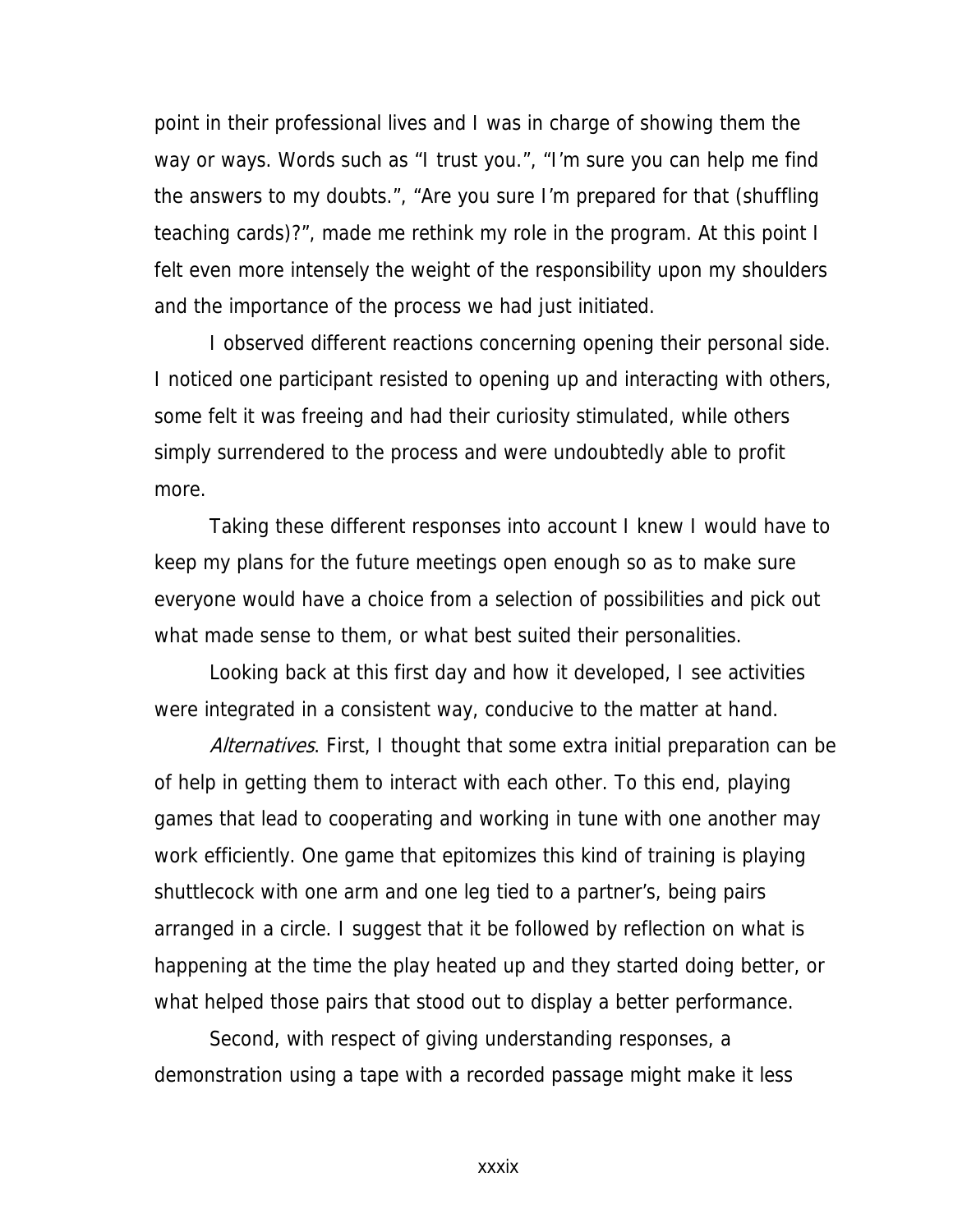personal in the beginning. The tape could be stopped at intervals and the instructor might do the initial modeling, followed by the participants in subsequent chunks.

Finally, I think it would be a good idea to have them make a visual that expresses each one's views on teaching and learning to wrap up the first part of the day. This visual could be kept during the program and referred to at the end in order to verify what changed for them during the course and what aspects they would stay with.

#### Day Two

"...you do need someone, somewhere, who can help you develop ideas. You need to have people you trust to read or listen to your research proposals, to critique your design and budget plans, and to encourage you to try and try again when a proposal is rejected." Hubbard and Power (in The Art of Classroom Inquiry)

Description. Objectives selected for the day proved suitable. I corroborate Zeichner and Liston's belief that although reflection can be a solitary and individualistic endeavor, it can be greatly enhanced by communication and dialogue with others. For this reason, community building tops the list of objectives again. By tapping into reflective teaching as opposed to technical teaching we gave continuation to the work started in the first meeting, that of developing the idea of looking into our teaching unbiasedly. Last, but not least, getting organized for the first reflection

xl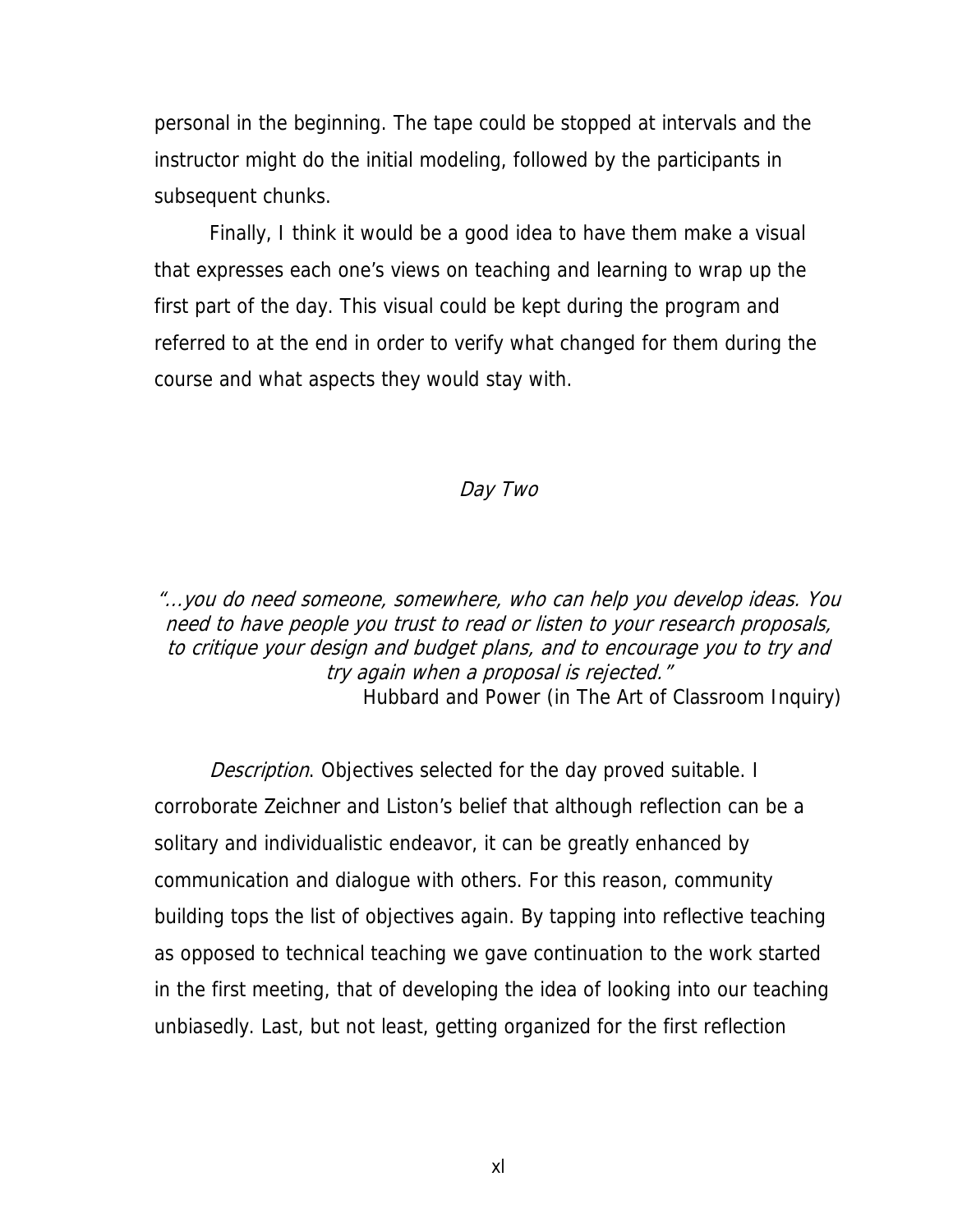activity took place. Let us take a look at how these objectives were developed along the 2 ½-hour meeting.

Sitting in a circle, as in all whole group activities, I reminded teachers of how council works, and asked them to place their chosen objects in the middle of the circle. Applying council format, they were encouraged to talk about an object they treasure and what it represents to them. Participants signaled when they were ready to talk by picking up their objects. On the first round, reports were rather superficial and obvious, e.g., a person who had brought a photo of her family limited to say her family was the most important thing in her life. On the second round, I encouraged them to forget about judgment (self and others') and speak from the heart, and that it was fine to cry, laugh, scream, whatever feeling they felt the need to express. The activity turned out to be one of the most intense experiences we had in the training program. Student teachers felt really involved and comfortable with crying, sharing their inner selves, and being supportive to those who had the most intense emotions as they unveiled their hidden jewels to the group. This time the trainee I mentioned above, looking at the photo she had brought, talked about the joy her family represents to her nowadays and that it has not always been like that. She described moments of extreme pain that occurred before this positive phase, moments in which she felt defeated, worthless, hopeless. Another one described a piece of a student's work and the strenuous process it had been for him to get to produce it due to cognitive barriers he had. She recalled with emotion the happiness in the student's face and words, which translated his feeling of achievement.

Some techniques helped me meet my objective of providing an opportunity for them to be closer to each other and feel in a community.

xli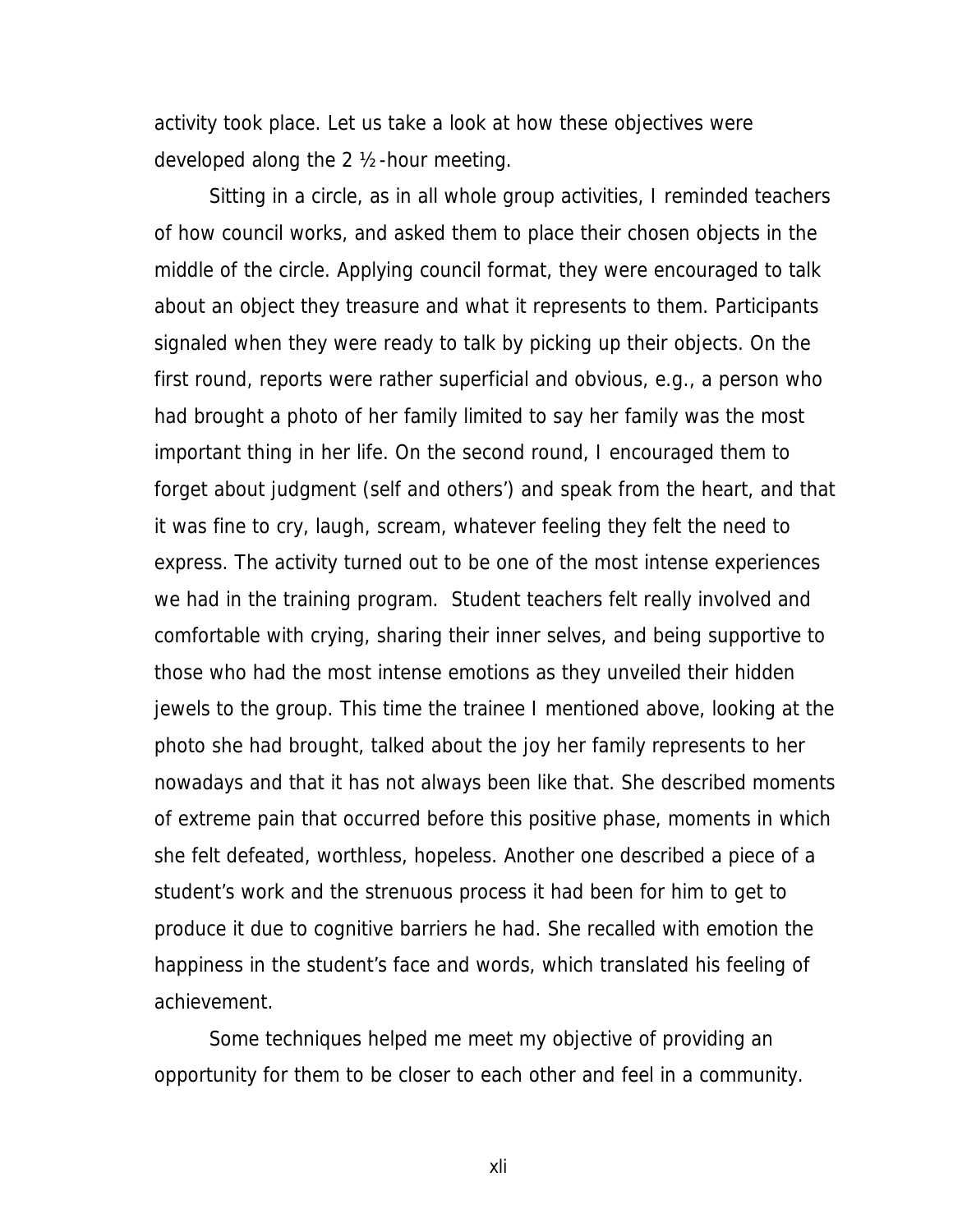The circle format, the soft background music, the process of opening up gradually and as one feels comfortable speaking, all members keeping eye contact and empathizing with the one who has the floor seemed to contribute to the proposed goal. I believe these elements help create a unified stream of energy and trust, which invites participants to interact with their own selves innerly and innerly.

I acknowledged the value each one placed in the group that took them to open their hearts, which can only happen when one trusts the others and feels supported by. To close, we gave a group hug, followed by peers hug to solidify the bond that was created. "In an atmosphere of growing mutual trust there is less need for hiding pertinent thoughts or feelings." (Luft, 1982). They could be more like themselves, and to perceive others as they are. The atmosphere created by this activity reflected in the work they did later, setting a tone of real sharing and togetherness. Although it took longer than I had previously planned, it was well worth the full hour dedicated to it. It is important to note that their linguistic proficiency was not the point in this activity. Thus, I encouraged them to speak up and not feel restricted by language constraints.

As we were all emotionally charged, my reflection-in-action told me it was time for a break in activities before moving on.

I felt the need to go back to the theory of reflective teaching to promote one more opportunity to make their theoretical background more substantial. Back to class, the group chose one member to go to the board and draw a word web as they, in a chain, were calling out key words that stayed in their minds from the Zeichner and Liston chapters they had read. Next, I gave them some minutes to ask for clarification of items they were still unsure about. I encouraged peers to present their understanding, and I

xlii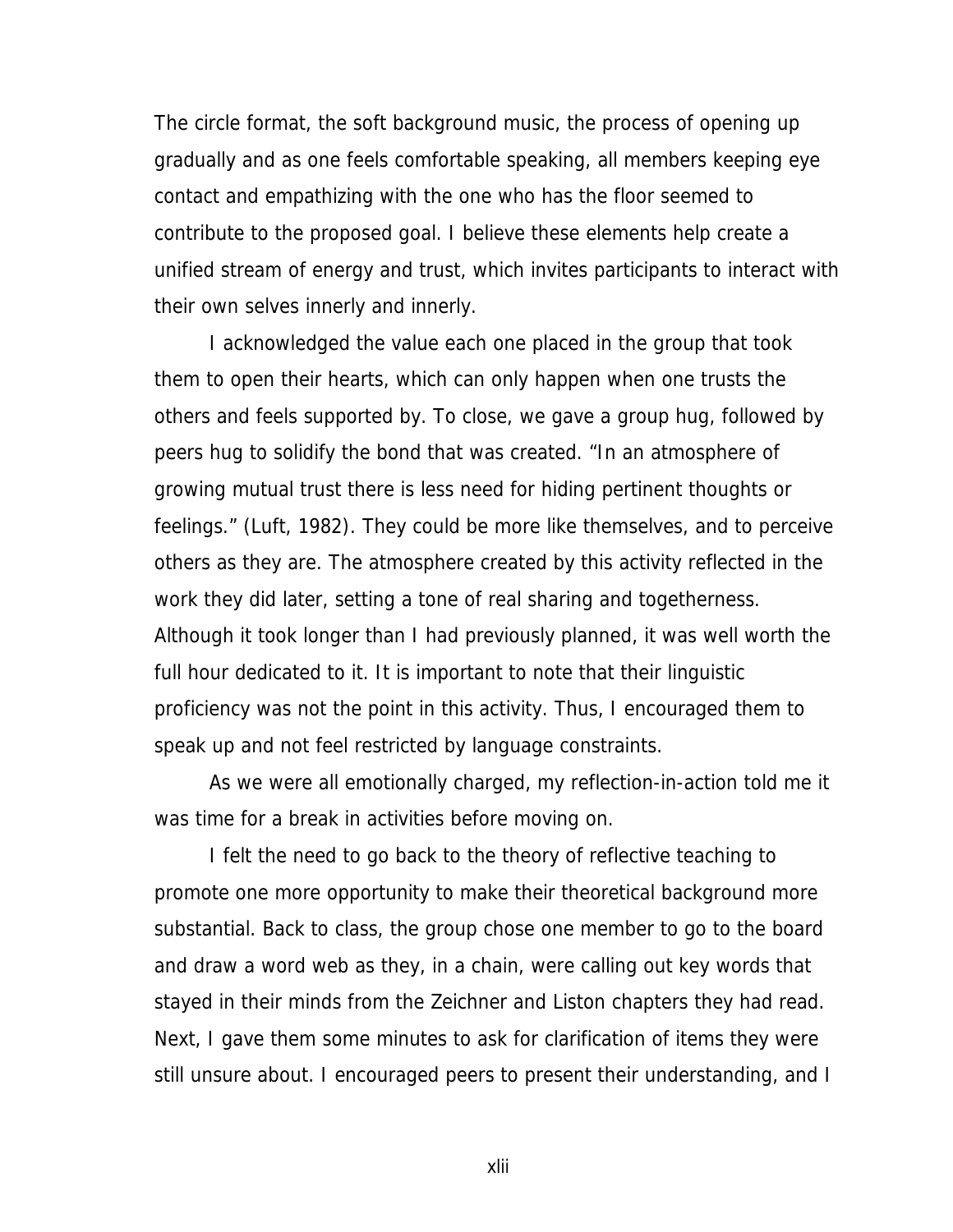only intervened when necessary. In order to sum it up, I asked them to put TEACHING in one sentence. They came up with very interesting thoughts, such as "Teaching is learning.", "Teaching is thinking and feeling.", "There's no teaching without learning.", "Teaching involves questioning more than following a set of procedures.", "I am willing to question my teaching.", to which I added "Teaching is a spiritual experience for it forces the teacher to introspect and know herself and her students deeply."

In order to introduce the fundamentals of the program I split the group into three smaller groups. I assigned each group one different part of the handout (appendix 02) so that they would draw a poster that condensed the part they were to work on. To wrap up the activity each small group presented and explained their poster to the other groups.

In respect of the guidelines for getting the most out of the program, I suggested that after one had read an item, the next one in the circle gave an example, or made a brief comment on it. This practice helped in getting participants to relate more to the program as they were challenged to think of practical ways, attitudes that translate each of the guidelines. By leading these two activities in a way in which participants had a very active role, I intended to fight the boredom that lecturing may cause. Their reaction to this variation was positive.

Now that the grounds of working in a community and reflective teaching theory had been tapped into, we went on to form support groups.

The purpose of these groups is twofold. First, they can help enhance the level of reflection for the same subject will very often be seen from different perspectives. Second, having a peer to share uncertainties as well as findings makes one feel that she is not alone in the task, that she belongs to a group with a common goal: question!

xliii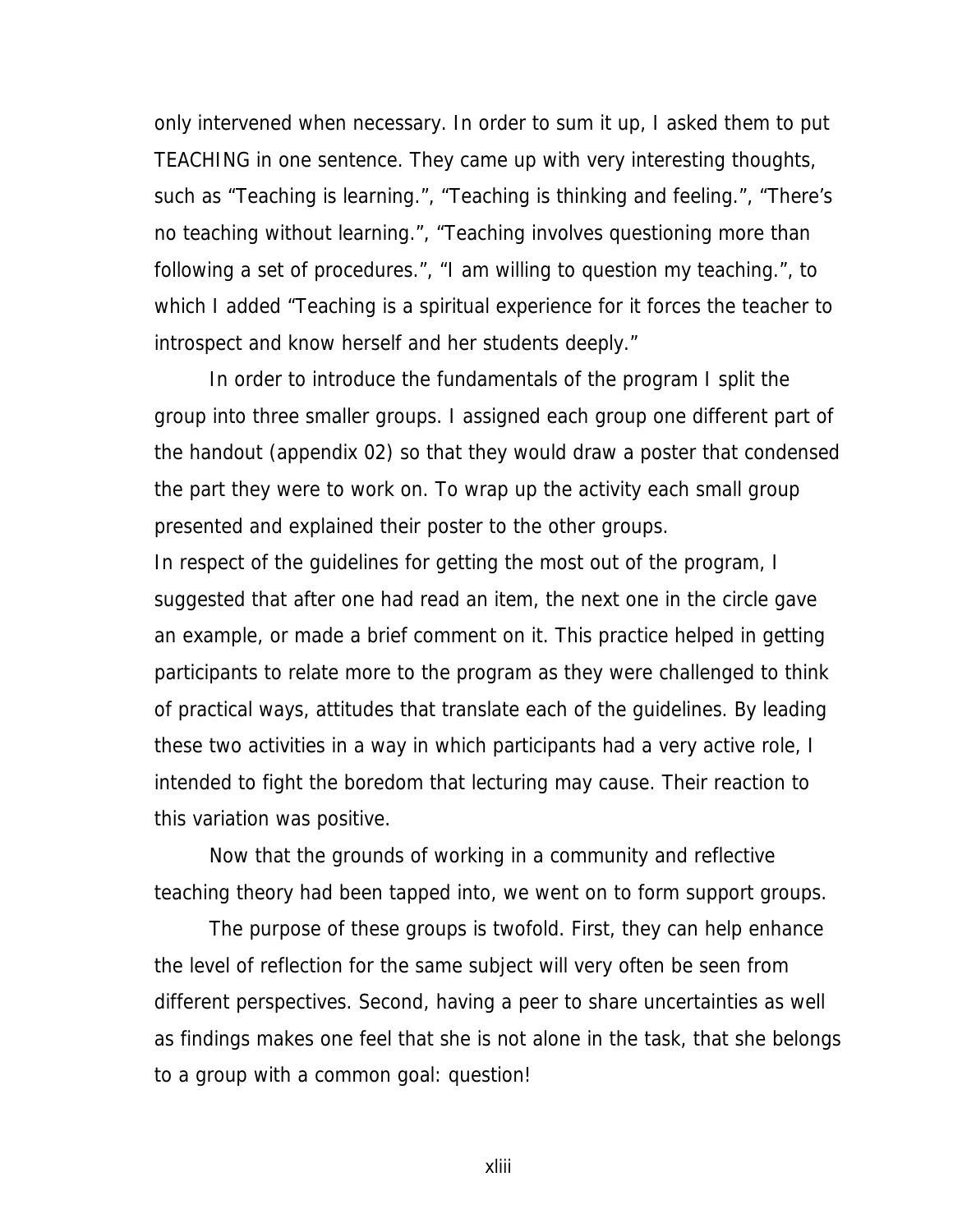Given the fact that they had already spontaneously split themselves into pairs and one group of three, we stepped into structuring their work.

Unstructured support groups may do themselves a disservice. In order to better direct their work, groups must have clearly stated goals and required tasks for each member. In addition, rules can be very helpful to give shape to the meetings, participants' posture, and means used to get to the intended end. For this reason, I presented the rules for support groups (appendix 03), which are suggestions adapted from Hubbard and Power (1993, pp. 132-133) and Piercy (1991, pp.15-16). As I presented them, I encouraged student teachers to elaborate and expand on them. This gave them an opportunity to take in what their role was and which aspects they should take attention to.

Next, groups got together to work with Opening Lines, by Philip McArthur, which brings a list of likely-to-happen situations that could represent a hindrance to the process, and a list of suggestions as to how to react to them in a constructive way. I instructed them to cover the second half (right side) of the page, read through the WHEN... list, and try to come up with their own YOU MIGHT SAY... list, before checking the suggestions in the text. I observed that they felt reassured whenever their suggestions were somewhat similar to the ones on the printed page. "I see we're in tune with the task.", said Sylvia.

Support group meetings were to be held at an extra–class time, a time at which peers were available before our next section.

In order to prepare for their first support group meeting and discuss about their wonderings, I found it important to highlight the fact that all teachers have questions worth pursuing. No question is too small to be disregarded, so they should stay with their questions, observe the issues at

xliv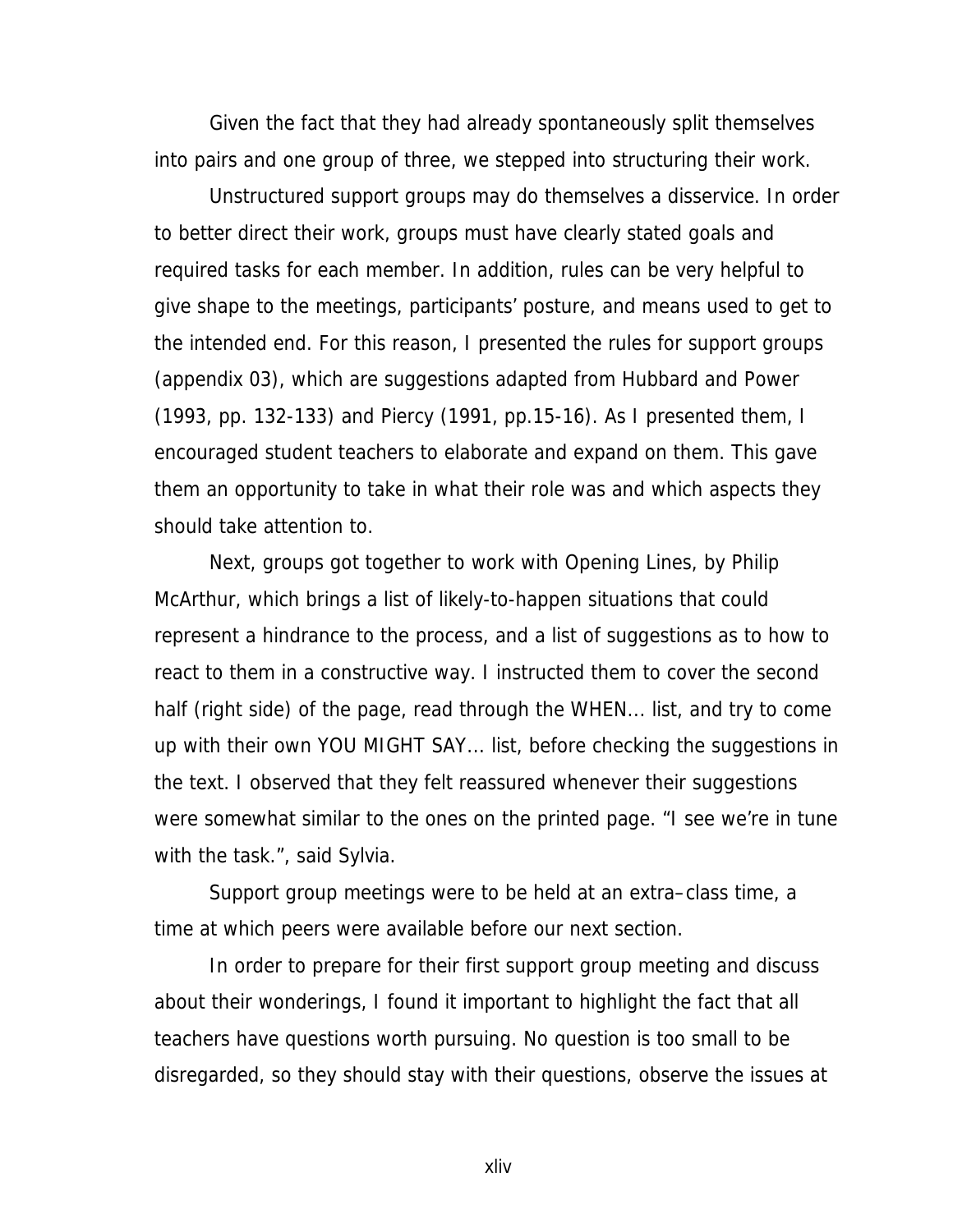hand, and describe what happened in their journal entries. The partner's role at this point is to help her see which questions can spring from or are related to her wonderings, and thus help decide on a focus of observation.

This meeting evolved into a very intense one for they shared strong inner feelings. My reflection-in-action informed me it would be appropriate to promote an opportunity for them to share each other's lighter side next time. Thus, I asked them to bring an object that symbolizes some kind of amusement to them for the next meeting.

Then I instructed them on how to go about their first support group meeting to be held some time before our next meeting. I found it essential to pinpoint the relevance of keeping the fundamentals of the program in mind, and being ruled by attitudes of openmindedness, responsibility and wholeheartedness (Dewey). In this meeting they should also estate their individual teaching goals, and share them with their partners. This aims to give partners better directions for them to help peers stay on track.

Instructions on homework assignment also included my modelling in brainstorming areas of concern, and narrowing them down to one or two issues that stand out and are worth investigating. This was followed by transforming them into questions, and then generating as many questions as possible about the topics at hand. This practice is meant to add flexibility in accounting for various different possibilities, and thus look at issues unbiasedly, openmindedly.

Concerning the journal notes, my directions were mainly towards keeping focused on their areas of investigation, and being *descriptive* – describe what happened, how they felt, how students reacted, what happened when they did this or that, etc – rather than *prescriptive*, which is oppressive in that it presupposes a ready-made formula that serves as an

xlv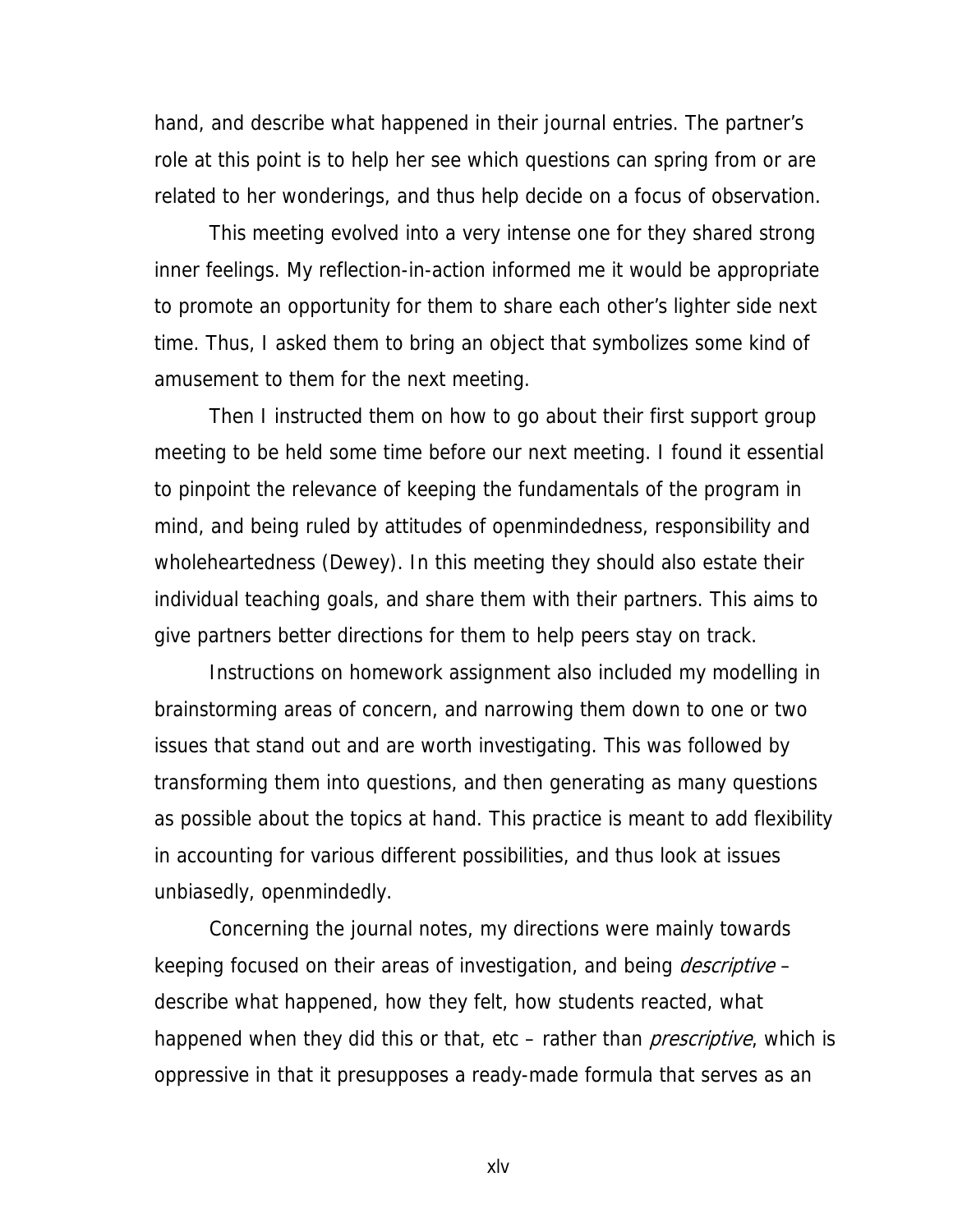answer for all those who question the same issue, disregarding the uniqueness of each individual and situation. "Detailed descriptions of teaching can provide explorers with a wealth of knowledge that can result in a great deal of awareness of what is." (Gebhard and Oprandy, 1999, p. XV)

Finally, I told student teachers to take a couple of minutes to reflect on how the day went for them, and what they were taking with them from the meeting. "To be honest, I've always been reluctant to share my real self. The atmosphere that was created as you described your treasures made me connect to you from a different angle. That also made me feel like sharing.", said Luísa.

Analysis. Objectives selected for the day proved suitable. I corroborate Zeichner and Liston's belief that although reflection can be a solitary and individualistic endeavor, it can be greatly enhanced by communication and dialogue with others. For this reason, community building tops the list of objectives again. The initial activity set the tone of uniqueness along with appreciation for one another as human beings. They could be more like themselves, and to perceive others as they are. The atmosphere created by this activity reflected in the work they did later, setting a tone of real sharing and togetherness. Although it took longer than I had previously planned, it was well worth the full hour dedicated to it.

By tapping into reflective teaching as opposed to technical teaching we gave continuation to the work started in the first meeting, that of developing the idea of looking into our teaching unbiasedly. Then turning to getting organized came as a sound step into the process.

Referring back to Hubbard and Power's statement which I used to introduce this part, I conclude that an atmosphere conducive to freeing individuals to express themselves as a whole constitutes a major target for

xlvi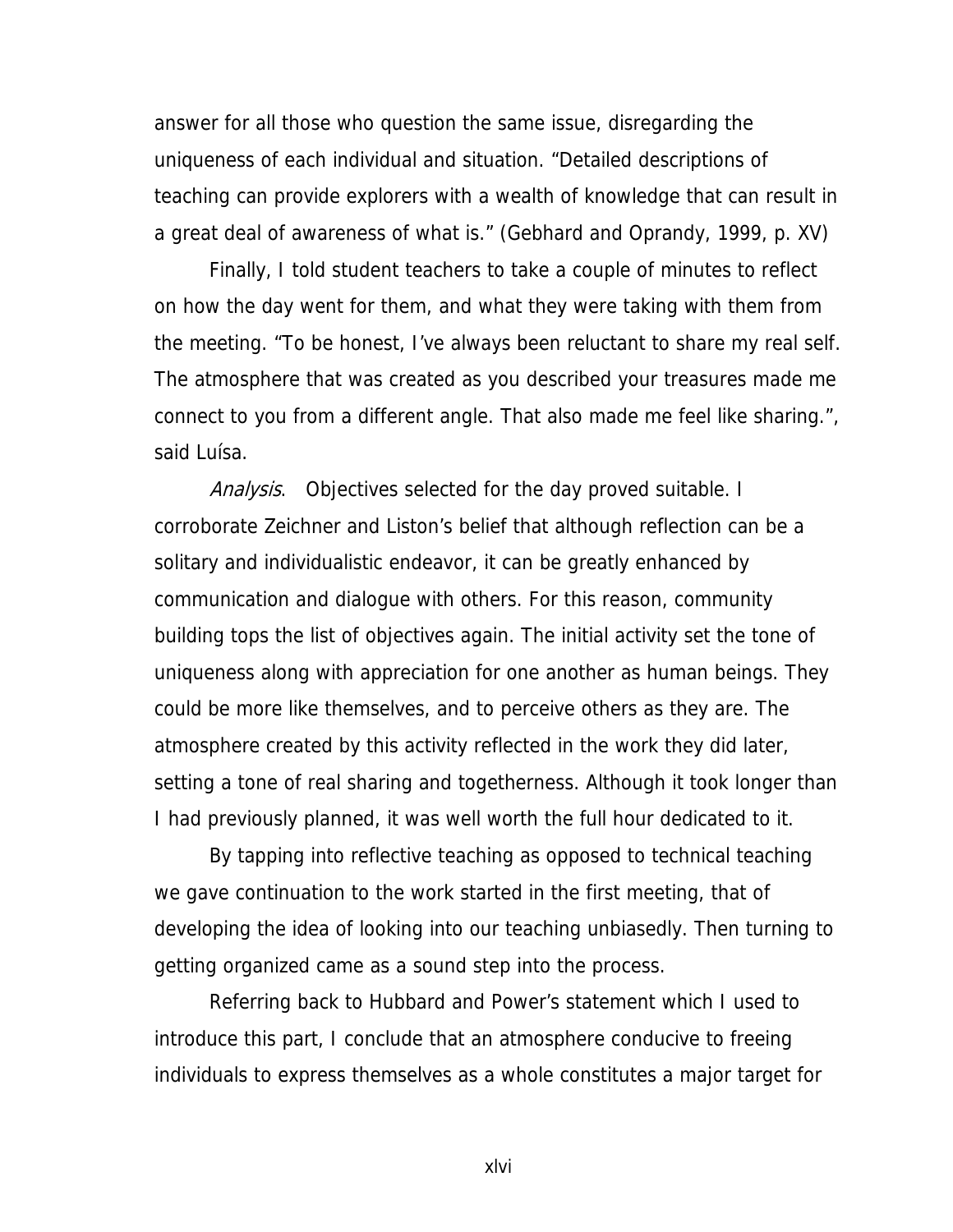effectiveness in the process of reflection. According to student teachers' feedback, the activities proposed led to this goal. Among those comments, here I quote a few that stood out for me, as they seemed to sum up what the others said:

 "Now we are really a group, not only teachers. I believe this will help me do a good job." Elisa

"Just this: it's a relief for me to be among friends." Luísa

 "I felt you, Niura, very confident in leading us, and supportive towards our lack of confidence. This makes me feel more relaxed." Carol

 "I've been working here for so many years, and today I felt how I am attached to these people. I also felt I can develop a lot in this group, and that a real partnership is very important to give us confidence in this kind of task." Alice

"This meeting made me realize I don't have to be perfect all the time." Betty

 "It's very difficult for me to do this kind of thing. To be honest, I hate showing my feelings to people I'm not very connected with. Here I felt among friends, so it was OK." Isa

"We had a very friendly atmosphere. I'm sure I'll grow a lot." Carla

 "Today's meeting shook my heart and my mind. In my early teaching time I used to think that teaching was only from the mind. A few years ago I started putting my heart in my classes, and I discovered how meaningful and gratifying teaching can be. Today we were taken to put our hearts here." Alice

Alternatives. The level of reflection that was reached in this section was optimal. Participants stayed on task and responded accordingly, letting go of judgment and connecting with other members more deeply. I was so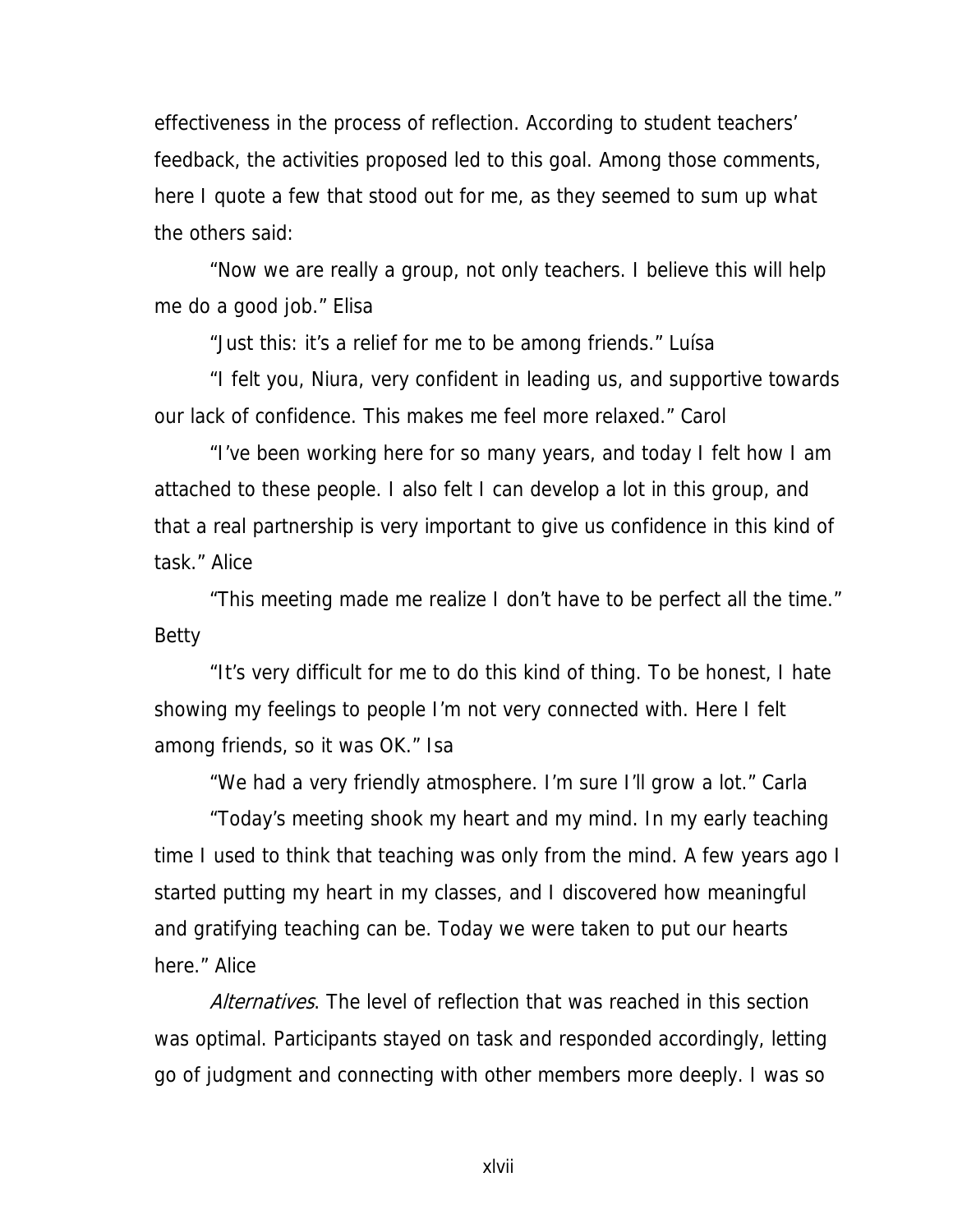happy about the way our meeting progressed that I find it hard to propose alternatives. It all worked neatly in a growing evolution. I will stay with the plan as it is.

#### Day Three

### For the naive thinker, the important thing is accommodation to this normalized "today". For the critic, the important thing is the continuing humanization of man." Paulo Freire (in Pedagogy of the Oppressed)

Description. The items chosen to be worked on in this third meeting provided a smooth transition from initial preparation to the experimentation with reflection itself. Let us now look at how activities were carried out as well as the reasons that motivated the selection of tasks.

The first activity was about student teachers sharing their lighter side as interacting at a personal level. I decided to propose this focus to promote an opportunity for them to get in contact with each other's relaxed selves, as opposed to the intense selves that sprang in the last meeting.

First I had them form a circle and reminded them of the council rules. I instructed participants to place their objects in the middle of the circle. As a member wanted to tell the group about her amusing experience she should signal this by picking up her object. They reported events that included eating snails for the first time and not knowing how to go about it, feeling sick at the time she was about to start a job interview, introducing her first boyfriend to her parents and other funny moments. They went on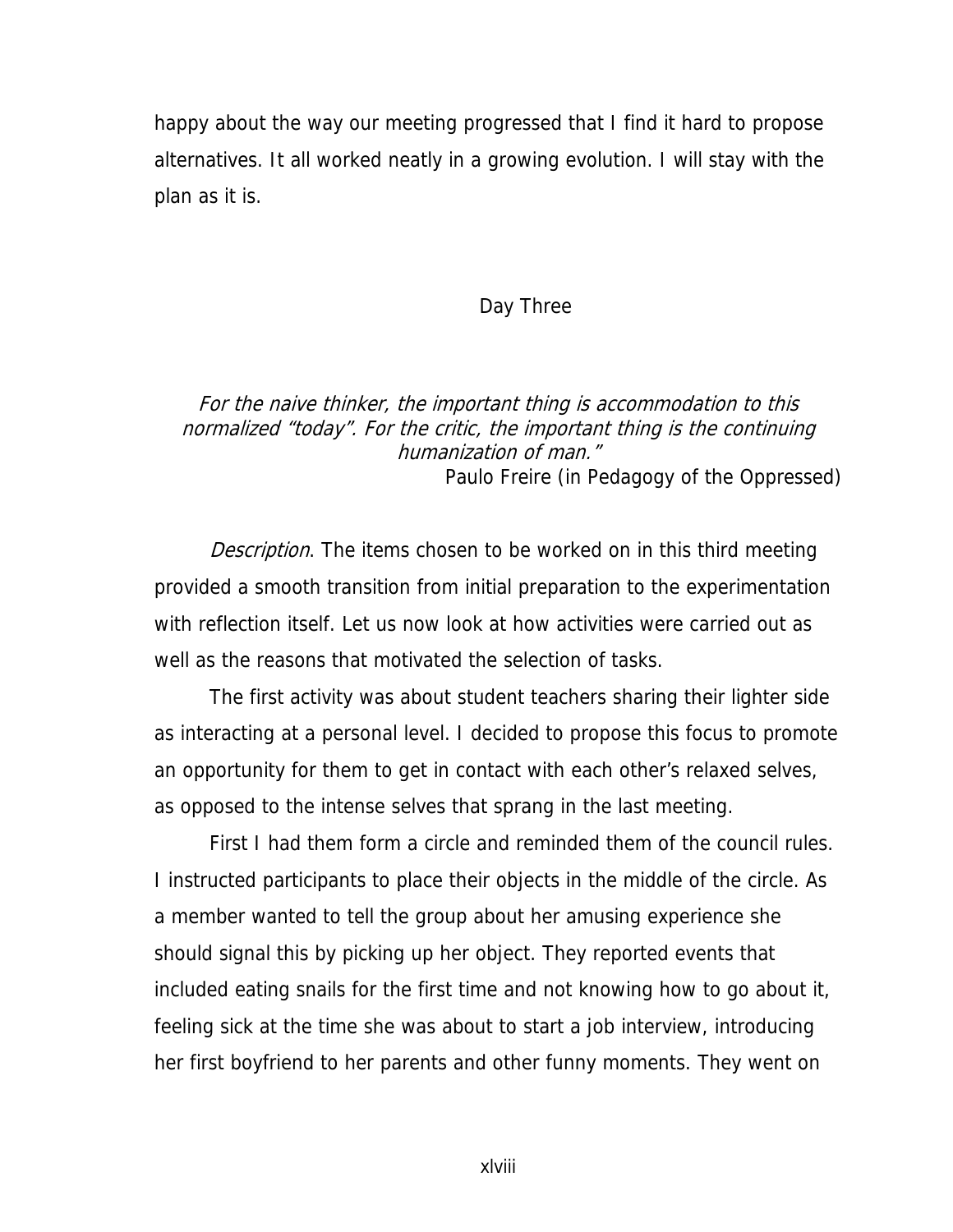until everyone had had a chance to speak. We wrapped up the activity by having each member say what struck her most from what she heard. There was a rather relaxed tone in the air, that was revealed in the laughter and comments they made: "Isa , I never thought you'd do something like that!", said Elisa.They also sounded wondered to discover one more human side in their mates, the one that makes embarrassing mistakes, does foolish things and has reactions like theirs.

At home they had read the work of Handal and Lauvas (Liston and Zeichner's chapter 3) which presented the more particular and subtle features of reflective teaching, adding substance and texture to the more generalistic conceptualizations dealt with before. In order to review the content of this chapter, student teachers in pairs prepared a visual that represents the knowledge they could derive from chapter 3 in their text. At first their reaction was somehow reticent, but as soon as they started their visuals and felt they were able do it, they got really involved and completed the task sactisfactorily. After each pair's presentation of their visual, I asked them to point out what had been the highlights of the passage for them. They all seemed to stay in the boundaries of teaching as a result of who we are and how we perceive the world, which was exactly what I wanted them to get. Having achieved this objective, we then moved on to the next activity, which ensured a more experience-related task.

The third activity in this meeting was a result of their first support group meeting. I asked participants to share with the group what issues they listed as their points of concern in teaching, and the questions in which they transformed those issues. They produced very interesting questioning on matters such as how to keep students motivated, how to deal with error correction, how to provide enough practice in class, how to promote

xlix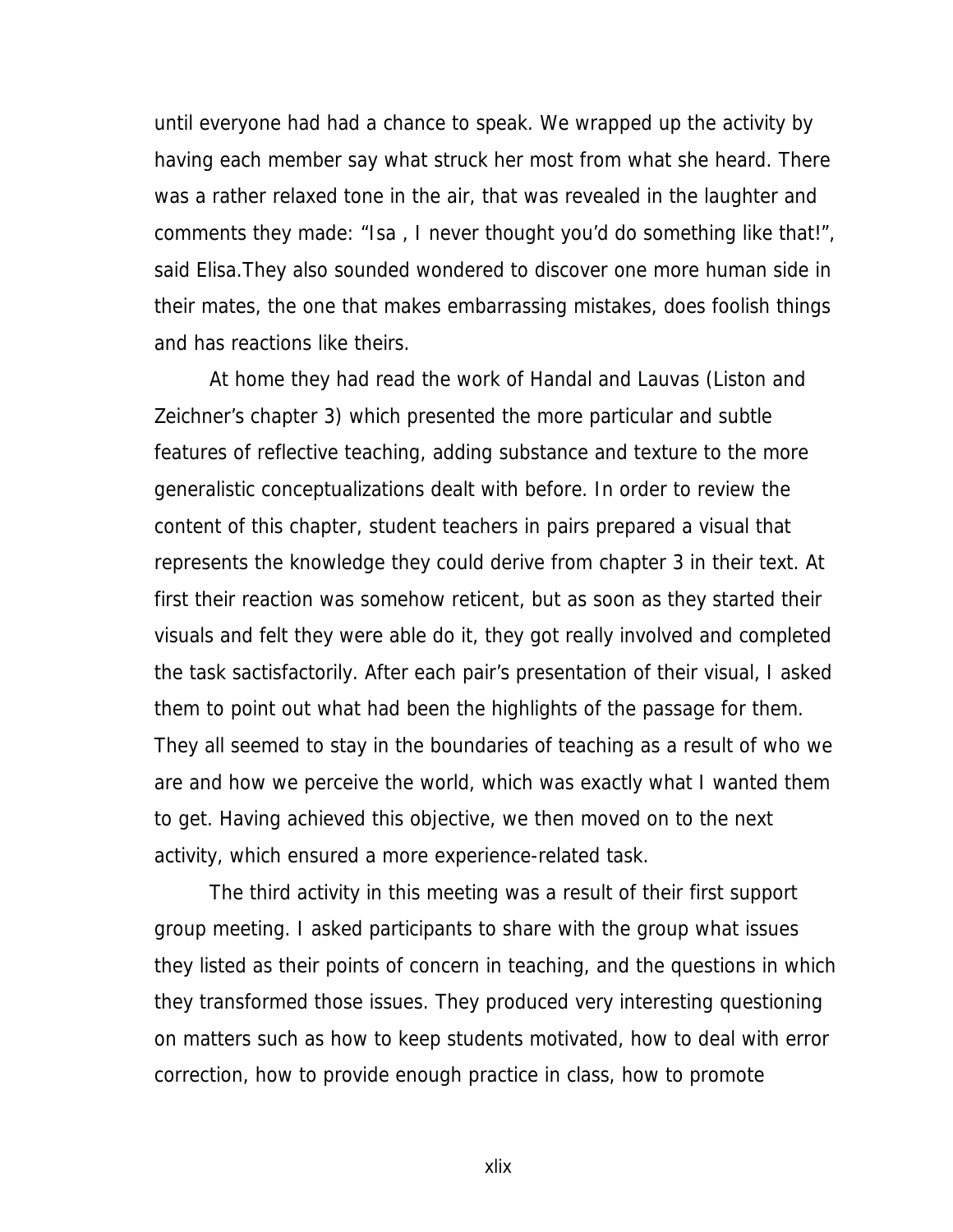interaction in class, how to get students more invested in their learning process, what kind of activities best suit a particular group and how one looks and sounds in class as a teacher.

Next, participants told the group which question(s) they had elected as their focus of reflection and why. The group, in turn, helped their investigations by contributing questions around the topic. For example, Sylvia chose to reflect on how she could keep her students motivated. The other participants helped her expand on the issue by asking her these questions:

How do you know when they lack motivation?

- What happens before/after that?
- How do you feel?
- How do you respond to it?
- What is the student's reaction?
- Does it affect other numbers of the class?
- What do you do next?

Journal entries on one or two issues they had selected were then shared. The first experience with journalling usually generates an unsettling feeling for the simple fact that there are endless ways of approaching it, with no pre-stablished recipes on how to carry it out. I tried to attend to this by having them share their journal entries, and thus see various modes of describing events. Also in an attempt to exercise reflection, they were taken to interact with peers by asking pertinent questions or making related comments, and thus help deepen or open new vistas to the investigations.

Finally, each member acknowledged the group for the contributions by reflecting on them and reporting a few that seemed to be worthy of closer attention. Alice said, "Your questioning has made me consider aspects

l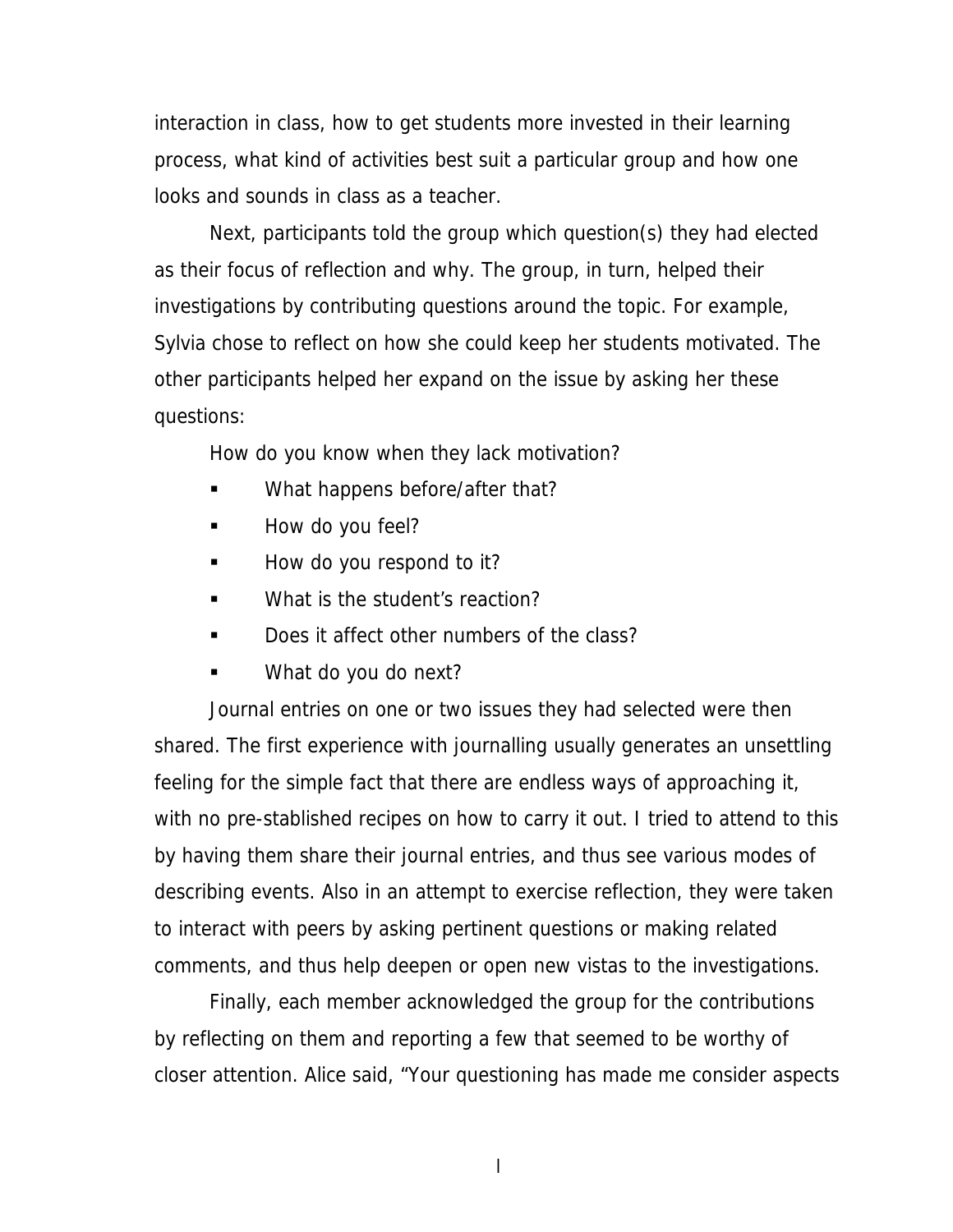I hadn't thought of yet, such as what happens when their level of energy lowers. I'm sure I'll be able to analyze this matter (pair work) more thoroughly now. The only problem for me is to sort out which path to take. I mean, there are so many questions about it now that I don't know where to direct my reflections to." At this point I reminded the group that they were experiencing unsettling feelings provoked by the investigation they had just started, which was by its nature a part of the process. This aspect corresponds to the second phase in Stanley's Framework, that which is characterized by "lack of clarity as to what reflective teaching is and isn't" and "reflective teaching seemingly random" (TESOL Quarterly, Fall 1998). I also pointed out what Earl Stevick has said about questions, represented in the quotation I used to introduce this chapter: "*They (riddles) are worth* asking not for their answers, since they have none but for what we do in struggling with them." (Earl Stevick, in A Way and Ways). In short, the process one goes through when inquiring about his or her teaching may be more important than the results they can reach at the end.

Concerning the homework items, I found it important to make a few more considerations on journaling, which is key to reflection in this initial stage. I asked them to journal on their selected focus of reflection. To this end, I gave them a handout containing some guidelines (appendix 05) that range from functional aspects such as timing and modes of writing, to what sort of questions to ask, and stay on task by being specific.

Another homework assignment was to observe one of their reflection partner's classes. Due to its fragile nature, I made more careful considerations on class observation. Although they were going to observe a class in order to gather information and not to evaluate their peers, and they were feeling relatively comfortable with their reflection partners, I

li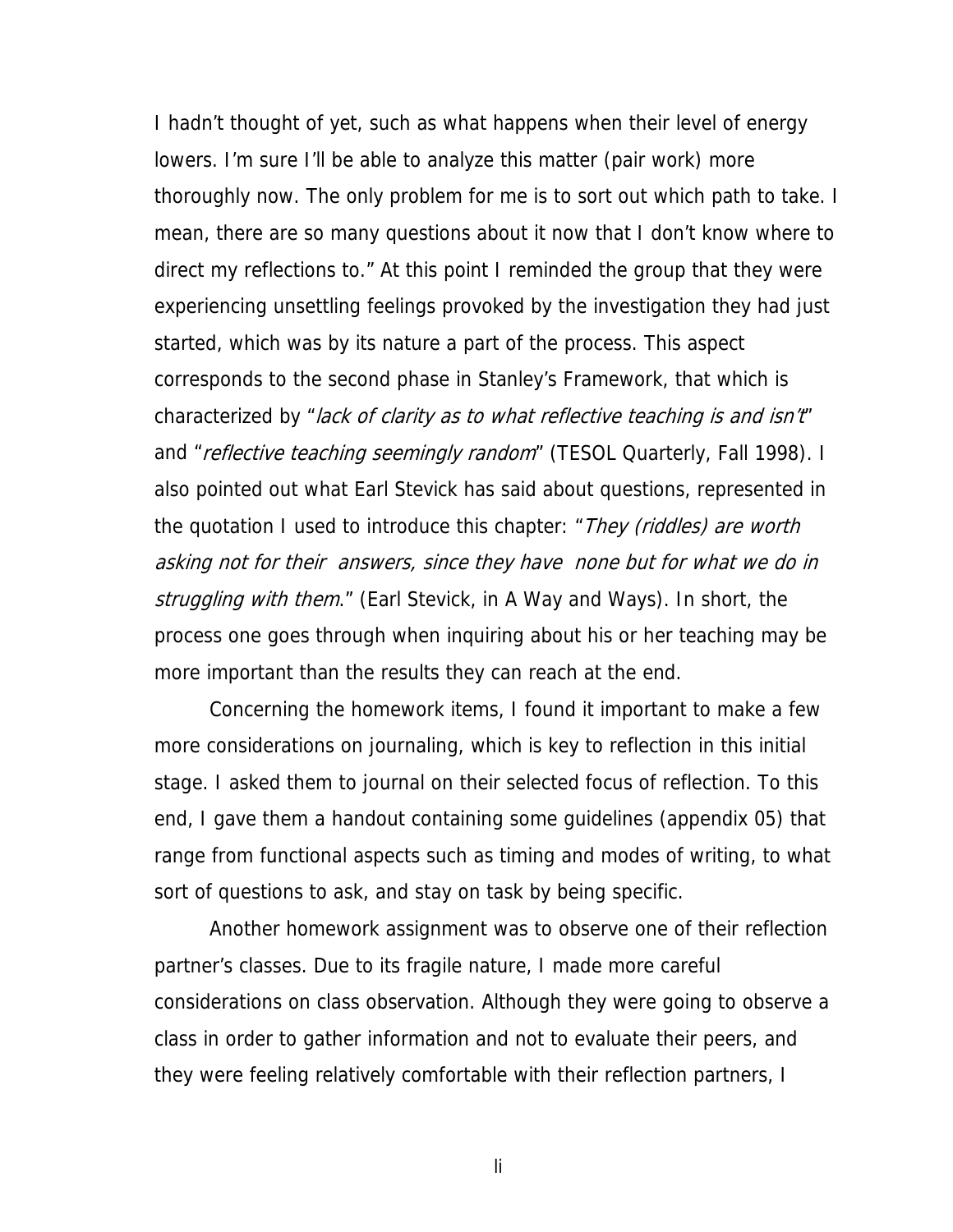found it relevant to better guide them so as to guarantee that it would be a positive experience. Hence, I gave them a handout (appendix 06), which is an adaptation from Reflective Teaching in Second Language Classrooms by Richards and Lockhart, Guidelines for Peer Observation, pages 24,25 and 26. The main points that address this issue are listing their priorities for observation and getting their peers in tune with their matters of investigation in order to make it a productive experience.

Analysis**:** Tapping into connecting members of the group having this time the lighter side set the tone helped them relax and loosen up as noticed in the council group. It was interesting to observe how people can get closer to each other when they are given the chance to discover or uncover their other selves, specially if this other facet brings lightness to an environment. They all got very involved by one another's reports, and second–storying was almost inevitable. Among the highlights of the activity, most of them mentioned that they were very pleased to see colleagues from this other perspective, which added a view of wholeness to each individual.

I observed that they enjoyed the way I proposed (visual) to approach the theory revision, which they evaluated as 'creative and appealing', and the fact that they again felt they were not alone in a task (pairs).

Drawing on what they are puzzled by in their classrooms and sharing it with the whole group was elucidatory in two aspects. First, by airing their concerns and what justifies them, they could sift through which questions still remain important to them. The simple fact of wording thoughts may bring along with it an automatic assessment of the validity or importance of the things one is wondering about. Second, by listening to their teaching colleagues and the issues they were debating with they could relate to their own areas of concern, which made the group more cohesive. Sylvia said "/

lii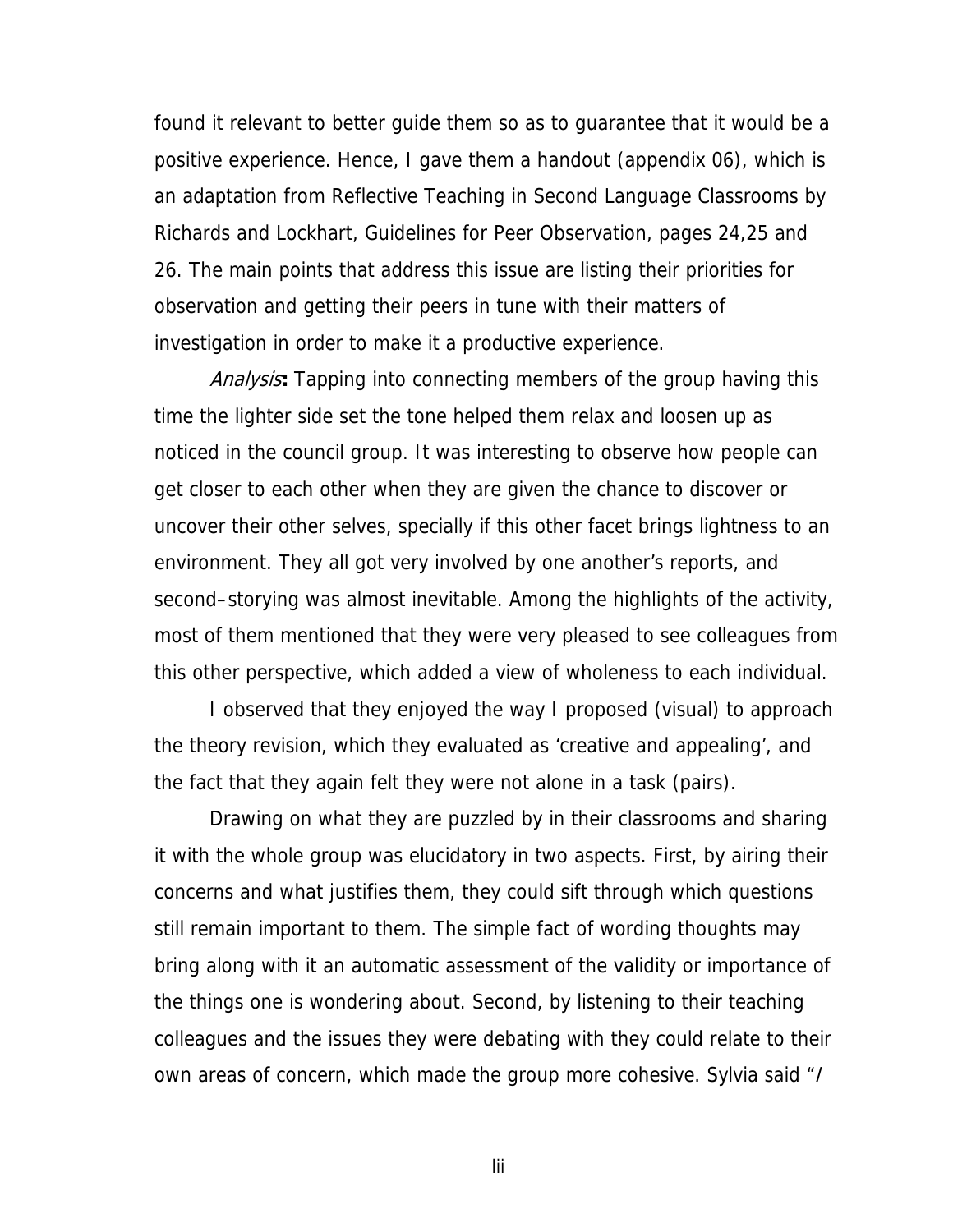thought my questions were foolish, too small to be taken into account. Now I see they're relevant because some others in the group are also worried about those points. So, it's worth looking into them". The group's active participation by contributing questions around each member's topics added different prisms to the investigations.

In this way, the agenda for the day seemed suitable in getting participants more grounded on how to get started in reflective teaching. They had an opportunity to re-evaluate their concerns and add different perspectives to them, see different ways of describing events, by sharing their journals and thus develop a more critic appoach to their observation for "the continuing transformation of reality" ( Paullo Freire, in Pedagogy of the Oppessed).

When giving feedback on the day's meeting, they reported several learnings that stood out for them, such as: there is no pre-set format for journaling; airing thoughts can make one see their different nuances, it is OK to change one's focus of observation if observed that the former focus no longer bears relevance or has diverted to another point. Concerning next meeting, they suggested working more on class observation. Some of them said they would rather wait until the first experience and say something about it - " *have a beginner's mind*" (Gebhard, 1999, p.17)-, whereas others were admitedly feeling unsteady about it.

Alternatives. After careful reflection on the plan and how it went, I generated the possibility of making the theory review a little shorter, and as a result of this, being able to allot some more time to exercising reflection. Not that the theory was not worth so much time, but as we had a very tight schedule, our class time could be optimized by prioritizing the practice of

liii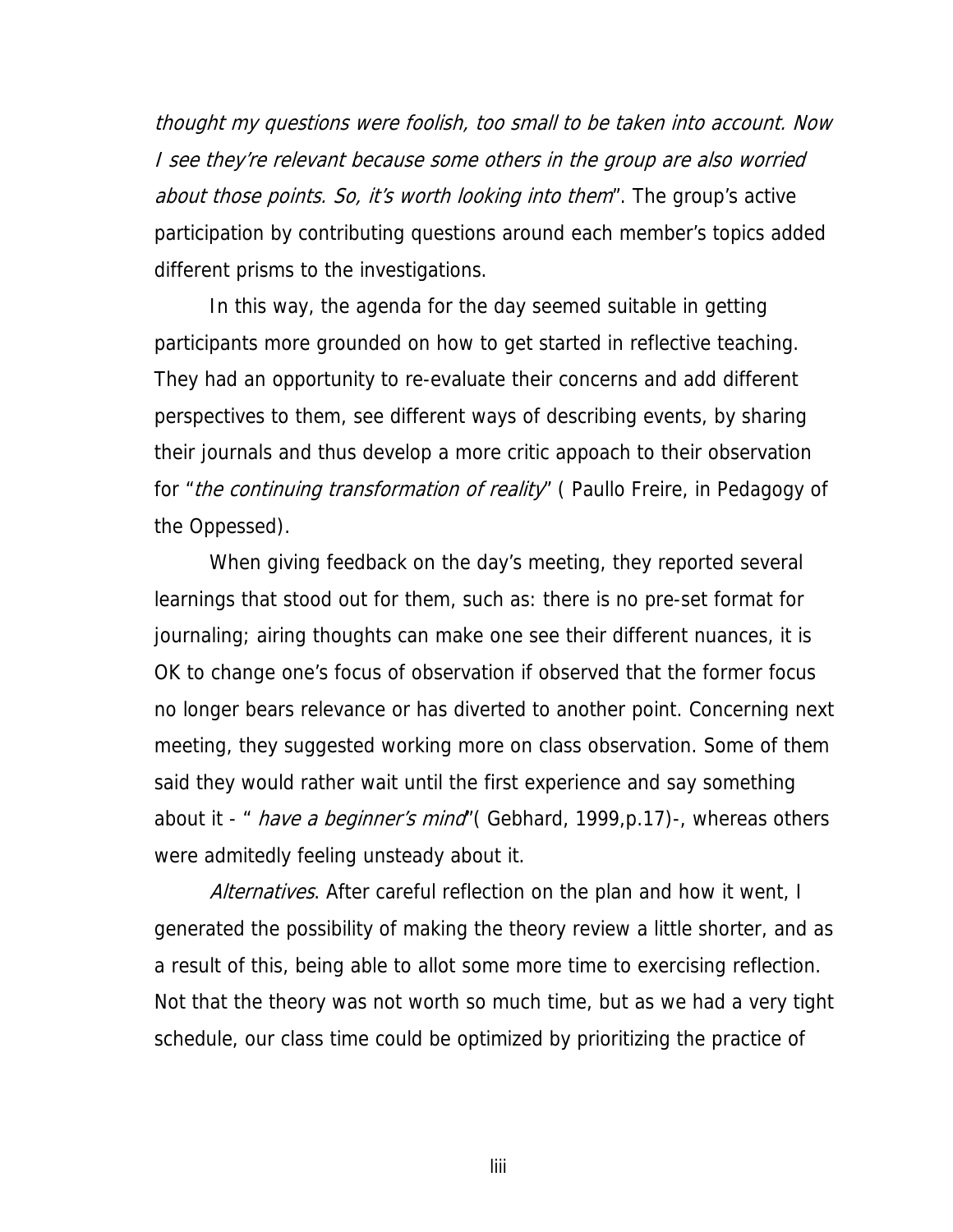reflection. The chapter review could be done in form of a semantic map, or simply going straight to eliciting the highlights of the passage.

In respect of exercising reflection, which is at he heart of this program, I feel it sensible to address the other party involved in the teaching-learning process: the student. Thus, I propose that student teachers go to a couple of students and have them (the students) ask Whquestions about the issues teachers are looking into. In my opinion, this investigation can further enrich their pursuit, once they already have their own and their peer's perspectives.

## Day Four

"The human person, the human condition, and the realities of life as we know and experience them, are never exact and precise, and so never have such carefully "Worked out" and clearly resolved answers. Life has much mystery to it, and so requires trust, commitment and giving of oneself without secure assurances of success or fulfillment."

Charles Curran, UNDERSTANDING – An

Essential Ingredient in human Belonging

Description. The day's themes were mainly threefold: beginning with sifting through objectives, then moving on to more grounding on how to go about class observation, and finally devising action plans based on observations. Let us see how the meeting went.

Initially, student teachers drew on the teaching goals they had set in their first support group meeting to reflect on how they were working on them. Looking back at their observation notes and investigation questions,

they had a chance to weigh which questions remained worth pursuing.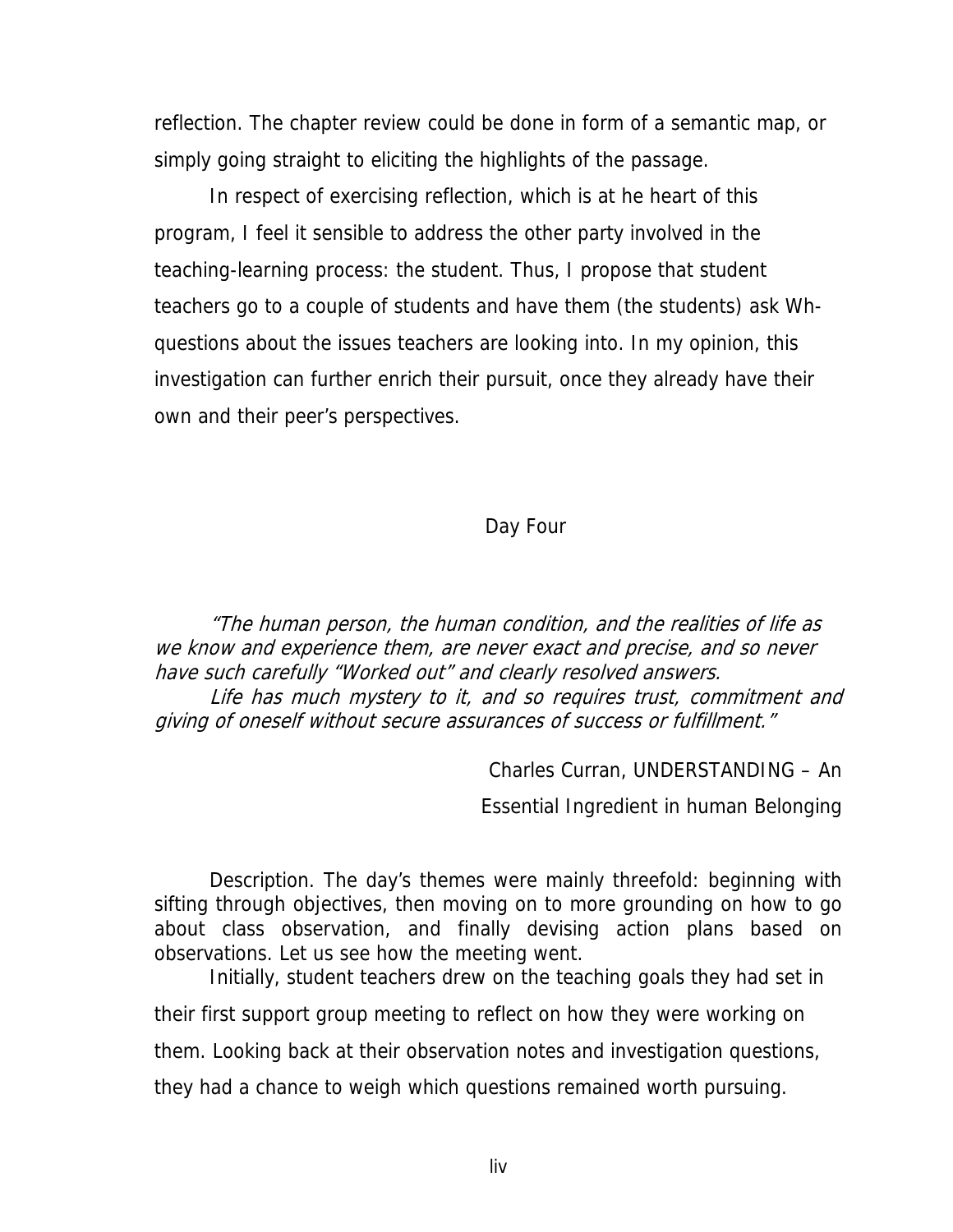I reminded them to focus on a few items only, rather than trying to cover a very broad range of issues, which can be overwhelming and impede quality observation. Not surprisingly, they were able to evaluate their areas of concern and either eliminate some that had lost meaning or rephrase others in order to be more specific. "This time I feel more straightforward about my goals. Rewording them has made a difference." (Betty). "What at first looks important may fade out in another moment ." (Alice)

Again, although very briefly this time, I referred to the issues that sustain their relevance overtime and that these are worth investigating.

Next, I instructed them to reflect on how it was for them to have had a class observed and to work with and as a reflection partner. In order to help them be more objective, I had them complete these statements and answer the following question:

| $I$ oleo | hooguso |  |
|----------|---------|--|

I also ...........................because..............................

2. As an observer, I felt ...........................because.....................

I also ........................... because...............................

3. Personally, how do you think observing and being observed can help you learn something about the classroom experience while it is happening?

Teachers' remarks about observation reflected different attitudes.

"I don't really mind having my lesson observed. I'm used to doing that myself, and I've learned a lot from both experiences. I'm sure that because I know you all very well and we get along, the negative reactions are lessened for me."(Sylvia)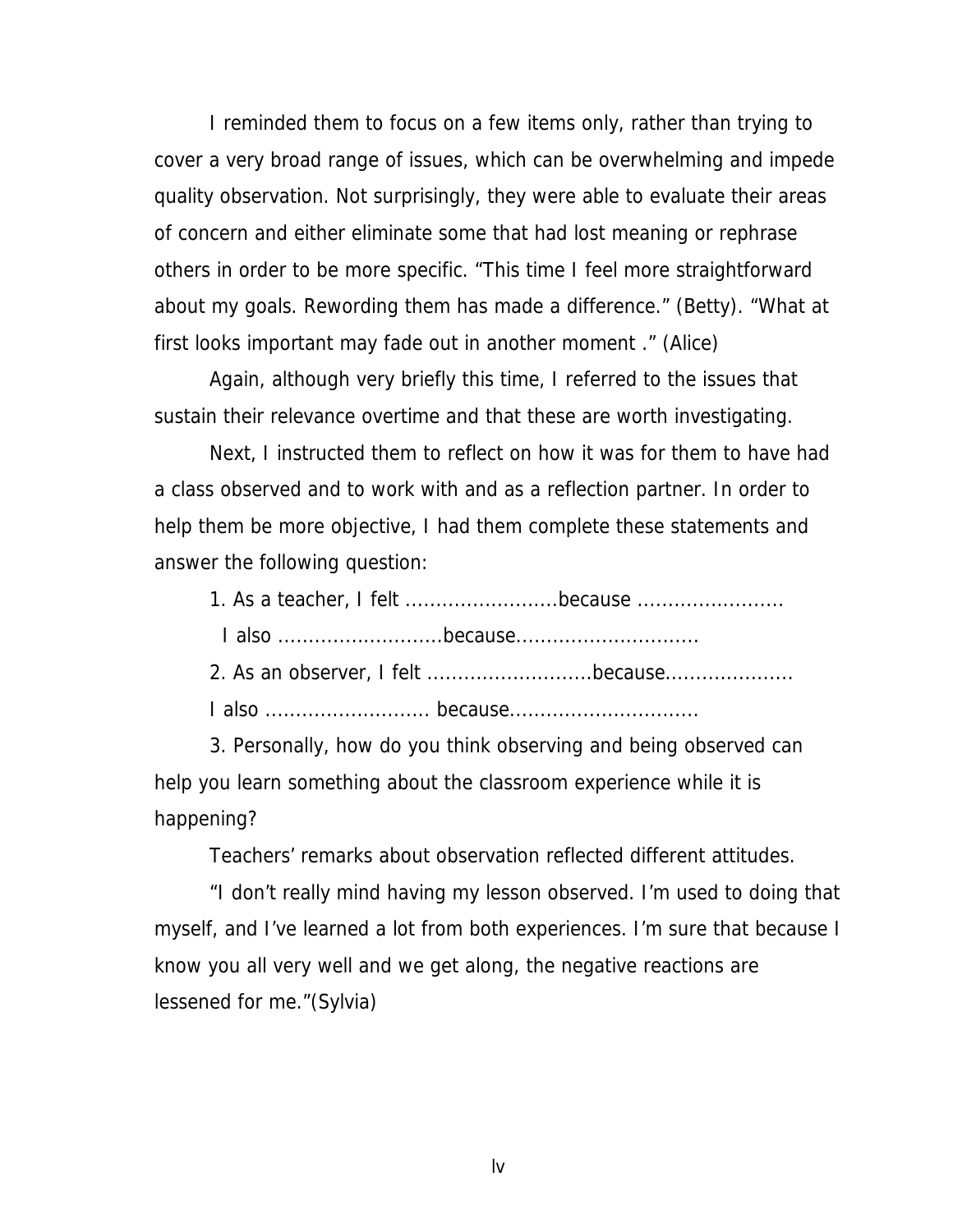"It shook me this time as it did before. I'm not quite myself and neither are students as we are observed. Maybe in a second, third visit we'll have a sample of what my classes are really like." (Isabel)

"For me it's OK. I don't think things change much with the presence of a "stranger" to the class... at least not after the first 10 or 15 minutes. The problem is that I don't see the feedback the observer gives to go much beyond a superficial level." (Clara)

"I really like it when some of you watch my classes. I rarely have the time to talk to other teachers about new ideas. This is a good opportunity for me to get a different perspective on my classes. I felt so relaxed that I think at a point I was "showing off." (Carol)

All in all, they agreed that it is an extremely useful learning tool in that it provides a kind of mirror of the action that place in the classroom.

Concerning how class observation can better help them develop an awareness, trainees gave meaningful feedback:

"I think I need more directions on how to observe." (Isabel)

"For me, giving feedback in at the heart of this question. I need to be better prepared to both give and receive feedback that's honest and still respects the receiver's feelings." (Sarah)

"How about allowing room for the observer to give extra contributions, of things she saw that can be relevant to the teacher?" (Betty)

I acknowledged their suggestions and told them that how to observe is utterly improved with practice. The more one does it, the better she becomes at it. It helps selecting a focus of observation and then brainstorming aspects related to it before doing the observation. This is likely to raise questions that will direct your observation. Giving feedback is best developed if teachers limit their remarks to positive findings initially. As

lvi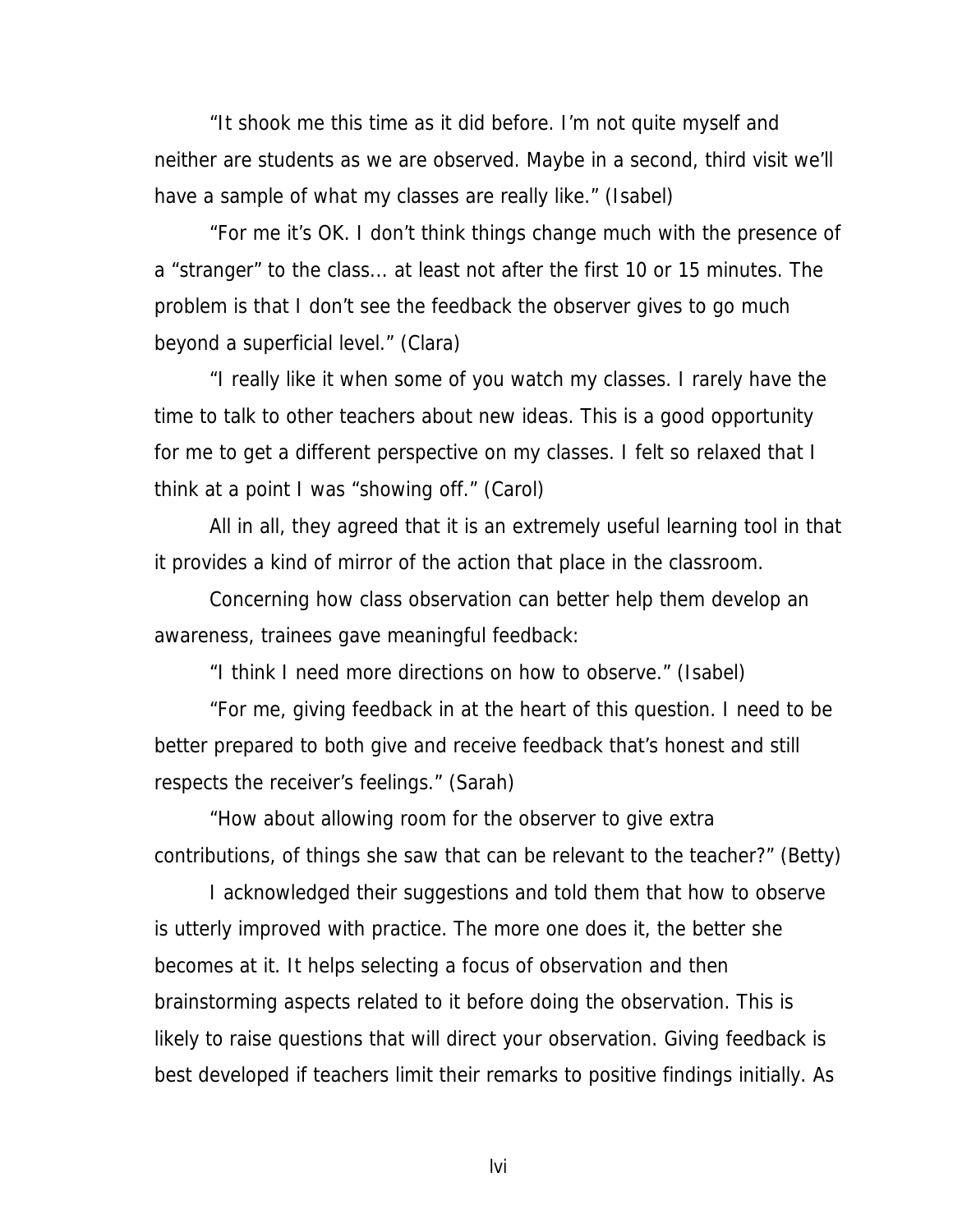the course progresses, they can gradually insert notes about points for improvement. Even so, words of encouragement must be used so that one's confidence in teaching is not shattered. I told them to try changing BUT into AND. For instance, instead of saying "You corrected your student's mistakes on the spot, but that made her feel insecure.", try "You corrected your student's mistakes on the spot, and you might want to consider other alternatives."

Above all, I reminded them that it is of utmost importance to listen with the heart, and then speak from the heart. Furthermore, holding a positive, reassuring attitude, an encouraging presence that is clearly revealed in their words, gestures, posture, and looks will undoubtedly make the teacher they are observing welcome their remarks. This aspect is intrinsically related to the intention an observer has in her feedback. They should let their intention of contributing to growth translate into the way they affect their peers.

They raised the issue of questions observers may have that are not the focus of observation set by the teacher. I told them it should be discussed with the one in charge of making decisions on what to investigate – the teacher. Moreover, they should remember that pursuing too many goals or diverting questions may lead to adding an extra observation point, and it is relevant to limit it to one or two issues to be explored so that they do not lose sight of their objectives – less is more.

The activity that followed aimed to help trainees move from Engaging with Reflection to Thinking Reflectively in Stanley's Framework for Teacher Reflectivity (see p. 14). They had made their journal entries in form of a description of what happened in their classroom as soon as the lesson was finished. Now that these notes were sitting for a while, I had students re-

lvii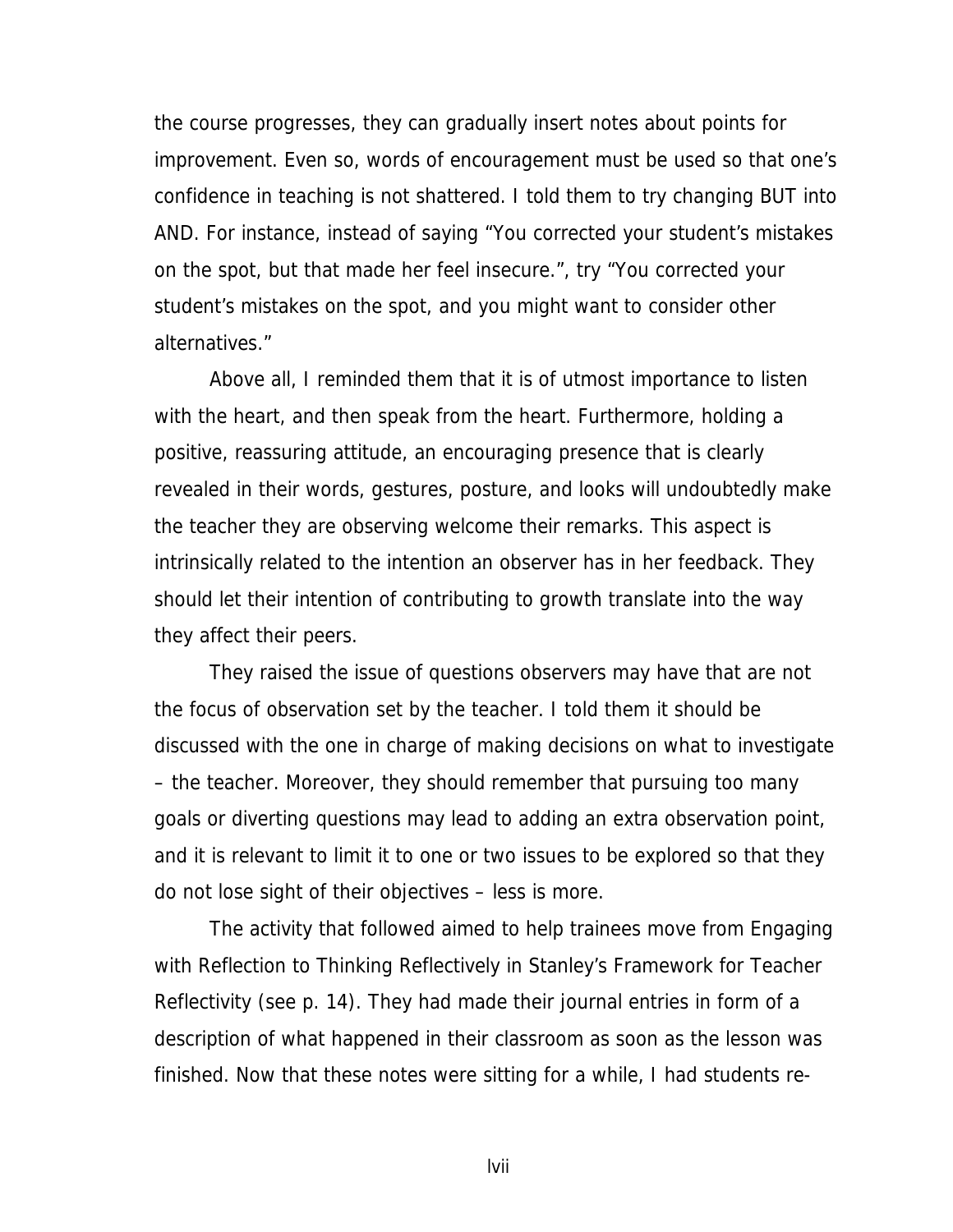visit them and try to expand on their notes, evaluate what aspects of their descriptions remain unaltered and work on the ones they have different insights about by asking themselves investigative questions. Here is an example of what they did.

Betty's journal excerpt: "I stopped the explanation to ask Pedro to stop disturbing the class. Then he was quiet for a few minutes..."

Betty's questions on her journal excerpt:

-----Why was Pedro disturbing class?

-----How often does he do it?

-----On what parts of the lesson does it happen most frequently?

-----What was I doing when I had to stop class?

-----What about the other students?

-----What happened as a result of that?

This activity was also useful in having them feel more confident about how to observe classes.

Finally, they gave me feedback on what they learned in this day's lesson that they were not aware of before. A few remarks were mainly around a crescent engagement with reflection and how to go about it, dreads they have in common with other fellow teachers, the need for patience and consistency in reflecting so as to reach sound insights, how enriching it can be to observe and be observed. The most remarkable one to me was that of "...how we affect and are affected by those around us." (Clara), and that "Having a certain positive intention is not enough. One has to make sure her intention is clear to the receiver and that the means (voice, eyes, etc) that carry it are used in a way to serve its goal.

Analysis. The reactions I observed in the trainees were completely in accordance with the characteristics Stanley describes in her framework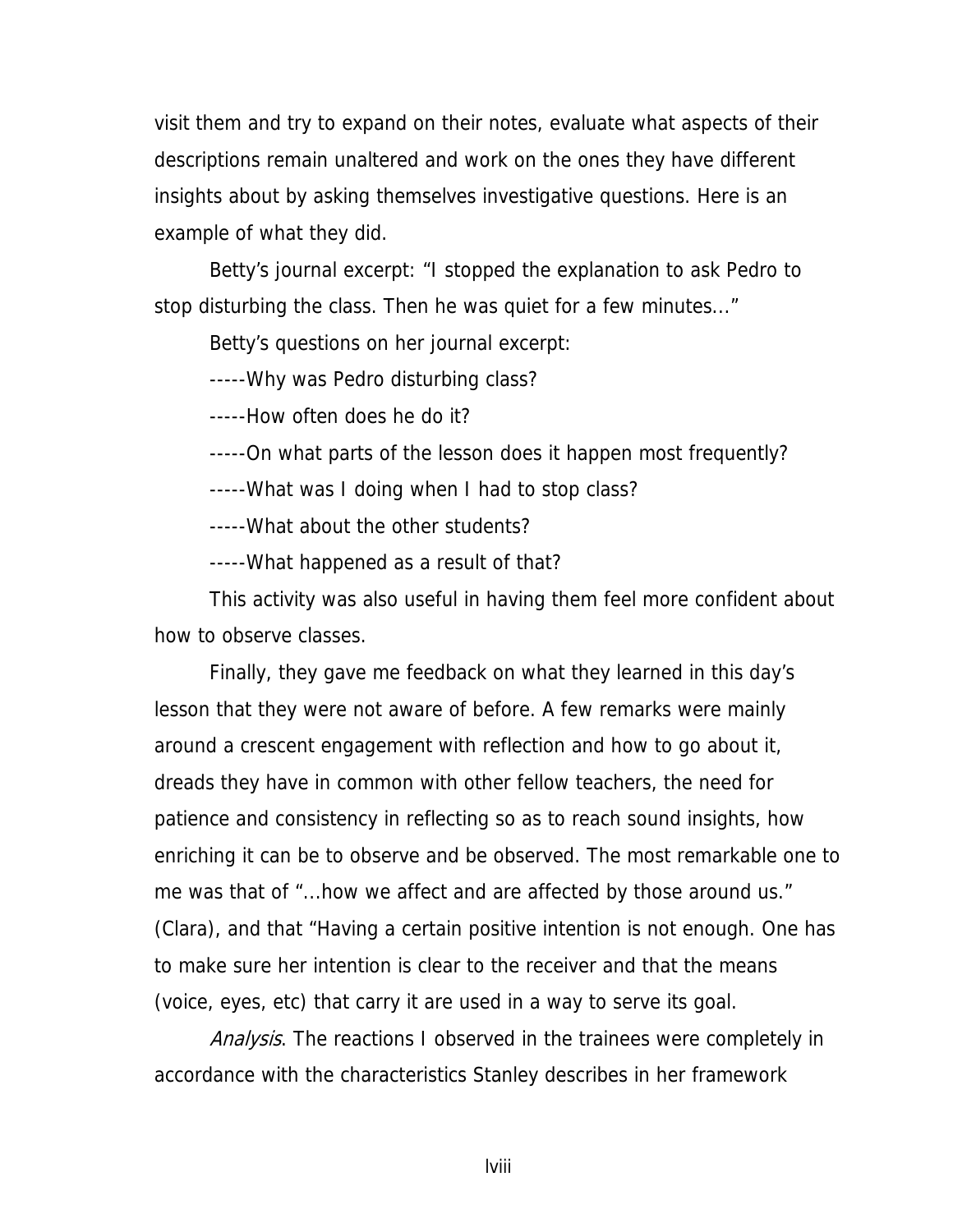second stage (struggling to make room for the task in their busy schedules, lacking clarity as to what reflecting really is, "right" way or not, lacking objectivity in their reflective thinking). In spite of all these unsettling feelings, I could see they still want to go on with it for they recognize the educational value in it. Their reactions sound to me much more as "I want to do it better" rather than "I don't want to do it anymore". In order to keep their motivation at this stage of gaining skills, I find it very important to get them involved in discussions and activities that help them see they have made progress, make the insights they have gained through the reflection process more tangible to them.

Having these aspects in mind, the agenda for the day seemed to have served my objectives of having them observe how their goals are being achieved, expanding on class observation by looking at what it is like to observe and be observed, what matters are worth investigating and how to do it, embrace the questions, rather than the need for immediate results. I again highlighted the importance of letting go of judgment and staying on task by focusing on the process.

Alternatives. From my perspective, a possible way to drill on class observation as a positive experience to spur reflection is to experiment it opposed to evaluation. To this end, I propose a roleplay in which four groups of teachers examine the lesson they hear, watch or read about in the role they are given:

- 1. Enthusiastic Teachers
- 2. Critical Teachers
- 3. Supportive evaluator
- 4. Negative evaluator

lix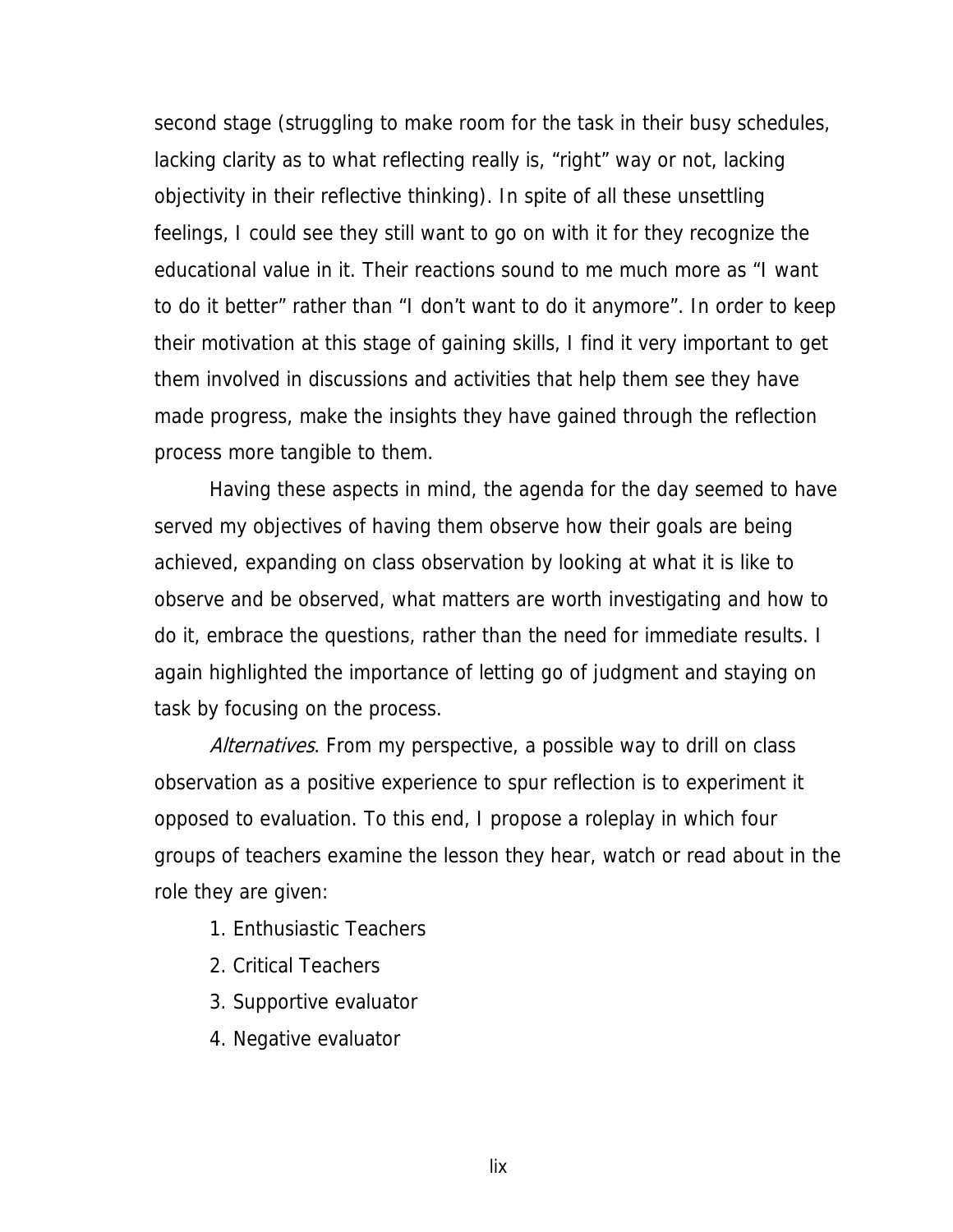During and after the lesson, they should take notes on their experience of positive and negative points. They should remember to stay in role. Next, they create new groups of four: each group should contain, as far as possible, someone from the original group 1,2,3 and 4. Still in role, they present their perspective on the examination.

To conclude the class, have teachers reflect on and share with the group how they felt in the roles they were given and why. This activity is an adaptation of Shifting Viewpoints p.9, Tanner and Green in Tasks for Teacher Education-a reflective approach.

#### Midterm Check-In

The main reason to hold this check-in meeting was to verify how things were going, and plan for changes if advisable. Agenda matters were dealt with in random order because I let them free to speak their minds and their hearts concerning the program up to this point.

According to their prevailing comments on the process, they said it to have been conducive to the task at hand in a number of ways. They felt it as a growing process of engagement, from getting to know the basics of reflective teaching to actually experimenting with, and implementing it on a daily basis.

The work done on building an atmosphere of trust and respect was key to the process of "dropping guns". They said that the supportive, nonjudgmental, safe environment that was drawn on made them feel more at ease to work with the group, and come to terms with themselves in the task

lx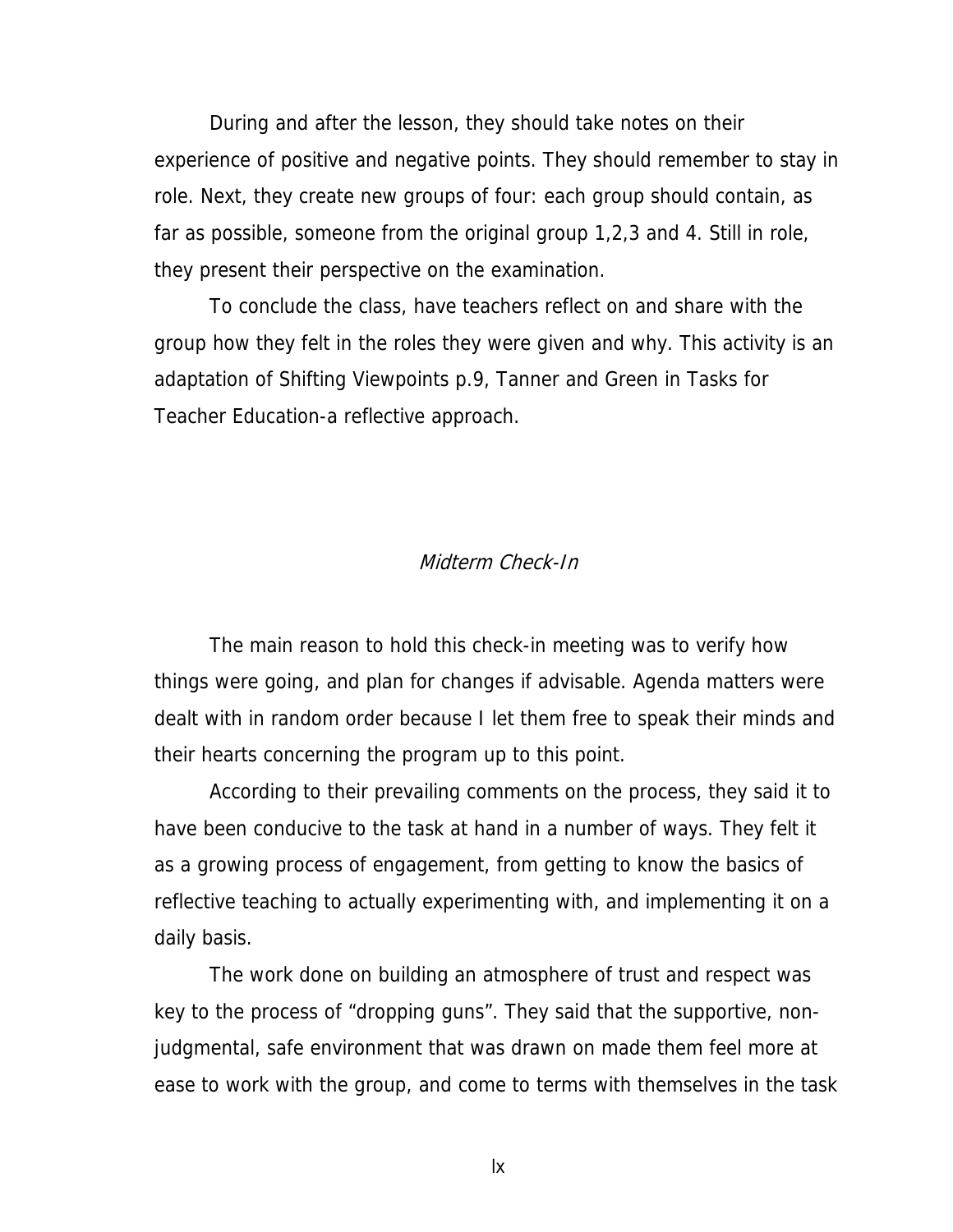of inquiring about themselves and their own teaching. They felt the community building work that was developed in the beginning to be of key importance for the fulfillment of the subsequent tasks.

As for the process going on inside themselves they said to be experimenting the unsettling feeling of having their truths surface in a way not known before – "It's not easy to see what I'm actually doing." (Isabel). This was at times acknowledged as an integral even fundamental part of the process, and other times as an unwanted discomfort.

Although a lot of exercise was done on journalling, they found they still needed more practice with it to be able to say they feel confident about the way they were doing it. To this end, I gave them a few more guidelines on how to direct their notes, such as:

- write down a general description of events;
- describe your feelings;
- $\bullet$  describe the moment you felt most successful and why;
- $\bullet$  describe the moment you felt frustrated and why;

♦ describe any changes in plans and why you decided to change them;

describe what you were doing most of the time;

♦ describe what your students were doing most of the time;

Concerning class observation, they have reported the reflection partner to be an invaluable element in enhancing reflection – "My partner has challenged me to go further and deeper." (Alice). Although they still find themselves very often producing shallow descriptions, pursuing "safe" questions, and making "safe" observations. The question that remains at the back of some of their minds is "Who am I to say this or that to her?"(Betty).

lxi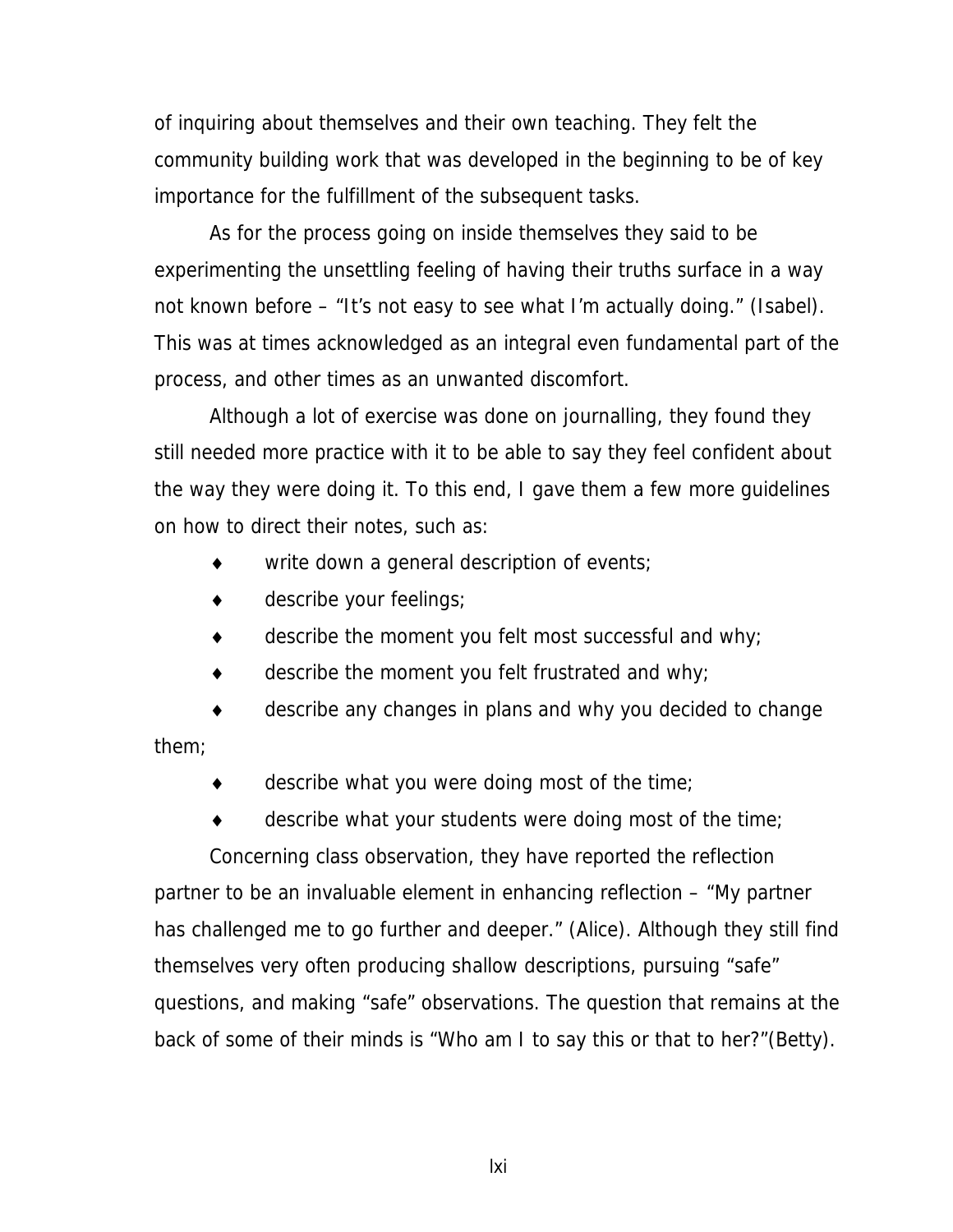Thus, I can say that in spite of the fact that peers interact in a very positive way, class observation still remains a challenge to both parties.

They seemed to be reasonably aware of the aspects that have either triggered or being impediments to reflection for them. Among the things pinpointed as to have helped in the process up to that point they referred to the following:

- $\bullet$  sticking to a focus of observation;
- $\bullet$  developing non-judgmental minds;
- the connection that was created among members;
- $\bullet$  the supportive role taken up by reflection partners;
- learning to really listen to others and feel listened to;

the way the meetings were being led  $-$  supportive and challenging at the same time.

As barriers to their own growth they listed:

- $\bullet$  the anxiety about finding ANSWERS;
- ♦ at times, an inner refusal to go deeper and maybe find out how wrong they were about a certain matter;
	- $\bullet$  wanting to pursue more than feasible and then getting frustrated;
	- ◆ time constraints.

Based on their reports, I then selected a couple of readings to help them with the issues mentioned. They read The Discovery of the Two Selves, from The Inner Game of Tennis by W. Timothy Gallwey, that looks at how judgment can impede performance, Voices from Tesol Quarterly, by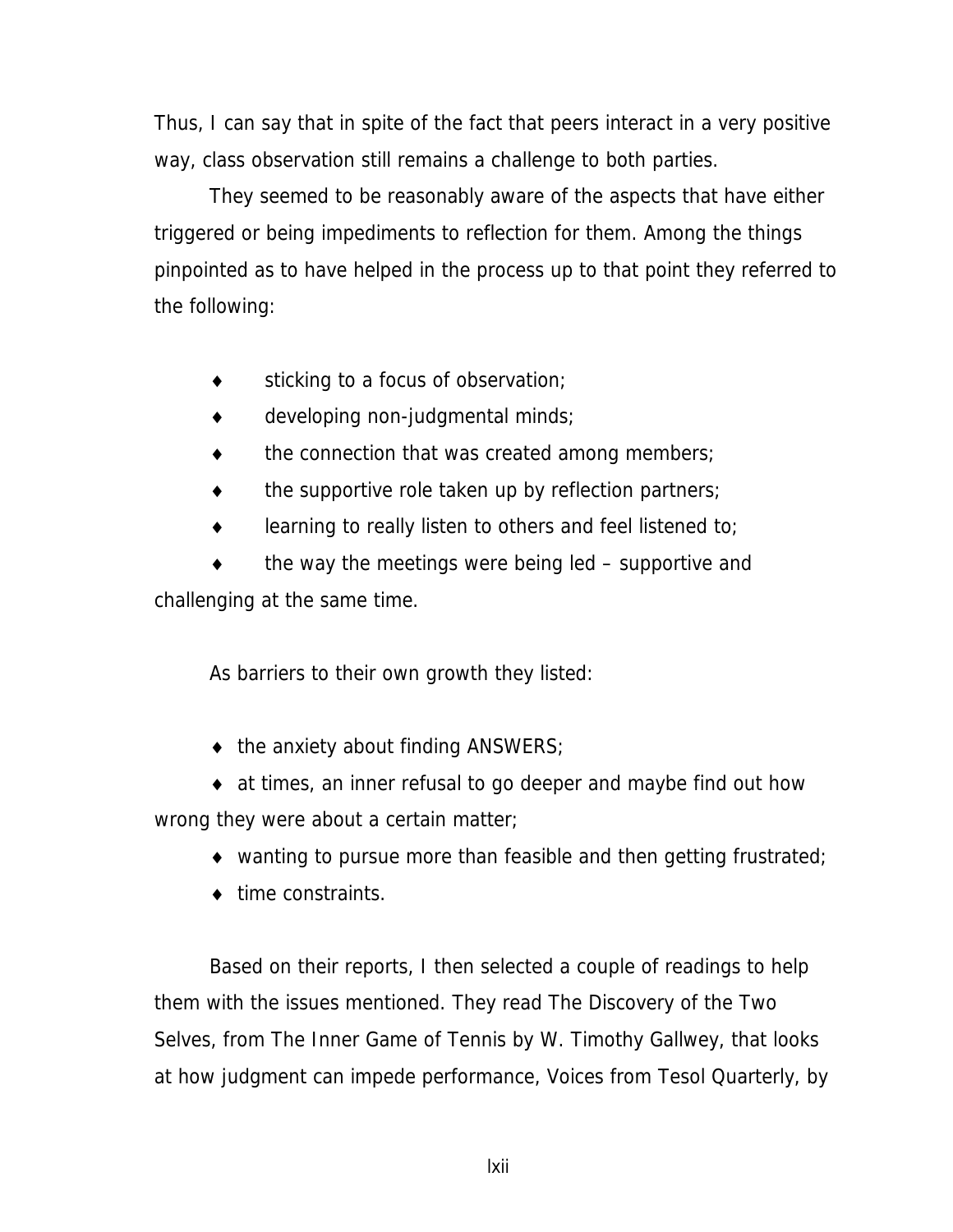Jack Millet that helps see the richness in reflecting, and Tell me More: On The Fine Art of Listening from UTNE Reader, November/December, 1992 by Brenda Ueland, that talks about the art of listening and as a consequence treasure moments as they are. Above all, they would have to fight their inner judgmental self and let go of anxiety in order to allow room for the reflective teacher to develop.

#### Day Five

### Whenever a man loses hope The Lord knows he has lost a man. (source unknown)

Description. After a brief introduction to our fifth meeting in which I read a poem for them to share feelings, I asked reflection partners to get together to revisit their week's class observation notes. Like in the other classes they had observed, soon after the one this week, they gathered to share what they saw in each other's class. In this meeting I asked them to refer back to their notes and see what views remained the same, which aspects they would like to find out more about, and to which they could attach new learnings. This activity helped them re-connect with their description and analysis on the day of the observation and how they see it some days later. This step also prepared fellow trainees for the technique that followed it - watching the video of their classes - because it tapped into their on-sight perspective of the lesson, to be later contrasted with the perspective generated by class observation.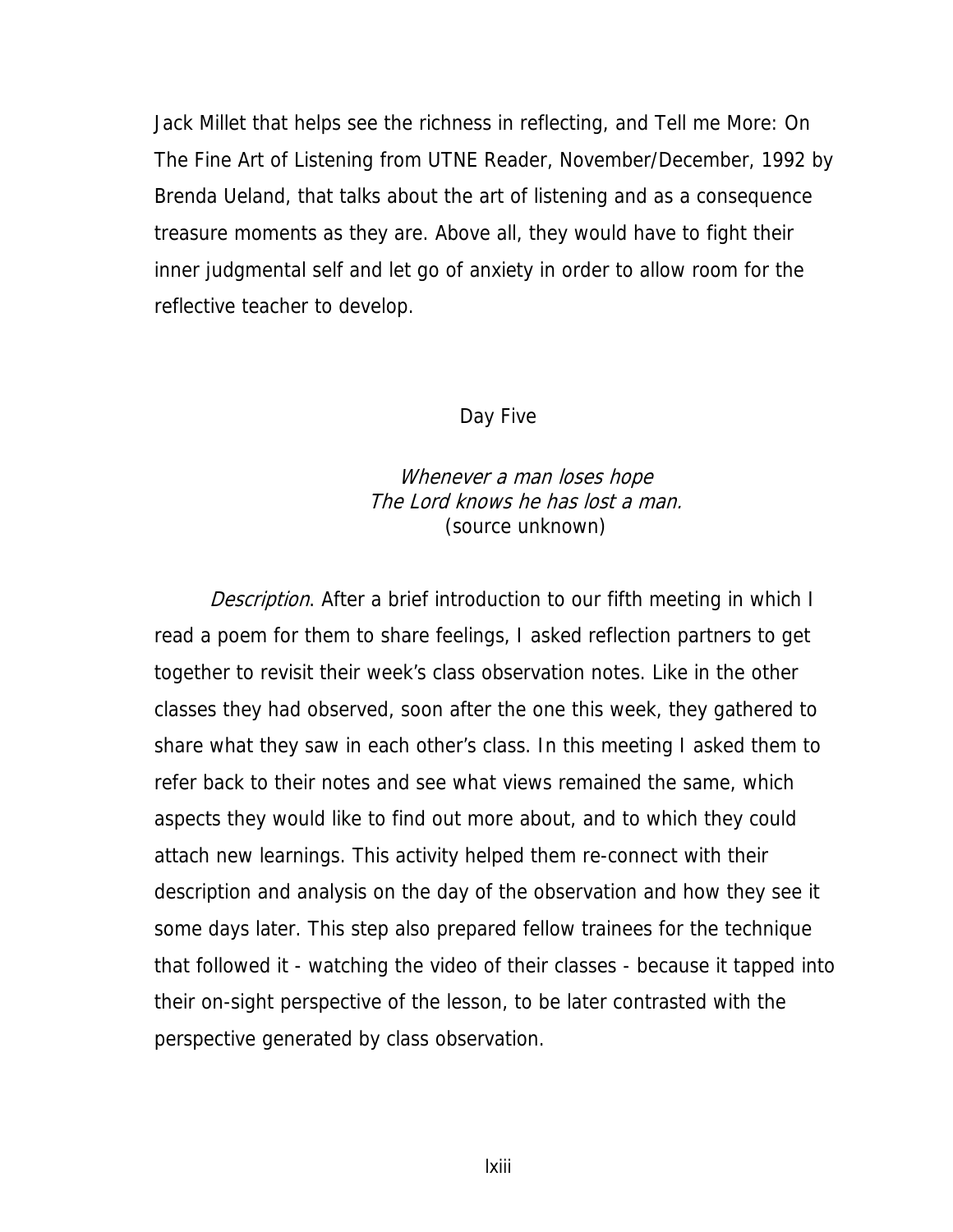As soon as they were done with the class observation notes, I modelled the activity by showing them a video excerpt of one of my own classes. I posed the question I was looking into and had them ask me related questions and tell me what they observed. After that, each pair / trio went to a different room to watch each other's videoed class. I instructed them to keep the same focus of observation they had set or the in-spot notes and be open to new insights, or even opposing views that might arise by using a different tool (the video).

Watching the video pieces and making notes on what they see was followed by pairs writing down reflections on their notes and sharing them with their reflection peers, discussing their observations, and finally planning for future classes. Throughout these activities I kept going to groups to show I was available if they needed and give any guidelines or suggestions in case they asked for.

Discussing their observations took a long time and was worth the practice. As they started sharing and spotted a divergent view, I encouraged them to rewind the tape and allow themselves the plus the video offers us to zoom-in-on a specific part and go back to it as many times as needed. Clara said after the second time they played the tape:

"What happens to me that I see one thing when I'm in class, and something else in each viewing of the video?" As a response to it I reminded her to tolerate ambiguity and welcome the debate provoked by the observations for it will be the generator of her growing awareness. "I hadn't noticed Carlos' (a student) delight at this point in the lesson. Let me see it again. What made him so enthusiastic?", when she faced the fact that she was unaware of it during the class itself. In order to trigger more reflection I asked her to add the question 'What was I doing at that time?'.

lxiv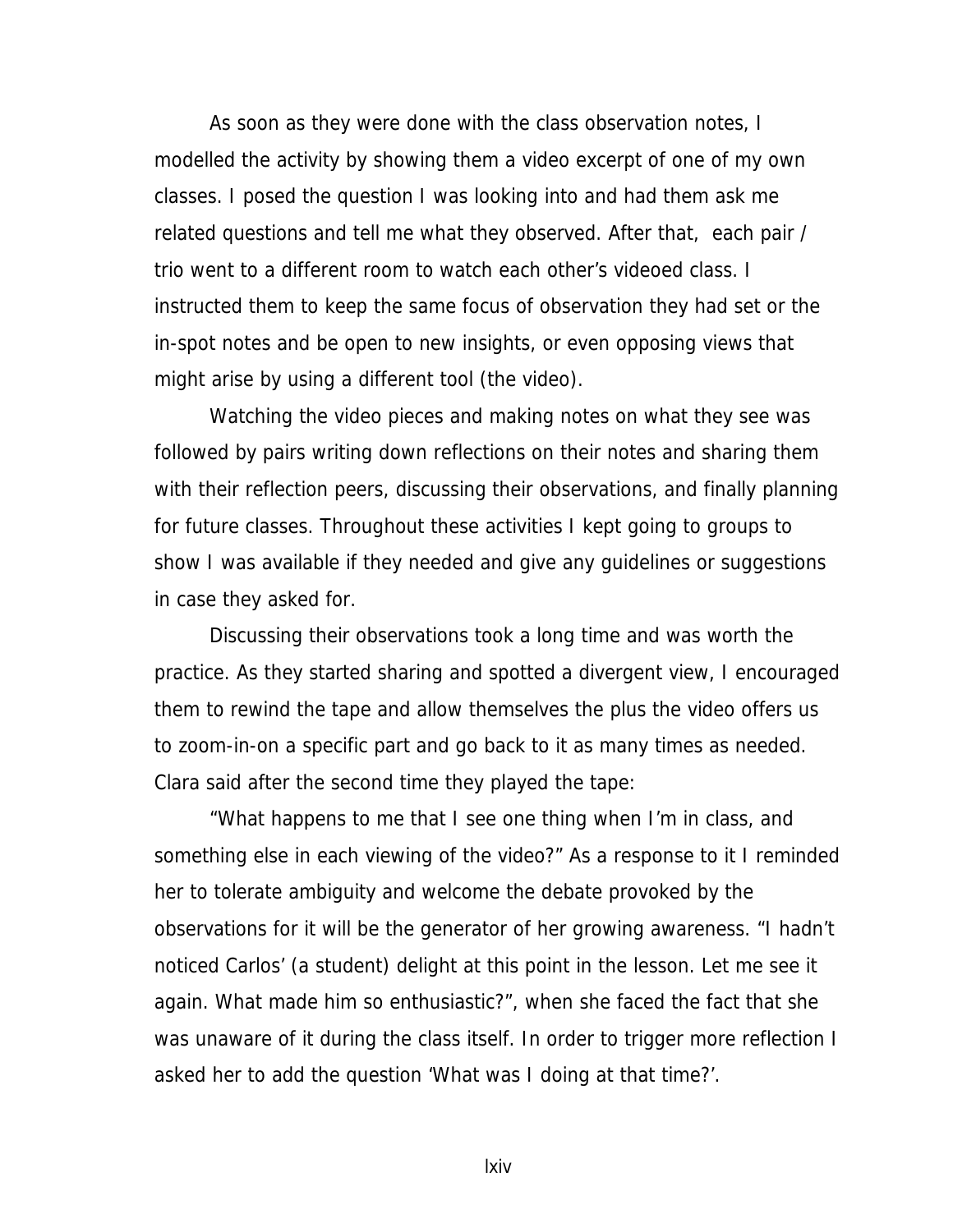With their reflection partners, they planned their forthcoming lesson for the same group they had videoed and observed. I find it important to be consistent with the process and follow through on insights derived, design a plan of action based on these, experiment and observe what happens. This is the reason why I chose to have them keep the same class as their subject of investigation. "I feel more grounded to plan this lesson now. I mean, I know a couple of things I will certainly try out in class", said Sarah.

 I invited trainees to contrast their in-site observations with their video ones, list similarities and discrepancies. I wanted them to realize that a single event may be interpreted differently and produce varied meanings if we change the angle of observation and experiment with different tools. That was exactly what happened.

Finally, we held a feedbak section on how they felt about observing their own videoed classes and how it can be of use to them. They shared having felt utterly resistant to it, found themselves in attitudes of denial such as disconnecting from the activity at times, experimenting with unsettling feelings. Although the common sense was that it is a valuable source of data for their reflections, they agreed that watching oneself raises defensive feelings and reluctancy for "... it is irrefutable proof of what is, what you do ..."( Sylvia ). This is likely to be gradually decreased as one starts deriving precious learnings from this tool.

Analysis. The activities I planned for this meeting provided opportunities for student teachers to enrich their reflections in three relevant ways. First, reflecting on the same lesson through two different lenses their own and the video - showed that each different tool, as well as different times at which the tool is referred to, will add different interpretations of the same event. It is like reading a text. Any variables

lxv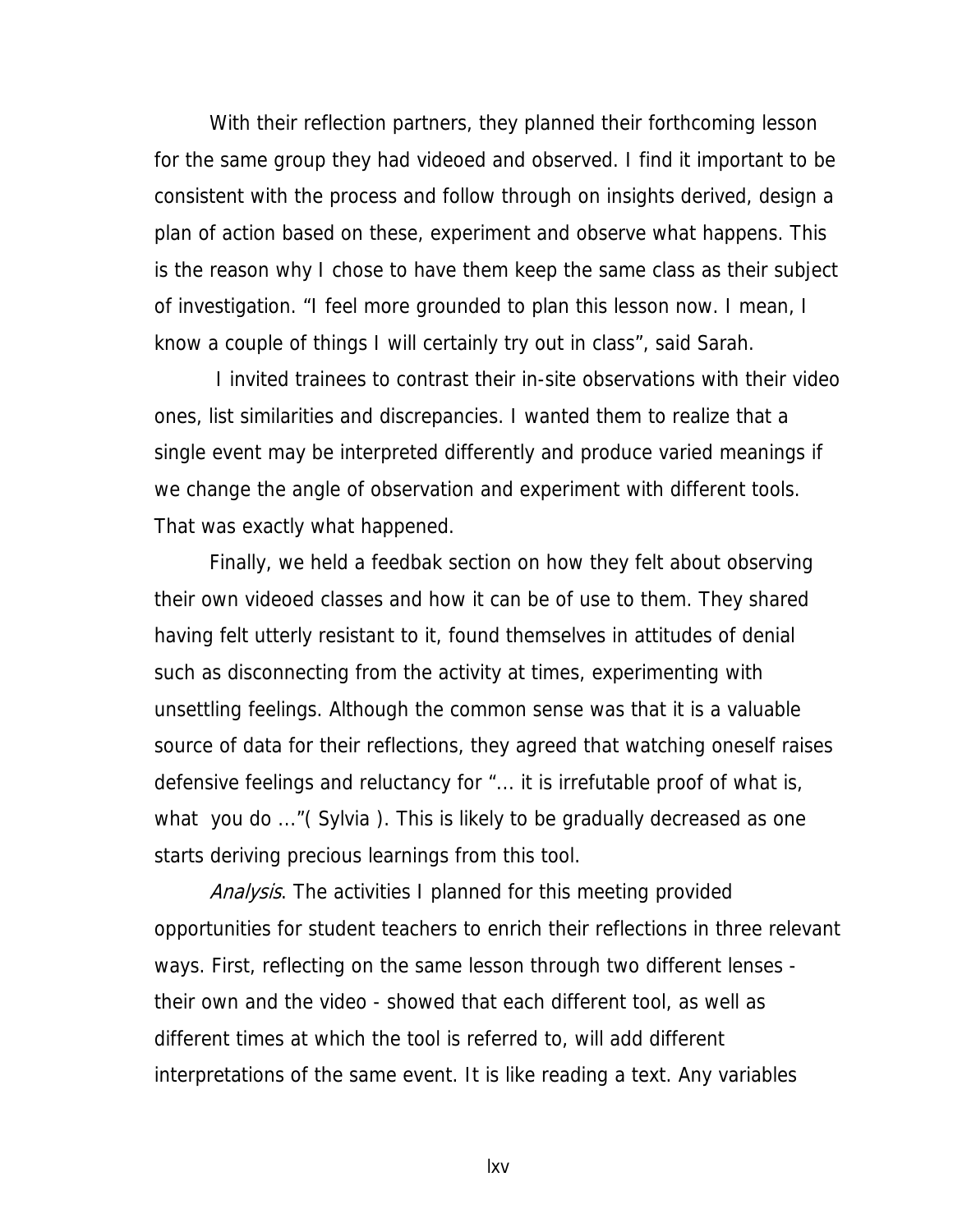connected to each reading produce different insights. Second, the video is an instrument that makes it possible for the observers to revisit their focus of investigations as many times as needed. Third, the video constitutes a documentary the teacher holds to follow through on how she has progressed as a teacher on her selected issues, and how she has developed her awareness as a practioner of teaching reflectively along time.

I found that some aspects represented a hindrance here. Mainly the issue of putting oneself at stake and playing both roles - the actor and the spectator – is a big challenge. It is like detaching the soul from the body, stepping aside and watching the body act. A totally new perspective is added to what one sees, and this distancing initially evokes feelings as if one were losing his or her oneness.

Functional issues also posed an extra challenge to the activity. Getting the video camera properly set, dealing with technical matters imply devoting time, too. In this world of very tight schedules we are in, it may add stress to the whole process, which may in turn contribute to trainees favoring other tools. All in all, I see the points raised that represented barriers for reflecting by using a videoed class very predictable ones. The avoidance to putting oneself under investigation with such concrete evidence is inherent of the human nature.

Nevertheless, as one sees how much can be profited from going through this process, and that meaningful substantial learning is not necessarily painless, it tends to become a more released practice. How is best learning achieved? In situations of love or pain is when our inner selves are most invested, and our mindful presence makes room for awareness.

Alternative. My concern on video observation is that teachers may not implement its use for the reasons I mentioned above (mainly their

lxvi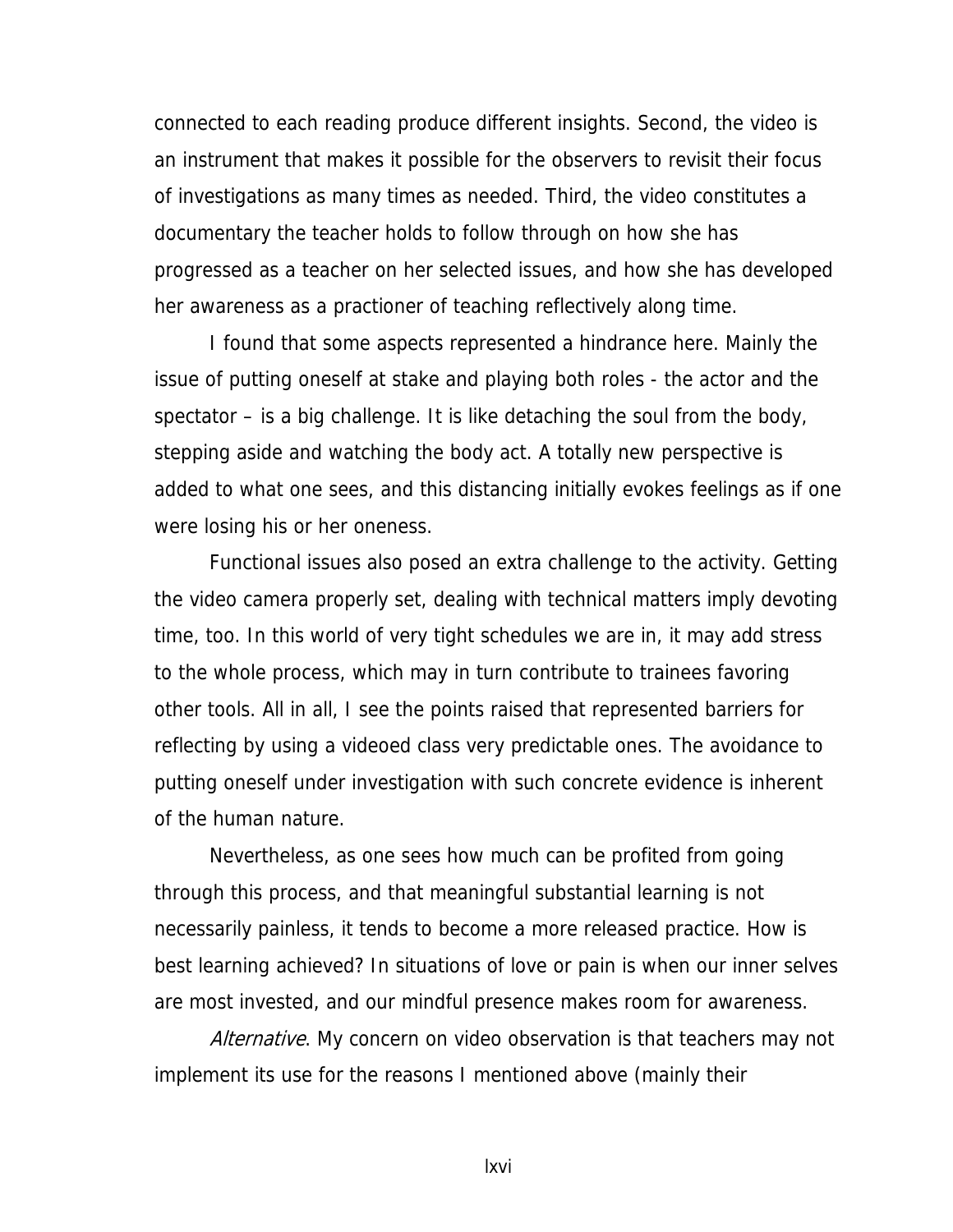resistance to it) and thus miss the gains that can spring from such a rich source of data. In this way, thinking about how to lower their affective filter, I thought it might help have student teachers observe the tape only images first, and in a second or third viewing add the sound to it. I believe this would lessen the conflict produced by observing oneself from two channels, seeing and hearing. Furthermore, we are more exposed to our own images (photos, mirrors) than sounds. So, video images only at first might bridge the process until sound is attached.

#### Day Six

## "Wherever you want to go, you have no choice but to start from where you are." (Karl Popper)

*Description*: Day six was planned to present student teachers with the last reflection instrument selected for the TTPR: audio recordings of a class.

Initially, I modelled the activity they were about to do using a recorded piece of one of my own classes. I asked them to listen to the tape and make notes on the issues of teacher and student presence. My choice of using an experience of mine to serve as a model for the activity was again an attempt to lower their anxiety towards being at stake. By doing so, I hoped to epitomize that I too was willing to undergo observation because I had issues of concern to me which I wanted to find out more about. Trainees were my reflection partners this time. As they shared their observations with me, I made sure I acknowledged their insights as precious contributions to my further reflection. I shared my own notes, highlighted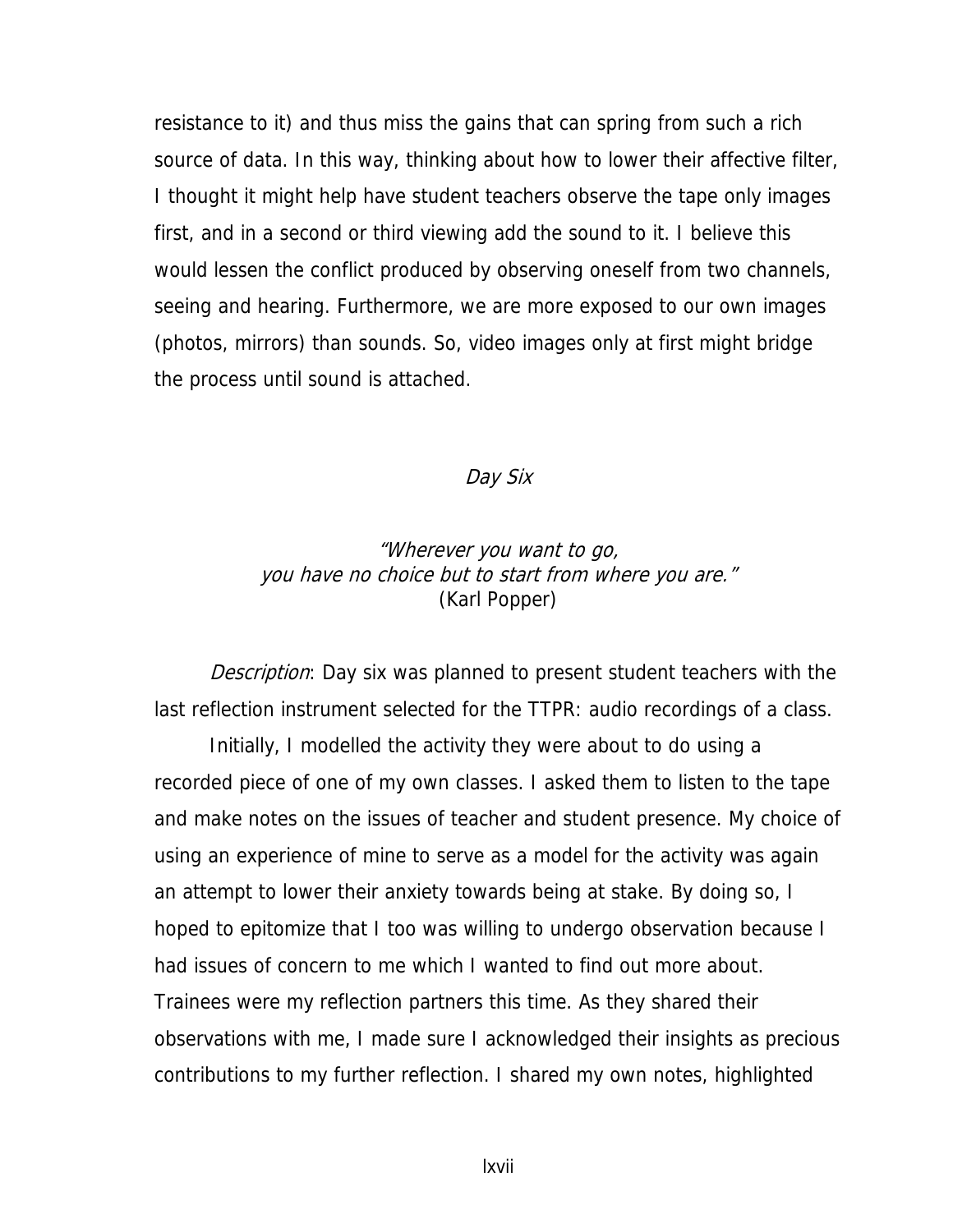the similarities and discrepancies between theirs and mine, and how both can trigger deeper reflection and consequently learning.

Next, reflection peers gathered to develop the listening to their own recorded classes. As in previous activities, each trainee set her selected focus of observation, they both listened to the tape as many times as needed and then shared notes. My only observation this time was that for each listening they wrote their notes in a different color. This procedure was to purposefully help them see visually how things may look different at different times. Isabel made an interesting remark: 'Funny thing is that my first listening notes still remain more meaningful to me. The other ones sound artificial as if I were forcefully trying to see something that was not there.' This reminded me of a meditation instruction my guide at SIT, Claire Stanley, used to give, 'If you find yourself wandering around, gently bring yourself back to this focus of meditation'.

Then, based on their observation outcomes, partners planned a forthcoming lesson. Besides the general lesson plan notes, I asked them to add an attachment with reminders related to their own behavior in class. My purpose here was to have them see that there is more in a lesson plan than just the list of activities, procedures and materials. The adjacent, peripheral ingredients are important elements in a successful lesson. Their attachments brought reminders such as: keep eye contact with all class evenly, be selective of errors to correct, have students share air time, and many others.

After this, we gathered together as a group to work on in-sight observation juxtaposed to audio recording observation.

Before airing their findings, they reflected on how in-sight observation is similar to or different from its recorded version. In this respect, they were

lxviii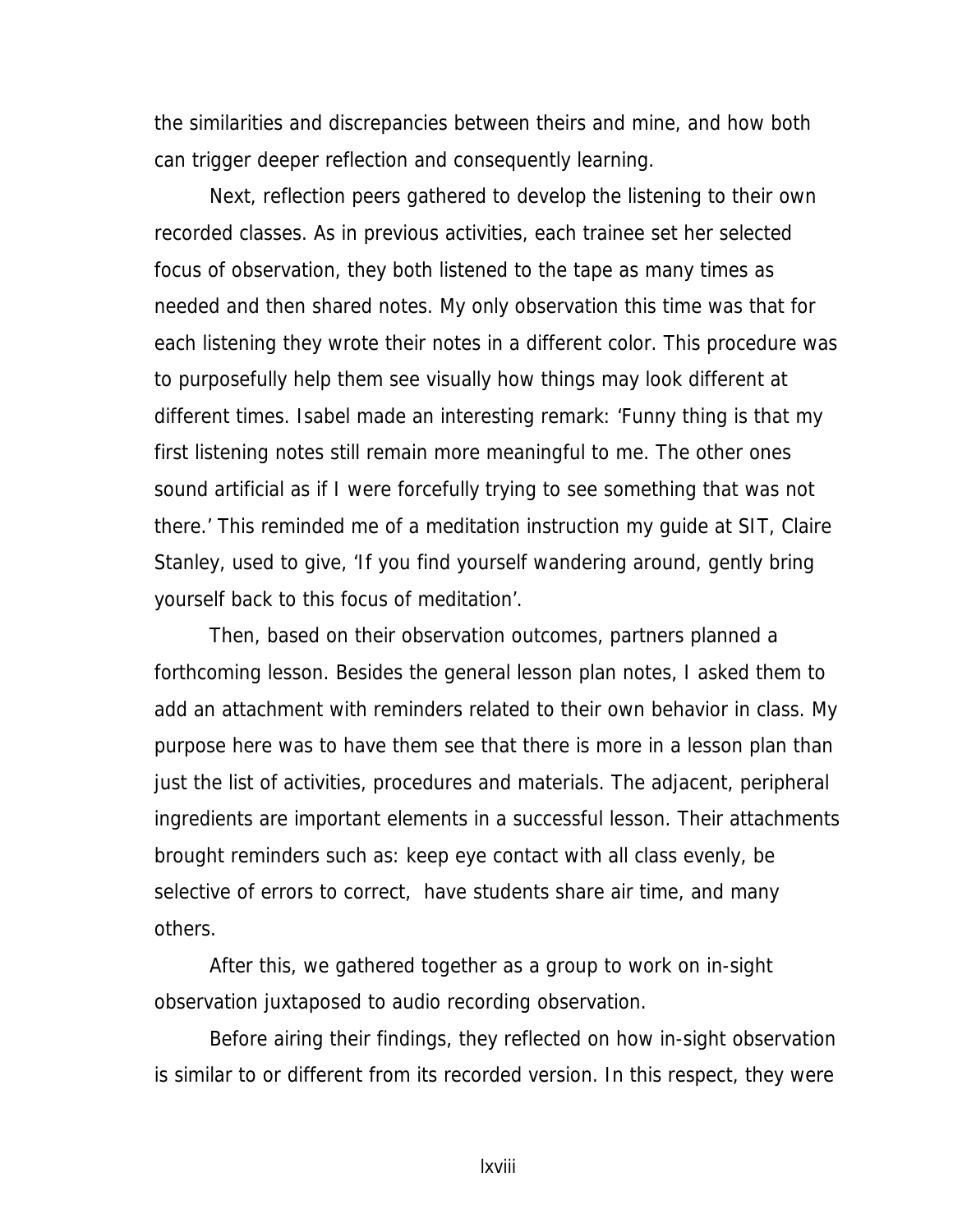rather unanimous to state that like all other observation tools, the audio recording made different aspects emerge. Once a channel (visual) is blocked, the other (hearing) is activated in an intensity so as to compensate for its lack, and this results in realizing facets not captured through the eyes.

Finally, when giving feedback on this meeting they demonstrated positive reactions towards the practical, easy-to-set and easy-to-use nature of the tool. A teacher can arrange for it without having to mobilize other people.

Another positive side to it is that audible data is stored entirely and can be assessed at any time in the future for further examination. 'I know I'll have it ...', said Alice.

On the other hand, there still remains a relative resistance to listening to oneself for it is a practice we are less used to: 'It's weird to listen to my own voice and to what I'm saying. I feel like changing some parts ... in fact, I probably did it mentally during the activity', said Clara. Furthermore, five of them reported feeling initially unable to derive any substantial observations from it. 'I had a very shallow, obvious view of what I heard', reported Isa.

My feedback on their feedback was that it is natural in this process of experimenting with something new to activate our defensive system to protect ourselves from criticism, we are prone to see events differently from what they are and believe in what we see in an attitude of denial. This barrier is gradually removed as the teacher tries to remain open to see what is there – letting go of judgment - and applies this tool more frequently. The more familiar one is with a technique, the lower the affective filter and the higher the level of observation.

For next time, the last meeting of this program, I asked student teachers to write a two to three-page learning journal on the process they

lxix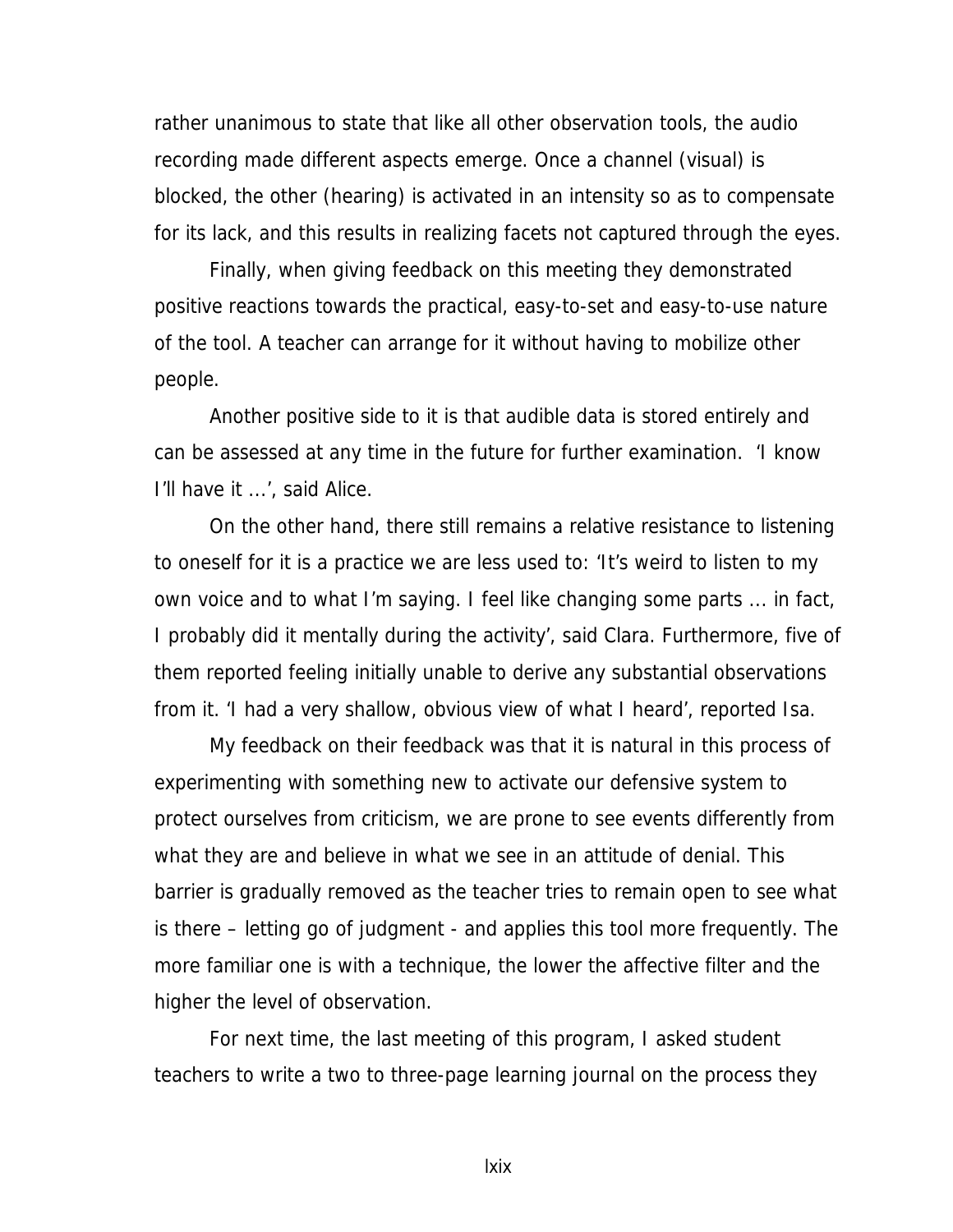went through along the course, what expectations they had initially and how they were attended to or remained unfulfilled, how their feelings and perceptions changed or how they feel about the different tools for observation and reflection.

Analysis: Admitledly, modeling the activity before actually doing it makes a difference. This is especially true if the model subject is a fellow that belongs to the same community in search of a common objective: a growing awareness.

 Coloring notes differently for each listening time was a procedure that helped student teachers visualize their insights as they progressed in the task. Three of them (out of nine) said that their initial observations on the cassette were more meaningful. They reported the notes that followed the other listening stances as "... rather made up." (Carol). I interpret what happened here as a need for teachers to develop an attitude of crediting their sparks of awareness, the ones they have from a beginner's, and maybe let them sit for a while until other facets can be spotted more clearly. It is like waiting until the wind stops blowing and the dust settles down that one can see which objects need more cleaning, which are left upside down, which remain intact. The others showed an enthusiasm for each listening as complemmentary observations.

Learning as a spiral process was again tapped into. Designing behavior reminders promoted an opportunity to go back to aspects they had been investigating or discovered as a result of their investigations, and thus not lose sight of them. This activity helped trainees develop an increased motivation because their progress was becoming more tangible to them. They could see it in their reminders list. They developed an awareness of aspects like what interaction patterns a teacher favors in class, how oral

lxx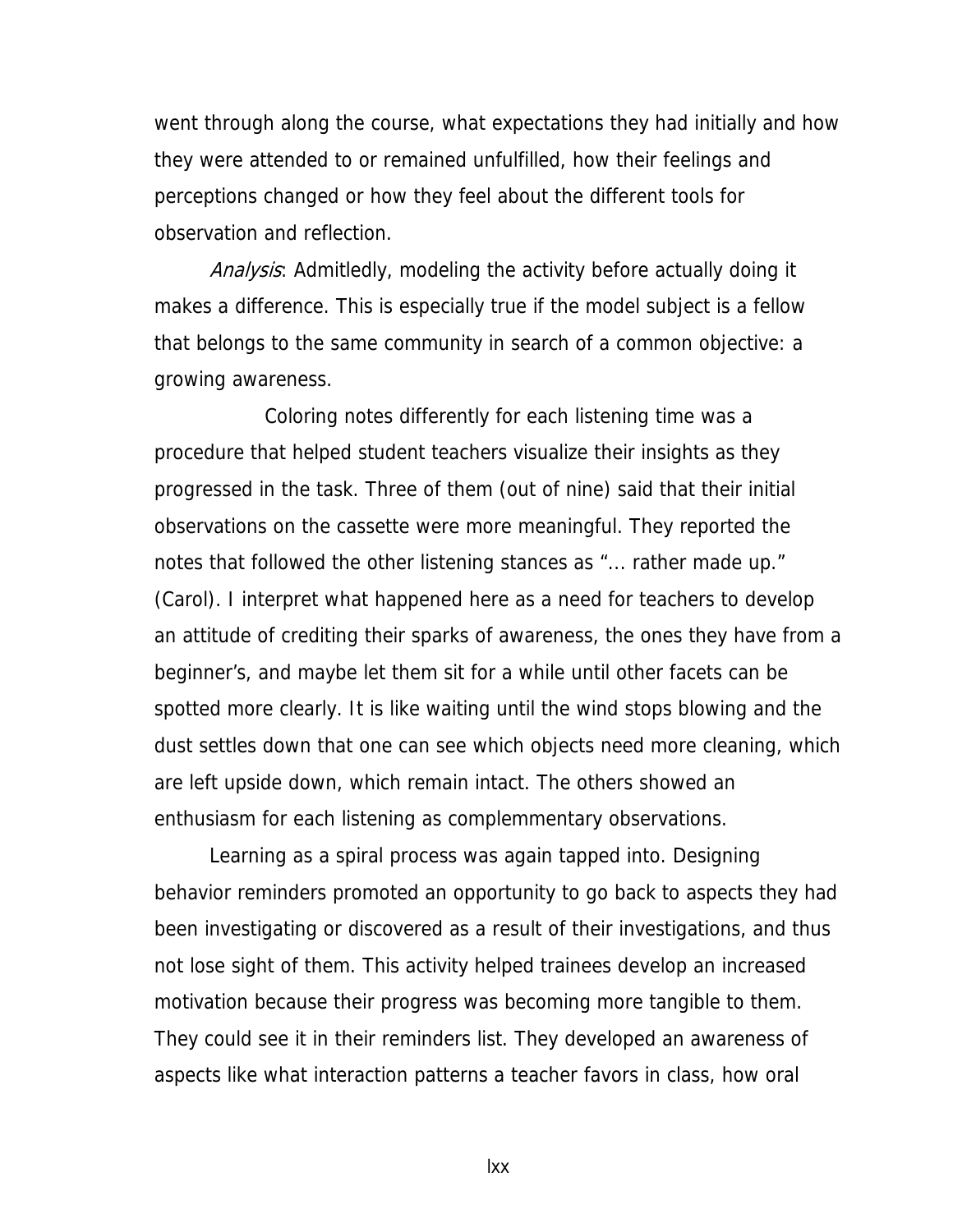error correction is addressed, how the teacher reacts to students' mistakes – voice and gesture changes.

Concerning the parallels trainees drew from in-sight versus audio recording observation, I conjure up to their analysis. I believe that observation can be enhanced if different channels of reception are activated. For instance, the sight channel will capture one perspective of the event, which can be enriched by the perspective the listening channel touches. Audio recording can be a handy tool because it does not require elaborate procedures and arrangements. There is one last advantage I can attach to it as opposed to in-sight data collection. In the latter, an observer may leave relevant items unnoticed because it takes refined awareness to be able to see all that is there. The recording will keep an integral register of the event, which can be assessed at any point in the future.

The trainees' responses to the activities I proposed for this time sound coherent with the process. From my perspective, they were gradually developing an awareness of facts while experimenting with different tools. Besides, their resistance to being observed lowered as they had learnings derived from it. Their observations produced an inner conflict, which in its turn led to reflections that required a plan for future action.

Alternatives: After reflecting on how the day went, I see it makes sense to carry out this day's plan before day five – the video observation because the process might be smoother. I propose an inversion in the order of activities. Whereas the video recording challenges two of our senses sight and hearing -, the audio recording stretches the hearing only. For me, it might be valuable trying out the audiotaped class before the video due to the fact that it challenges less of our self-defences and sounds more

lxxi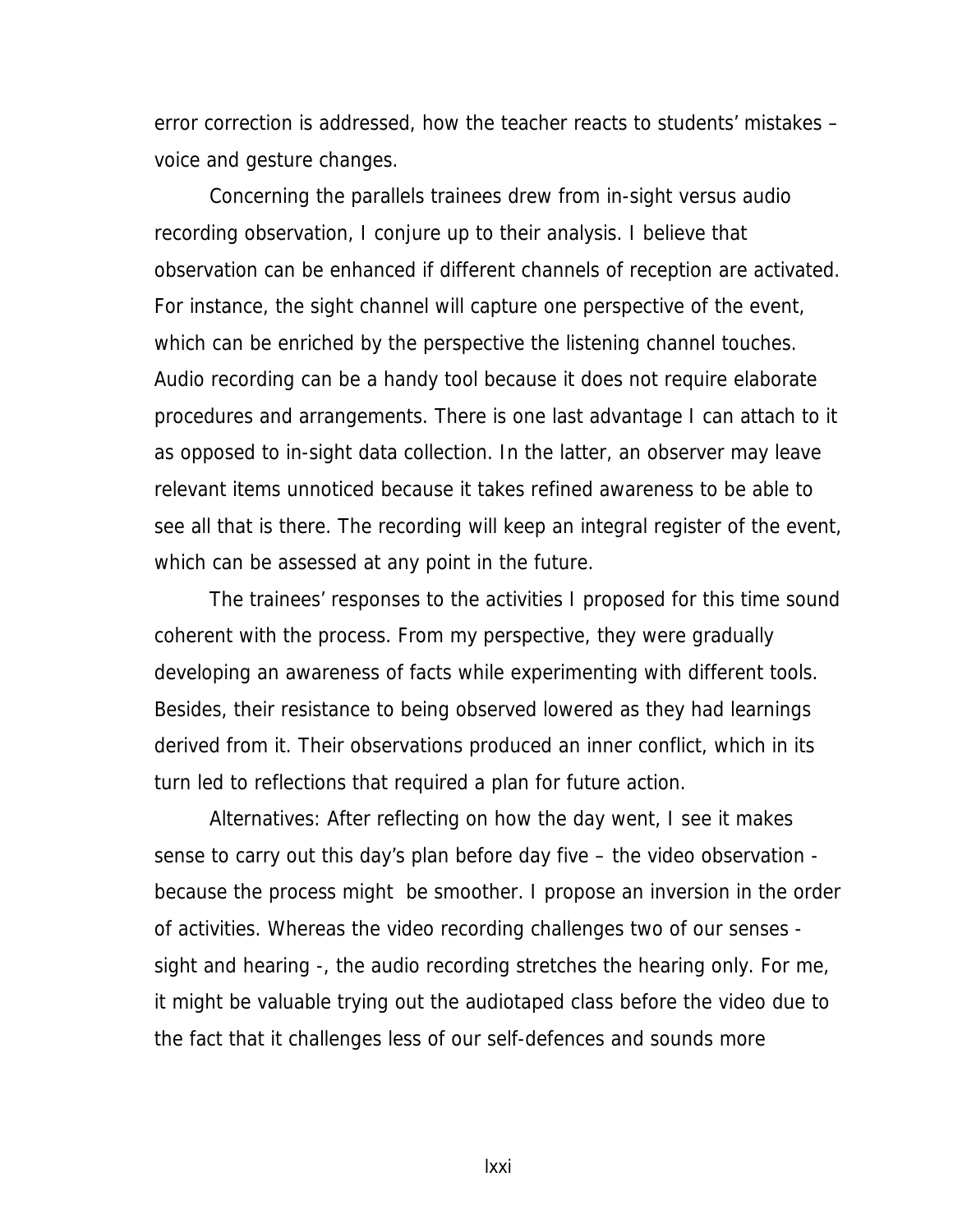reasonable if we are to consider becoming a reflective practitioner a crescent process.

#### Day Seven

# 'Human beings are no more than a result of their thoughts. Whatever they think is what they will come to be."

(Gandhi)

Description : The last meeting in a series of seven, the day was devoted to reflecting on how the program evolved for them, in which ways it helped them develop in light of their goals and which plans they will make for the future.

My organization for the day started by the environment that I wanted to favor introspection, reflection and subsequent sharing. I arranged for nice, soft background music, some flowers in the middle of the chairs set in a circle, and a card containing a thought taped under each chair. On the walls, I had posters with the poems that I used to introduce the meeting days described on this paper.

Initially, I asked them to find the thought cards under their seats, take a few minutes to reflect on them, and then share with a peer. My purpose with this warm-up was to build a bridge for connecting, strengthening the bonds created along the course.

Following this activity, student teachers sat together with their reflection partners to share in which ways the reflection partners helped them in this program and what they would like to have more of in future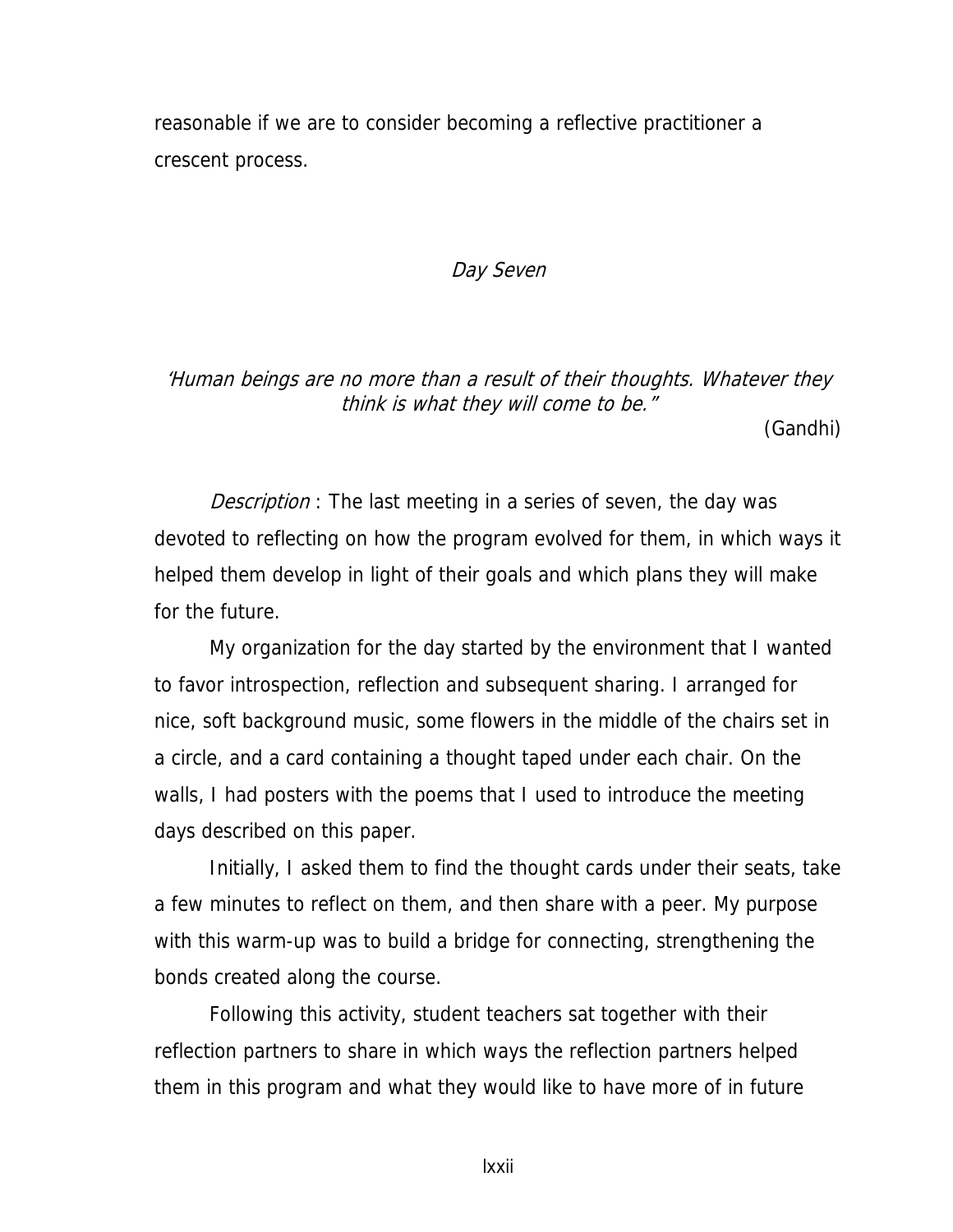activities. I asked them to refer to three aspects that learning involves: cognitive, linguistic and affective (Brown, 2001), and be specific on each issue that stood out for them so that their feedback to each other was constructive. Meanwhile, I made my own reflections on how they helped me develop the program and myself. When they gathered back as a group, I had them share one or two positive aspects of having had that colleague as a reflection partner. This was a way of making "public" acknowledgements for the positive features the peer applied to her role. Isabel said Clara had been very true to her. Sarah described Carol as having been inspiring. Alice referred to Sylvia's presence as challenging yet smooth. Isa and Luísa thanked Betty for her readiness and flexibility . In this whole group event, I decided not to draw on how they could be of more help to each other because they would not feel comfortable sharing it "publicly". Drawing on strengths and highlighting them gives enough ground to build on.

Next, we shared our reflection journals on how the program went, how they developed as teachers, and what plans they now have for the future in light of what happened in the TTPR. In their evaluation of the program as a whole they gave positive feedback with respect of how time was used for the variety of procedures presented, the atmosphere created and the relevance of reflecting on their practice. From their perspective meeting time was maximized in the way it comprehended a number of activities. "I think we did a lot in only two months!" (Betty), "Although I feel I needed more time for practice, I'm sure we did what we could possibly have done for these days." (Isabel), "For me the program was extremely productive. I doubt we could 've had more or better in this time span." (Sarah).

lxxiii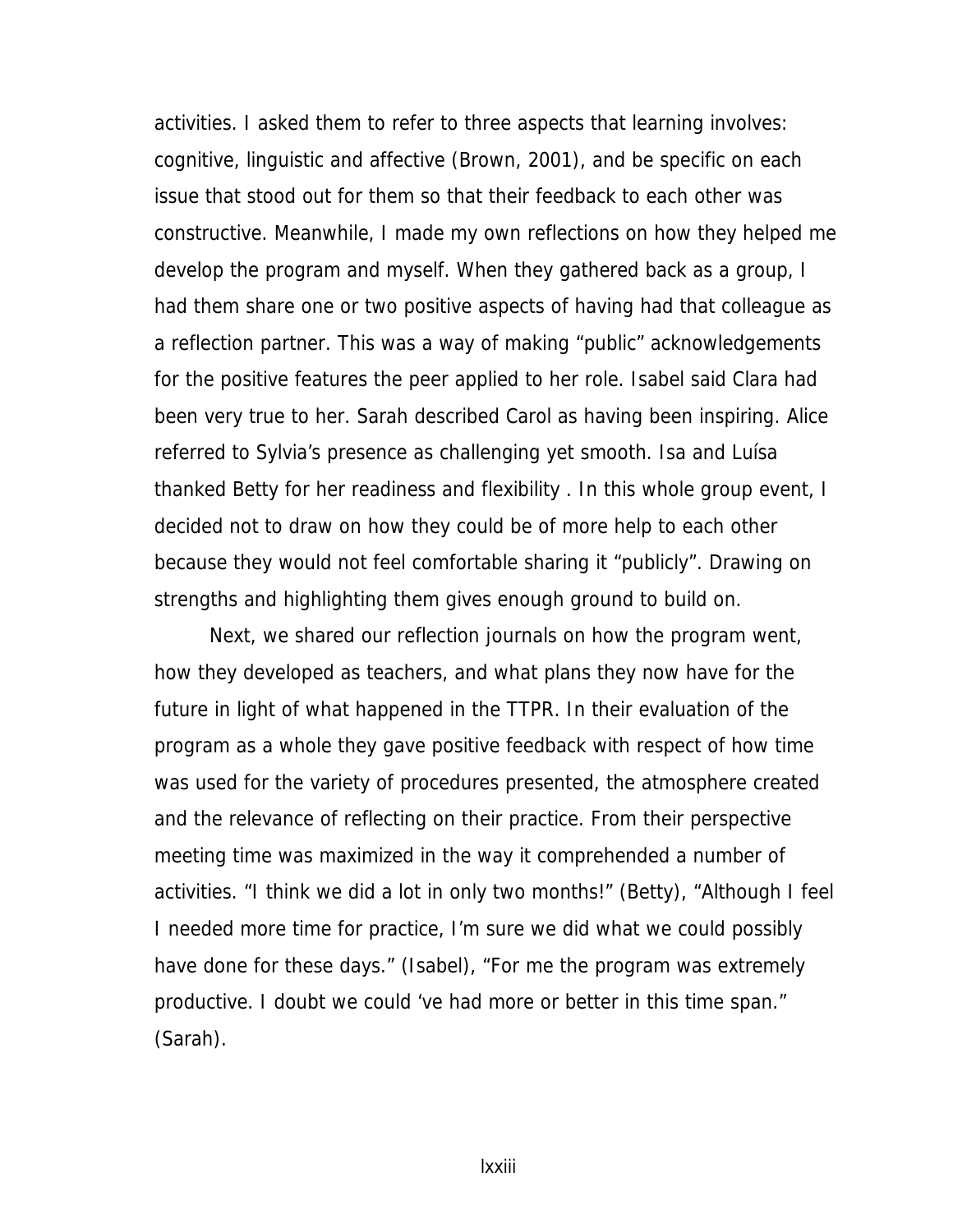They made the point of how fundamental it is to work on creating a positive atmosphere and building a community. As a matter of fact, they were unanimous to say it was a *sine-qua* non facet of the program, particularly because its lack affects an individual's affective side and prevents opening up. "I think I would have felt refrained to expose if I hadn't connected with you like we did in the activities in the beginning of the course." (Sylvia).

From their perspective, the highest point of the program was having shown them there is so much to be discovered about their teaching and that all the data they need is in what happens in their classes. They talked about the fact that for many of them before the TTPR they had no directions as to what to improve in their teaching and how to go about it. "I wanted to learn more about good teaching, but I didn't know where to start because I didn't even know what to look at.", remarked Alice. A contradictory feeling was also raised by Isabel:" It was a mix of anxiety and conflict brought about all the explorations and their branches of interpretation, and the satisfaction for having objectives in mind and every now and then come up with sensible observations on them."

Concerning plans for the future, one teacher said she was unsure about whether to pursue Reflective Teaching as a constant practice for she thinks it might add extra work load to her tight schedule, in spite of the fact that she saw a value in it. Three trainees demonstrated to be willing to adopt the reflective journal as a regular practice, but they were not sure about other tools. "It might take me some more time before I familiarize with recordings, for example. I still think they're time-consuming", said Luísa. The other five student teachers showed a firm intention to apply the different reflection tools for a more extended period of time in order to gain

lxxiv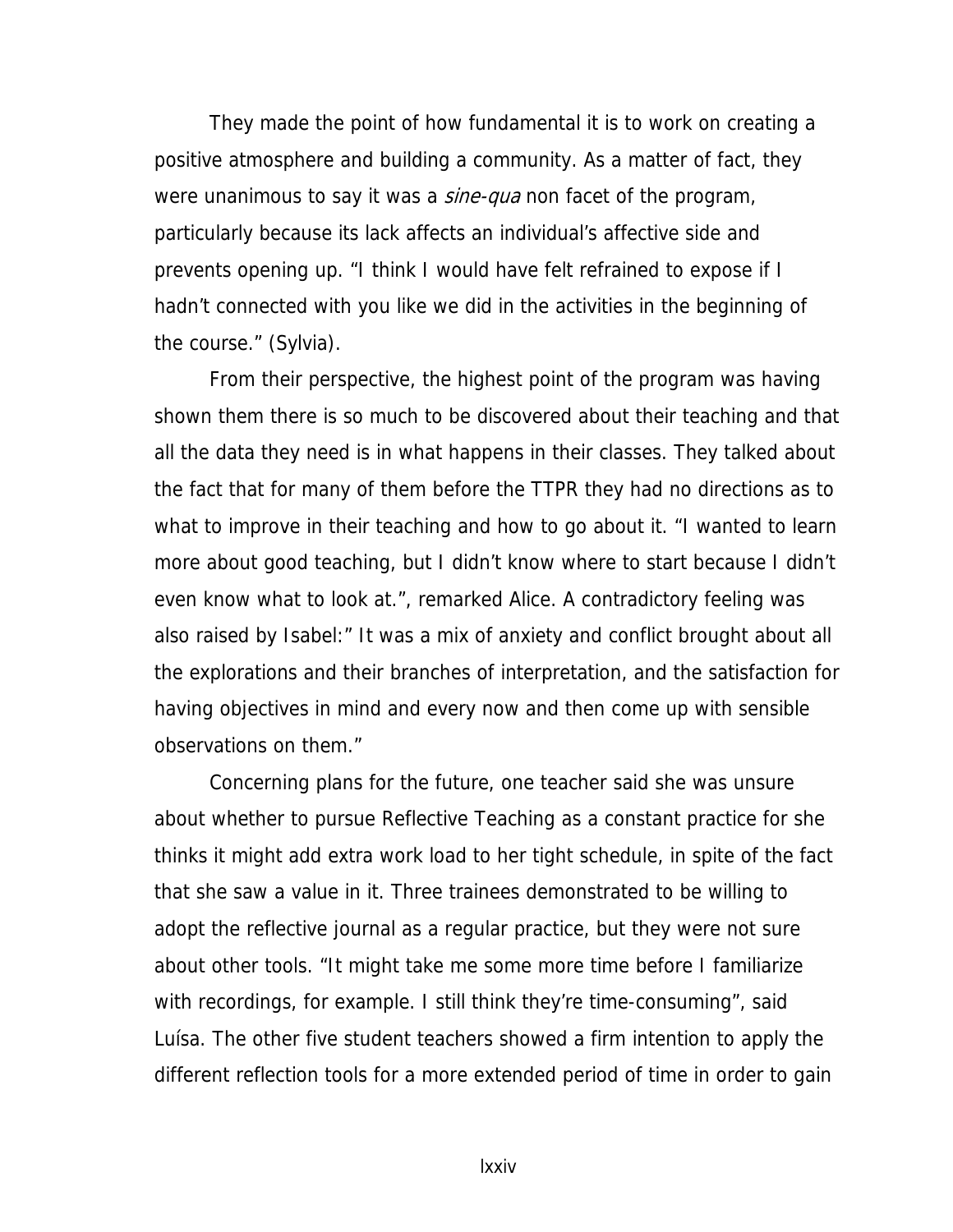experience in dealing with them and then decide which one(s) to stay with. One point they all agreed on was that now that they had been introduced to the practice of reflection they will surely be doing it even if it is inadvertently, as a result of an awareness button that was touched in the TTPR.

As a final activity, I invited teachers to work on the notes they had made in the beginning of the program concerning TEACHING , LEARNING and their ASSUMPTIONS. When planning this activity I wanted it to build a link with the beginning of the program - resembling the idea of the experiential learning cycle (see Kolb, 1984). Being so, besides alluding to the same topic, I decided to handle it the same way. Thus, I asked them to jot down their current views on the referred issues. Next, they got together with a peer and shared their insights by doing active listening (see Day 1 description). As soon as they were done with it, I allowed them a couple of minutes to reflect on how their beliefs changed or remained the same. The next step was sharing their findings with the whole group. They all reported aspects that were unchanged, but they focused mainly on assumptions they had felt challenged to redesign. These were points that made them feel they had achieved progress. Carol said her struggle had been "...compensated by the learning she got from it.", and that was the value she was taking with her. Isabel added that "...all the instability caused by the questioning in fact helped *oxygen old cells*, and made me have a refreshed view on old concepts."

To finalize the program, I expressed my gratitude for their willingness to participate in the TTPR and stay throughout the whole course. I also congratulated them on their openenness to share a huge piece of themselves.

lxxv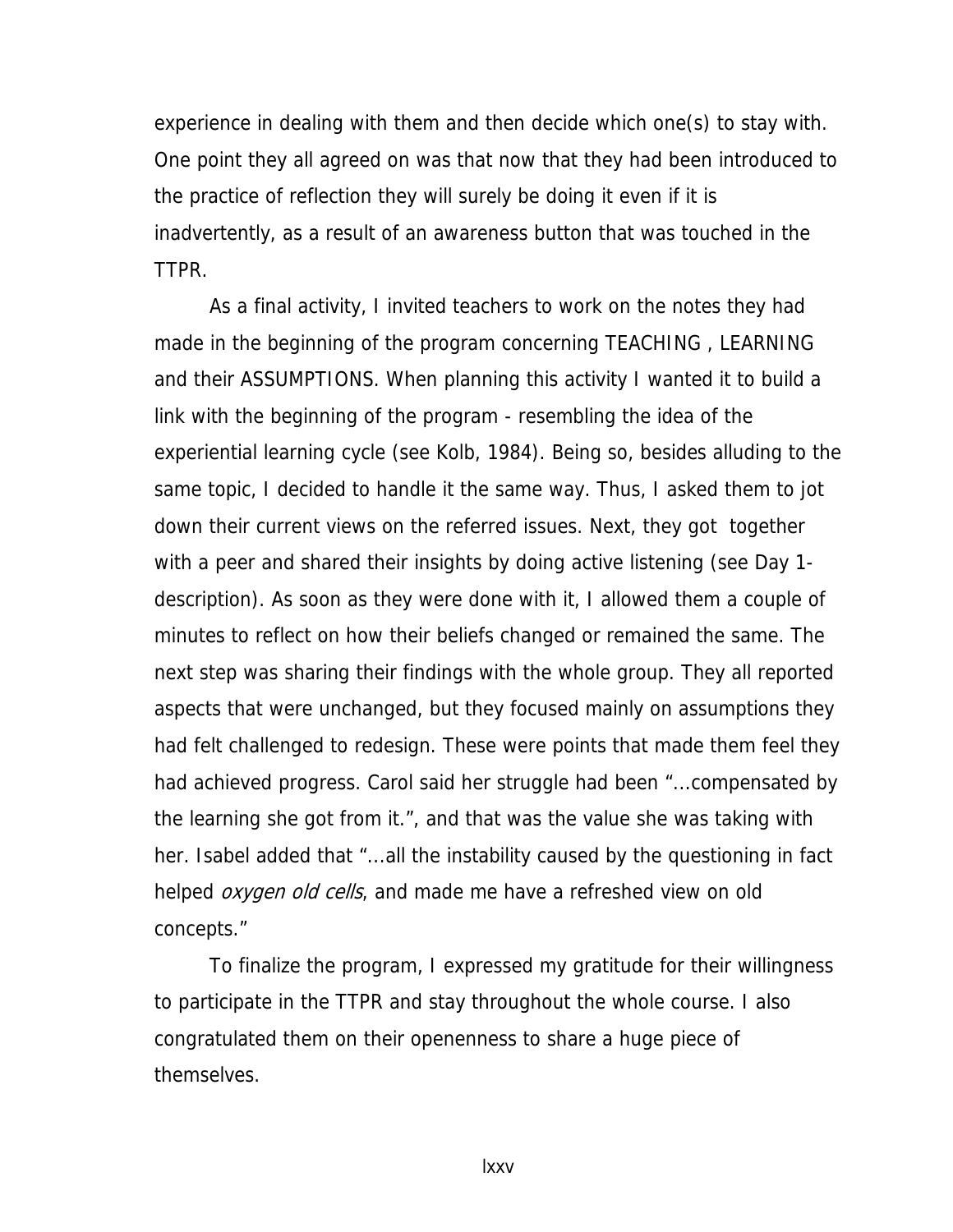Analysis. The last day of meetings was purposefully designed to promote a return to the first day and reflect on how issues evolved. On the side of the trainee I found it relevant to evaluate how they developed their teaching and themselves as teachers, and which of the observation tools presented in the TTPR can be of use to them in the future. As for me, I needed to assemble the pieces I had chosen to design this program and have an assessment on how efficient they were to promote reflection. Generally speaking, the agenda matched what trainees and I expected to have achieved. My goals of introducing teachers to reflection and its tools were fulfilled and the way the program developed allowed me to revisit my notions of reflective teaching, become more experienced with its practice, and observe what procedures can or should be changed for future teacher development programs.

Alternatives. There are always alternative ways to approach matters. For this closure of the TTPR I might suggest that student teachers write a reflection letter to a fellow trainee, which she will reply later on. This task not only makes them practice reflection and share with peers, but also has a future in that it requires a response, and thus the cycle is formed again. Another possibility is to have fellow trainees write a dialogue in pairs, reacting to each other's journals.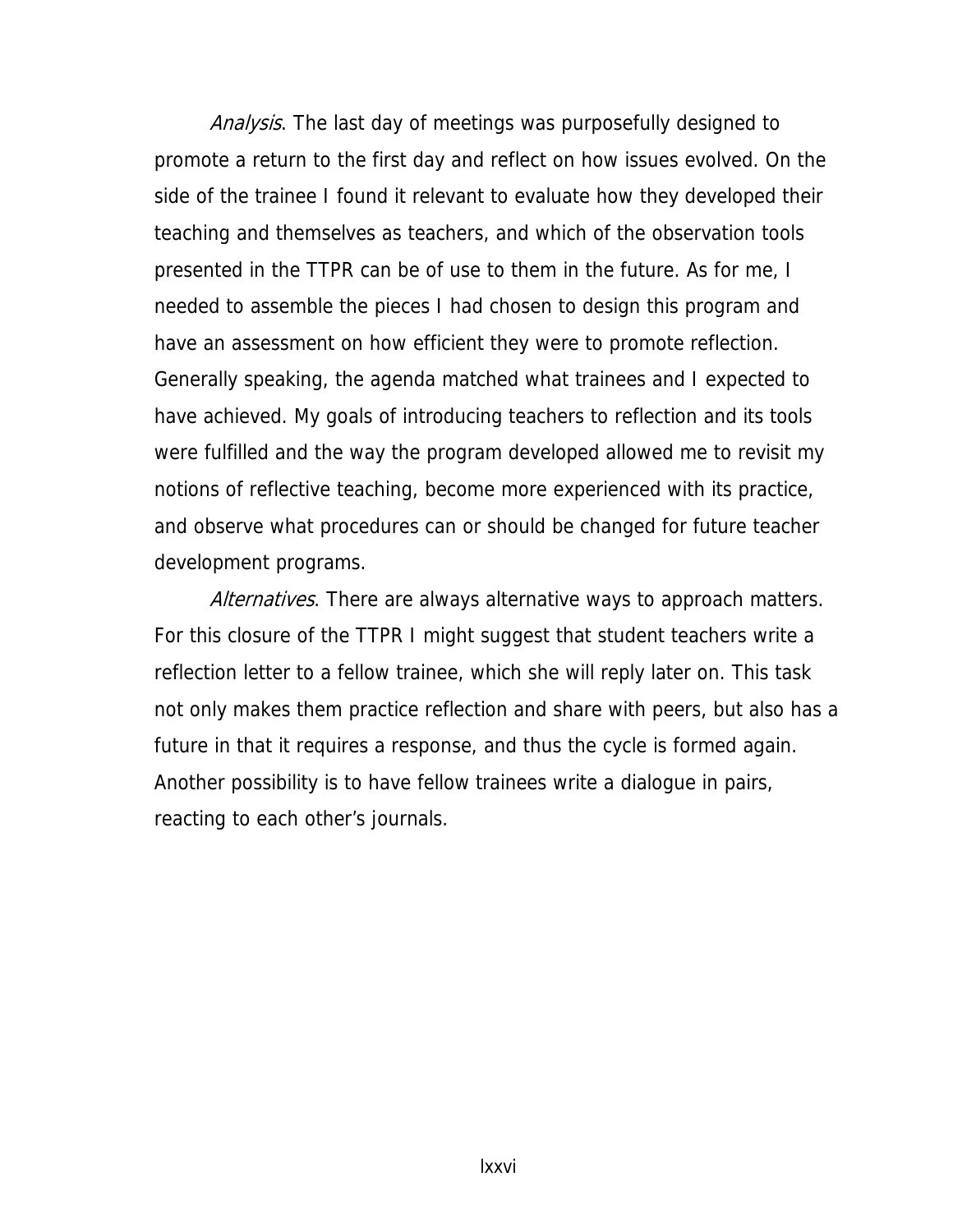## CHAPTER 5 **CONCLUSION**

Having gone through all the steps in organizing this Teacher Training Program on Reflection – bibliographical research, selecting what to include, deciding how to go about activities, dealing with functional issues -, holding the group meetings and the individual check-in section, my conclusions concern mainly two aspects: that of an evaluation of the program, and a macroscopic view of what the reflective practice entails.

Reflecting on my own teaching has been the most challenging and yet rewarding way for me to grow as a teacher, and it was likewise for my trainees in this program. The challenges inherent in reflection spring from an inner fight generated by questioning long-held beliefs and principles, a reluctance to face who you are and what you actually do, investigating one's own effectiveness as a professional, an awareness that will certainly call for action, and all these aspects remove one out of his or her comfort zone. Another difficulty is that the fear to unveil oneself and the world around might impede a genuine willingness to do it for it encompasses other issues, too. It requires a great deal of detachment to move up from a teaching plateau to a crescent development, it takes time to make the transition, and the agent in charge does not feel competent at what he or she is doing. The struggle against one's own previous training which is traditionally set to occupy space, not to open it, and now learn to appreciate questions rather than their answers also poses an extra challenge to the reflective pattern of teaching.

Once the challenges I mentioned above are somehow dealt with, or at least minimized, the reflection practitioners face their most significant barrier. It is really difficult to think reflectively, to get any level of analysis. Most teachers often focus on "I did this wrong." or "Students did that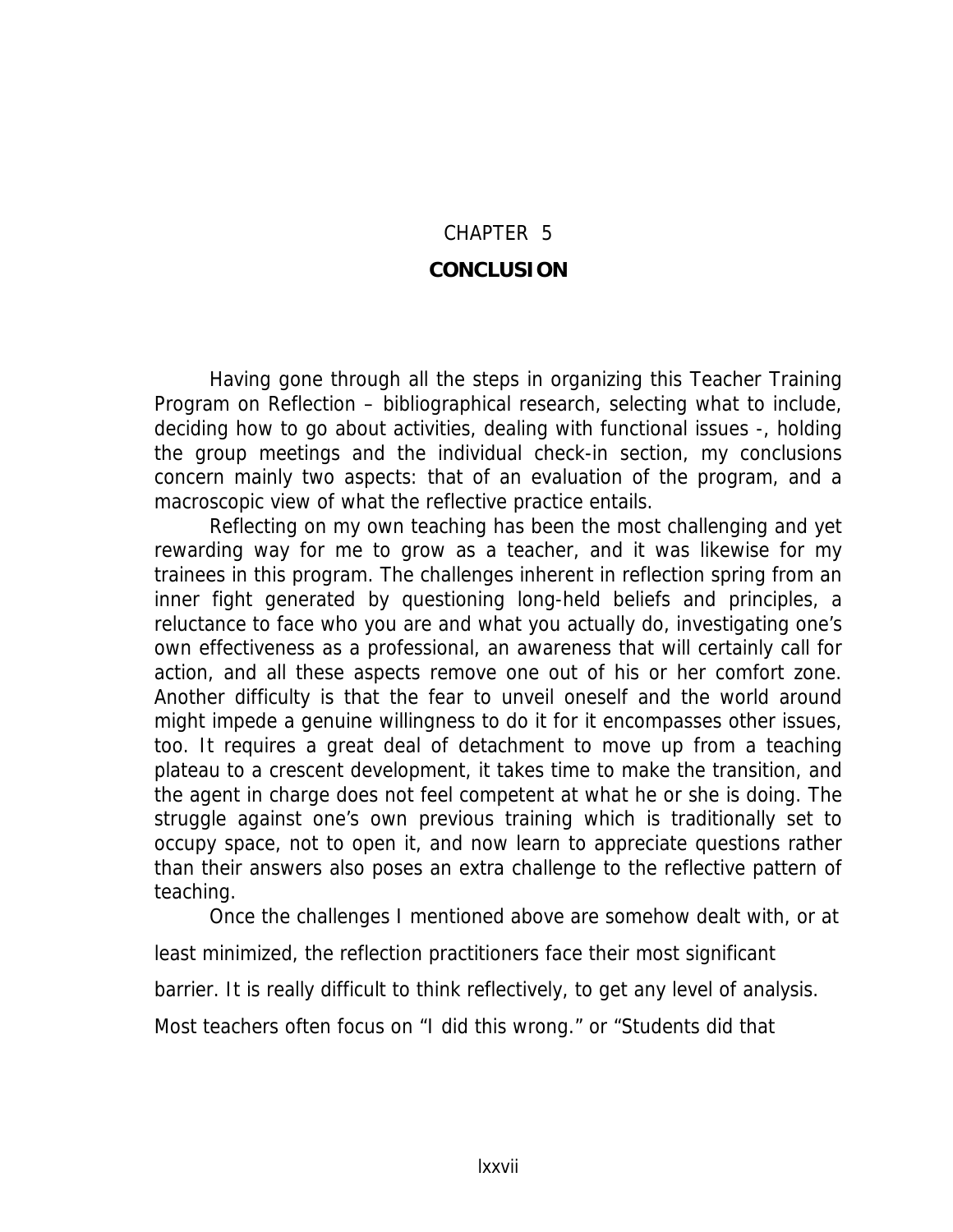wrong.", whereas the ultimate goal is to reach "That didn't go well. I wonder why."

Initially, only superficial, safe descriptions are produced. As the process progresses, one must look for deeper observations. Ideally, the teacher will mature her reflective practice and attain a level of reflection in which she is able to understand what is happening for the students linguistically, cognitively, and affectively. This understanding will inform the teacher what action to take next.

Rewards compensate qualitatively for the debate produced by the process of reflection. It is the way that leads to a growing awareness, the only educable thing (Gattegno, p.8). It makes one move from a shallow to a deeper understanding of what happens, the sources of these events, and what they lead to. It is similar to the study of history, in which one describes the present, understands it as a product of the past and a determining factor for the future. Through this awareness the teacher can evolve from being merely a language teacher to being a critical pedagogue, an agent for change.

A teacher's way of teaching is as unique as her fingerprint, and teaching reflectively will enable her to be more confident in choosing her own ways.

Once I heard from a friend of mine that the most significant learnings occurr in two situations: love or pain. Her words somehow shocked me or originated a feeling of repulsion for pain. Why should learning be linked to pain? As I grew more mature, life taught me that she was right. The process one goes through when suffering is so intense that the marks left are likely to be remembered as a lesson learnt. That makes pain as remarkable as love. I see this life lesson very closely related to reflecting on one's own

lxxviii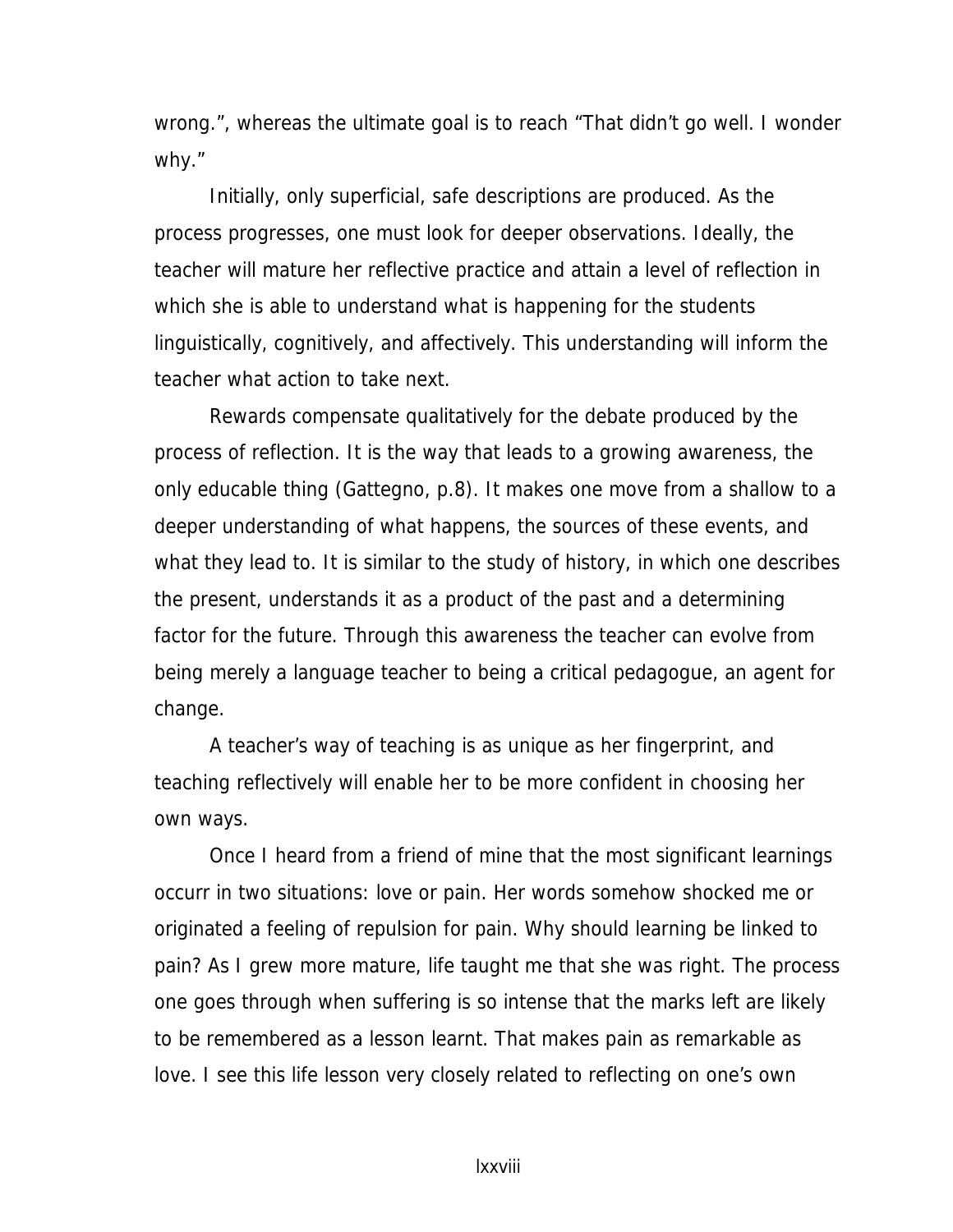teaching. In my opinion, the reflective practice comprises both of them. Teachers who are willing to undertake the task genuinelly care for their teaching and its impact on students because they *love* what they do. The *pain* results from the individual responsibility for their own learning, and especially the feeling of vulnerability as one's wholeness is unveiled. This strain is welcome when teachers realize that it will be the generator of grounded, sound changes in their teaching. As a matter of fact, it is common sense that it takes a long, dark night until the sun shines brightly, and you, having surrendered to what the darkness offers you, will be reenergized to enjoy the light of the day to its most. To say the least, it is worthwhile.

With respect of the Teacher Training Program on Reflection, I was able to derive significant learnings that concern the trainees, the process they were involved in, and how my plan helped me achieve my objectives.

The trainees must have certain qualities that will make reflection possible. First, effective learning takes place when trainer and trainees tap into existing knowledge and experience. Thus, trainees ideally have had some previous experience in teaching and have taken a teacher training course that made them acquainted with the teaching basics. Second, they must be willing to move from their teaching-by-recipe comfort zone to a self-critical and self-directed approach. This requires a great deal of detachment and can only be achieved if one is intrinsically motivated. Specifically in this program, I observed trainees reached different levels of abstraction as a result of how they differ in the aspects I raised above. Additionally, the level of engagement one reaches along the course makes a determining difference in where one gets in the end.

lxxix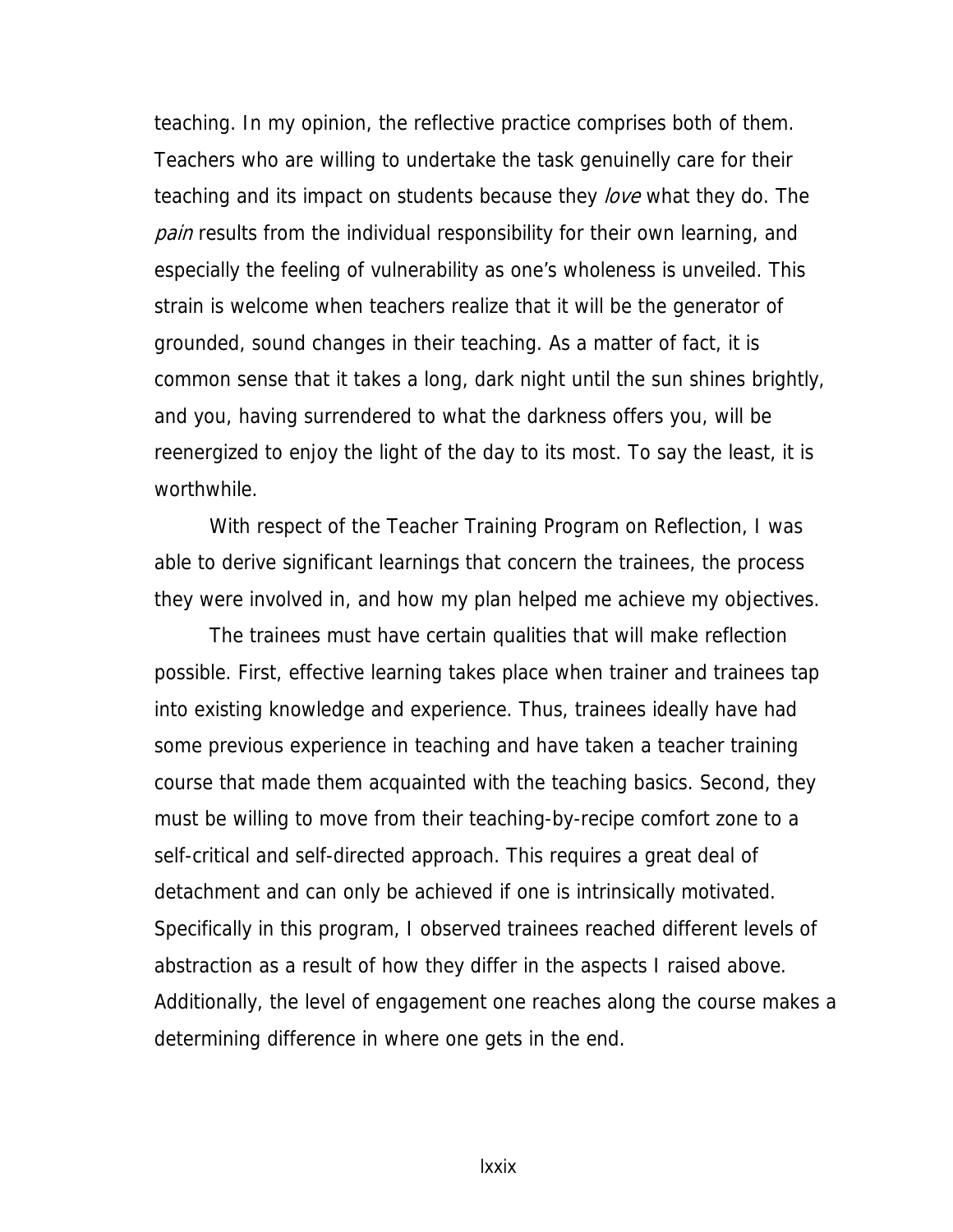The process in initiating student teachers into reflection as a means for their development can be facilitated or hindered by the kind of atmosphere that is created, the consistency with which the practice of reflection and its principles are exercised, and observing how one is progressing. Building a community that values the knowledge, skills, needs, learning styles, personalities and interests each member of the group brings to the program is key to the success of such an endeavor.

Recent studies, this program, and my own experience likewise have shown that merely observing a class, journalling, viewing or listening to an audio or video excerpt of a class does not guarantee improvement in teachers' understanding of their own teaching. It is necessary to establish a systematic and objective way to explore the data collected. To this end, teachers need to not only know what they are looking for, but also keep an open mind for new discoveries. Besides, teachers must be aware that it only works satisfactorily if adopted as a continuous process. In this aspect the Teacher Training Program on Reflection provided enough opportunities for trainees to keep their objectives in mind and still make room for other alternatives along the way.

It is common sense that the process that involves becoming a reflective practitioner takes time, discipline and practice. As for this program, I conclude it is an efficient plan to follow due to its feasibility. Although not complete, it still is a practical, objective, graded, and comprehensive mode to present teachers with the practice of reflection and its tools as an avenue for their development, "For the critic [thinker], the important thing is the continuing transformation of reality,..." (Freire, p. 73). Once perfection is unattainable, I am satisfied with the steady improvement I could observe in

lxxx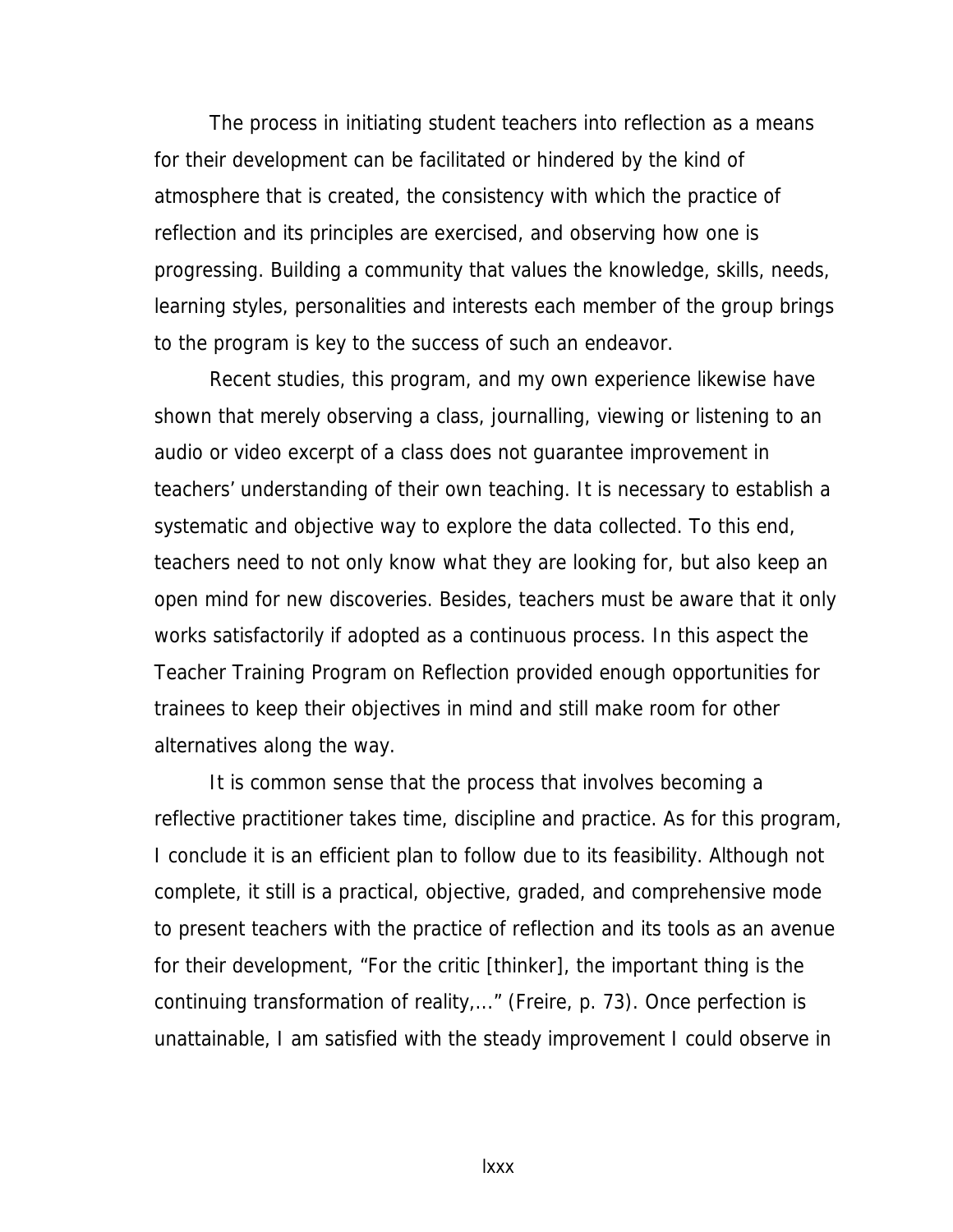the teachers who participated in the Teacher Training Program on Reflection and myself as their instructor.

Reflecting on one's own teaching is not difficult as I initially thought. It is indeed *extremely* difficult. The avenues that lead to genuine learning from it are like pathways in the desert – they cannot be seen from the surface. Nevertheless, if we remain focused and in tune with what is in the deeper layers of the sand, we will find a water vein that will take us to an oasis.

"The secret of happiness is making sure you do all you can to get what you want. And afterwards, you keep wanting what you got. No matter what happens along this way, don't ever lose your tenderness."

(I heard this from a friend)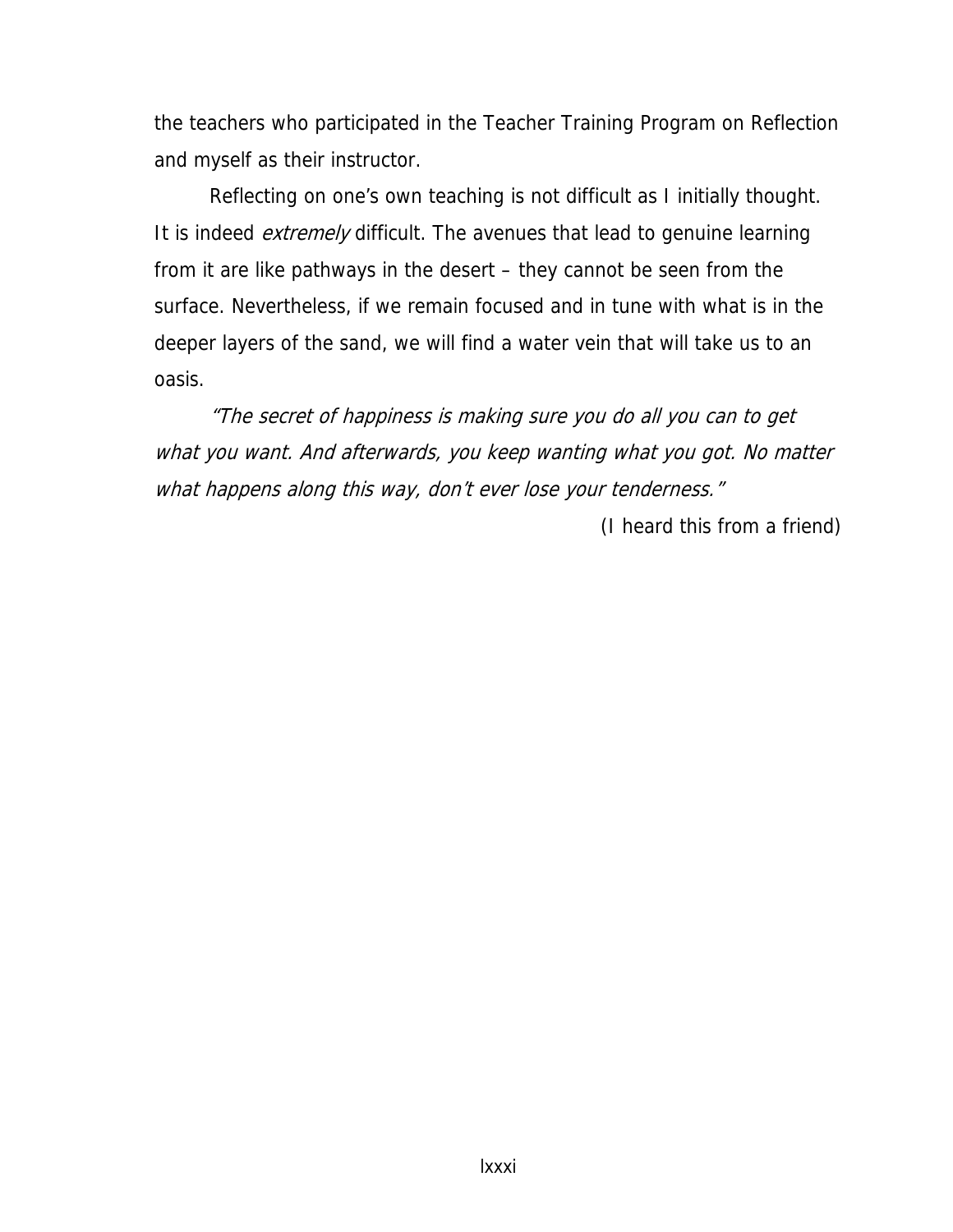APPENDIX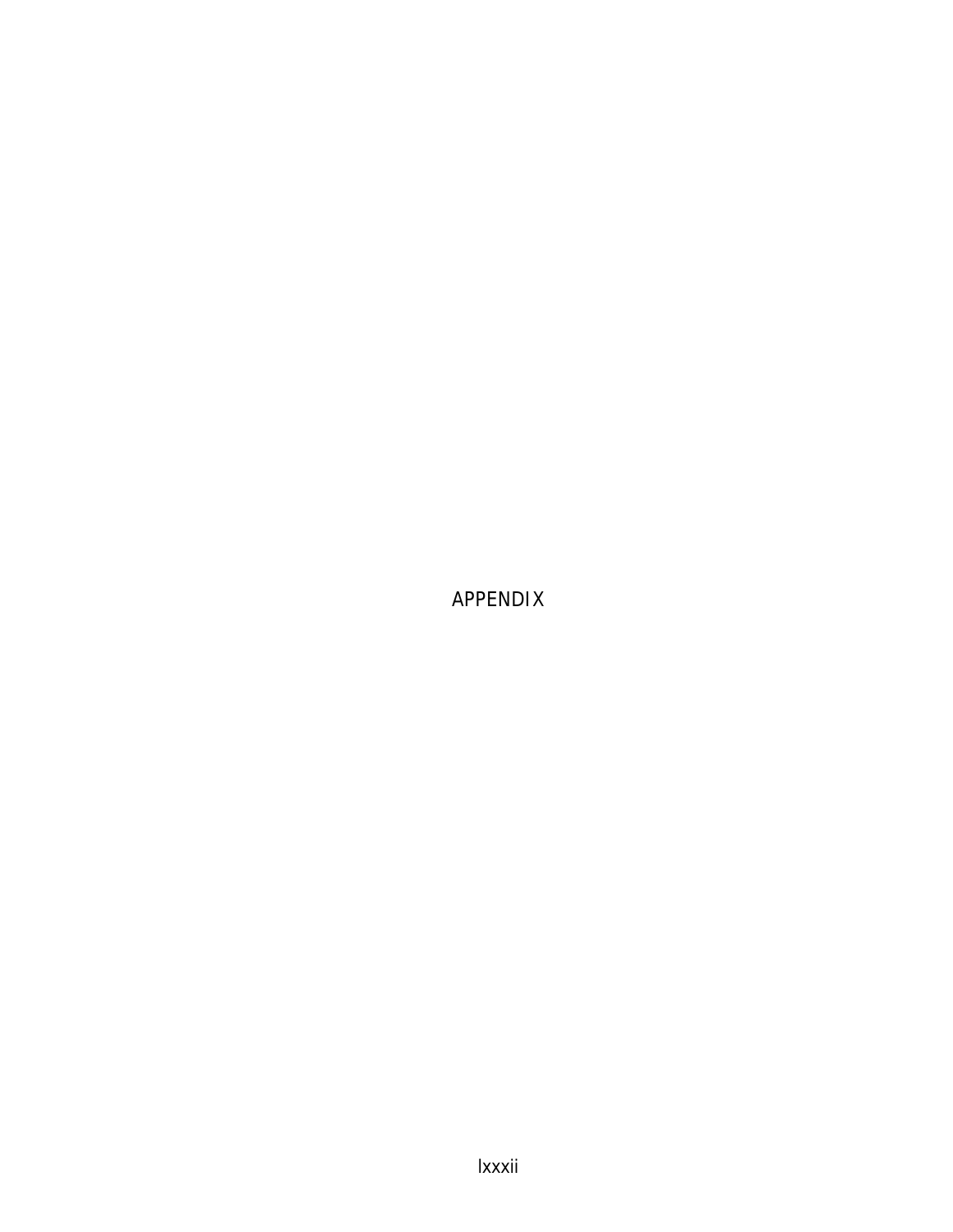#### Homework Assignment for Day One

CCBEU - October 1998 AN INTRODUCTION TO REFLECTIVE TEACHING INSTRUCTOR: Niura Regiane Henke Assignment due October 9

- 1. Freewrite into TEACHING for 5 minutes. You may put your thoughts, feelings, raise questions, describe a positive experience you've had and what helped you, describe a negative experience and think of what was a hindrance... in short, whatever comes to mind. This is a non-stop writing activity. Don't allow your hand to stop within these 5 minutes.
- 2. Do the same as above for LEARNING. Try to list everything you can think of which is related to learning. You can describe an experience you had as a learner, which conditions favored/hindered it.
- 3. Write about your TEACHING/LEARNING ASSUMPTIONS for 20 minutes. Here I suggest that you take the time to think about what your beliefs are with respect to:
	- The four skills
	- Motivation
	- Atmosphere
	- Fluency vs. Accuracy
	- The teacher must...
	- The student must...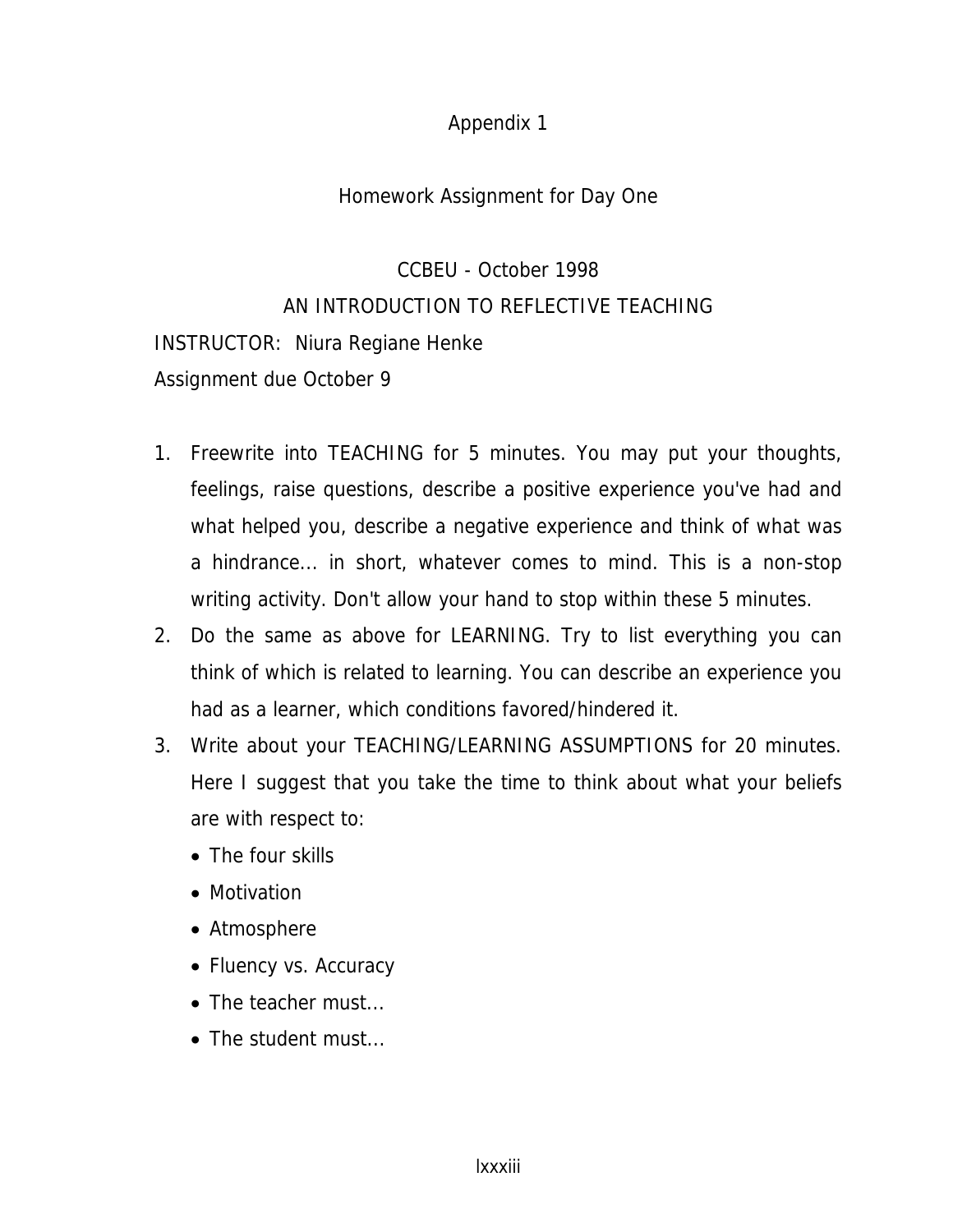4. Write what you think reflective teaching is all about. At least 5 minutes.

Have fun! Enjoy the weekend!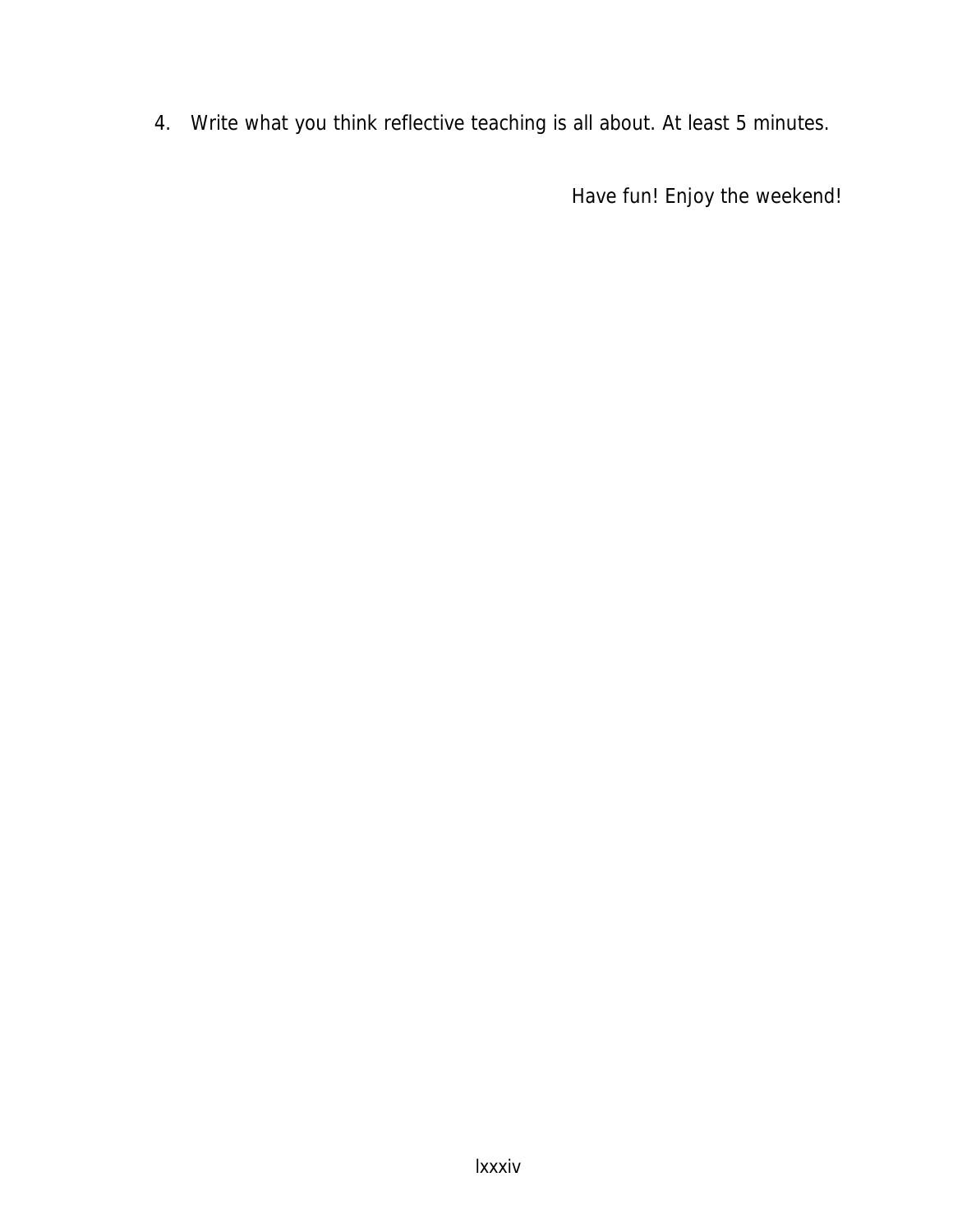## AN INTRODUCTION TO REFLECTIVE TEACHING

The Program Fundamentals

# "Men live in a community in virtue of the things which they have in common; and communication is the way in which they come to possess things in common". John Dewey (1916) – Democracy and Education

GOALS:

The goal of this teacher development course entitled AND INTRODUCTION TO REFLECTIVE TEACHING is to help teachers move from a mechanical, technical top-down approach to teaching to the first steps of teaching reflectively. Teachers will be presented with useful tools and a variety of techniques to structure reflection. Such teachers:

- have the necessary pedagogical skills to implement their approaches;
- have good knowledge of the language to be taught;
- have knowledge of how people learn;
- have the necessary interpersonal skills to teach effectively;
- have the will to continue to grow professionally;
- behave responsibly as professionals and as members of this teaching community;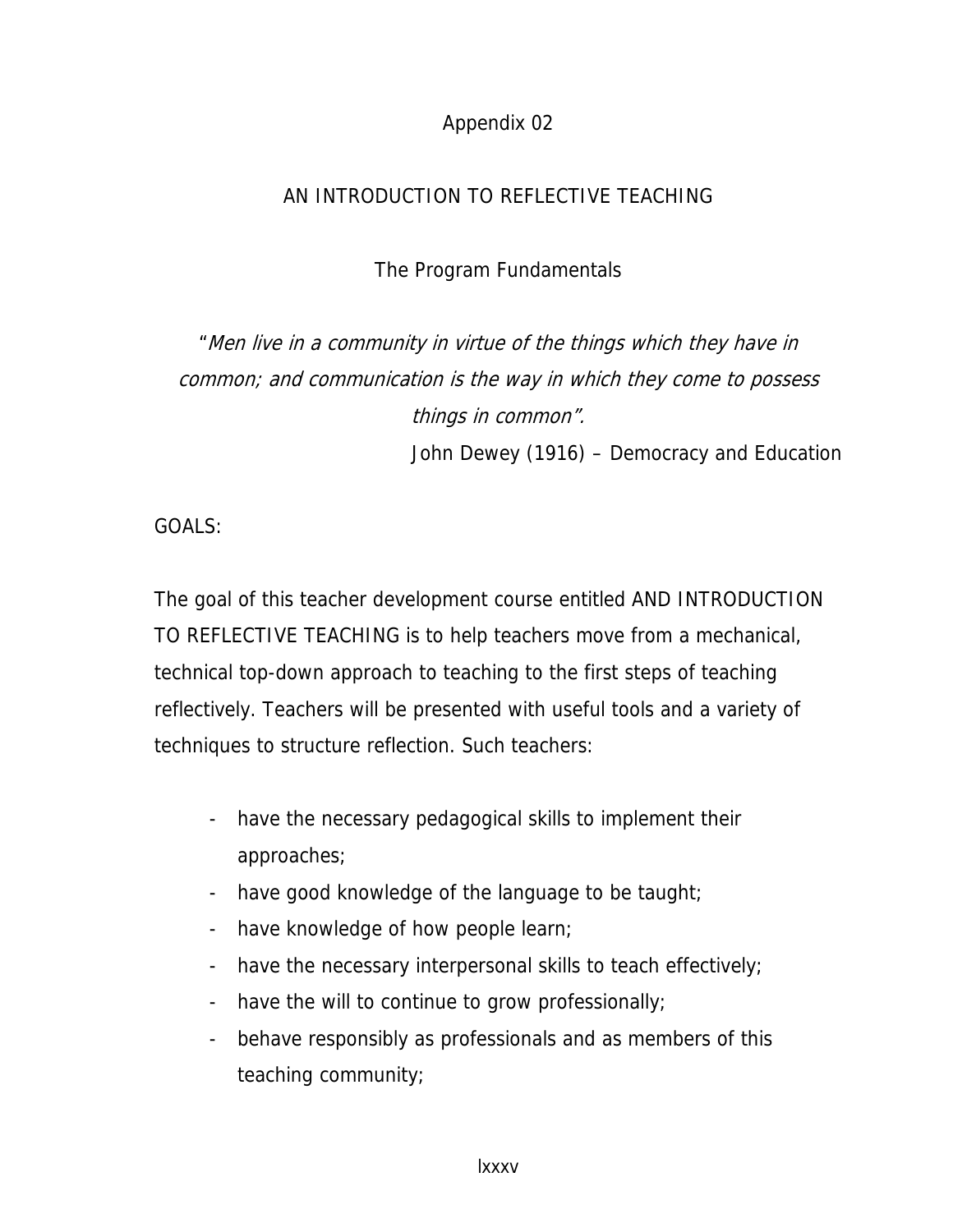- are genuinely interested in becoming more aware of what is going on in their classes at a linguistic, cognitive, and emotional levels;
- are open to change;
- must be available and committed to meeting as a group at the appointed time for 8 weeks in a row.

ASSUMPTIONS UNDERLYING THE PROGRAM:

- Each learner has a unique contribution to make to the group, and for this reason he or she must be respected and valued.
- Learning in a group requires that each individual take responsibility for his or her effect on others.
- Learning is change. As such, individuals must be willing to investigate their own assumptions, course of action, efficiency as professionals and patterns of thought.
- Learning is favored:
	- o in an atmosphere of trust and respect;
	- o when learners take responsibility for their learning;
	- o when it is based on concrete experience;
	- o when learners are genuinely invested in the subject matter.
- Much of what happens in the classroom is unknown to the teacher. Teachers very frequently are not tuned in what the students are doing. Rather, they are invested in following the curriculum and covering their lesson plan for the day. Jack Millet writes, "Their awareness of students is somewhat on the periphery rather than at the center of their teaching". (The Tesol Matters, October/November, 1997, p. 20). As teachers develop their ability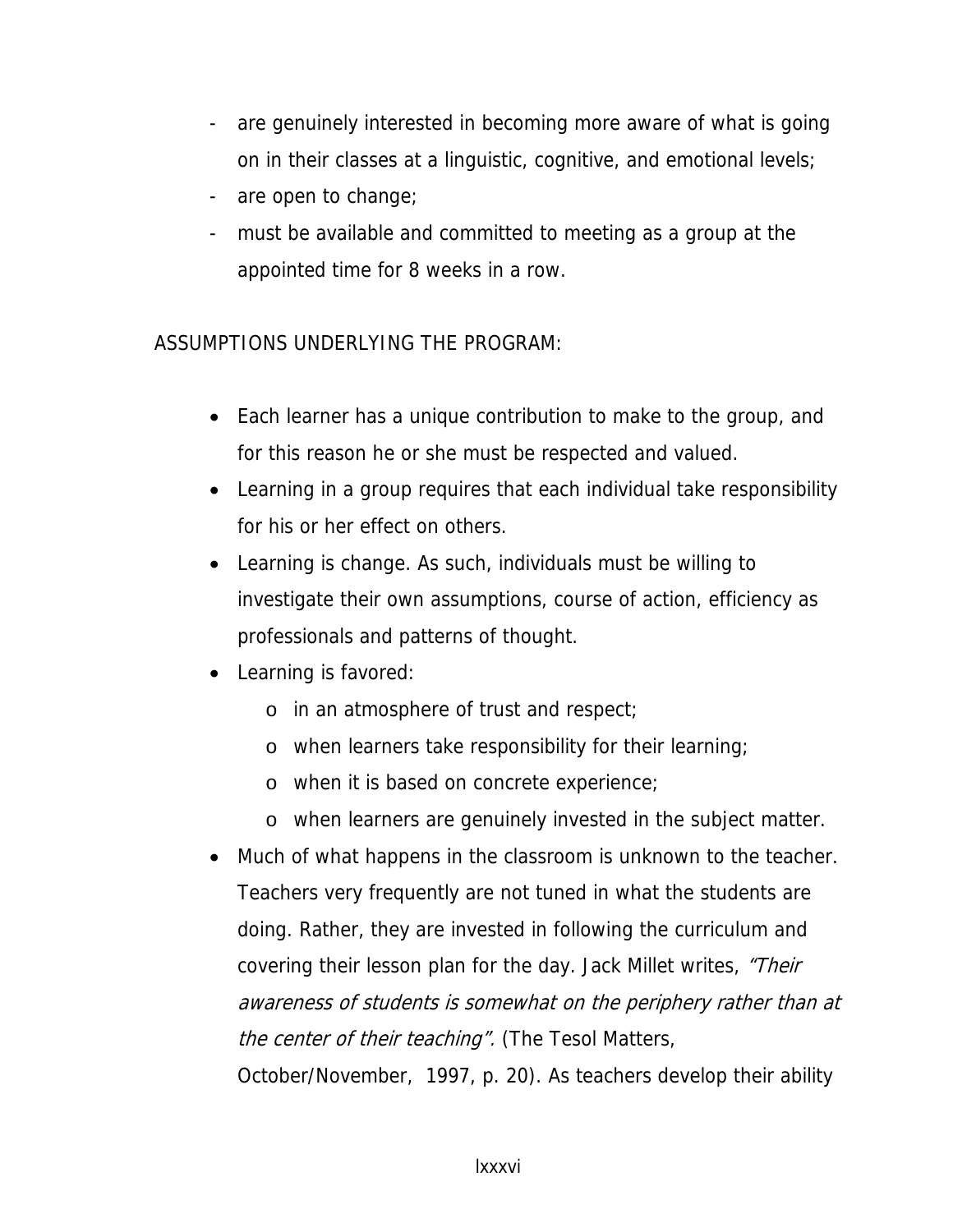to stay with their students and what is happening right here, right now, they become more fully present, and thus more aware of what is going on.

- Experience is not enough in becoming competent and effective as a language teacher. *"Experience is the starting point for teacher* development, but in order for experience to play a productive rule, it is necessary to examine such experience systematically". (Jack Richards, in Reflective Teaching in Second Language Classrooms).
- If not the teacher, who? Nobody else is better equipped than the teacher to inquire about herself, her teaching and her students. She is the one who knows toe soil better than anyone else, has chosen the seeds, has decide when and how to plant them. She knows what kind of follow-up procedures are important for a healthy growing. Outside voices can undoubtedly enrich, enlighten, and help sustain the reflective experience, but they cannot do it FOR the teacher, or give her THE answer.
- Reflecting is a never-ending process. First, because the more teacher do it the better they get at it. Consequently, the more they find out, and the more they want to do it. Second, there are no two situations exactly alike. Like every human being, every situation is unique and as such it takes specific interpretations. Despite the fact that practice with reflection facilitates interpretations and helps one move faster to reflective action, it does not provide ready made solutions to similar puzzles. Last, there is no much to be uncovered even behind the most ordinary situation that trying to get a handle of every aspect involved at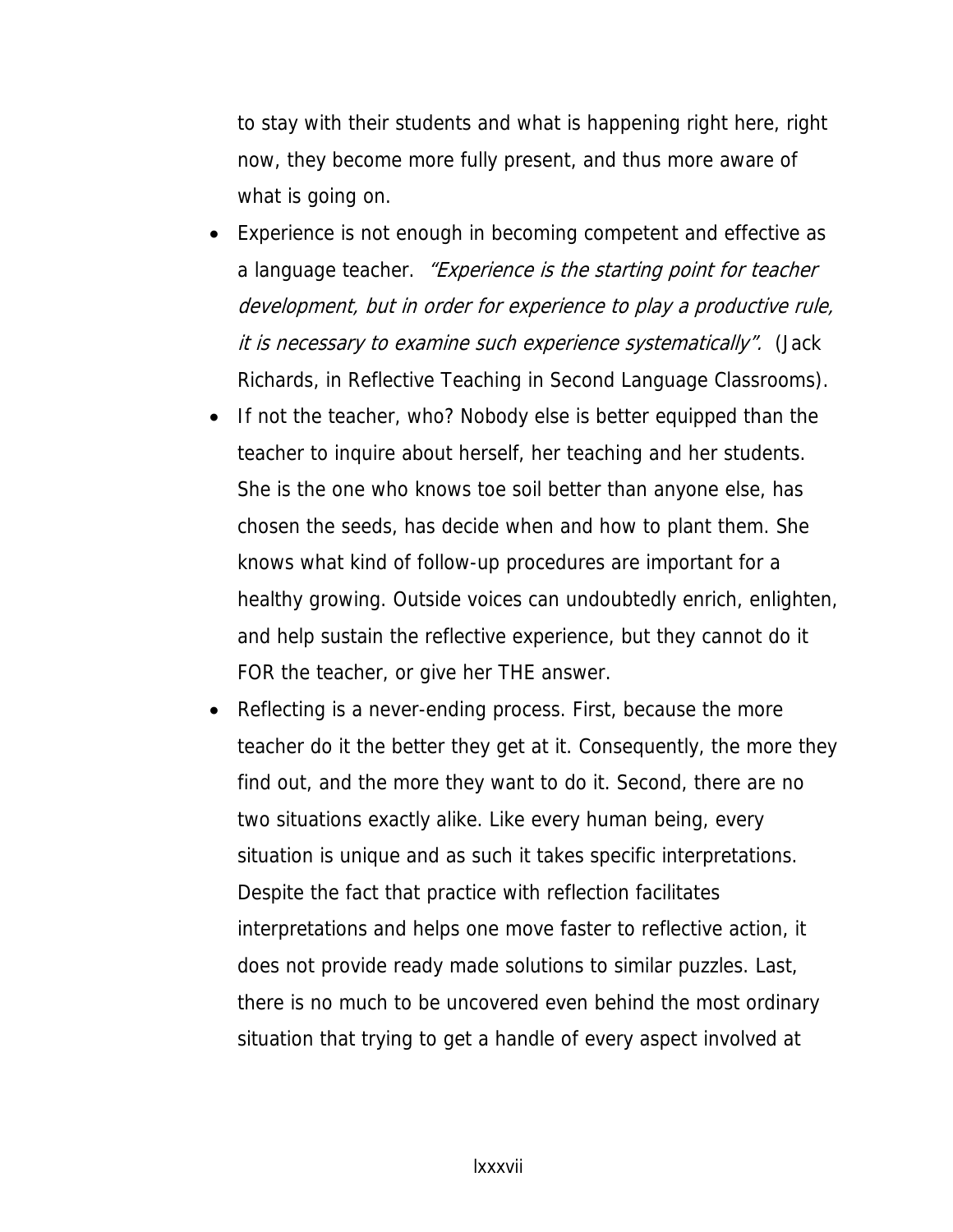once can be too demanding and lose meaning, specially in the case of a novice practitioner.

• "Exploration leads to further exploration, discovery to still further discovery". (Odell, 1987).

GUIDELINESS FOR GETTING THE MOST OUT OF THE PROGRAM:

Forecasting that some initially obvious behavior may get blurred as the program develops, I find it useful to remind you of a few engagement tips that you need to draw upon.

- Develop a non-judgmental mind.
- Develop an acceptance of human differences and make them work FOR and not against you or the group.
- Develop an openness to share feelings, thoughts, experience and expertise.
- Develop an ability to express yourself in a timely manner.
- Develop an ability to monitor your own behavior and is impact on others.
- □ Accept the importance of learning form others.
- □ Prepare to give and receive positive criticism.
- Be committed to yourself and the group.
- Listen from the heart, speak from the heart.
- Be punctual.
- Be disciplined with respect to doing all tasks, meeting deadlines, and attending all meetings.
- **Contribute with your best.**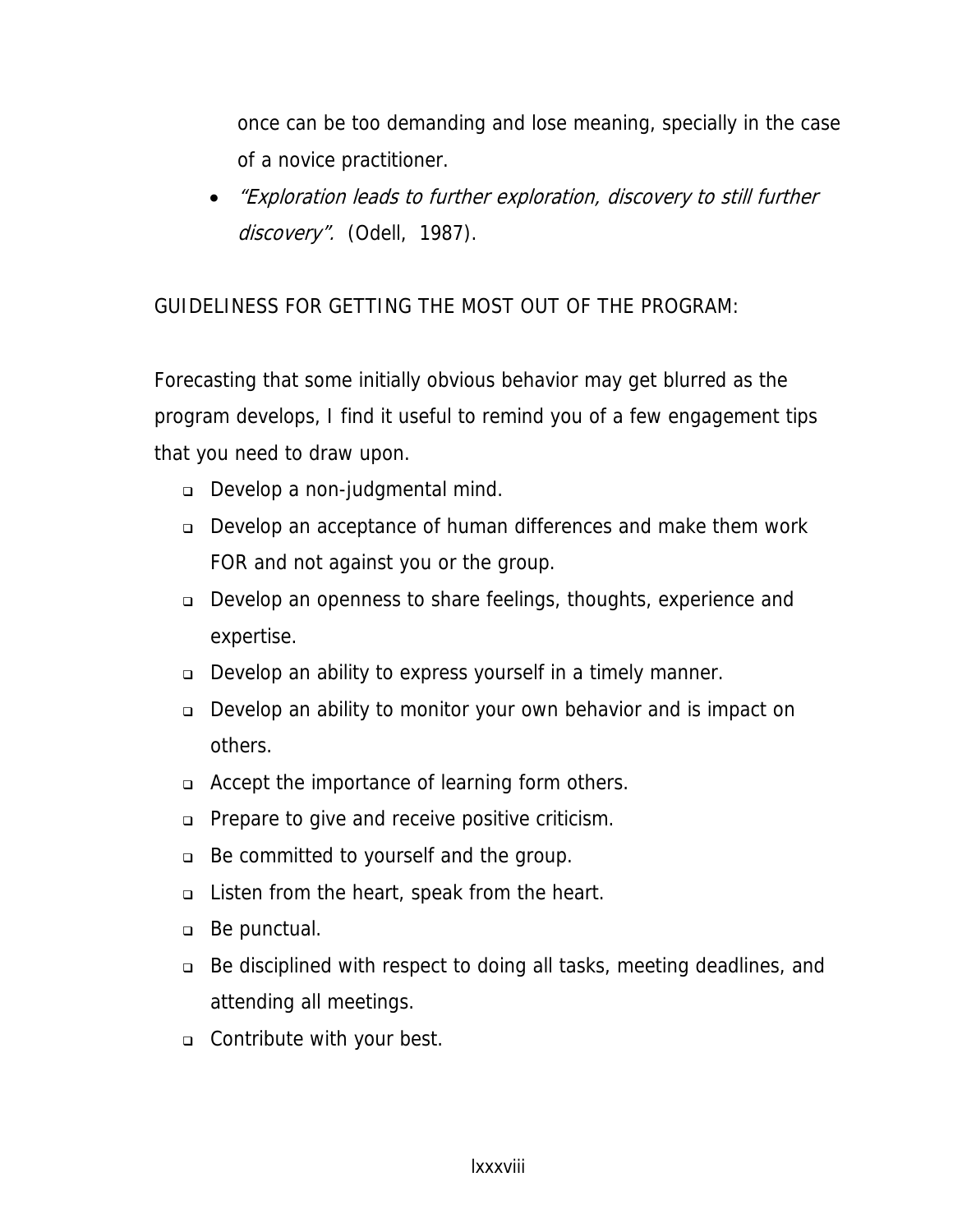Contribute to building an environment that favors genuine communication.

REQUIRED TET: Reflective Teaching: An Introduction, by Zeichner and Liston.

"…, not only does social life demand teaching and learning for its own permanence, but the very process of living together educates. It enlarges and enlightens experience; it stimulates and enriches imagination; it creates responsibility for accuracy and vividness of statement and thought".

John Dewey (1916) – Democracy and Education.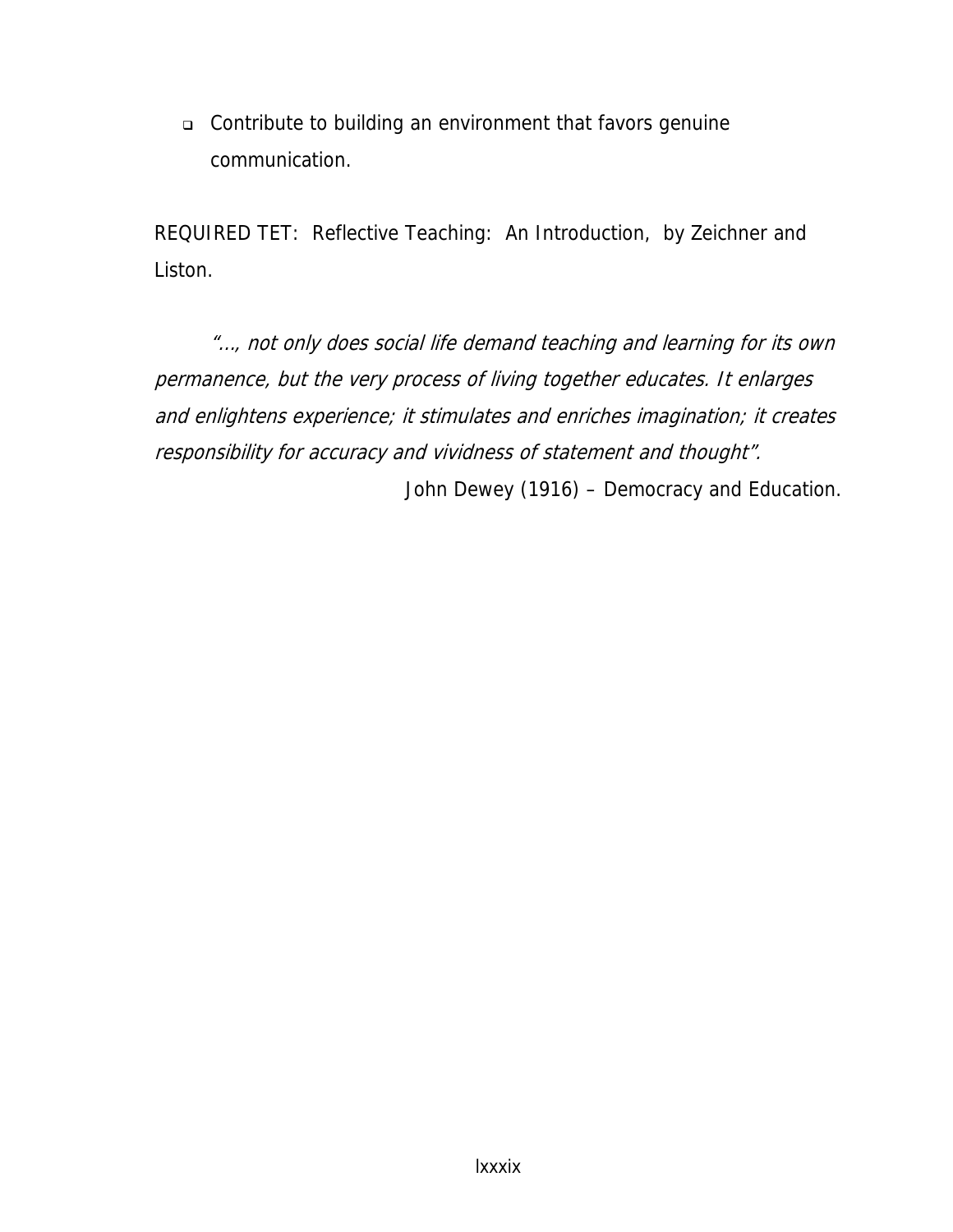## Support Group Rules

1. Agree upon when to meet.

Day and time of meetings must be appropriate to all members, but make sure you meet at least once a week for these two months.

2. Try to meet outside of your school.

Stepping aside from your working context can enhance new perspectives on the awareness you are looking for.

3. Develop attitudes of respect, equality, and support.

Keep it in mind that only in communities where people are physically, emotionally, and intelectually respected can growth occurr. Acknowledging each member as equally capable of contributing to one another's development is crux to profiting the most from the experience. Remember you are not alone, and will not leave anyone alone.

4. Keep a teaching journal with your reflections.

Store your notes in a teaching journal right after the teaching itself. Share your observations, learnings, and questions with your reflection partner(s) in your meetings. BE DISCIPLINED!

5. Set up support rules.

Agree on ground rules to ensure fairness to all parties involved, such as:

• What will you do if: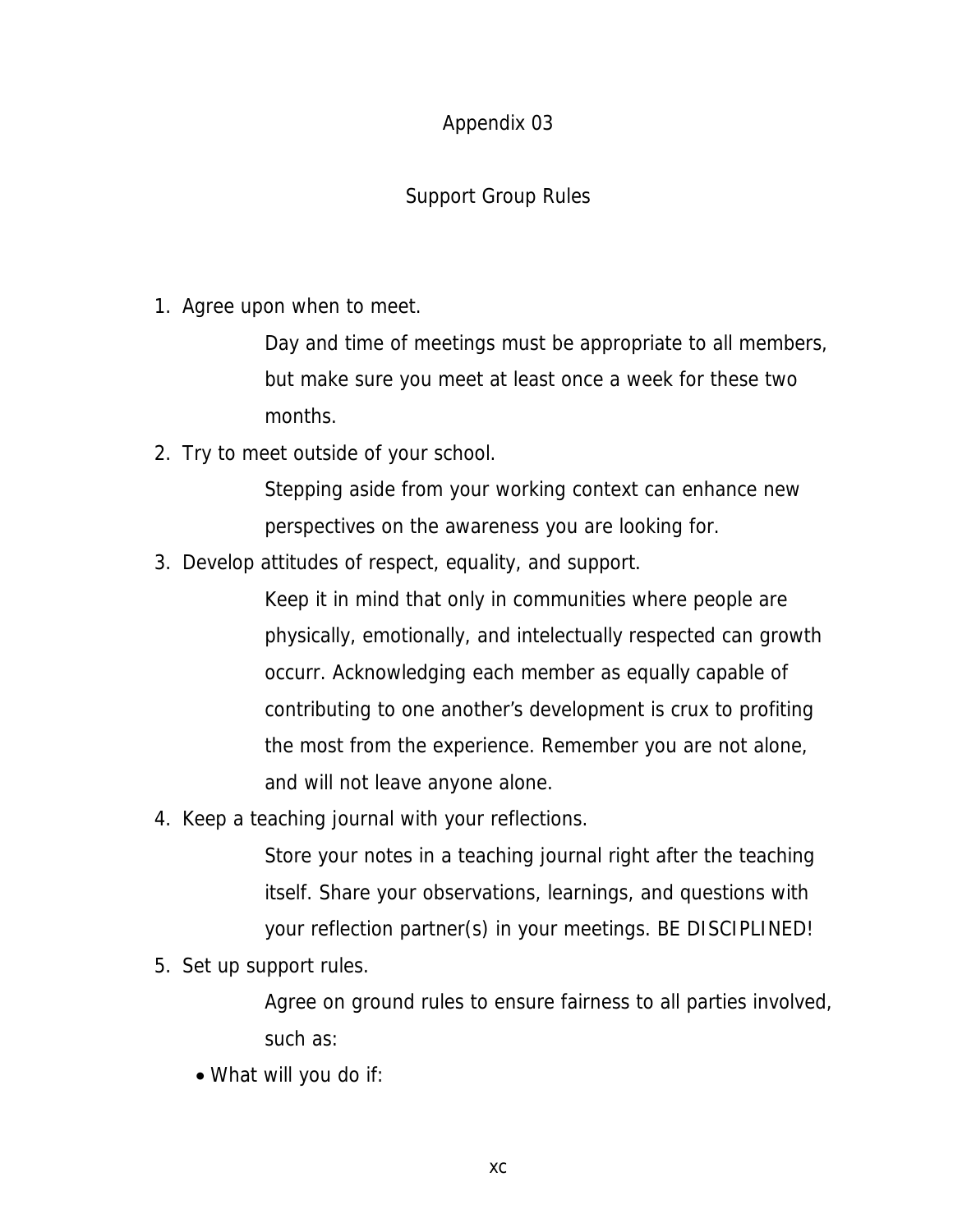- someone does not complete a task?
- talks and proposed topics diverge?
- someone is not punctual?
- someone does not come to a meeting?
- 6. Honor confidenciality.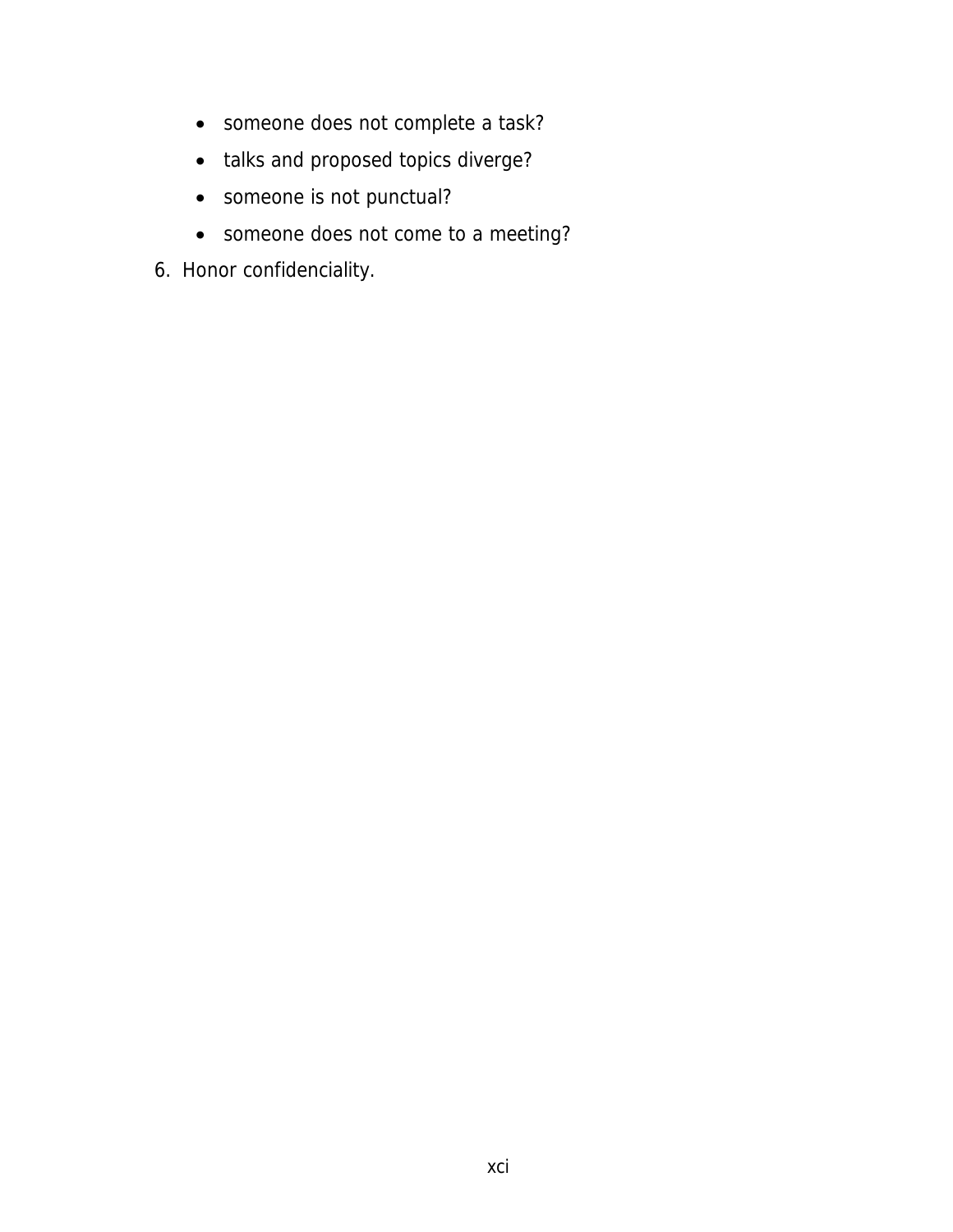Appendix 4

Experiential Learning Cycle

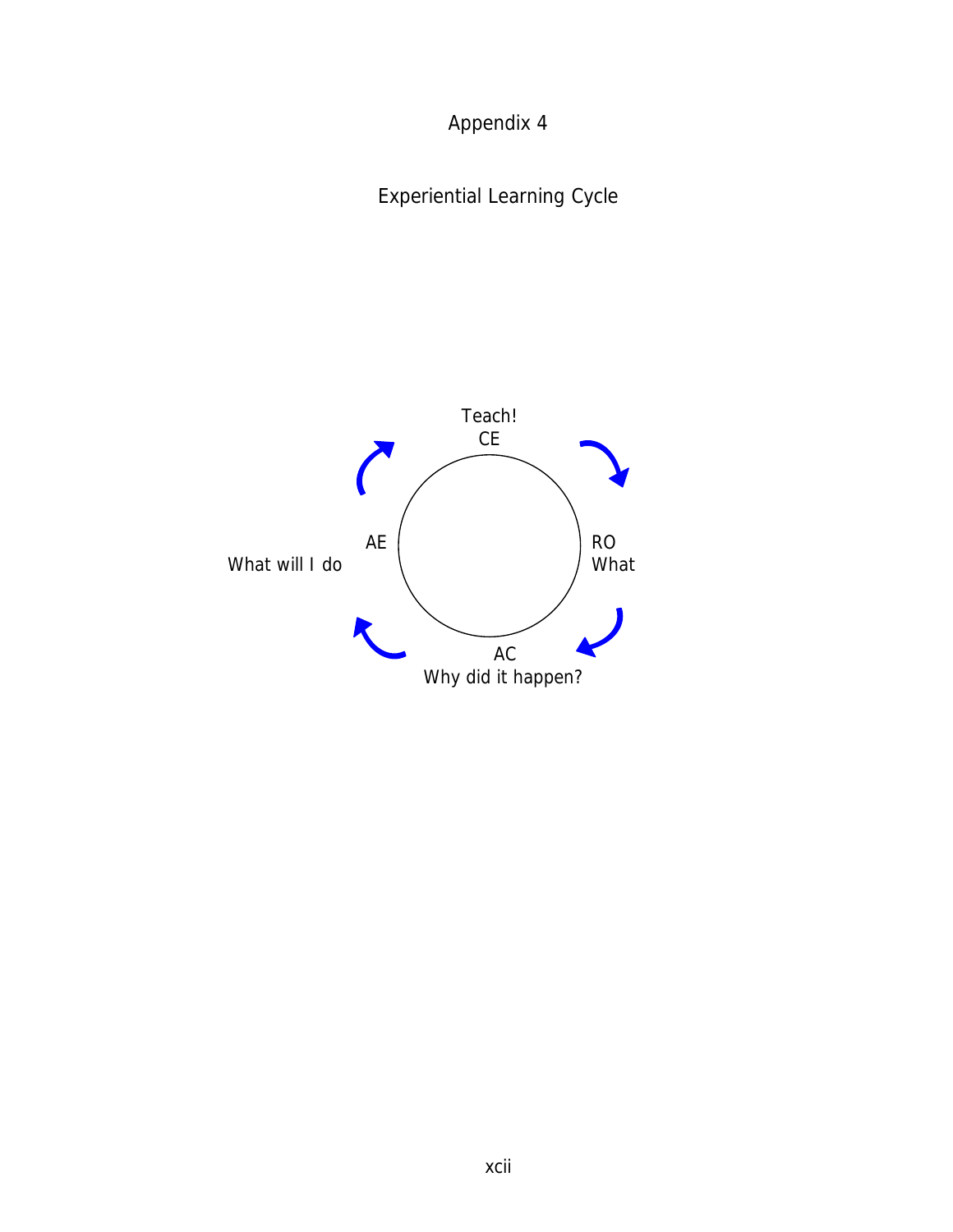#### GUIDELINESS ON REFLECTING

- Try timed practice at least ten minutes a day. Be disciplined!
- Put your pen to paper and keep your hand moving, writing about the things that happened in your classroom.
- **EXECT** Leave a white margin on your paper where you can afterwards write down your reflection upon your descriptions.
- $\blacksquare$  Question about your focus of reflection and be specific in it not fruit, but apple; not Mario, but the guy who lives next door.
- Don't reject or needlessly broaden your questions. Instead, with your reflection partner (this can be done together), brainstorm related questions to start moving from observation to thinking reflectively (see Stanley in TESOL Quarterly, Fall 1998). Ask yourself and one another questions beginning by What procedures promote...?; What is the role of...?; What happens when?; What is the difference between...?; How does ...affect...?;How do students...?; How do you...?; The WHAT and HOW-questions are most often the key to setting the reflective practitioners free to describe the process they are inquiring about. Last but not least allow yourselves to modify your questions if in the course of your investigations you feel your concerns lie some other place.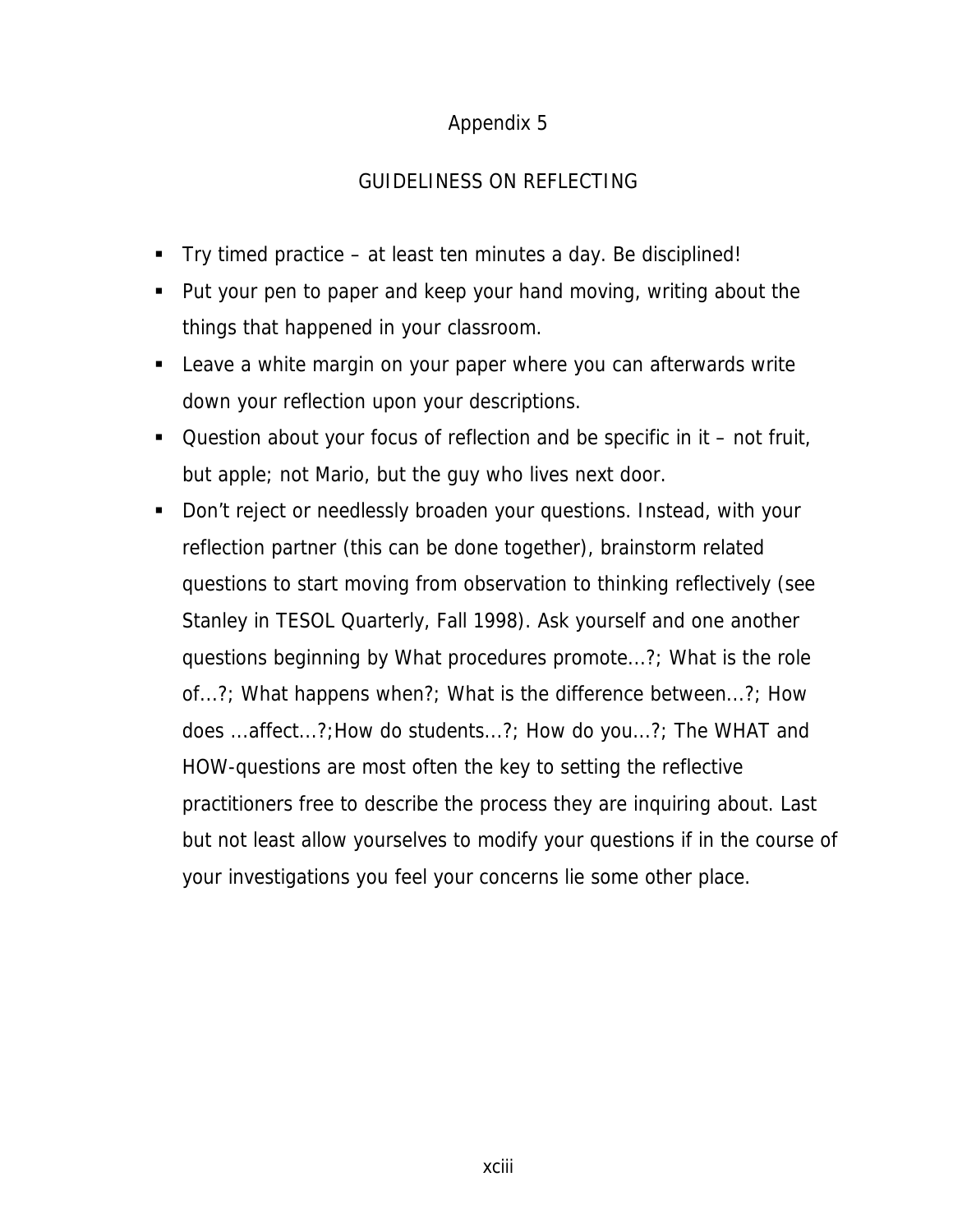#### GUIDELINES FOR PEER OBSERVATION

I thought I should give you some more guidelines in order to make it clear for you which steps to take for this week's task of observing each other's class. If you have already set about it in a different way, don't worry. These are some suggestions to make this process a smooth one.

- 1. Make a list of points you'd like to observe/have in your class.
- 2. Prioritize. End up with a list of the three main ones. Also register why you want to have those points observed.
- 3. Get together with your reflection partner prior to observation. Discuss the nature of the class to be observed, the kind of material being taught, the kinds of students in the class, schedule, and above all tell your observer what you three priorities are and why. This will provide a focus for your observer to collect useful information for you and thus increase the value of observation.
- 4. Class observation. Observer will make notes of all the class flow, but she'll keep the three objectives as the main focus of observation. It's important to keep a record of everyghing. It may help clarify points. Remember that the observer should remain an observer in order to be effective as one.
- 5. As soon as class is finished, you and your partner will take 5 to 10 minutes to make notes of observations, feelings, reactions.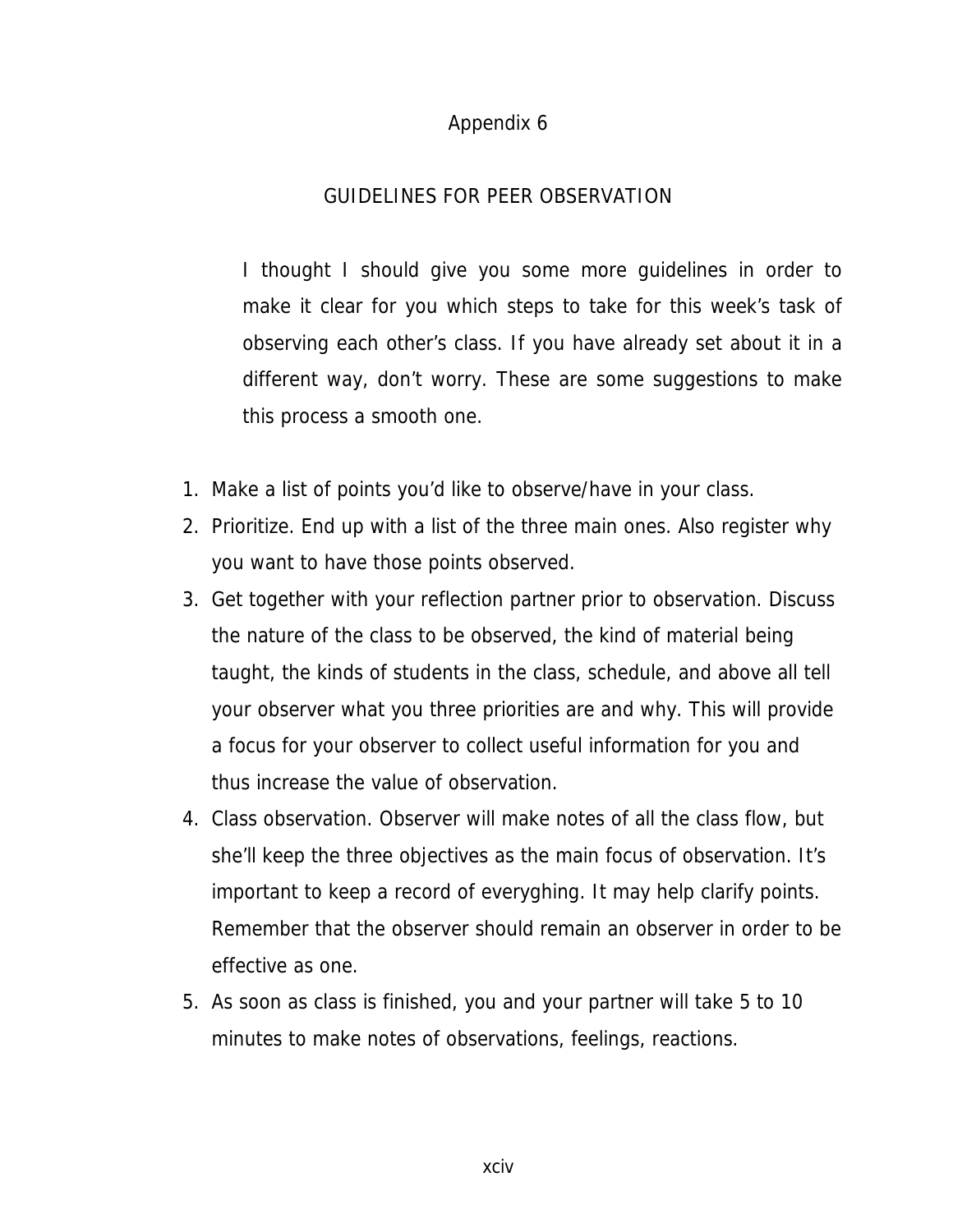- 6. Immediately afterwards get together to discuss your observations face to face. You read your notes first (on each point) and your partner (observer) follows. The observer should ask questions to increase reflection. Discuss discrepancies.
- 7. You and your observer give each other feedback on what it was like to have worked together in this first experience. This is not only about the class observation, but rather how the two of you interacted along the process.

Enjoy your experience

Niura.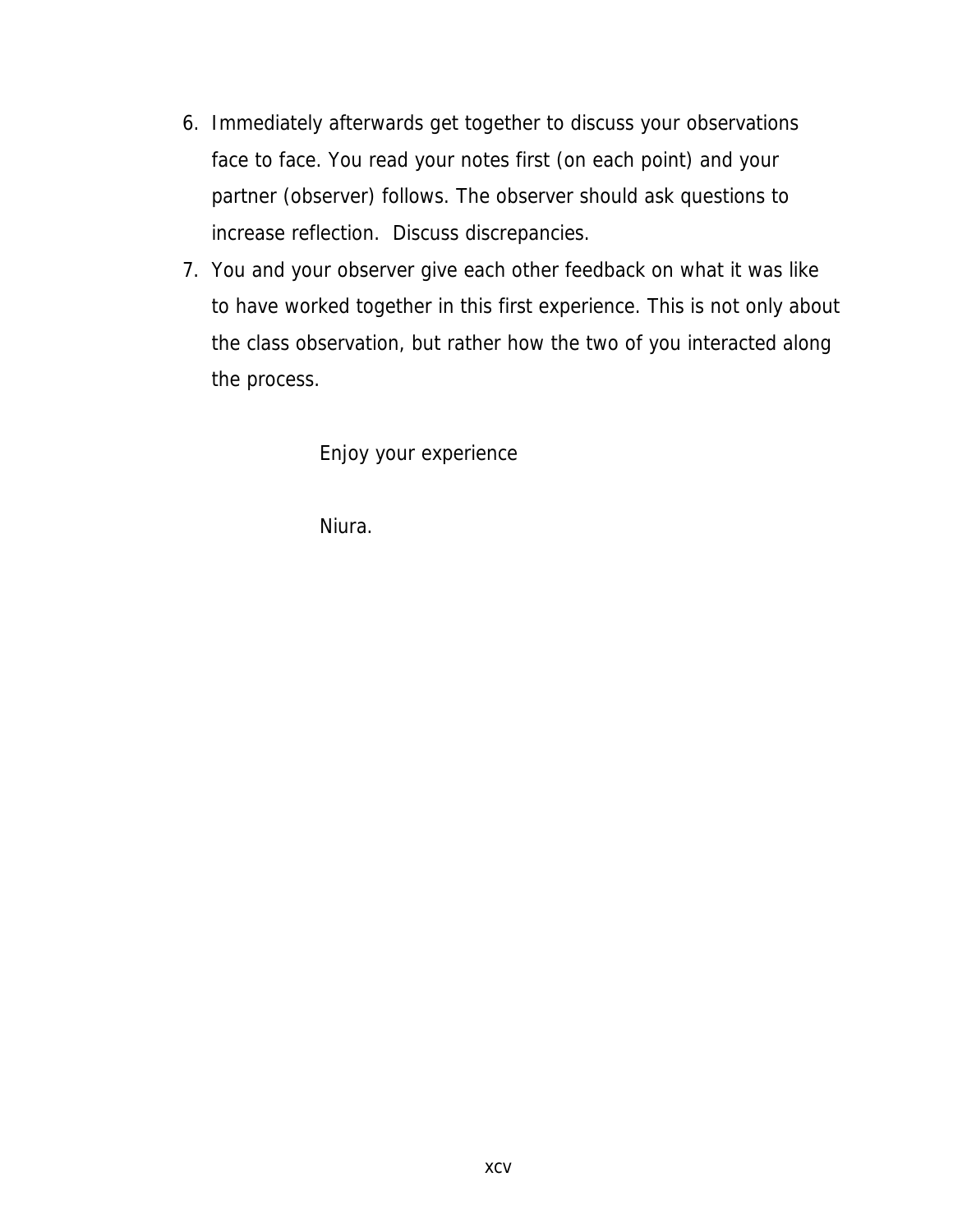#### Plan for Day One

Objectives.

1. Community Building. Help student teachers develop a sense of appreciation for their peers and their background experience by developing a keener skill in listening to one another.

2. Learning/Teaching experiences. Promote opportunities for student teachers to draw on their own experiences and acknowledge them as powerful determiners of present action.

3. Learning/Teaching assumptions. Give participants an opportunity to come to grips with their own beliefs by having them explicitly word them.

4. Reflective Teaching theory. Introduce participants to the theory on which reflective teaching is fundamented, as well as the process of reflection and reflection tools.

#### Activities:

- 1. Active Listening/Understanding Responses
- 1.1 Learning/Teaching experiences: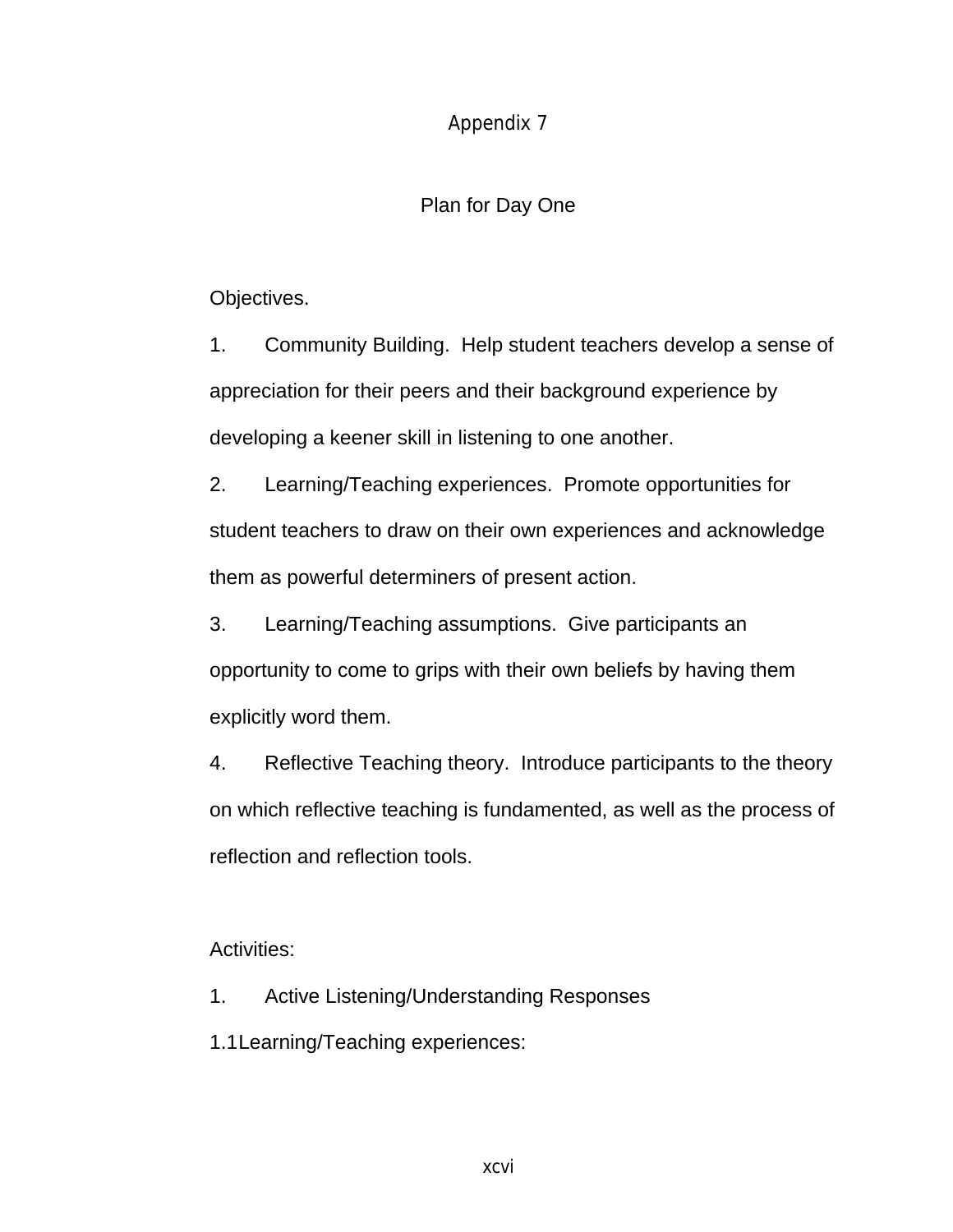a. Instructor explains what active listening is and how they can benefit from practicing it.

b. Instructor models.

c. Pairs practice it by talking about their last vacation.

d. Share (whole group).

e. Pairs practice active listening and giving understanding responses this time by talking about their own teaching and learning experiences. f. Individually they freewrite into how they see these past experiences

reflect on their present behavior.

g. Share findings (whole group).

1.2 Learning/Teaching assumptions:

a. Pairs practice active listening and giving understanding responses

by drawing on their own learning and teaching assumptions.

b. Share findings (whole group).

1.3 Feedback on active listening.

Participants describe how they felt and how active listening and understanding responses helped them in the activities proposed.

2. Council (Reflective Teaching thoughts):

As a whole group, participants share what they think reflective teaching is, their expectations and goals.

3. Reflective Teaching theory - Instructor's presentation: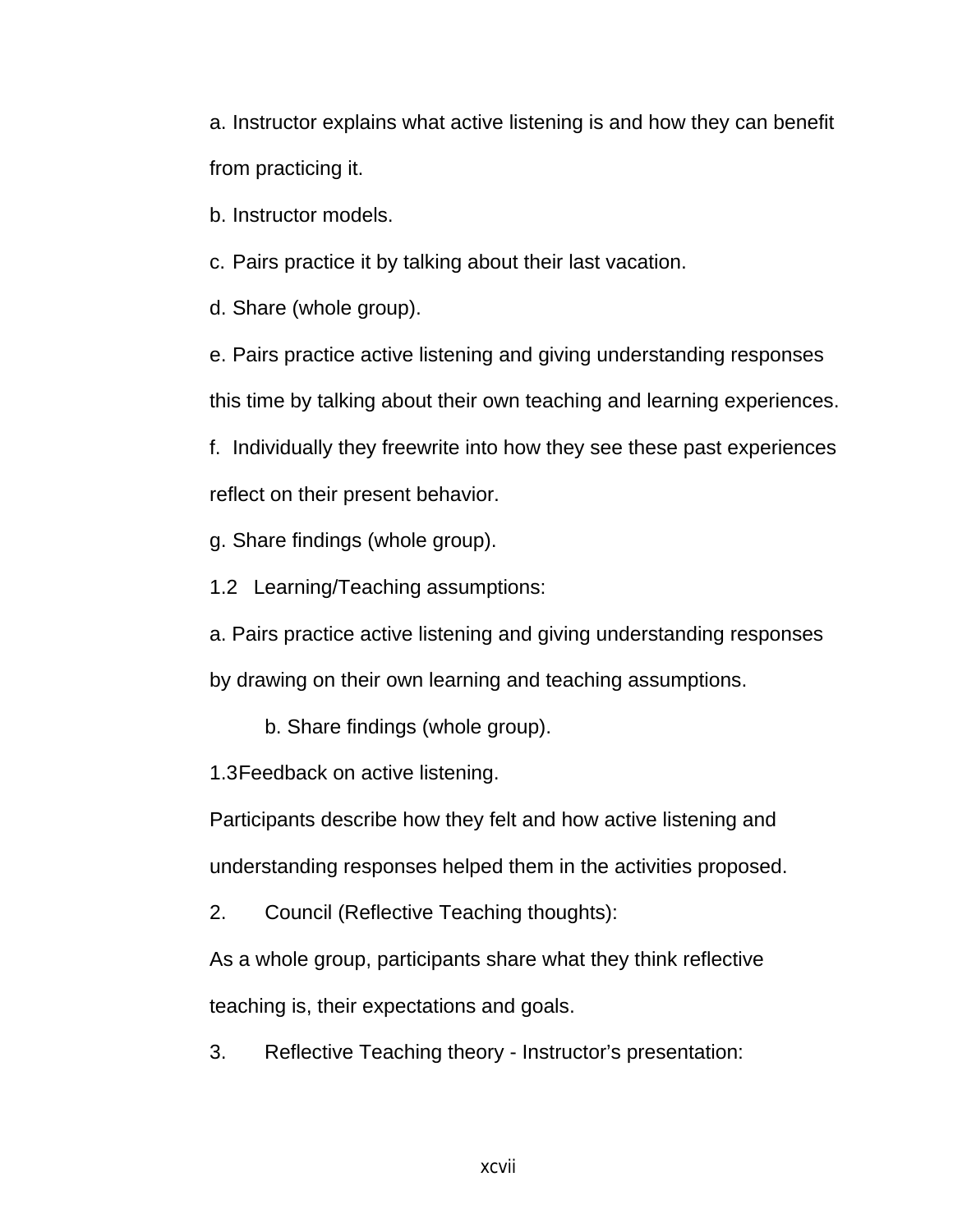3.1 Dewey's outline of reflective teaching:

a) definition (see Zeichner and Liston, 1996, p.9). In short, consider the fact itself, what is behind it, and the outcome produced by it.

b) attitudes of openmindedness, responsibility, and wholeheartedness which require teachers to examine their teaching through different lenses, and question beliefs and practices (Dewey, 1933).

c) the role of intuition, emotion and passion (see Zeichner and Liston, 1996, p....)

3.2 Schön's contribution:

• reflection-in-action and reflection-on-action (see Zeichner and Liston, 1996, p.........)

3.3 Stanley's condensed work of Dewey and Schön (see Learning to Think, Feel and Teach Reflectively, Stanley................)

3.4 Stanley's framework for teacher reflectivity (see A Framework for Teacher Reflectivity)

3.5 Reflection tools (see Richards and Lockhart, 1996, p. 6)

Give general notions only.

3.6 Stress the importance of:

a) building a community of trust and respect;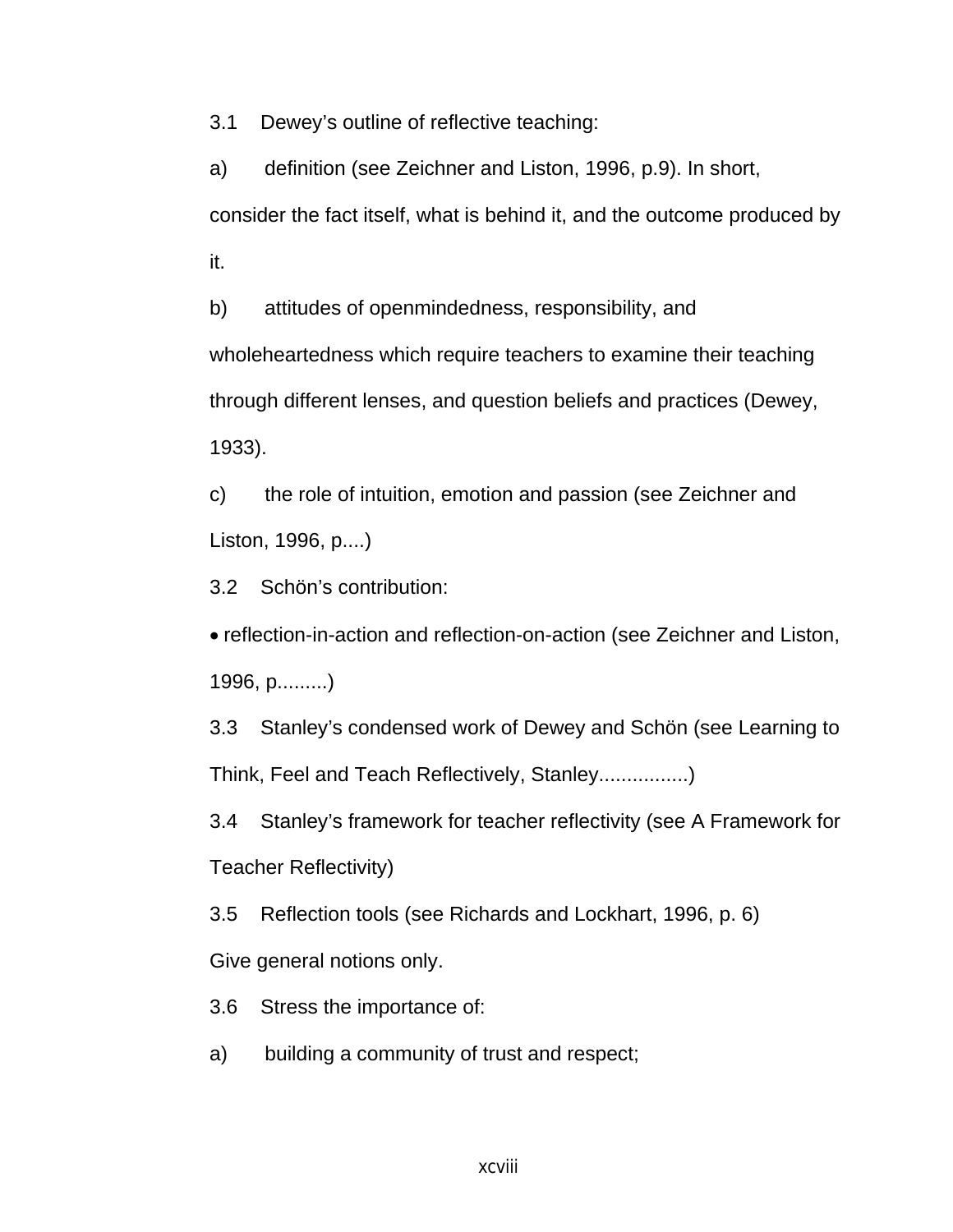- b) developing non-judgmental minds;
- c) listening to others and to one's own inner self;
- d) Focus on the process, not on the outcomes.
- 4. For next meeting:
- a) bring an object you treasure.

b) read Reflective Teaching – Zeichner and Liston, Introduction and Chapters 1 and 2.

- 
- 5. Feedback:

Orally as a group, participants report on how the first meeting was for them, what they felt, and give suggestions for next time.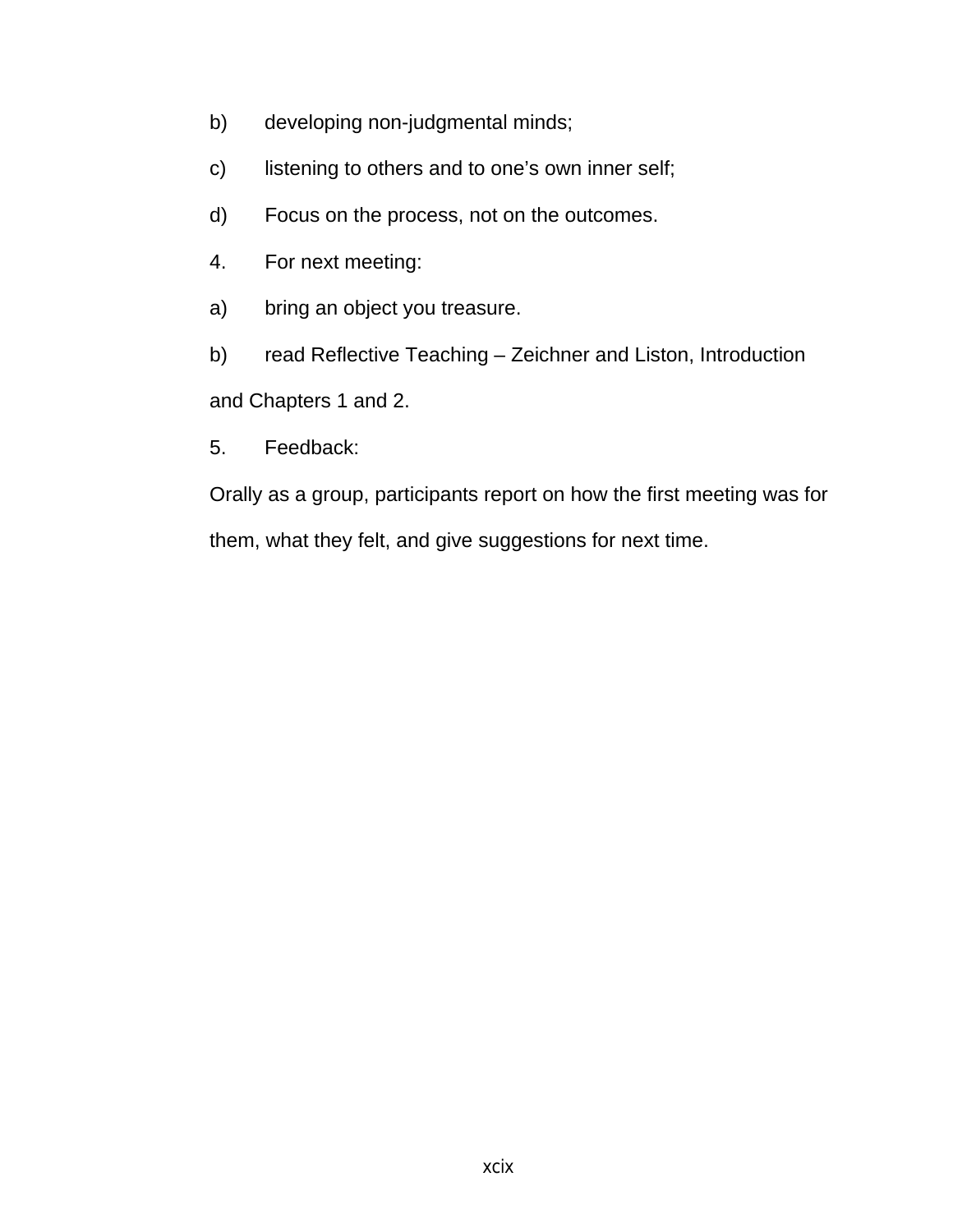## Plan for Day Two

Main focus of the day:

- 1. Community building
- 2. Reflective Teaching vs. Technical Teaching
- 3. Getting organized

Activities:

- 1. Council (an object you treasure):
	- a. introduce the origin of council and council rules.
	- b. all objects are put in the middle of the circle. A participant who wants to speak has to hold his or her object, and tell the group what is so special about it. Go on until everyone has had a chance to speak.
	- c. to close, each one says what struck him or her most about another member of the group.
- 2. Sharing (Program Fundamentals):
	- a. split the group into three small groups
	- b. assign each group one different part of the handout entitled Program Fundamentals .
	- c. small group members get together and draw a poster that condenses the part they were assigned.
	- d. small groups present and explain their poster to the other groups.
- 3. Web ( Zeichner and Liston Introduction, Chapters 1 &2):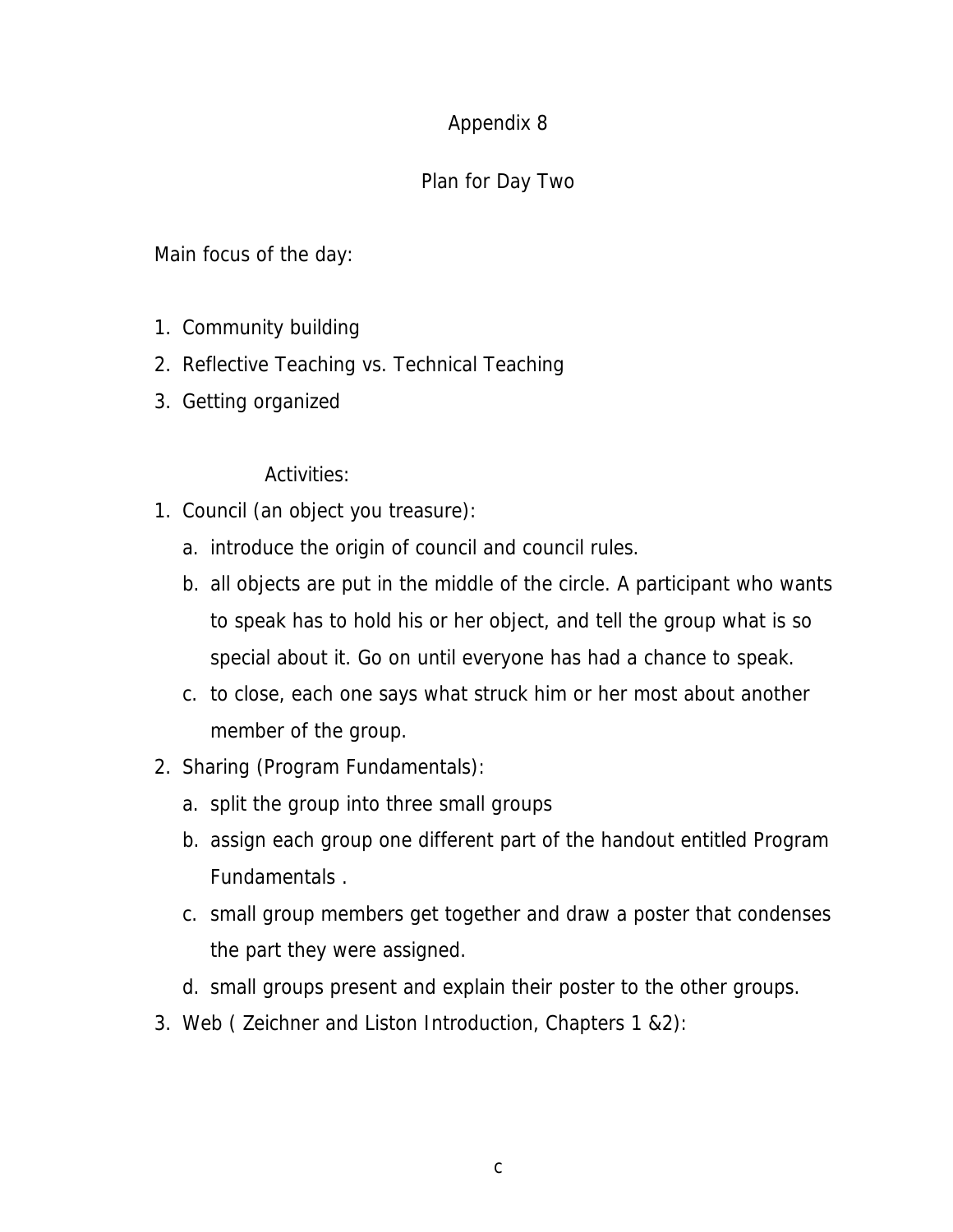- a. instructor draws word web on the board (key words to rebuild the text read).
- b. participants are given 10 minutes for questions. Other members answer. Instructor only intervenes if necessary.
- c. participants retell reading in a chain.
- 4. Support groups organization:
	- a. splitting into pairs or triads.
	- b. groups set their own goals.
	- c. groups establish their own rules.
	- d. Philip McArthur's Opening Lines
- 5. For next meeting:
	- a. bring an object that makes you happy/laugh.
	- b. read Zeichner and Liston chapter 3
	- c. list aspects in your teaching that you keep on wondering about.
	- d. have first meeting with your reflection partner, discuss "c" above, transform these aspects into questions.
	- e. journal on a few of the questions you have listed.
- 6. Feedback:

Written: participants write a few lines about what the golden nuggets of today's meeting were. Next they will share with the group.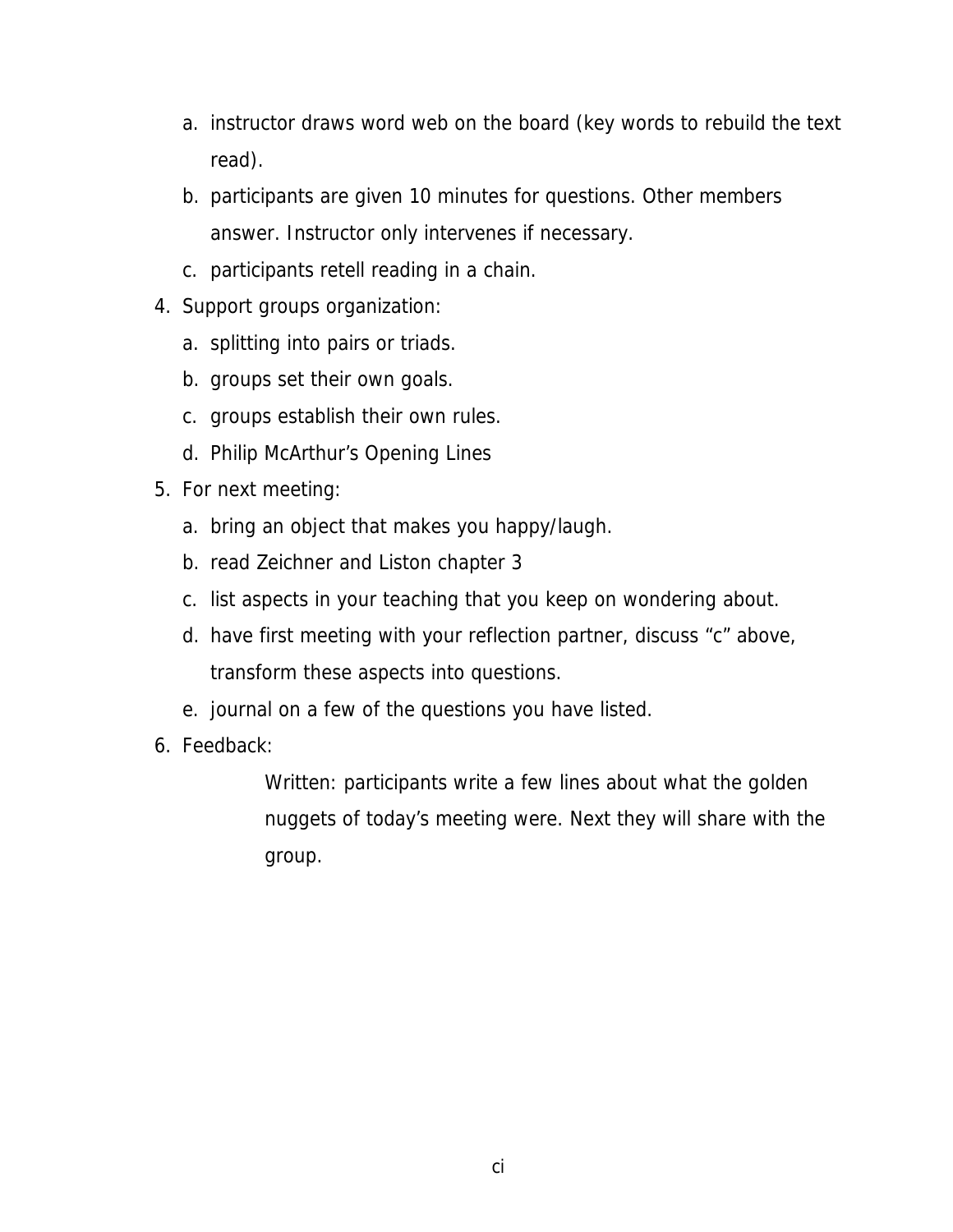## Play for Day Three

#### Objetcives:

- 1. Community building. Promote an opportunity for students and teachers to share their lighter side as interacting at a personal level;
- 2. Reflective Teaching Theory. Exchange ideas on the nature and sources of teachers' appreciative systems and how they are (not) connected with teachers' practices;
- 3. Week's focus on observation. Teacher students will share areas of concern in order to broaden their views on those issues;
- 4. Journal entries. Teacher students will contribute to each other's reflection process by offering their own perspectives.

#### Activities:

- 1. Council (an object that reminds you of some funny event):
	- a. remind council rules;
	- b. council;
	- c. highlights of council.
- 2. Visual Reading (Zeichner and Liston's chapter 3):
	- a. prepare visuals;
	- b. pairs present their visuals;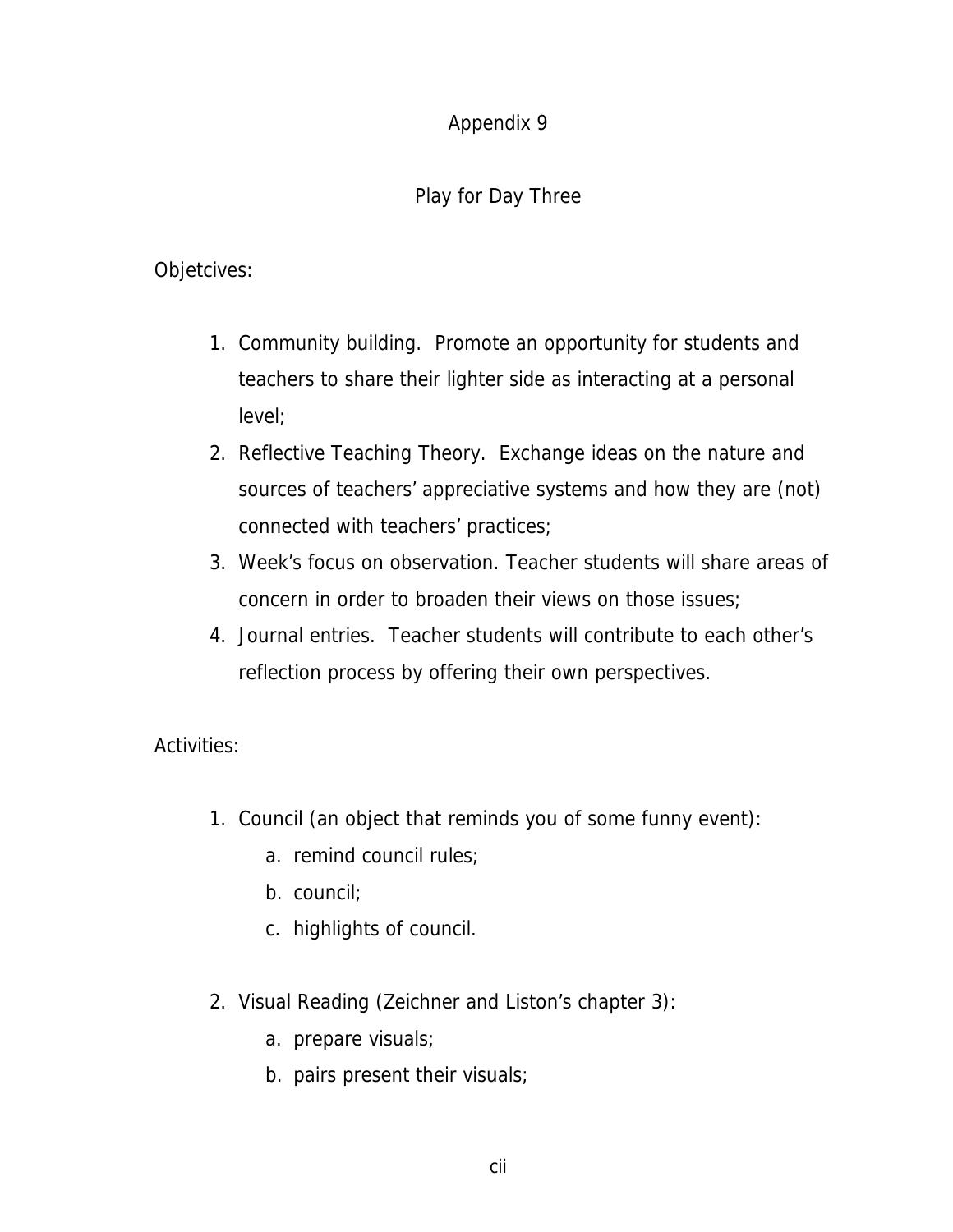- c. highlights of the passage.
- 3. Sharing goals/areas that intrigue you (from first reflection pair meeting).
- 4. Sharing Journal entries.
- 5. Homework assignment:
	- a. Read Zeichner and Liston, Chapter 4.
	- b. Observe at least ONE of your reflection partner's classes.
	- c. Journal on your focus of reflection.
- 6. Feedback:

In writing participants give answers to the questions below:

"What are you taking with you from today's meeting that you did not know about or were not aware of before?"

"What do you feel you need (more of) for next meeting?"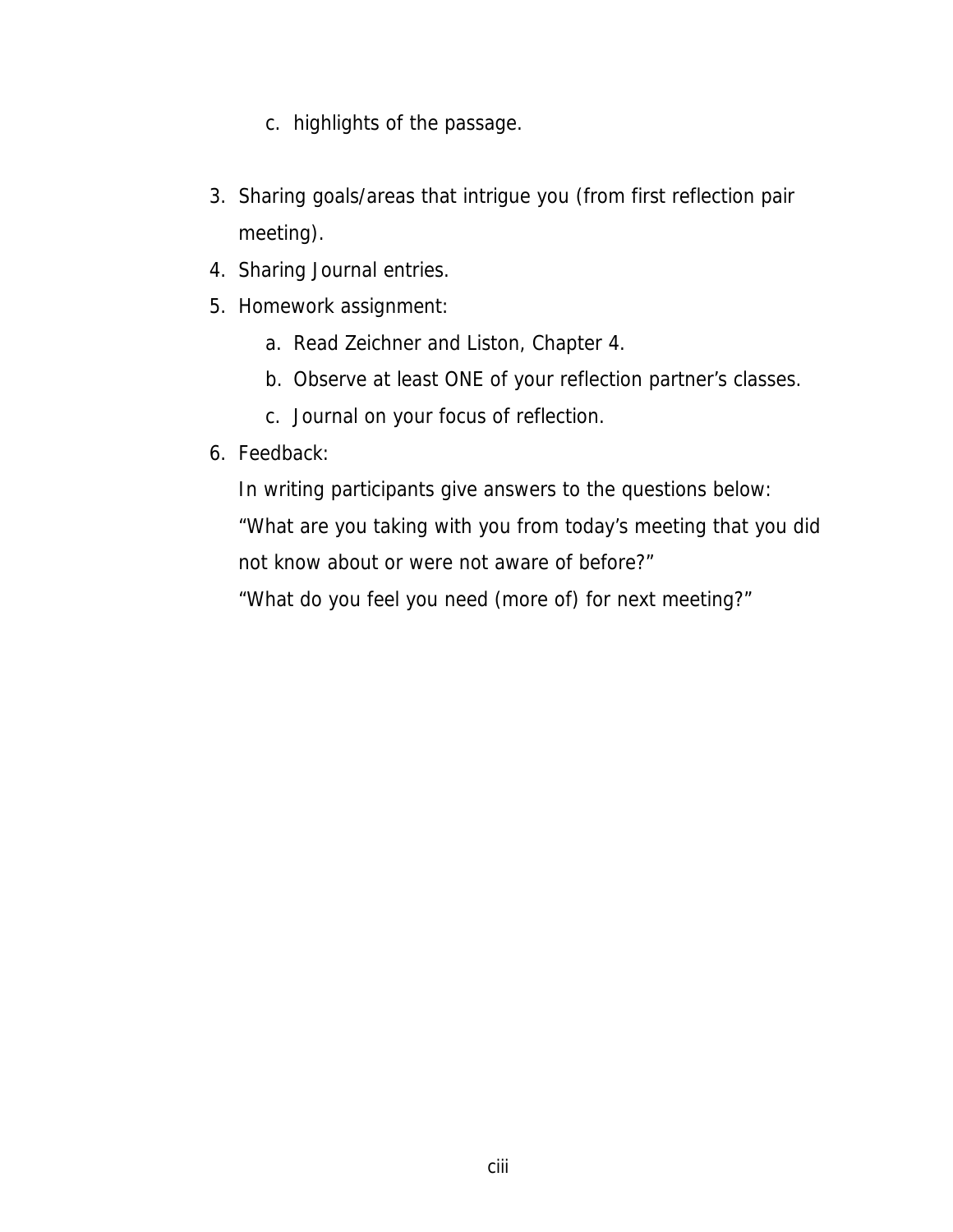## Plan for Day Four

#### 1.Goals.

Have student teachers reflect on objectives and how they have be en accomplished so far.

2.Class observation.

Broaden their experience with class observation by reflecting on its

usefulness and sharing with others.

3.Thinking reflectively.

Practice reflecting on their own observations.

4.Action.

Help them move from reflection to action.

## **Activities:**

## **1. Keeping track of objectives juxtaposed to achievements.**

- a. reflect on goals set;
- a. reflect on investigations;
- b. sift through investigations questions. Choose which to stay with.

## **2. Expanding on class observation (process):**

- a. reflection: class observation and reflection partner;
- b. share;
- c. plusses and minusses;
- d. What next?

## **3.Learning to think reflectively.**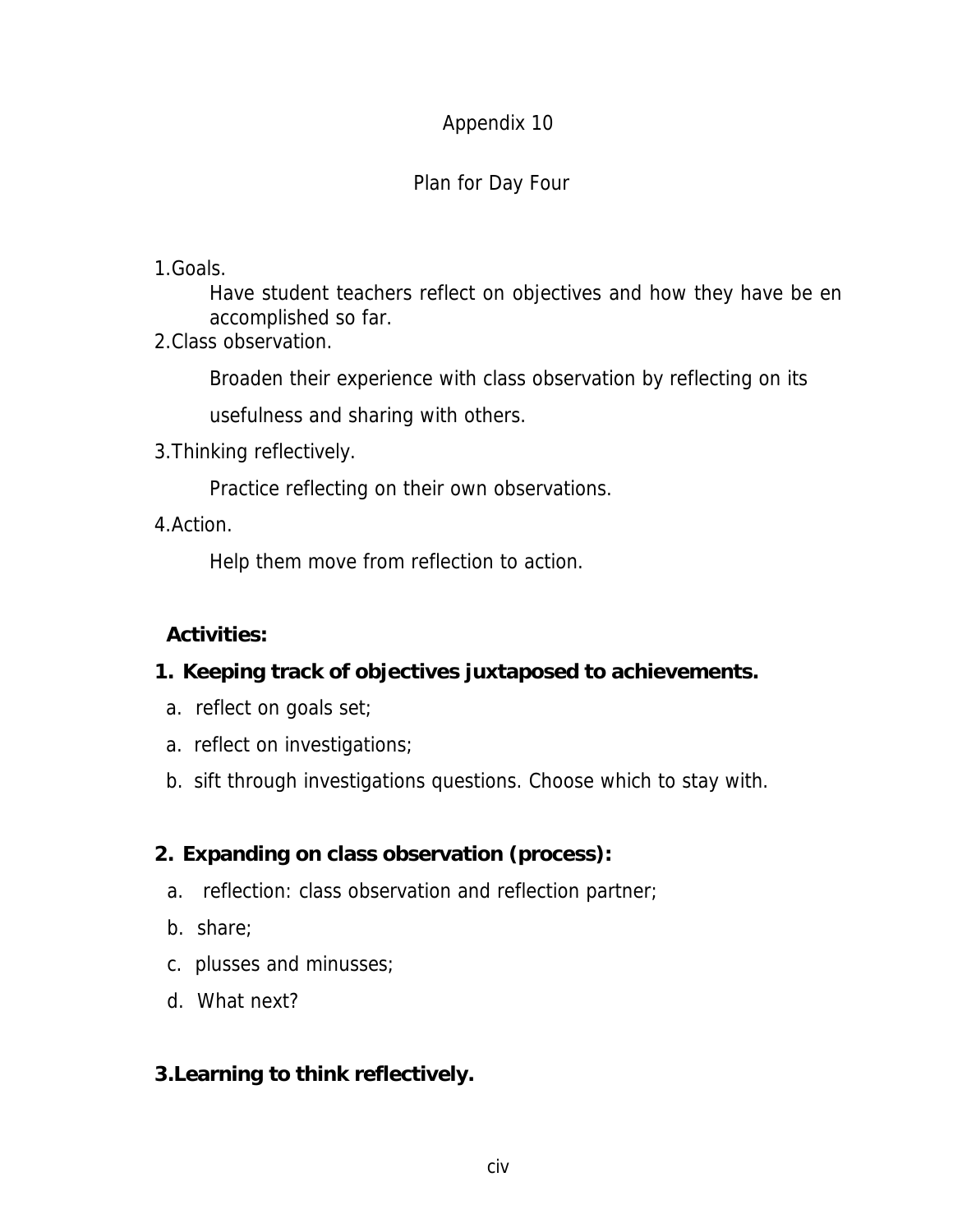- a. model journal excerpt questioning;
- b. own excerpts questioning;
- c. sharing.

## **4. Action planning.**

- a. lesson plan;
- b. share plan;

## **5. Homework:**

- a. Observe your reflection partner's planned lesson;
- b. Get together with your reflection partner and discuss observations;
- c. Reflection groups should have a halfway check-in section with me. Sign up for a time after your class observation this week;
- d. Journal on your focus of reflection.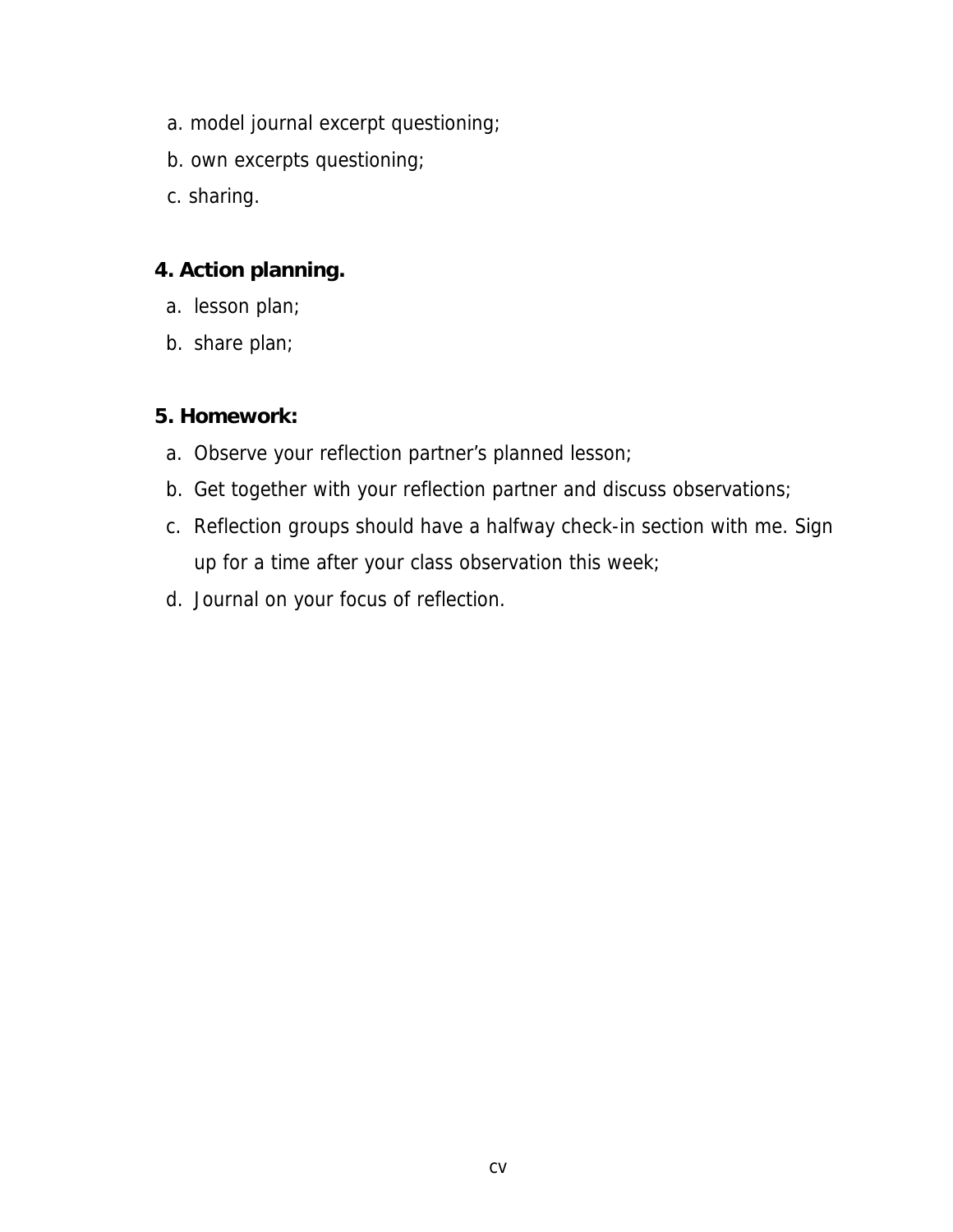#### REFLECTIVE TEACHING

Instructor: Niura Regiane Henke This week's assignment – due October 30

- 1. Sign up for a talk with me either individual or with your reflection partner(s). This is to be a decision taken by both of you (or the three of you). Bring your class observation notes, the objectives you set for yourself and your reflective writing on the experience (#7 in last week's list). Once this is a check-in meeting, feel free to bring any suggestions you may have for this week's observations.
- 2. Observe each other's class (one class + follow the same steps as last week's, if not instructed otherwise in our check-in). See if your objectives for this week still remain the same. Have it clear for you why you decided to keep/change them.
- 3. Read Chapter 2 from Zeichner and Liston and be prepared to talk about it in our next meeting. I suggest that you take time to jot down what struck you most as you read the chapter, write out a summary of each part just for yourself, or talk to your workmates along the week.

Have a nice and profitable week. I'm looking forward to talking to you about your classes observation. Don't forget to sign up.

"Some riddles have no final answers. A few answerless riddles are still worth asking. They are worth asking not for their answers, since they have none, but for what we do in struggling with them". Earl Stevick in A WAY AND WAYS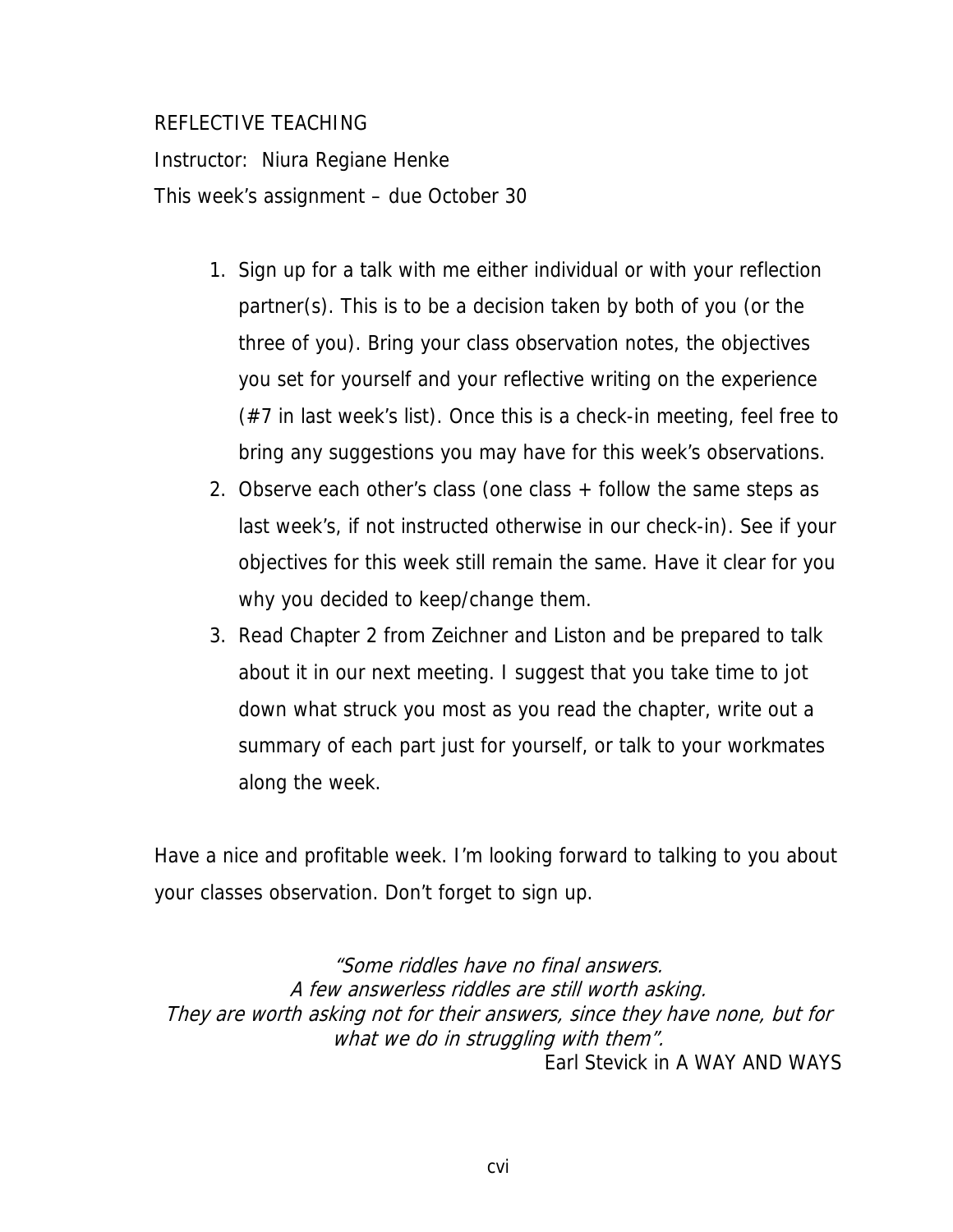## Lesson Plan for Day 5

#### DAY FIVE:

#### **Main focus of the day:**

- 1. Experimenting with video recording as a tool to help develop a deeper understanding of teaching.
- 2. Comparing class observation outcomes and video analysis.

## **Activities:**

#### **1. A model for video analysis.**

A. First viewing: Instructor plays a ten-minute video of one of her own classes and invites teachers to watch it, focusing on the following questions:

a.1. What is problematic about the way I approached error correction here? Why?

a.2. Which techniques could have been more effective for error correction? Why?

B. Second viewing: Teachers watch the video piece again to help better ground their observations, and to add any further observations they have been able to make.

## **2. Video analysis exercise.**

A. Reflection partners get together to :

A.1. Set their focus of observation.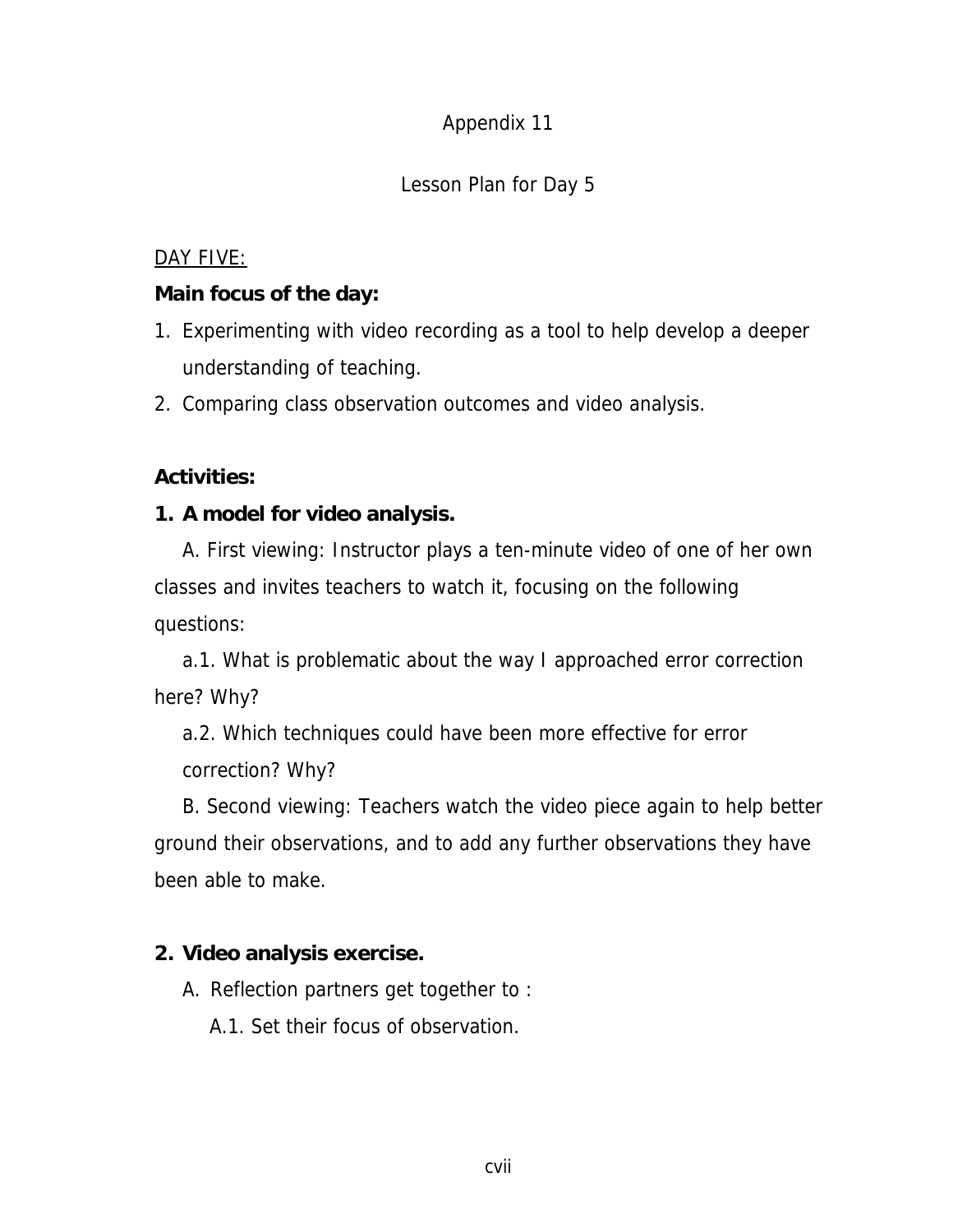A.2. Watch their own and each other's videos, and write down observations.

A.3. Discuss observations.

A.4. Air possibilities for future classes based on the observations made.

## **3. Video analysis and class observation - comparison of results.**

A.Teachers will reflect on what different perspectives were touched by one way (class observation) and the other (video observation).

B. Share learnings with the group.

#### **4. Homework.**

- A. Observe one of your partner's classes.
- B. Record the class observed in an audio cassette.

## **5. Feedback.**

Teachers answer the questions below orally, after having reflected on

it: "What are you taking with you from today's class?"

 "How can videoing your classes be useful to you?" PLAN FOR DAY 1

- 5. Community Building. Help student teachers develop a sense of appreciation for their peers and their background experience by developing a keener skill in listening to one another.
- 6. Learning/Teaching experiences. Promote opportunities for student teachers to draw on their own experiences and acknowledge them as powerful determiners of present action.
- 7. Learning/Teaching assumptions. Give participants an opportunity to come to grips with their own beliefs by having them explicitly word them.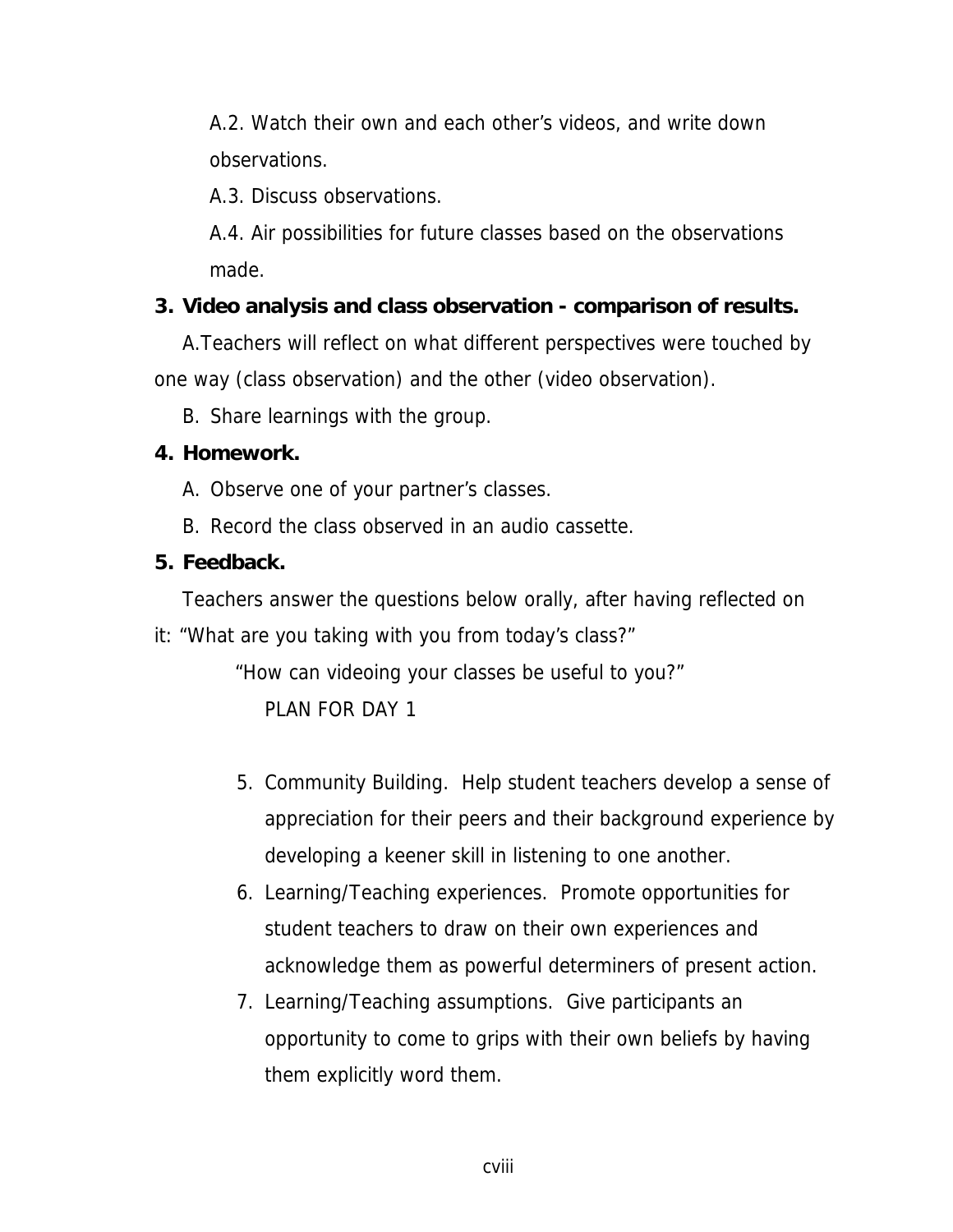8. Reflective Teaching theory. Introduce participants to the theory on which reflective teaching is fundamented, as well as the process of reflection and reflection tools.

Activities:

- 6. Active Listening/Understanding Responses
- 1.4 Learning/Teaching experiences:
	- h. Instructor explains what active listening is and how they can benefit from practicing it.
	- i. Instructor models.
	- j. Pairs practice it by talking about their last vacation.
	- k. Share (whole group).
	- l. Pairs practice active listening and giving understanding responses this time by talking about their own teaching and learning experiences.
	- m. Individually they freewrite into how they see these past experiences reflect on their present behavior.
	- n. Share findings (whole group).
- 1.5 Learning/Teaching assumptions:

a. Pairs practice active listening and giving understanding responses by drawing on their own learning and teaching assumptions.

b. Share findings (whole group).

1.6 Feedback on active listening.

Participants describe how they felt and how active listening and understanding responses helped them in the activities proposed.

7. Council (Reflective Teaching thoughts):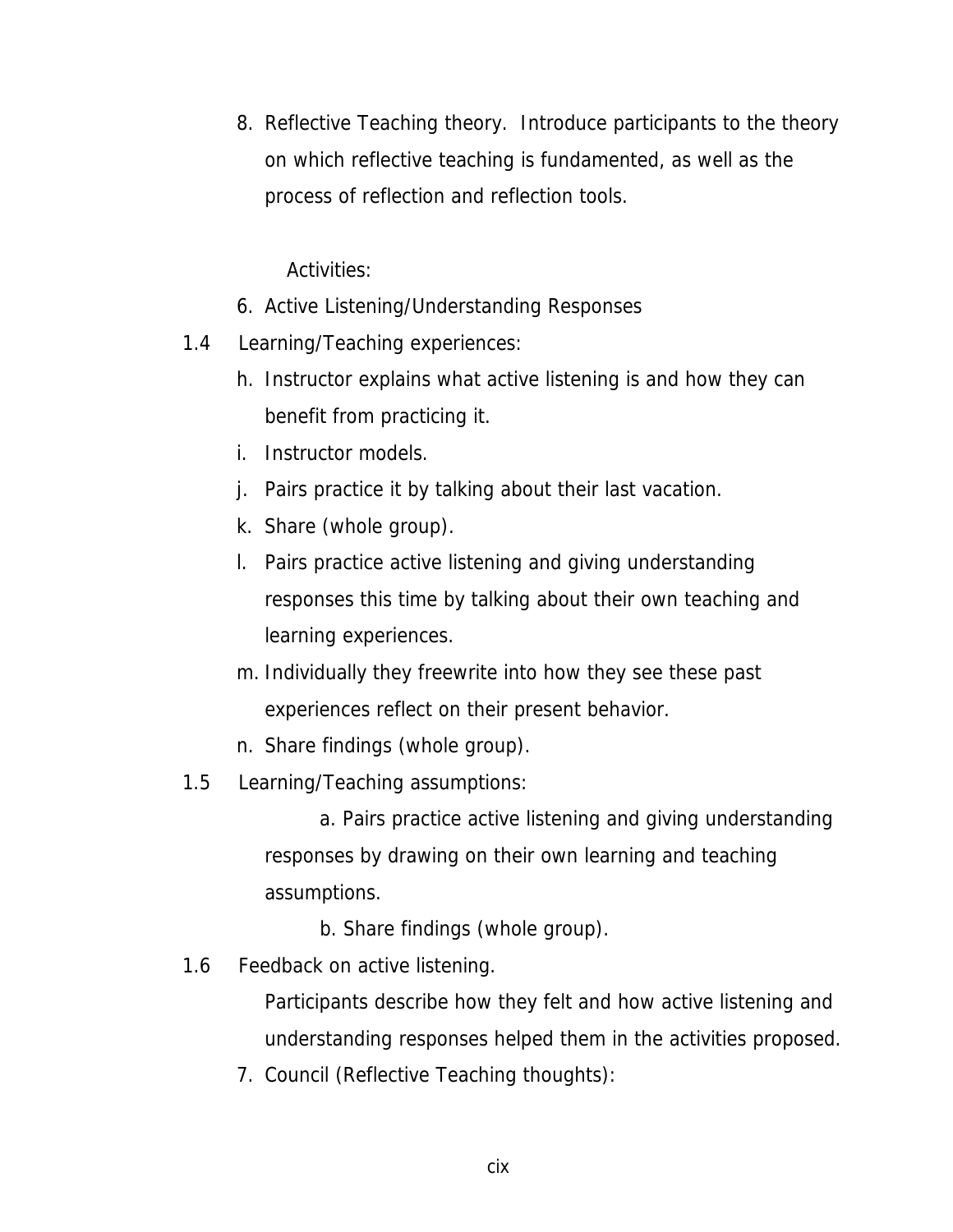As a whole group, participants share what they think reflective teaching is, their expectations and goals.

- 8. Reflective Teaching theory Instructor's presentation:
- 3.7 Dewey's outline of reflective teaching:
- d) definition (see Zeichner and Liston, 1996, p.9). In short, consider the fact itself, what is behind it, and the outcome produced by it.
- e) attitudes of openmindedness, responsibility, and wholeheartedness which require teachers to examine their teaching through different lenses, and question beliefs and practices (Dewey, 1933).
- f) the role of intuition, emotion and passion (see Zeichner and Liston, 1996,

p....)

- 3.8 Schön's contribution:
	- reflection-in-action and reflection-on-action
- 3.9 Stanley's condensed work of Dewey and Schön (see Learning to Think, Feel and Teach Reflectively, Stanley.
- 3.10 Stanley's framework for teacher reflectivity (see A Framework for Teacher Reflectivity)
- 3.11 Reflection tools (see Richards and Lockhart, 1996, p. 6) Give general notions only.
- 3.12 Stress the importance of:
- e) building a community of trust and respect;
- f) developing non-judgmental minds;
- g) listening to others and to one's own inner self;
- h) Focus on the process, not on the outcomes.
- 9. For next meeting:
- c) bring an object you treasure.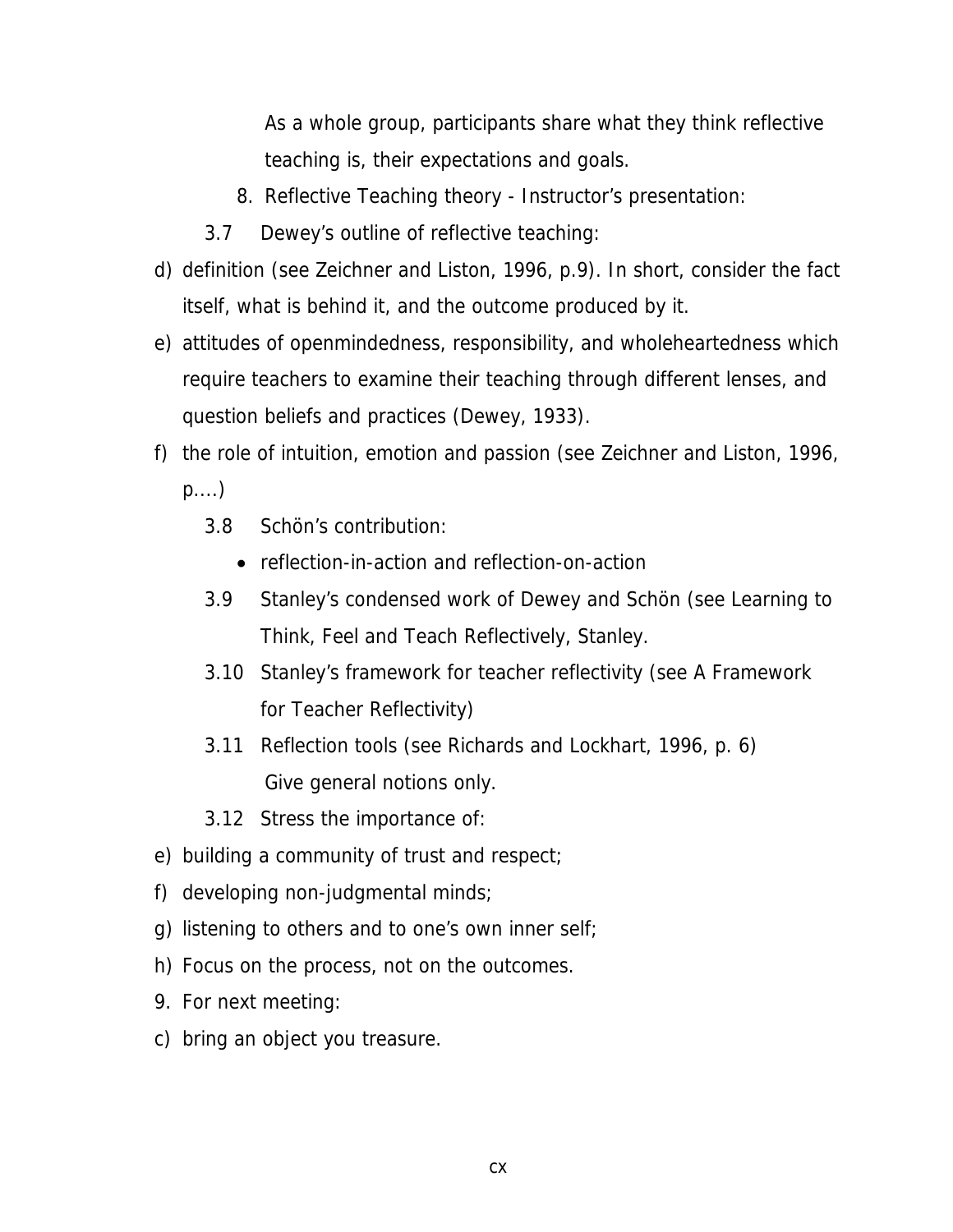- d) read Reflective Teaching Zeichner and Liston, Introduction and Chapters 1 and 2.
	- 10. Feedback:

Orally as a group, participants report on how the first meeting was for them, what they felt, and give suggestions for next time.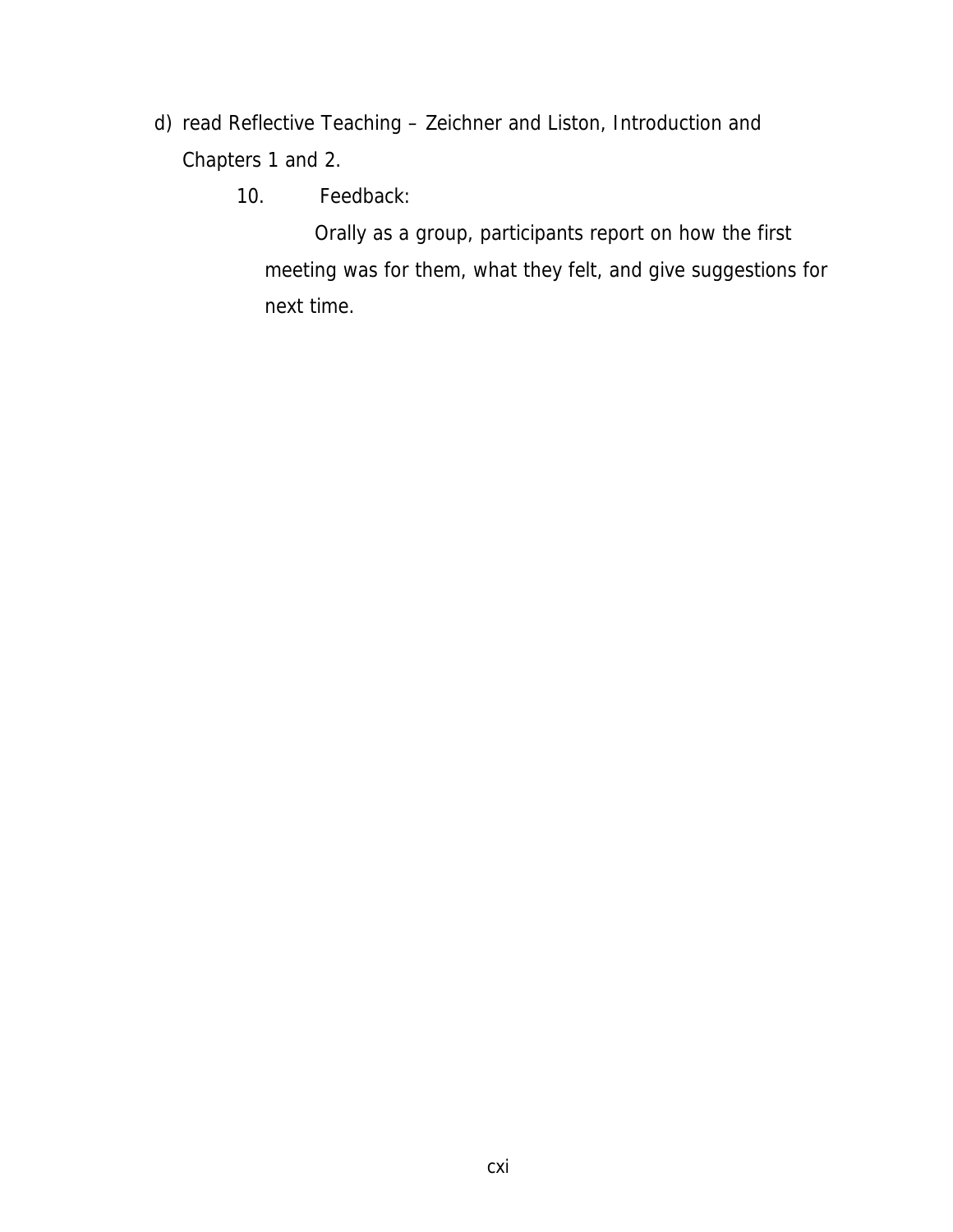#### Appendix 12

Lesson Plan for Day 6

### MAING GOALS:

- 1. Video and class observation
- 2. Contrast live observation with video observation

Activities:

- 1. Warm-up.
- 2. Class observation share with peers.
- 3. Video analysis:
	- model for exploring it;
	- trainees set focus on observation;
	- watch video and write down observations;
	- discuss observations:
	- **plant future classes.**
- 4. Video analysis and class observation contrast.
- 5. Homework: observe and to the radio recording of peer's class.
- 6. Feedback.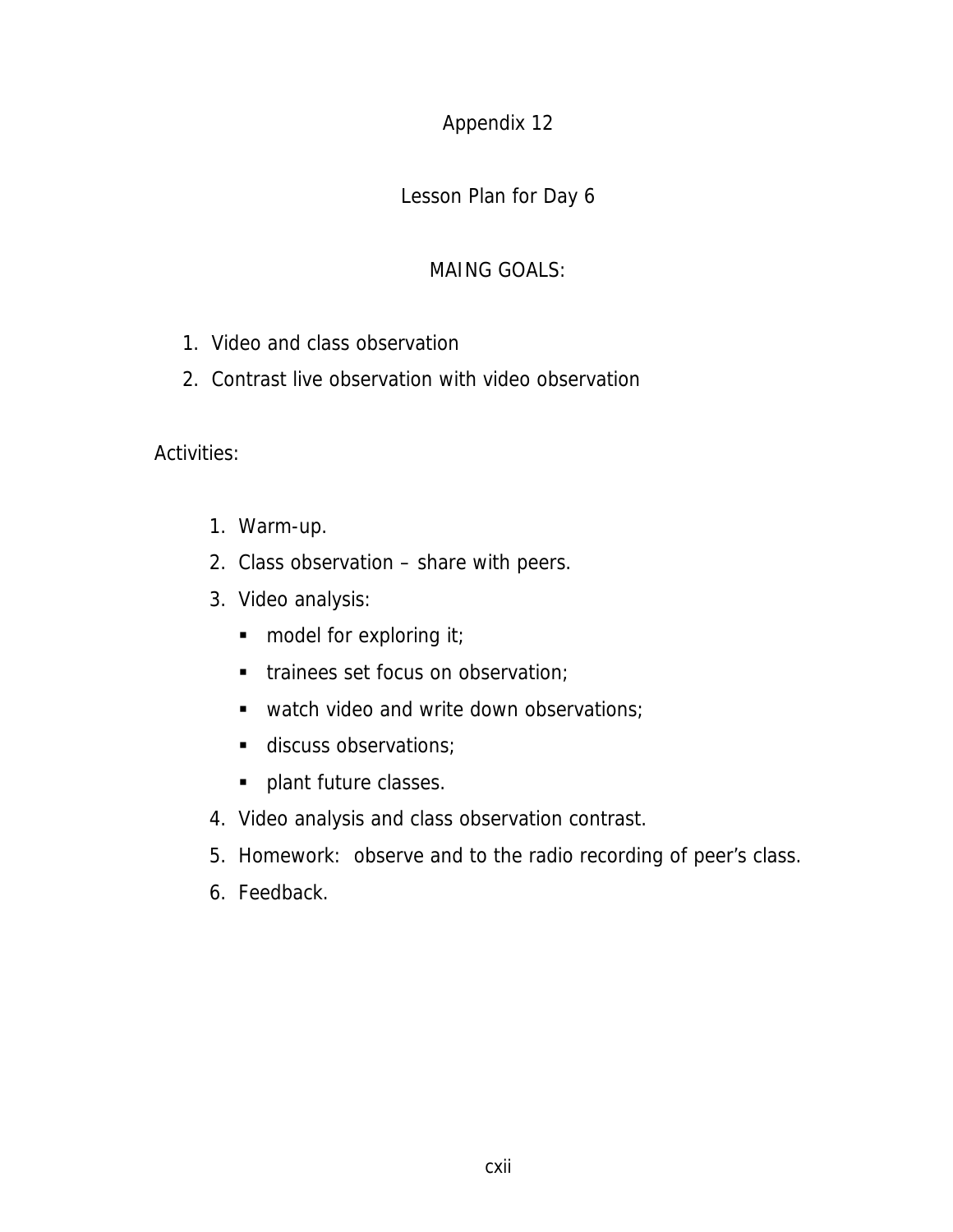## Appendix 13

## Lesson Plan for Day 07

# Participants get together to

- 1. Share learnings What has changed?
- 2. Plan for the future What next?
- 3. Celebrate progress acknowledge growth due to individuals' efforts and investment.
- 4. Feedback suggestions for future programs.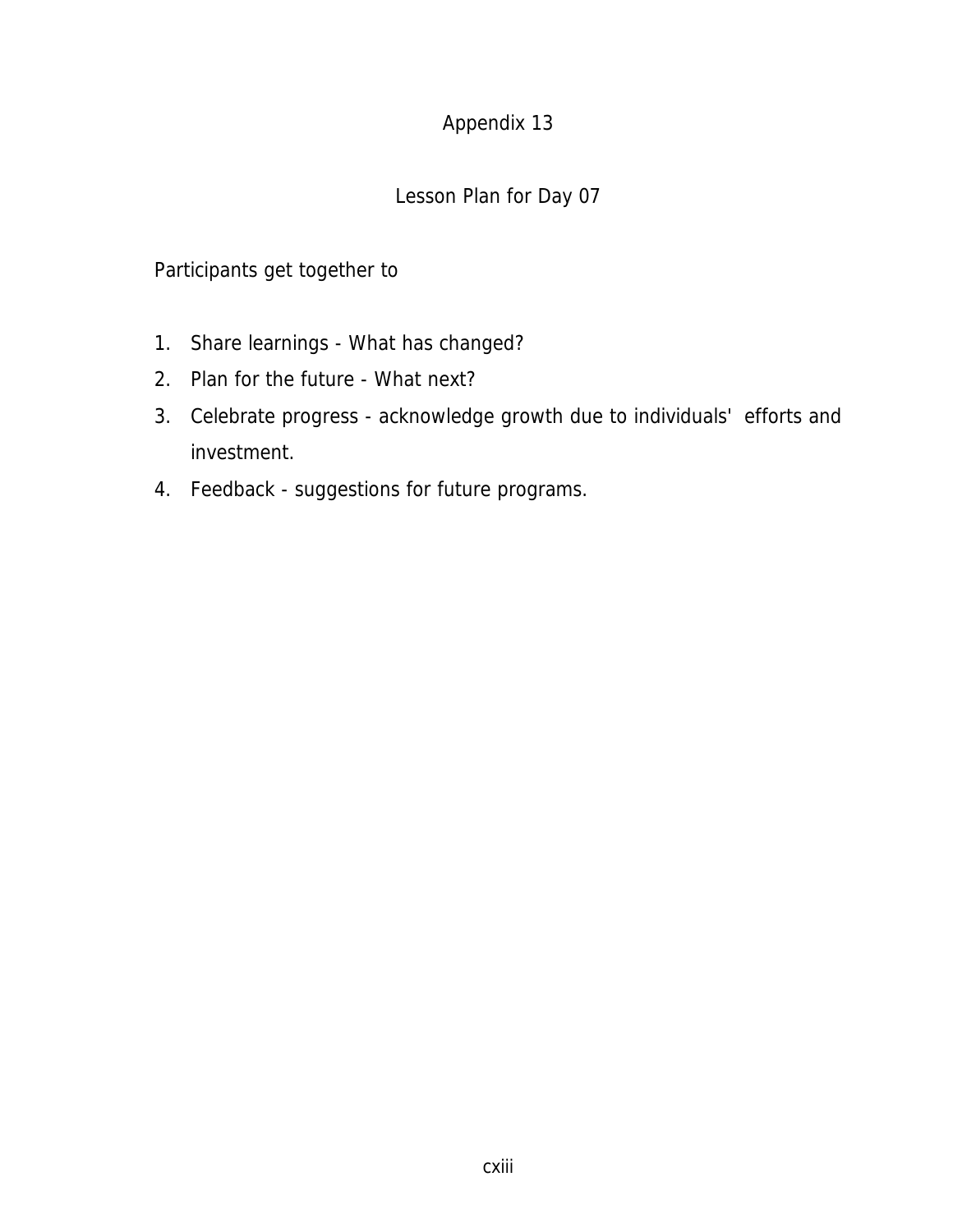Appendix 14

Voices

By Wayne Johnson

#### JACK MILLETT

 Jack Millet is a senior faculty member and teacher educator in the Master of Arts in Teaching program at the School for International Training (SIT) in Brattleboro, Vermont. Ha has been affiliated with SIT since 1971, when he received his Masters of Arts in Teaching. A teacher educator who has observed and trained teachers throughout the world for more than 25 years, he has played a major role in the development of the MAT program at SIT. Millett was interviewed about teacher education and related topics while doing teacher observations in Kyoto, Japan.

 In the early 1970s, I studied at the School for International Training (SIT), and I have with the school ever since, though I left two times temporarily. Once was when I worked in Barcelona, Spain, in the mid-1970's , teaching teachers about the Silent Way. Then, in 1981, I came to Japan for 2 years and directed the language program at Procter & Gamble. I supported the teachers, did some teaching, and observed some of the instructors who were working there – they were rather special: Donald Freeman, Kathleen Graves, and Alice Hinds. In Japan, I also taught courses related to teacher training in the Silent Way at the Center for Language Learning, in Osaka. I have been back at SIT since 1983, working in the MAT program.

cxiv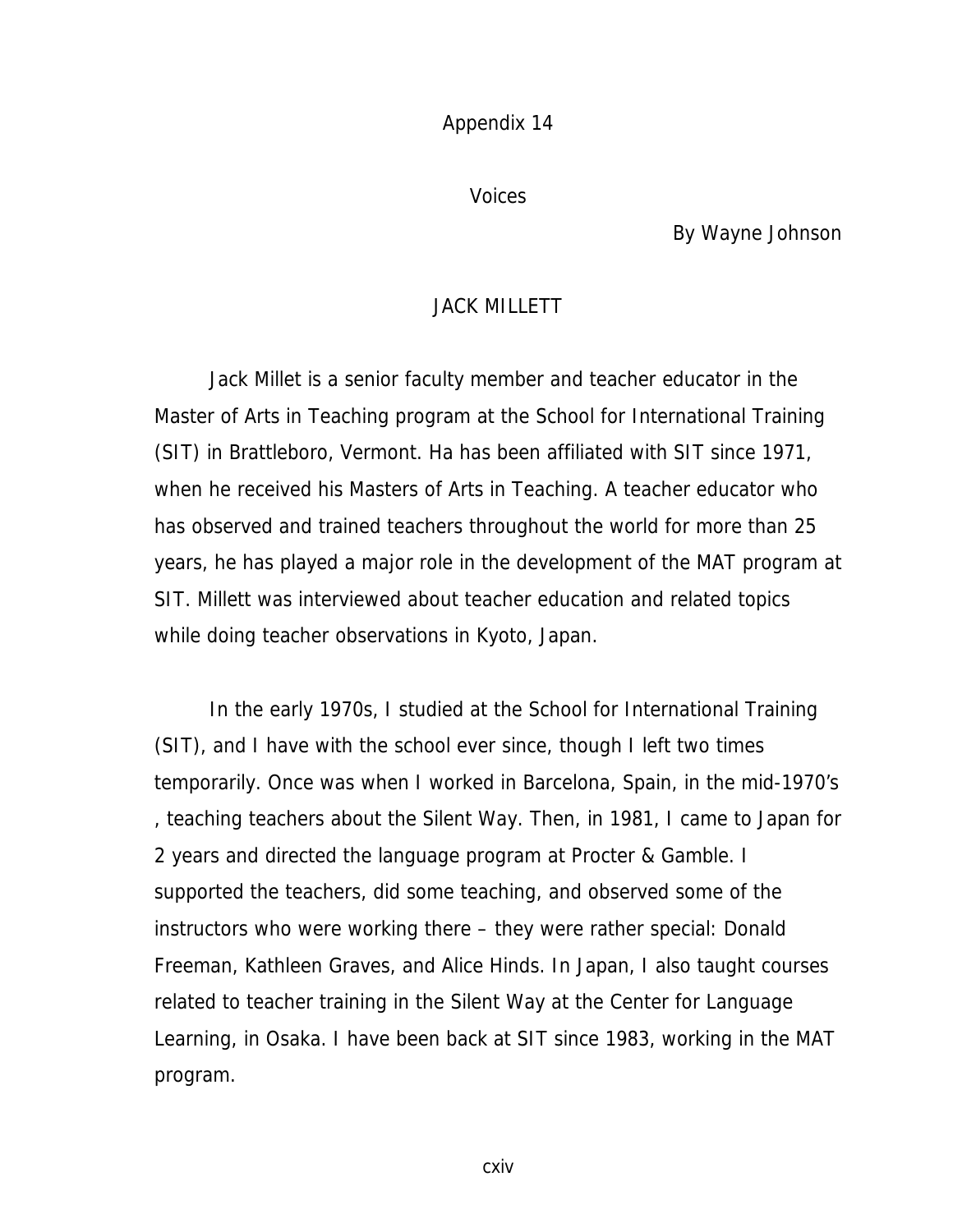When training teachers, I feel a main goal is to shift a teacher's attention from the material she is using in class to the students. The key os ti help teachers tune in to the energy of the students, to tune in to their learning. I think it is an essential step for anyone who wants to transform his or her teaching and energize it, but for some reason, most teachers do not naturally think about it.

I find that some instructors are sensitive to students, but they do not put them at the center of teaching and make learning the focus of teaching. They are not in tune with what the students are doing at each moment. Their awareness of students is somewhat on the periphery rather than at the center of their teaching. Instructors often put lots of energy into wonderful, creative activities, and they focus on curriculum or interesting communicative situations, but they are not looking to see what the students are doing, what the students can or cannot do. They are not looking at how they can help students do the activity better. Because teachers are not looking carefully at the students and assessing skills, they are simply moving students through activities, assuming they are learning. Teachers usually are not asking themselves important questions such as "What is the interaction within this activity telling me? What are the students actually doing? Are the students using language more effectively at the end of the activity than they were at the beginning? How can I help them improve on the language required by this activity?"

It is important for teachers to design activities during which they can see what the students can or cannot do in whatever realm they have chosen and, based on that observation and assessment, to design the next activity. In this way, students can experience the feeling of success, master something, and then move on from there. But that is not what I see most of

cxv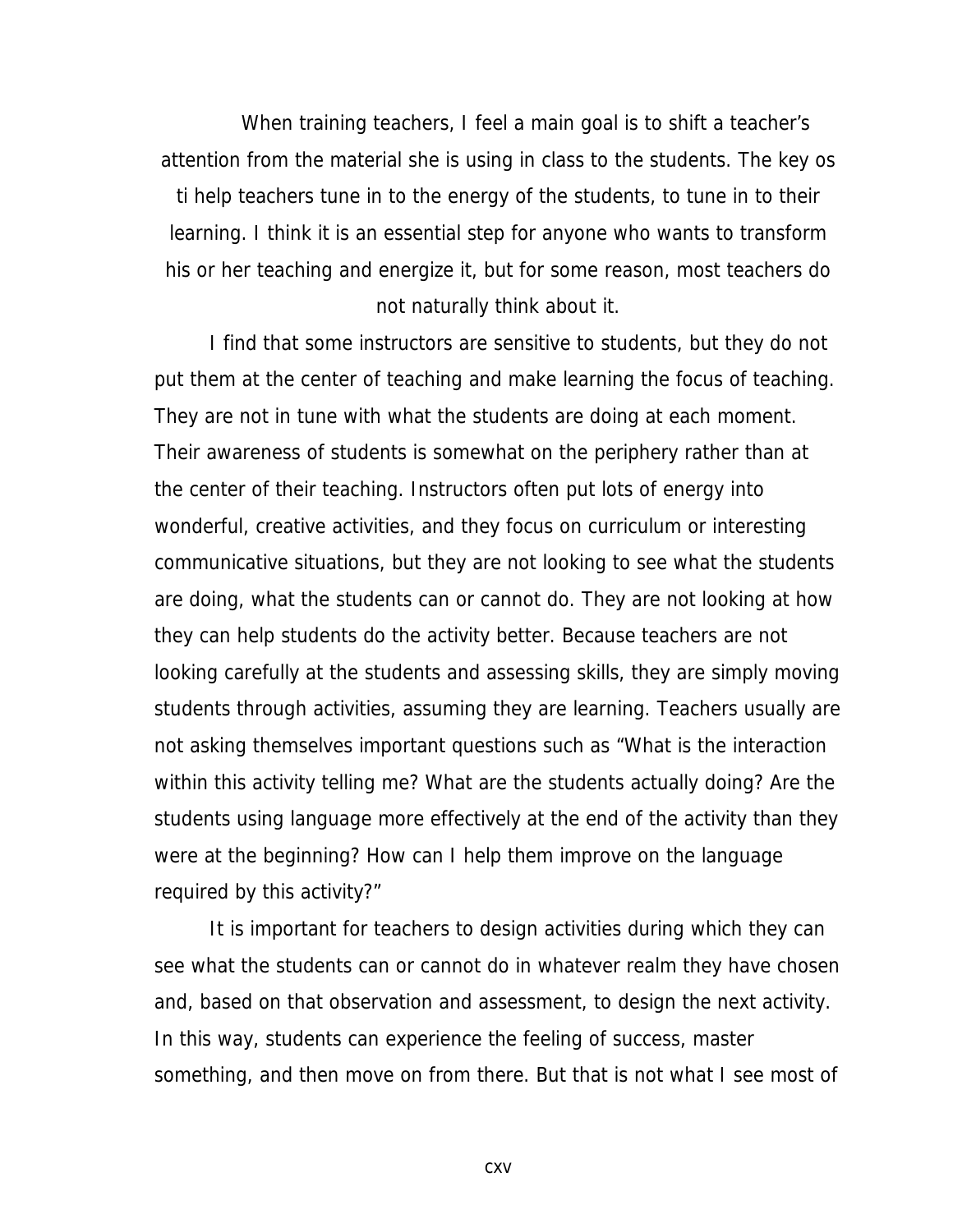the teachers I work with doing. First, teachers have to look at the purpose of the activity and ask themselves what they want the students to do at the end of an activity and why. Second, what have they mapped out to get them there? Third, how are they assessing this learning, attitude, and participation?

I see a lot of classes where everyone is involved and interested, but at the end of it the students cannot do anything they could not have done at the beginning. There is no difference – they cannot use the language any better than they could at the outset. So what did the activity do? It was fun, everybody was interested, and they had a good time, but did they learn anything? During these activities, the teacher should tune in to or focus on the students' learning. When they do that, teachers begin to see that if they want to improve their teaching and become more aware of the learning, eventually they have to work on themselves.

Those are the two places – focusing on the learning rather than teaching and working on oneself – that I emphasize the most. Basically, the boundary of teaching is not just the classroom because that a teacher is a human being, the same human being in a teaching role as in any other role the teacher might have. If teachers want to be more sensitive in their teaching, then they must also work on themselves. If they wish to be more nonjudgmental in the classroom, then they have to work on themselves as human beings who are being more nonjudgmental. It does not just apply to the classroom. The key is to hear something and accept it and then to respond to it in a way that makes sense. But what I think happens sometimes is that teachers see something and automatically hit the reaction button so that their reaction comes out of patterns and biases that they have – it is sort of an habitual thing that involves being judgmental. One

cxvi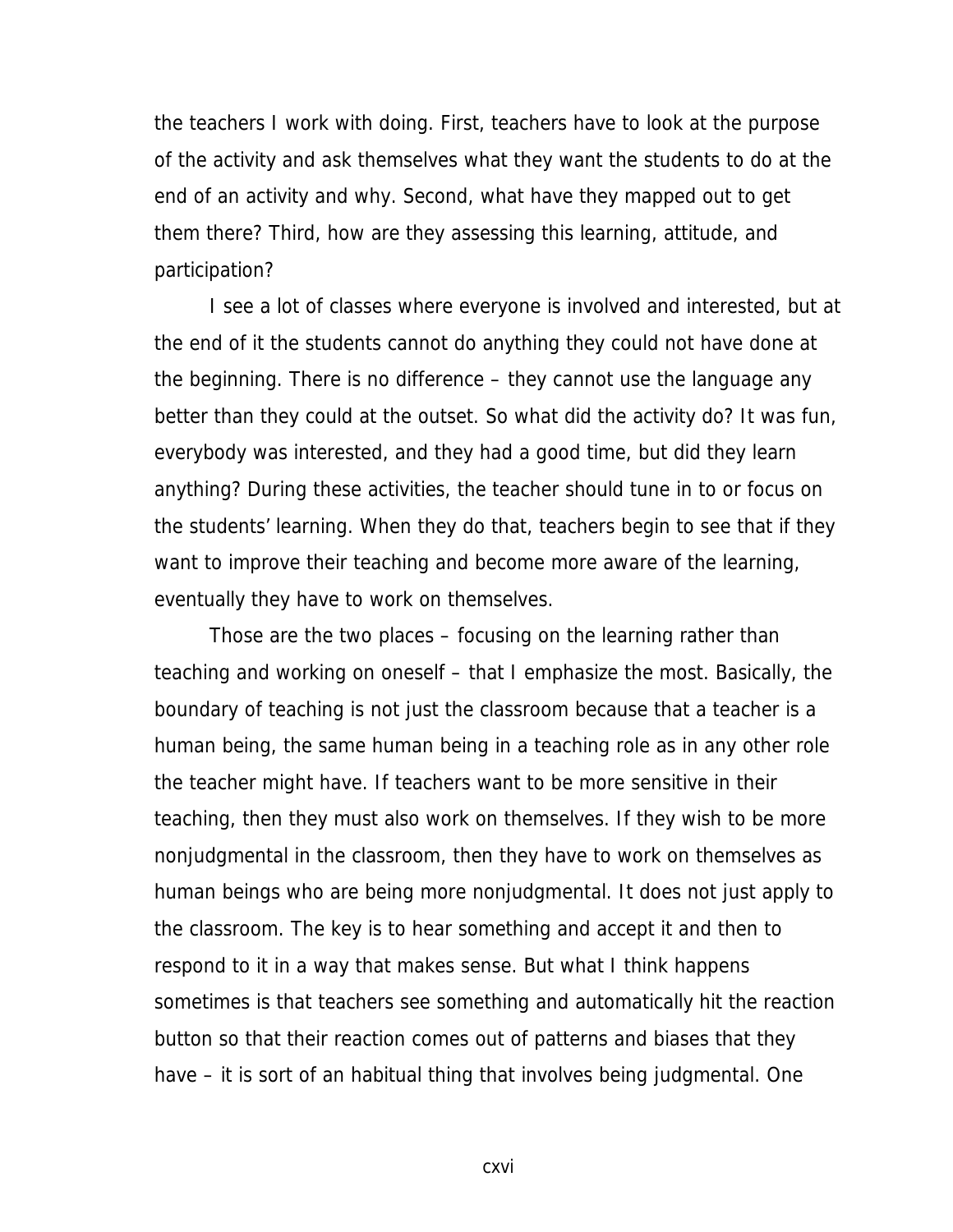way to look at this is to separate reacting and responding. A reaction is like the snap of one's fingers, an automatic type of response that does not have any assessment or thought to it. What I emphasize is assessing the situation and giving space so that one can respond to really serve the learning rather than serve a need to react.

One of the things that I find often happens when the teachers start watching the learner is that they shift away from simply reacting to the student – for example, saying to themselves "He or she is slow", "They didn't sleep last night", and the like. But once teachers shift to watching the learning, often what happens is that they go back to themselves and ask, "How can I fix this?" or "How can I adjust this?" In this case, teachers may see that the activity did not work because they did not set it up in a way for it to be successful. After asking theses questions, a new type of awareness comes into play, a kind of thinking that was not there before. Sometimes teachers go back, look, and realize that it was not them, it was what the student was doing; it is not what they have to adjust, it is what the student has to adjust. It is a movement back and forth.

There are different ways to reflect in teaching. In one, you design the lesson, do the lesson, stop, and then afterwards, think back and say, "Oh, I did this, and I could have done that!" But over time, you develop your skill so that you notice something happening during a lesson right in the moment that it is occurring and also observe your responses. One goal is to be able to modify their responses as they occur. What I think often happens is that teachers get in touch with their habits and patterns in their lives that are reactive patterns, that are so habitual they do not even seem to control them. When they start noticing this, then I think people say to themselves, "I want to change that. I don't want to be this way; I want to shift or modify

cxvii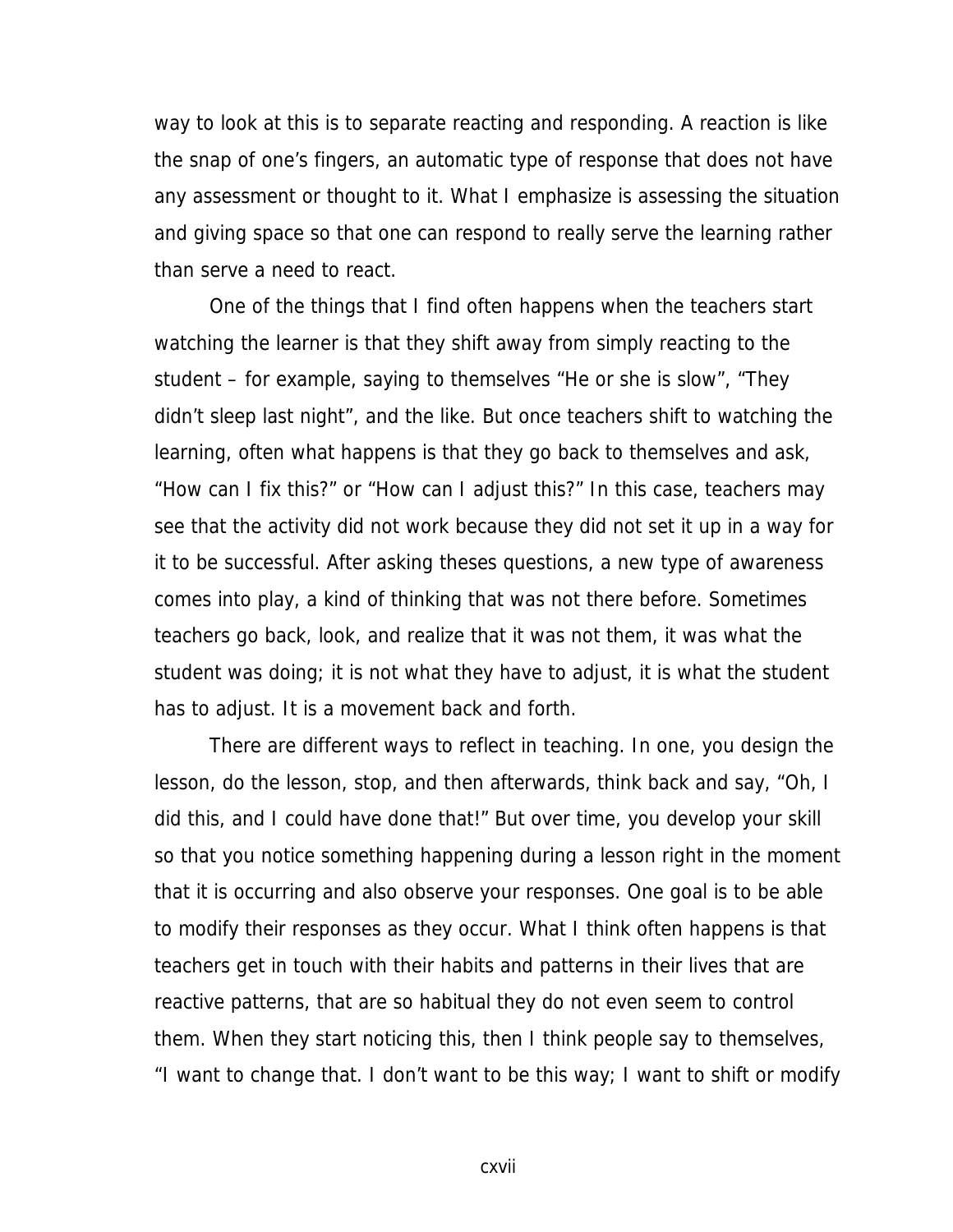my behavior in some way". To do this teachers have to start working on themselves. Then their teaching will shift during this process. There are many aspects of teacher education that we can talk about, but these are what I think lie at the heart of the matter.

Another core element of teaching education is becoming more and more able to respond in ways that really are useful for serving that person and serving oneself. When teachers become more aware of their responses, their teaching becomes more learning centered (as opposed to learner centered) in the sense that it is looking at what the person is doing. What I observe is that sometimes *learner centered* means I need to know the history of this person, I need to know about his or her life, and I need to be sensitive. Rather, by being learning centered, I am watching what that person is doing in this activity that has been designed and observing what is happening regarding their learning, their participation. I don't need a lot of information about that person. So I have, you could say, shifted it to the learner rather than activities.

Teachers cannot be planning their next class or be preoccupied with what they are going to do next and still be present and watching what is happening. Teachers put themselves right there in that moment with what is happening. As teachers develop skills in creating and presenting language, a lot of their work is no longer concerned with materials but rather with being more fully present and able to respond to students so that teachers can take their ego out of the picture as much as possible. I usually end up practicing or fine-tuning this skill in meditation. Then I walk back into the classroom with a different skill of being able to hear and be there with what is going on with the class. Aside from meditation I think there are many ways people can learn more about presence. Some people can do it through running.

cxviii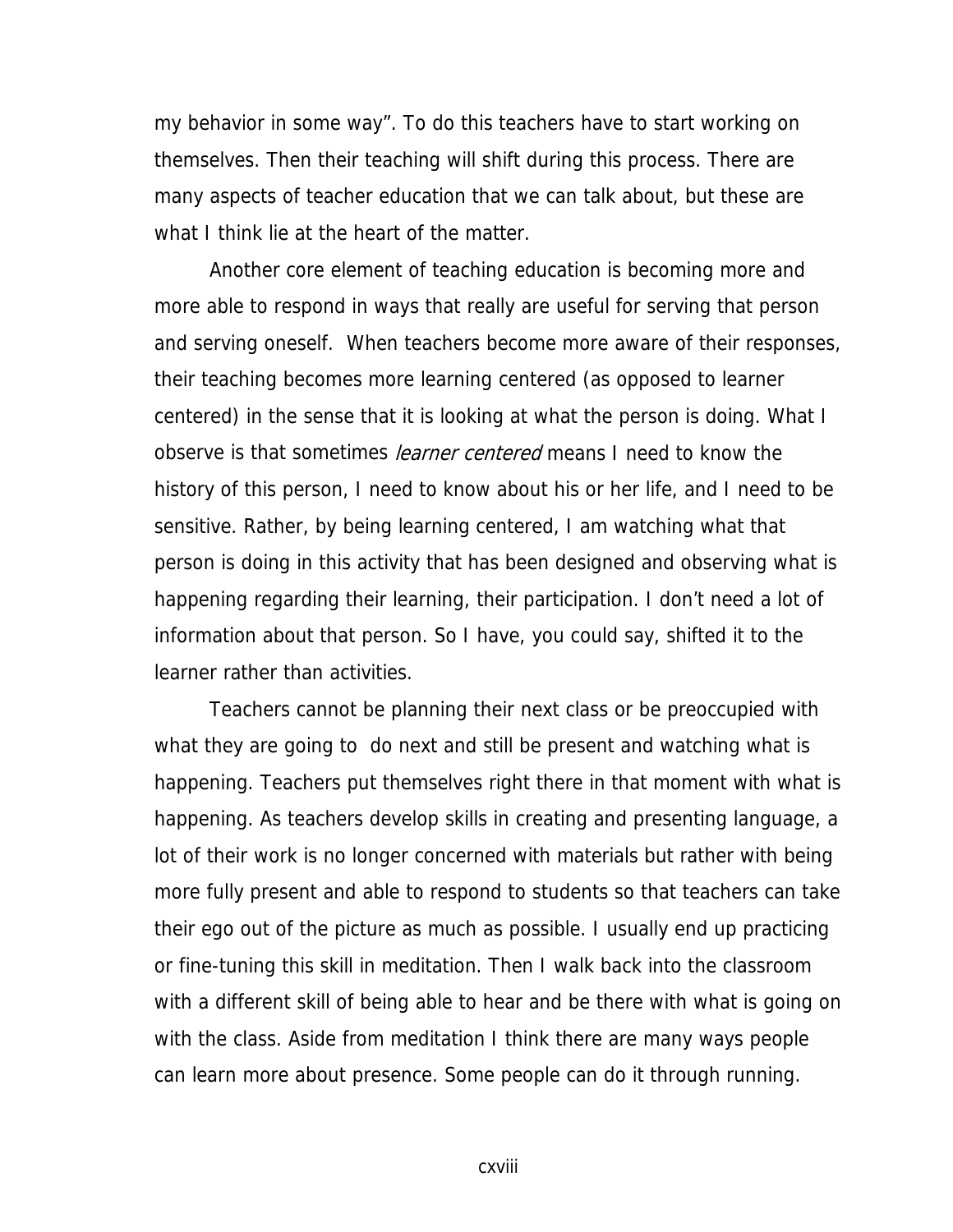Others do it through gardening or listening to music. But what one should do is to take this experience and really appreciate it for what is and know that it is special. My sense is that if a teacher becomes more present in one thing, for example, running, gardening, playing guitar, the sensitive can be taken into other parts of life. And then to change one's teaching one needs to ask, "What do I need to do? How do I need to watch myself?"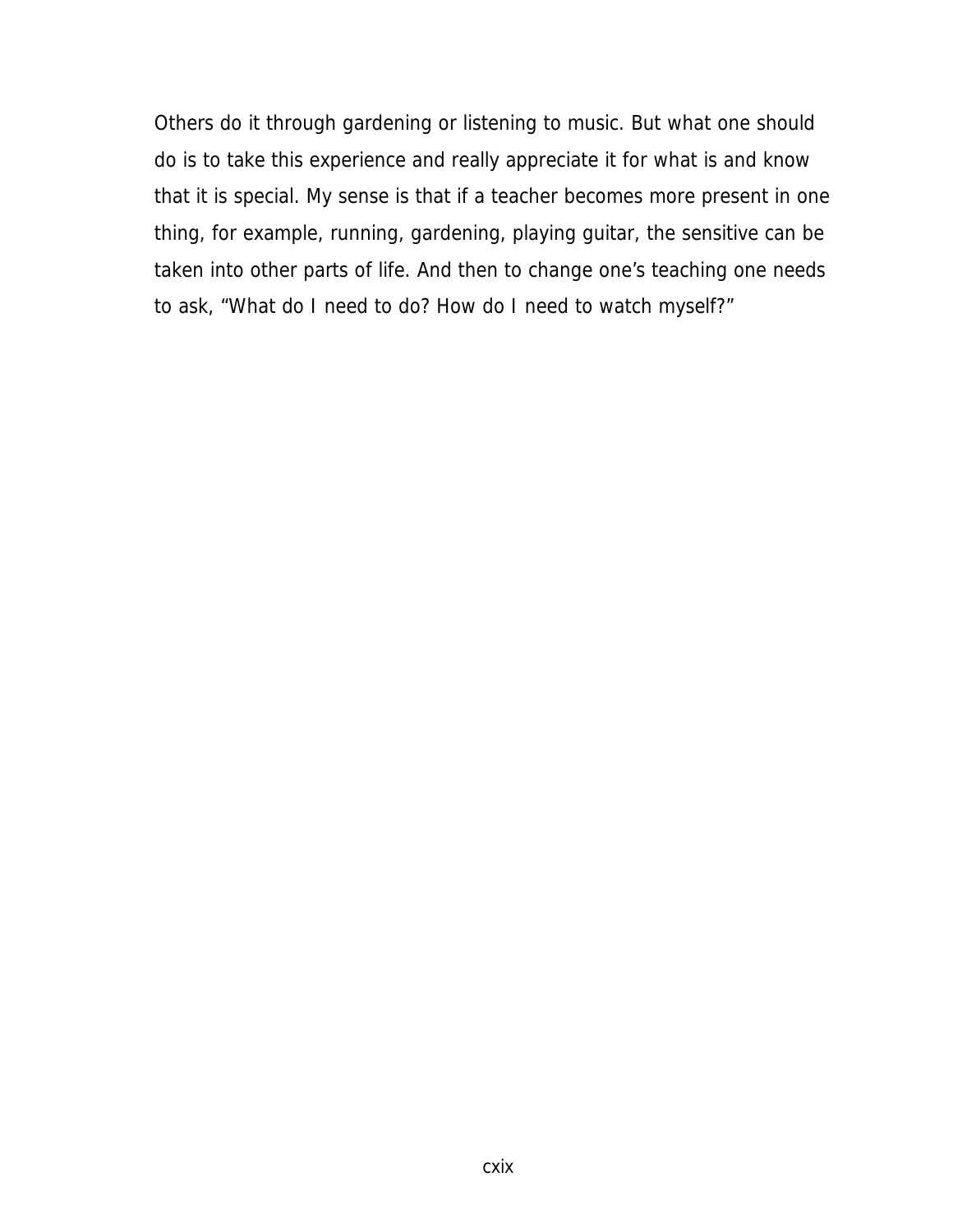#### SOURCES CONSULTED

- Al-Arishi, A.Y. "Practical ways to Promote Reflection in the ESL/FL Classroom". In: *Forum*. April 1994. Vol. 32, N° 2.
- Arnold, J. "reflections on Language Learning and Teaching: an interview with Wilva Rivers". In: Forum. January 1991. Vol. 29, N°1.
- Brown, H.D. "Teaching by Principles: an interactive approach to language pedagogy. Upper Saddle River: Prentice Hall Regents.
- Brown, H.D. 1987. "Principles of Language Learning and Teaching". Prentice Hall Regents.
- Changshun, C. "Journal Writing as a Tool for Reflective Learning: why students like it" In: Forum. October 1992. Vol. 30, N° 4.
- Csikszentmihalyi, M. 1991. "Flow the psychology of optimal experience". New York: Harper Perennial.
- Curran, C.A. 1986. "understanding: an essential ingredient in human belonging. Illinois: Counseling-Learning Publications.
- Freire, P. 1993. "Pedagogy of the oppressed". New York: The Continuum Publishing Company.
- Gattegno, C. 1976. "The Commons Sense of Teaching Foreign Languages". New York: Educational Solutions.
- Gebhard, J.G. and Oprandy, R. 1999. "Language Teaching Awareness: a guide to exploring beliefs and practices. Cambridge University Press.
- Head, K. and Taylor, P. 1997. "Readings in Teacher Development" Oxford: Heinemann ELT.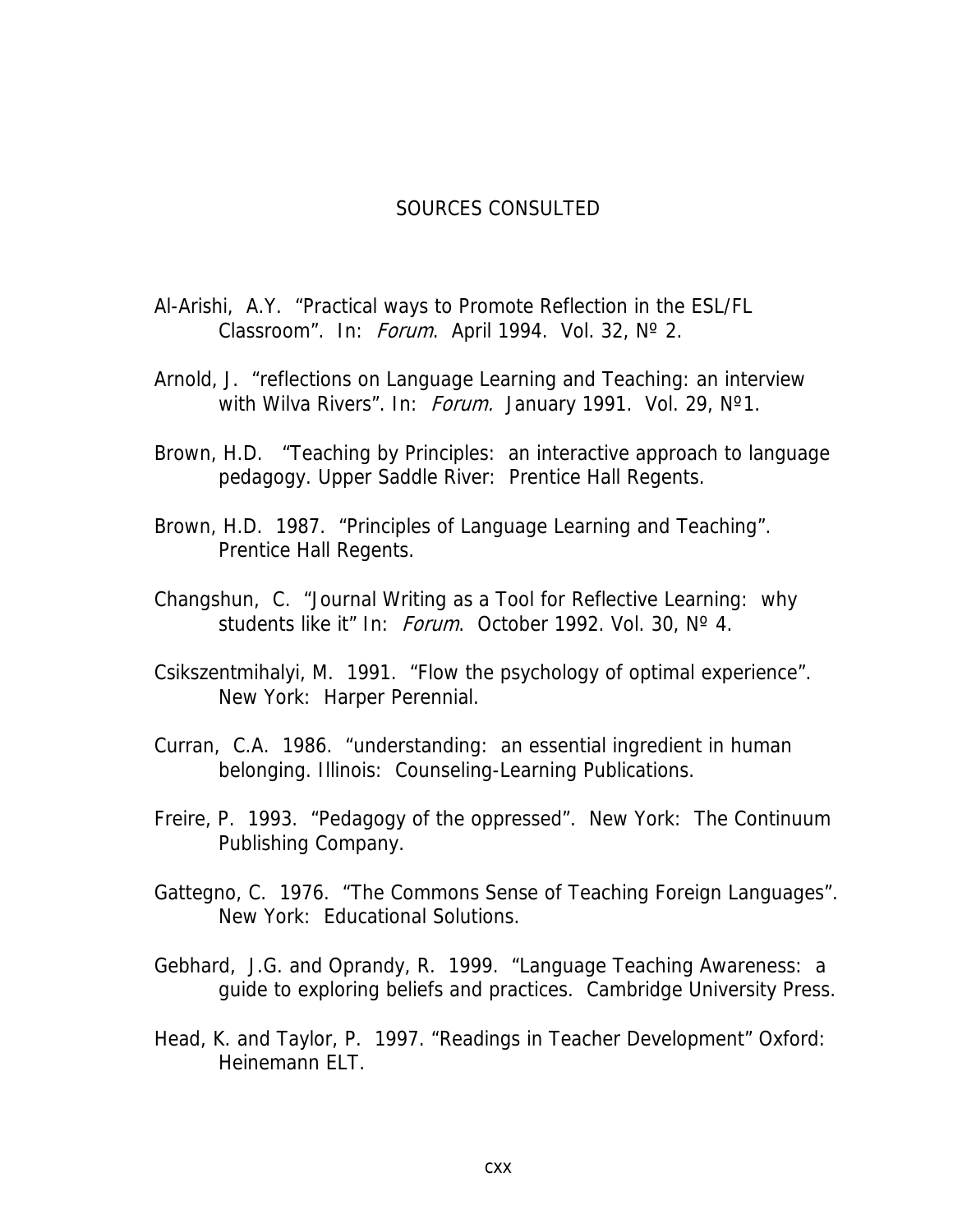- Hubbard, R.S. And Power, B.M. 1993. "The Art of Classroom Inquiry: a handbook for teacher-researchers". Portsmouth: Heinemann.
- Kolb, D.A. 1984. "The Process of Experiential Learning" In: Experiential Learning: Experience as the Source of Learning and Development. Prentice-Hall, Inc.
- Moskowitz, G. 1978. "Caring and Sharing in the Foreign Language". Boston: Heinle & Heinle Publishers.
- Nunan, D. 1999. "Research Methods in Language Learning". New York: Cambridge University Press.
- Nunan, D. 1999. "Second Language Teaching & Learning". Boston: Heinle & Heinle Publishers.
- Palmer, P.J. 1998. "The Courage to Teach: exploring the inner landscape of a teacher's life". San Francisco: Jossey-Bass Inc.
- Revell, J. 2000. "Success over Stress: seven strategies for radiant living". London: Saffire Press.
- Richards, J.C. and Lockhart, C. 1997. "Reflective Teaching in Second Language Classrooms". New York: Cambridge University Press.
- Richards, J. C. 1990. "The Language Teaching Matrix". Cambridge: Cambridge University Press.
- Rogers, C. and Coulson, W.R. 1969. "Freedom to Learn". Columbus, Ohio: Charles E. Merrill Publishing Company.
- Scarella, R.C. and Oxford, R.L. 1992. "The Tapestry of Language Learning: the individual in the communicative classroom". Boston: Heinle & Heinle Publishers.
- Schön, D.A. 1983. "The Reflective Practitioner: how professionals think in action". New York: Basic Books.
- Stanley, C. 1998. "A Framework for Teacher Reflectivity". In: Tesol Quarterly.